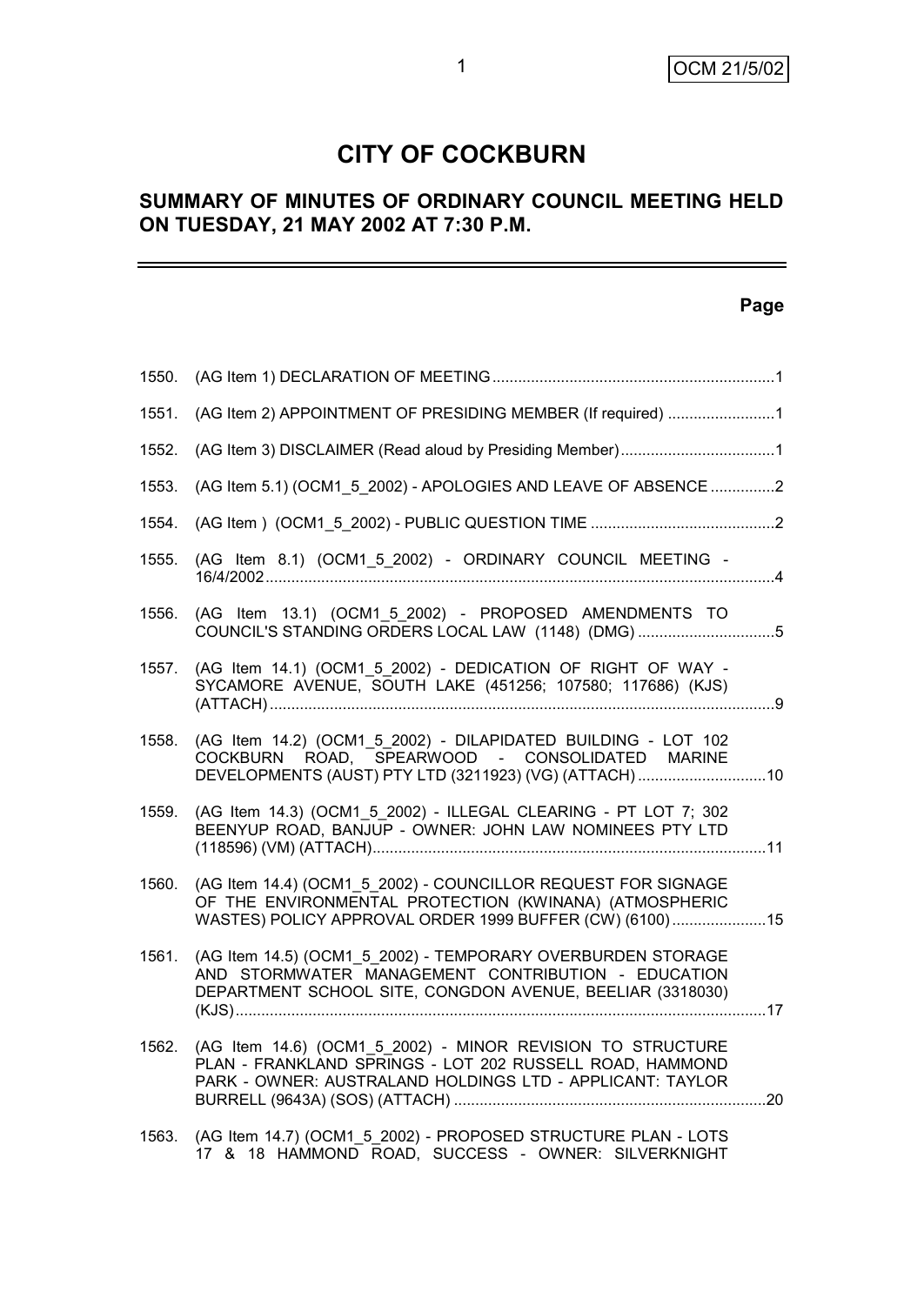|       | HOLDINGS P/L & A MAKJANICH - APPLICANT: URBAN FOCUS (9505;                                                                                                                              |  |
|-------|-----------------------------------------------------------------------------------------------------------------------------------------------------------------------------------------|--|
| 1564. | (AG Item 14.8) (OCM1_5_2002) - PROPOSED STRUCTURE PLAN FOR<br>LOTS 19 & 20 HAMMOND ROAD, SUCCESS - OWNER J & N SIMPSON<br>AND L & M PUSEY - APPLICANT: GREG ROWE & ASSOC. (9638B) (SMM) |  |
| 1565. | (AG Item 14.9) (OCM1_5_2002) - PERTH BIODIVERSITY PROJECT (6134)                                                                                                                        |  |
| 1566. | (AG Item 14.10) (OCM1_5_2002) - PERTH MANDURAH RAILWAY (9635)                                                                                                                           |  |
| 1567. | (AG Item 14.11) (OCM1_5_2002) - 30 RESIDENTIAL UNITS - LOT 24 (NO.<br>485) ROCKINGAM ROAD, SPEARWOOD (3309212) (MR) (ATTACH) 48                                                         |  |
| 1568. | (AG Item 14.12) (OCM1_5_2002) - PROPOSED METROPOLITAN REGION<br>SCHEME AMENDMENT - LOT 28 COOGEE ROAD, MUNSTER (3411402)                                                                |  |
| 1569. | (AG Item 14.13) (OCM1_5_2002) - NOXIOUS INDUSTRY DEFINITION<br>AMENDMENT TO DISTRICT ZONING SCHEME NO. 2 (OFFENSIVE                                                                     |  |
| 1570. | (AG Item 14.14) (OCM1 5 2002) - RECONSIDERATION OF SPECIAL<br>CONDITION 7: EXTENSIONS TO EXISTING SCHOOL FACILITIES (NEW<br>KINDERGARTEN AND HIGH SCHOOL CLASS ROOM) - LOT 10 GWILLIAM  |  |
| 1571. | (AG Item 14.15) (OCM1_5_2002) - PROPOSED CHILD CARE CENTRE -<br>LOT 863; 50 BERRIGAN DRIVE, JANDAKOT - OWNER: C COOPER & R<br>CHEGWIDDEN - APPLICANT: CHERYL COOPER (5114684) (SC)      |  |
| 1572. | (AG Item 14.16) (OCM1_5_2002) - CONTAINER REFRIGERATION PTY<br>LTD - LOT 121 O'CONNOR CLOSE, HAMILTON HILL - ILLEGAL                                                                    |  |
|       | 1573. (AG Item 14.17) (OCM1_5_2002) - PROPOSED SOUTH BEACH                                                                                                                              |  |
| 1574. | (AG Item 15.1) (OCM1_5_2002) - LIST OF CREDITORS PAID (5605) (KL)                                                                                                                       |  |
| 1575. | (AG Item 15.2) (OCM1_5_2002) - REVIEW OF RESERVE FUNDS (5000;                                                                                                                           |  |
| 1576. | (AG Item 15.3) (OCM1_5_2002) - DRAFT PRINCIPAL ACTIVITIES PLAN                                                                                                                          |  |
| 1577. | (AG Item 15.4) (OCM1_5_2002) - PURCHASE OF TWO IBM SERVERS -                                                                                                                            |  |
| 1578. | (AG Item 16.1) (OCM1_5_2002) - FREMANTLE - ROCKINGHAM HIGHWAY<br>IMPROVEMENT WORKS: ROCKINGHAM ROAD / RUSSELL ROAD WEST                                                                 |  |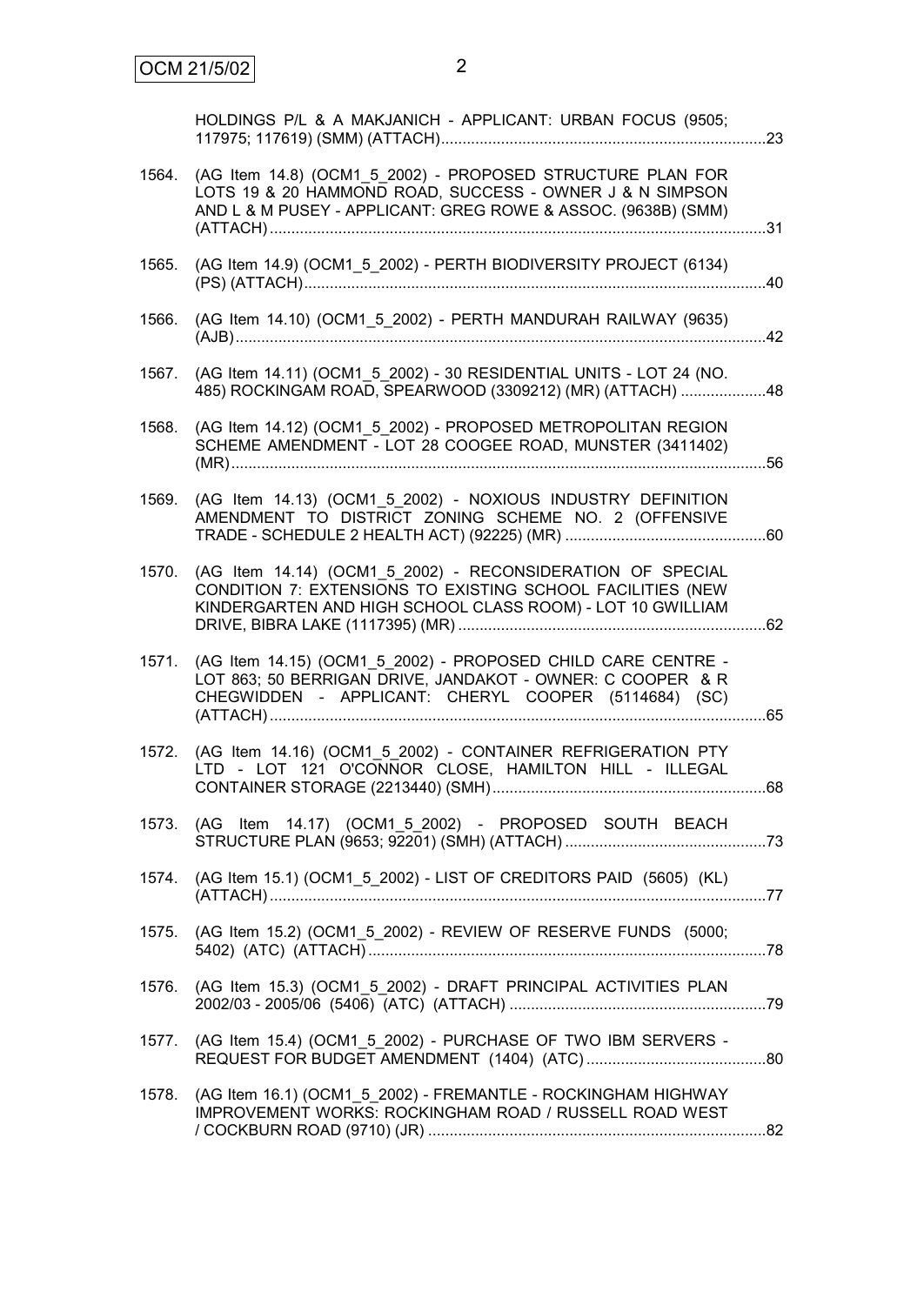3 OCM 21/5/02

|       | 1579. (AG Item 16.2) (OCM1 5 2002) - PROPOSED MODIFICATIONS TO<br>ROCKINGHAM ROAD BETWEEN PHOENIX ROAD AND SPEARWOOD     |  |
|-------|--------------------------------------------------------------------------------------------------------------------------|--|
| 1580. | (AG Item 16.3) (OCM1_5_2002) - TENDER NO. 01/02 - CLEANING OF                                                            |  |
|       | 1581. (AG Item 17.1) (OCM1 5 2002) - PROPOSED CLOSURE OF GOLFING                                                         |  |
| 1582. | (AG Item 17.2) (OCM1 5 2002) - COMMUNITY FACILITIES AT                                                                   |  |
| 1583. | (AG Item 17.3) (OCM1_5_2002) - FAMILY DAY CARE SCHEME - BUILDING                                                         |  |
| 1584. | (AG Item 17.4) (OCM1 5 2002) - BEELIAR (PANORAMA<br>GARDENS/BEELIAR HEIGHTS) SECURITY PATROLS (8957) (RA)                |  |
| 1585. | (AG Item 17.5) (OCM1_5_2002) - SOUTH LAKE LEISURE CENTRE POOL                                                            |  |
| 1586. | (AG Item 17.6) (OCM1 5 2002) - BUSINESS CONTINUITY PLAN -                                                                |  |
| 1587. | (AG Item 17.7) (OCM1 5 2002) - SOUTH LAKE LEISURE CENTRE FEES                                                            |  |
| 1588. | (AG Item 19.1) (OCM1 5 2002) - NOTICE OF MOTION - PROPOSAL FOR<br>COMMUNITY LIAISON AND SECURITY SERVICE (8957) (DMG)111 |  |
| 1589. | (AG Item 24.1) (OCM1_5_2002) - RESOLUTION OF COMPLIANCE (Section                                                         |  |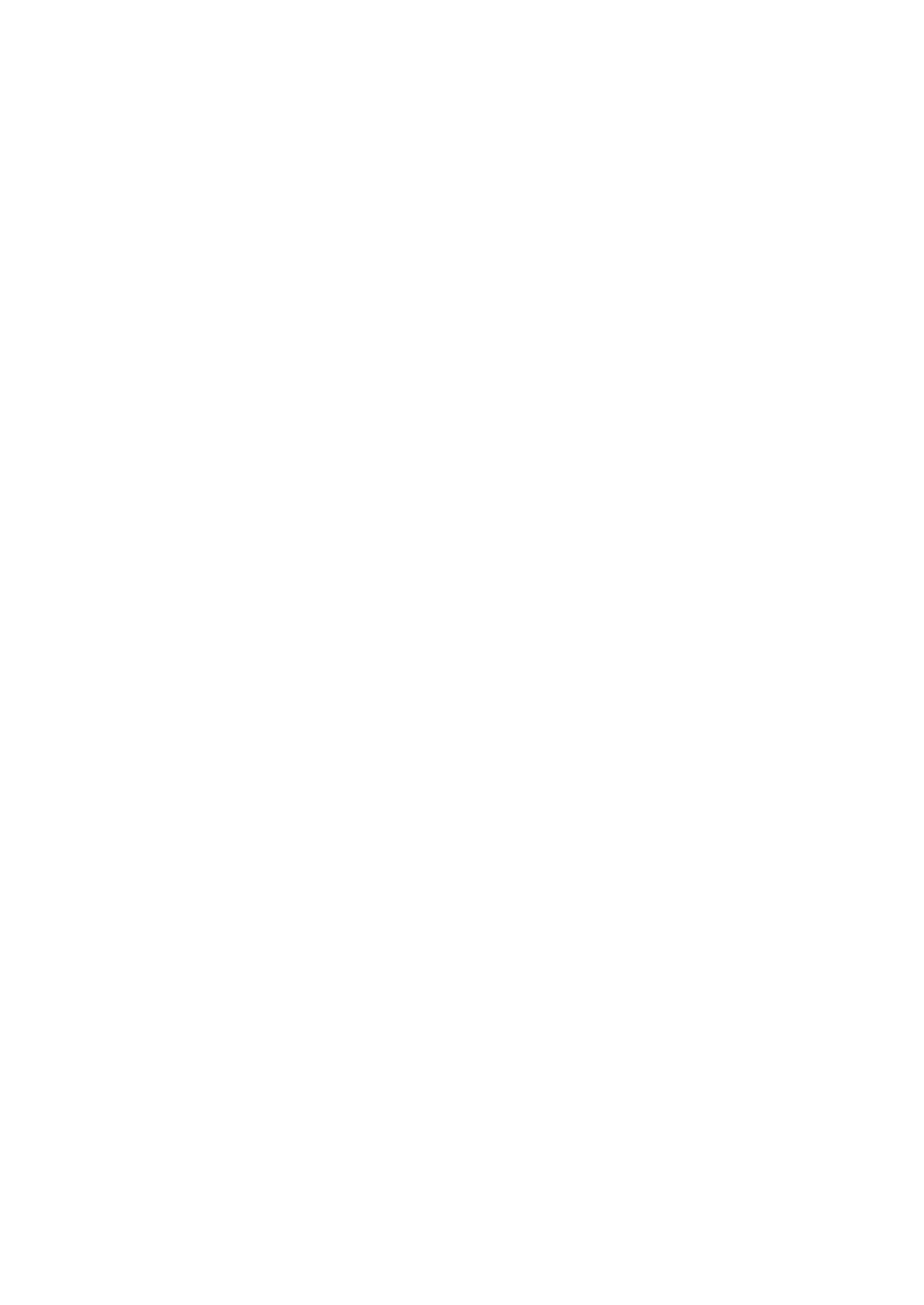# **CITY OF COCKBURN**

# **MINUTES OF ORDINARY COUNCIL MEETING HELD ON TUESDAY, 21 MAY 2002 AT 7:30 P.M.**

#### **PRESENT:**

#### **ELECTED MEMBERS**

| Mr S Lee            | Mayor        |
|---------------------|--------------|
| Mr R Graham         | Deputy Mayor |
| Mr I Whitfield      | Councillor   |
| Mr A Edwards        | Councillor   |
| Mr L Humphreys      | Councillor   |
| Mrs N Waters        | Councillor   |
| Mr M Reeve-Fowkes - | Councillor   |
| Mrs V Oliver        | Councillor   |
|                     |              |

## **IN ATTENDANCE**

| Mr R. Brown    | <b>Chief Executive Officer</b>          |
|----------------|-----------------------------------------|
| Mr D. Green    | <b>Director, Community Services</b>     |
| Mr A. Crothers | Director, Finance & Corporate Services  |
| Mr S. Hiller   | Director, Planning & Development        |
| Mr B. Greay    | Director, Engineering & Works           |
| Mrs B. Pinto   | Secretary, Finance & Corporate Services |
| Mr C. Ellis    | <b>Communications Manager</b>           |
|                |                                         |

## **1550. (AG Item 1) DECLARATION OF MEETING**

The Presiding Member declared the meeting open at 7.30 pm.

## **1551. (AG Item 2) APPOINTMENT OF PRESIDING MEMBER (If required)**

## **1552. (AG Item 3) DISCLAIMER (Read aloud by Presiding Member)**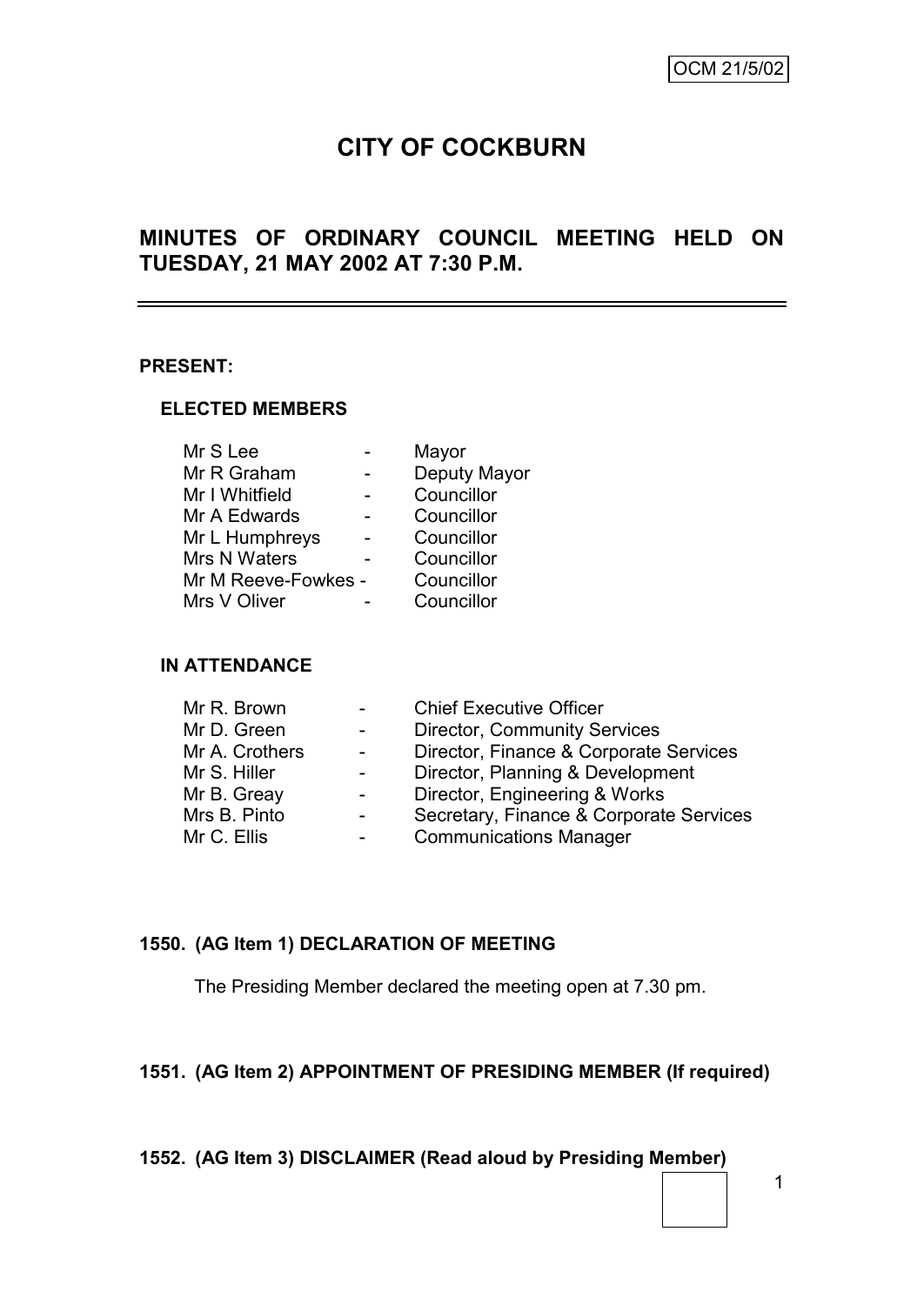Members of the public who attend Council Meetings, should not act immediately on anything they hear at the Meetings, without first seeking clarification of Council's position. Persons are advised to wait for written advice from the Council prior to taking action on any matter that they may have before Council.

## **1553. (AG Item 5.1) (OCM1\_5\_2002) - APOLOGIES AND LEAVE OF ABSENCE**

| CIr A. Tilbury | Apology |
|----------------|---------|
| Clr K. Allen   | Apology |

#### **1554. (AG Item ) (OCM1\_5\_2002) - PUBLIC QUESTION TIME**

Mayor Lee tabled a letter from **Mr Crook** regarding the old Anchorage Site. The query was on the process that Council initiated in relation to the clean-up and redevelopment of the old Anchorage Site in 1988, where Council agreed to the south west demarcation line cutting across Coogee Beach. He asked whether Council would now demonstrate its obligation to its citizens by seeking a revised agreement of the "Project Area" to exclude Reserve 24306 entirely?

Mayor Lee read a response from the Director, Planning and Development in reply to Mr Crook's letter which is as follows:

*The boundary to the Agreement Area covers an area far greater than the area planned to be the Port Catherine Marina.*

*It not only passes through Reserve 24306 at Coogee Beach but also includes all of the Region Open Space east of the ridgeline.*

*The Agreement Area was originally made large enough to facilitate the planning and development of a residential / marina project.*

*None of the proposals have utilised all of the Agreement Area. Some of the initial proposals did, however, extend south to Reserve 24306, but these plans were not acceptable.*

*The latest concept plan, which supports the Metropolitan Region Scheme Amendment 1008/33, does not encroach into*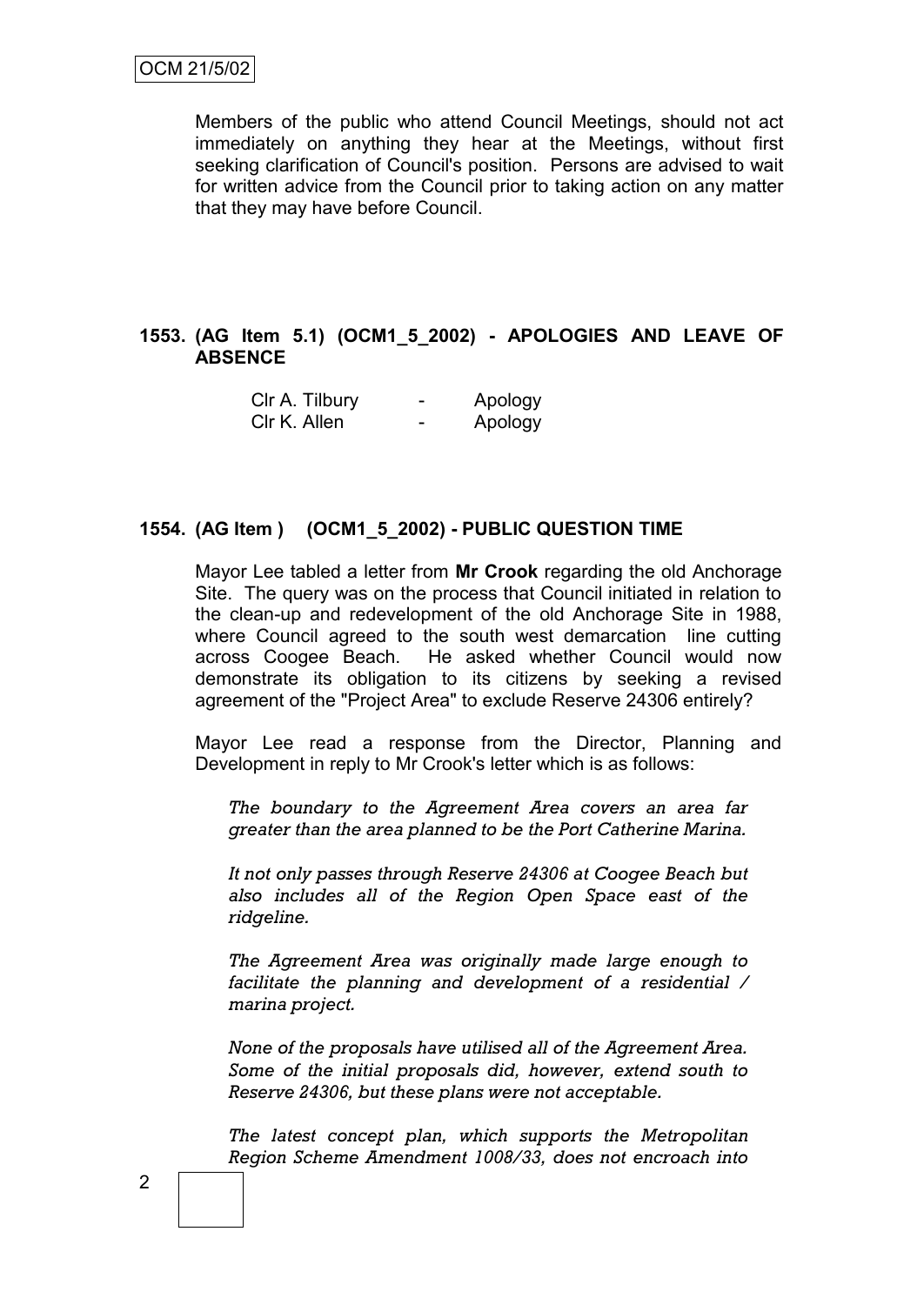*Reserve 24306. The whole of the Coogee Beach Reserve has been retained.*

*More importantly the Region Scheme Amendment retains the Parks and Recreation Reservation over the whole of Reserve 24306, which means it can only be used for recreational purposes. The Reserve is excluded from the proposed Urban Zoning, and by virtue of this does not form part of the project area.*

*Given this there appears to be no point in seeking to amend the Agreement boundary as requested.*

**Joe Branco**, North Lake Residents Association spoke in relation to the Roe Highway. He congratulated Council in its efforts to oppose the Roe Highway. He mentioned that the Freight Congress comprised of a vast number of community members. It was made very clear at the Congress that the public did not want the Roe Highway, thus protecting the wetlands and environment. He requested Council to take further steps in developing the environmental surrounds to protect these wetlands.

Mr Branco passed on to Council a copy of two submissions made by the Association in opposition to the highway, requesting they be made available to both Staff and the community.

Mayor Lee thanked Mr Branco for his comments.

**Bert Renner**, Spearwood spoke regarding the transportation of dangerous goods through the district. He requested Council to revoke an earlier decision on the matter to allow dangerous goods to be stored, transported or manufactured within the district.

Mayor Lee responded that as far as he knows there was no indication to this effect from Elected Members.

**Joshua Da Silva**, Beeliar Residents Action Group spoke in relation to Item 17.4. He expressed concern on the Officer's recommendation to discontinue the security patrols in Panorama Gardens/Beeliar Heights. He requested Council to reconsider its position while deliberating on the matter at tonight's meeting.

Mayor Lee thanked Mr. Da Silva for his comments and stated that the matter would be considered by Council later in the meeting.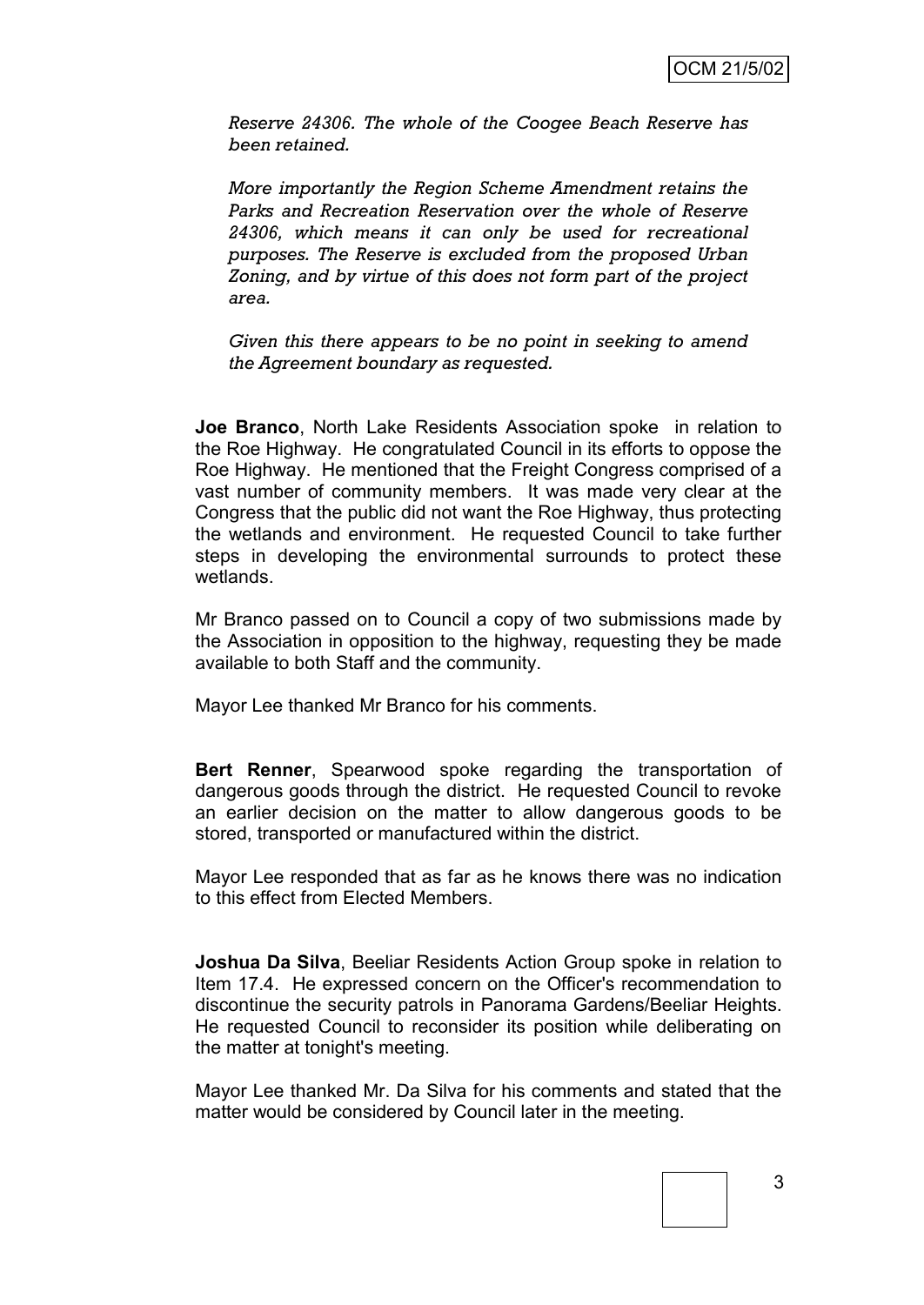**Ron Kimber**, Beeliar spoke regarding item 14.4 on the appropriate signage on the border of the eastern buffer zone of Cockburn Cement adjacent to new residential development. He said that the report outlined a number of detrimental effects. He requested if council could give some consideration on the matter and for things to take its course. He mentioned that Cockburn Cement has made a commitment to substantial works to address the problems.

Mayor Lee thanked Mr. Kimber for his comments.

**Bert Renner**, Spearwood spoke in relation to Item 14.10. He expressed dissatisfaction with the proposed recommendation. He queried whether sufficient research had been carried out prior to the proposed recommendation? Mr Renner requested Council to reconsider its position when the matter is deliberate tonight.

Mayor Lee assured Mr Renner the issue would be deliberated by Council during the meeting.

**Mrs Robins** of Container Refrigeration spoke relative to Item 14.16. She said based on the previous correspondence, from both the WAPC and Council, it was confirmed that they were aware of their intention to purchase the land in the proposed new Industrial Subdivision at Robb Jetty. She stated that the documentary evidence provided to Councillors also confirmed allocation of approximately 1.4 hectares of land, namely Lot 121 for their continued business operations.

She said that from 1995 through to 2000 Council did not raise any objections as to their business operations. Why has Council now accused Container Refrigeration of illegally using their own land after its operation for almost 7 years? She requested Council to reconsider its position and to vote according to the evidence provided.

Mayor Lee thanked Mrs Robins and mentioned that the matter would be deliberated at the appropriate time.

## **1555. (AG Item 8.1) (OCM1\_5\_2002) - ORDINARY COUNCIL MEETING - 16/4/2002**

### **RECOMMENDATION**

That the Minutes of the Ordinary Council Meeting held on 16 April 2002 be accepted as a true and accurate record.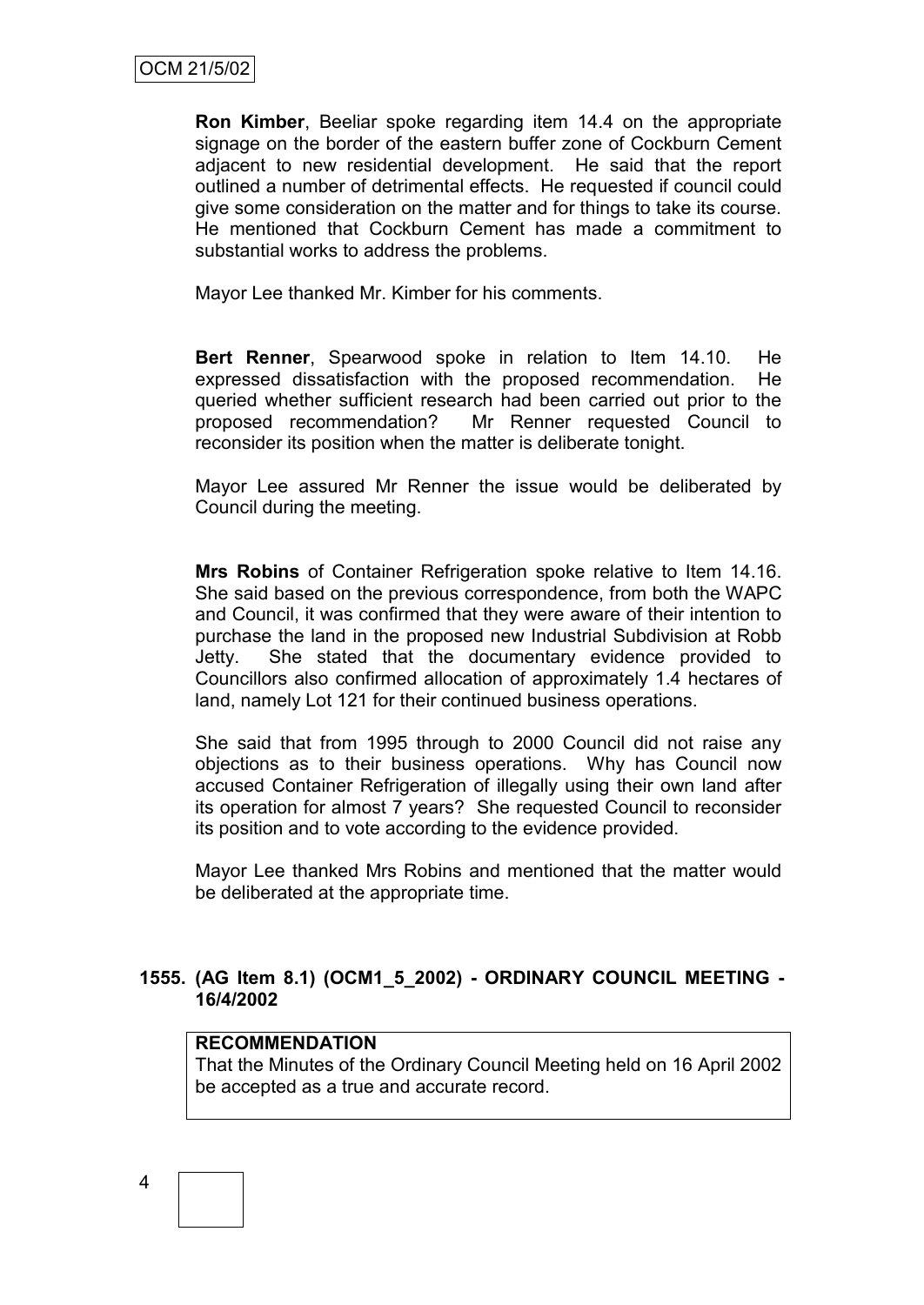| <b>COUNCIL DECISION</b>    |  |                                              |  |                    |     |
|----------------------------|--|----------------------------------------------|--|--------------------|-----|
|                            |  | MOVED CIr Waters SECONDED CIr Whitfield that |  |                    | the |
| recommendation be adopted. |  |                                              |  |                    |     |
|                            |  |                                              |  | <b>CARRIED 8/0</b> |     |

The Presiding Member read aloud the following notice:

*The purpose and effect of the Local Law is to enable Elected Members to consider whether a member or employee, having declared a conflict of Interest, pursuant to Part 21 of Council's Standing Orders, should be allowed to participate in the decision making process relevant to the item of their interest.*

*Additionally, a number of minor technical amendments are proposed.*

## **1556. (AG Item 13.1) (OCM1\_5\_2002) - PROPOSED AMENDMENTS TO COUNCIL'S STANDING ORDERS LOCAL LAW (1148) (DMG)**

# **RECOMMENDATION**

That Council:

- (1) make a Local Law to amend its Local Law Relating to Standing Orders, as follows:-
	- 1. amend Clause 4.2 "Order of Business", sub-Clause 21, by deleting "decision of Meeting";
	- 2. amend Clause 4.9 "Notices of Motion", sub-Clause (4), be deleting "21.3" from paragraph 2 and substituting therefore "22.3";
	- 3. amend Clause 16.2 "Revocation or Change" by deleting "Councillors", from line 2 and substituting therefore "members of the Council";
	- 4. amend Clause 16.4 "Support for Revocation or Change" sub-Clause (1), by deleting "Councillor" from paragraph (b) and substituting therefore "members of the Council"; and
	- 5. amend Part 21 "Declaration of Conflict of Interest", Clause 21.1 "When To Be Considered" by including an additional sub-Clause (4), as follows:-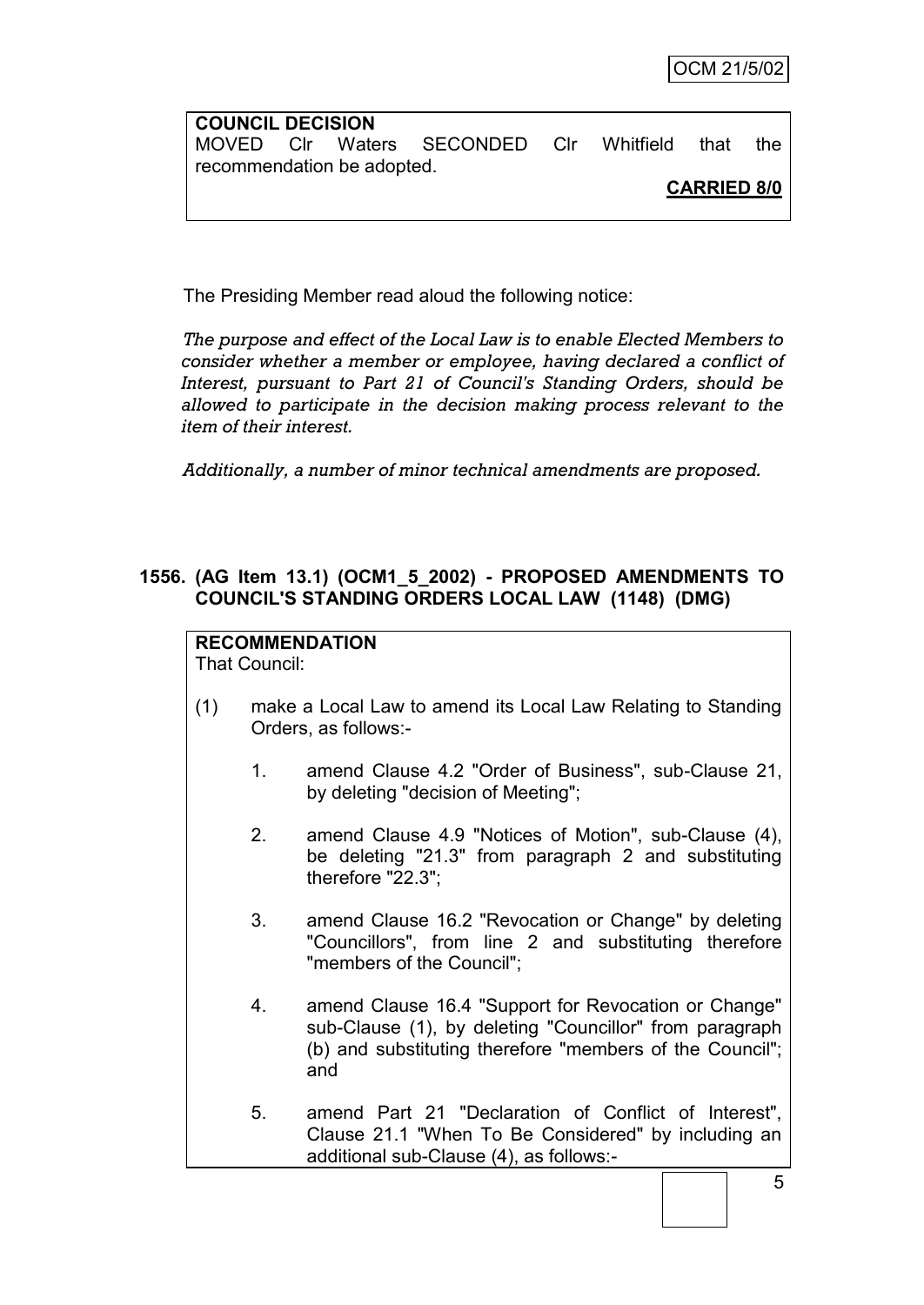| "(4) | either: | Notwithstanding paragraph (3) above, the meeting<br>may, by resolution of a simple majority of<br>members present and not having declared a<br>conflict of interest in the matter under<br>consideration, allow, to the extent decided by the<br>meeting, the disclosing member(s) or employee(s)<br>to preside, if applicable, be present and/or<br>participate in discussions and/or the decision<br>making procedures (i.e. voting) relating to the<br>matter, having considered that the interest is |
|------|---------|----------------------------------------------------------------------------------------------------------------------------------------------------------------------------------------------------------------------------------------------------------------------------------------------------------------------------------------------------------------------------------------------------------------------------------------------------------------------------------------------------------|
|      | (i)     | so trivial or insignificant it would be unlikely<br>to influence the disclosing member's or<br>employee's conduct, or;                                                                                                                                                                                                                                                                                                                                                                                   |
|      | (ii)    | is common to a significant number of<br>electors or ratepayers"                                                                                                                                                                                                                                                                                                                                                                                                                                          |

and renumbering the subsequent sub-Clauses (4) and (5) to (5) and (6) respectively.

# **COUNCIL DECISION**

MOVED Clr Humphreys SECONDED Clr Oliver that Council:

- (1) make a Local Law to amend its Local Law Relating to Standing Orders, as follows:-
	- 1. amend Clause 4.2 "Order of Business", sub-Clause 21, by deleting "decision of Meeting" and Sub-Clause 4 by adding the words "and conflicts of interest" after the word "interests";
	- 2. amend Clause 4.9 "Notices of Motion", sub-Clause (4), by deleting "21.3" from paragraph 2 and substituting therefore "22.3";
	- 3. amend Clause 16.2 "Revocation or Change" by deleting "Councillors", from line 2 and substituting therefore "members of the Council";
	- 4. amend Clause 16.4 "Support for Revocation or Change" sub-Clause (1), by deleting "Councillor" from paragraph (b) and substituting therefore "members of the Council"; and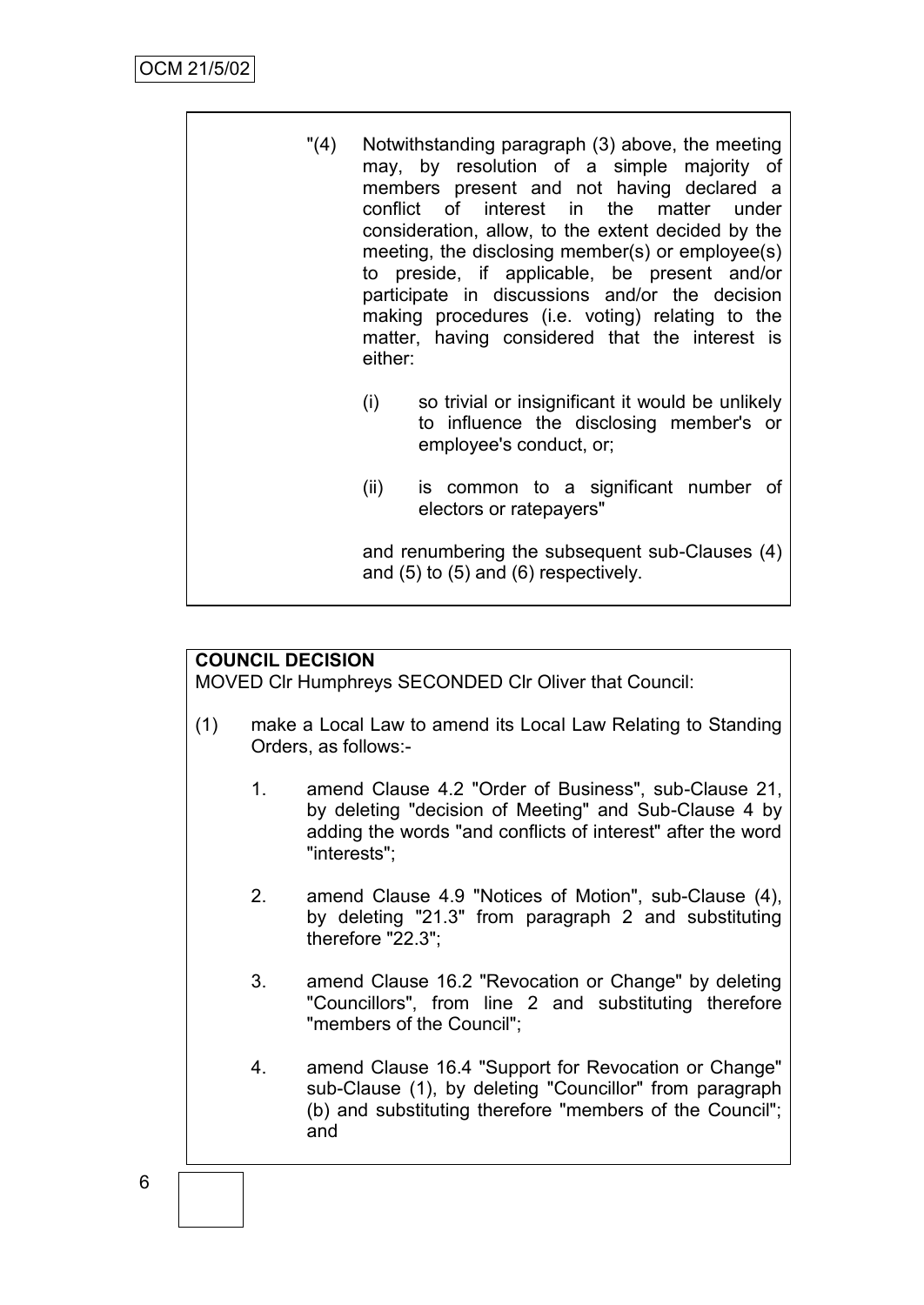| 5. | amend Part 21 "Declaration of Conflict of Interest",<br>Clause 21.1 "When To Be Considered" by including an<br>additional sub-Clause (4), as follows:-                                                                                                                                                                                                                                                                                                                                                                      |
|----|-----------------------------------------------------------------------------------------------------------------------------------------------------------------------------------------------------------------------------------------------------------------------------------------------------------------------------------------------------------------------------------------------------------------------------------------------------------------------------------------------------------------------------|
|    | Notwithstanding paragraph (3) above, the meeting<br>"(4)<br>may, by resolution of a simple majority of<br>members present and not having declared a<br>conflict of interest in the matter under<br>consideration, allow, to the extent decided by the<br>meeting, the disclosing member(s) or employee(s)<br>to preside, if applicable, be present and/or<br>participate in discussions and/or the decision<br>making procedures (i.e. voting) relating to the<br>matter, having considered that the interest is<br>either: |
|    | so trivial or insignificant it would be unlikely<br>$\left( \left  \right  \right)$                                                                                                                                                                                                                                                                                                                                                                                                                                         |

- (i) so trivial or insignificant it would be unlikely to influence the disclosing member's or employee's conduct, or;
- (ii) is common to a significant number of electors or ratepayers"

and renumbering the subsequent sub-Clauses (4) and (5) to (5) and (6) respectively.

**CARRIED 8/0**

# **Explanation**

It is important that the Order of Business also allows for written conflicts of interest (non-financial) to be provided.

# **Background**

Recent issues of newspaper articles referring to a possible move to cede the City of Cockburn West Ward to the City of Fremantle required West Ward Councillors to declare a Conflict of Interest pursuant to Part 21 of Council's Standing Orders Local Law. The effect of the declaration was to preclude those Councillors from voting on the issue.

# **Submission**

To amend the Local Law to enable Council to allow declaring members and employees to participate in discussion and voting on the item under consideration, if appropriate.

## **Report**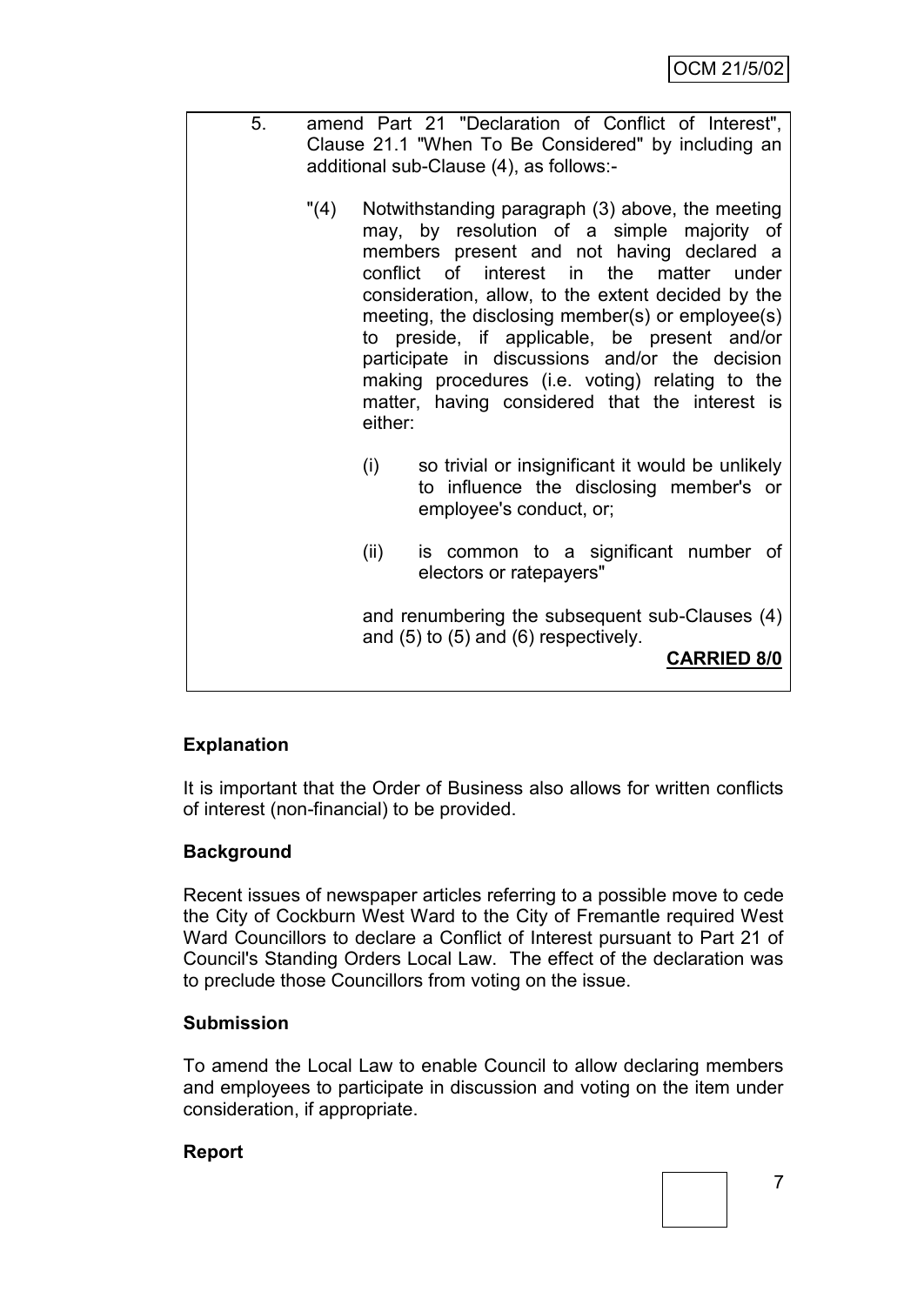Subsequent to it becoming apparent to Council officers that there would be some circumstances when the exclusion provisions contained in Part 21 of Council's Standing Orders would not be appropriate, the matter was referred to Council's legal advisers, McLeods, for comment.

The response mirrored those concerns raised by staff and McLeods recommended that an additional provision be included to enable the meeting to resolve that the disclosing member(s) be allowed to participate in the debate and/or decision making process, as deemed appropriate.

Accordingly, a proposed new sub-Clause (4) has been added to Clause 21.1 which reflects this. In addition, some other minor amendments to the Local Law are also considered suitable. These are:

(1) Council's Agenda Paper currently identifies item 21 as "New business of an urgent nature introduced by decision of Meeting – Councillors or Officers".

In practice, the meeting does not determine this issue and that procedure is detailed in Clause 4.10. By deleting reference to the "decision of meeting" will overcome this anomaly.

- (2) A typographical error exists at Clause 4.9(4)2, which refers to Clause 21.3. There is no such Clause 21.3 and the reference here should relate to Clause 22.3.
- (3) Part 16 of the Local law deals with Revocation Motions and is generally a reflection of the Local Government Act, 1995, and the same provisions as contained in the previous Standing Orders Local law. However, the terminology in Clauses 16.2 and 16.4 refer to Councillor(s) and even though the definitions at Clause 1.2 of the Law includes Councillor as meaning the Mayor, it is more appropriate to make reference to elected members in this circumstance, to reflect the provisions of the Act.

The proposed amendments are considered to adequately address these matters

## **Strategic Plan/Policy Implications**

Key Result Area "Managing Your City" refers.

## **Budget/Financial Implications**

Minor advertising costs available within Municipal Budget.

## **Implications of Section 3.18(3) Local Government Act, 1995**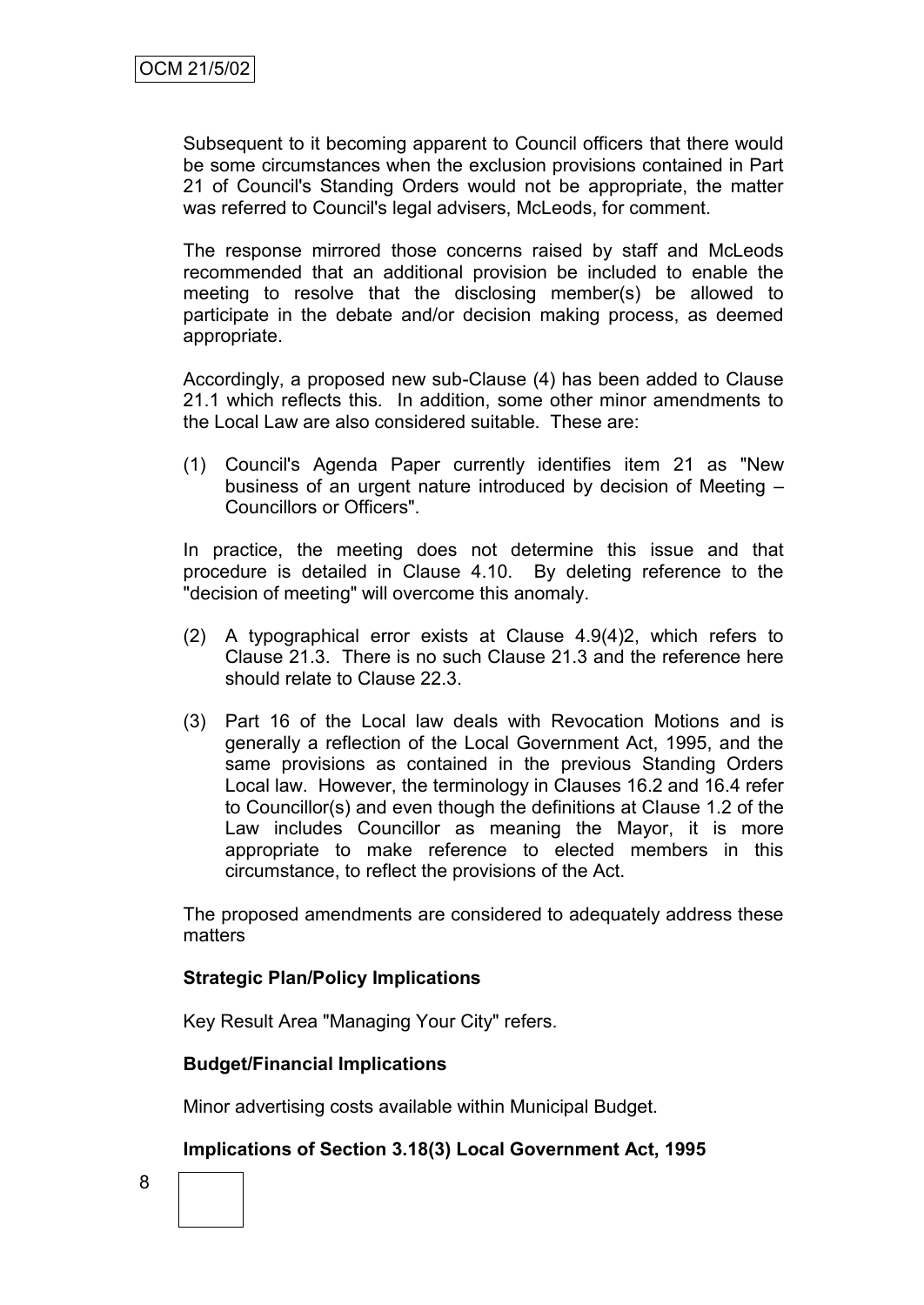Nil.

# **1557. (AG Item 14.1) (OCM1\_5\_2002) - DEDICATION OF RIGHT OF WAY - SYCAMORE AVENUE, SOUTH LAKE (451256; 107580; 117686) (KJS) (ATTACH)**

# **RECOMMENDATION**

That Council accept the Dedication of portion of Sycamore Avenue, South Lake, shown as Right of Way on Plan 21510, pursuant to Section 56(1)(a) of the Land Administration Act 1997.

**COUNCIL DECISION** MOVED Clr Oliver SECONDED Clr Humphreys that the recommendation be adotped.

**CARRIED 8/0**

# **Background**

The Right of Way was shown on the plan of subdivision but not constructed. The Right of Way was required to legally connect to a parcel of land shown on the plan as Recreation Reserve.

# **Submission**

A letter requesting the Dedication has been received from Consultant Surveyors Brown McAllister on behalf of their client the owner of Lot 501 Sycamore Avenue.

## **Report**

Lot 501 is currently being redeveloped to create 24 residential lots. It is a Department of Land Administration requirement that all new lots created on a plan of subdivision be connected to a dedicated road.

# **Strategic Plan/Policy Implications**

The Corporate Strategic Plan Key Result Areas which apply to this item are:-

2. Planning Your City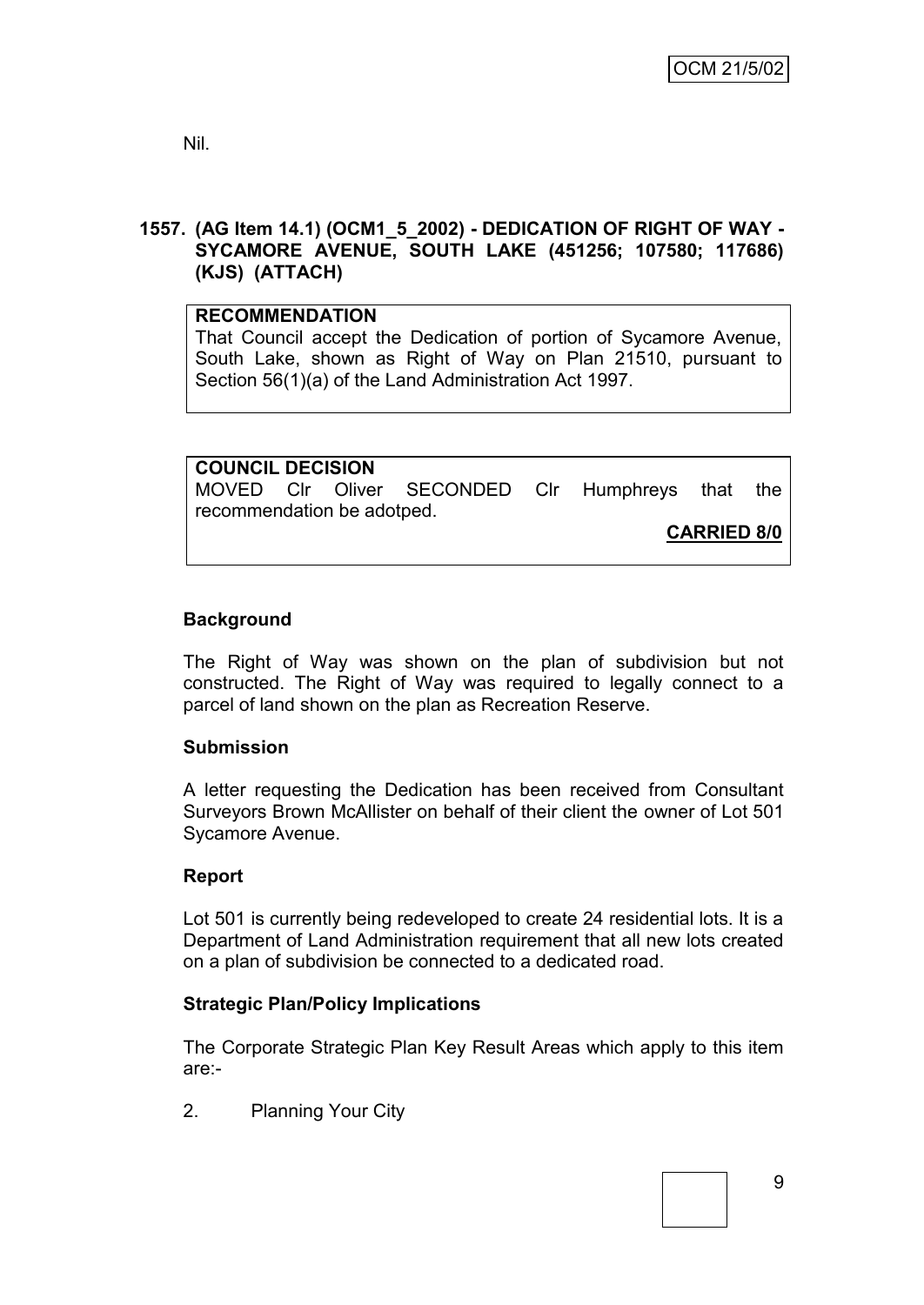*"To ensure that the planning of the City is based on an approach which has the potential to achieve high levels of convenience for its citizens."*

## **Budget/Financial Implications**

N/A

**Implications of Section 3.18(3) Local Government Act, 1995**

Nil

## **1558. (AG Item 14.2) (OCM1\_5\_2002) - DILAPIDATED BUILDING - LOT 102 COCKBURN ROAD, SPEARWOOD - CONSOLIDATED MARINE DEVELOPMENTS (AUST) PTY LTD (3211923) (VG) (ATTACH)**

**RECOMMENDATION** That Council:

(1) allow an extension of time to commence demolition work as requested by the owner;

**OR**

(1) make a complaint to a Court of Petty Sessions that the owner of Lot 102 Cockburn Road, Spearwood, has not taken the building down as required by the Notice served on him by Council on the  $19<sup>th</sup>$  day of March 2002.

# **COUNCIL DECISION**

MOVED Clr Whitfield SECONDED Clr Waters that Council allow an extension of time to commence demolition work as requested by the owner until 18 August 2002.

# **CARRIED 8/0**

## **Explanation**

On request by the owner for an extension of time for the demolition of works, Council considered it suitable to grant the extension as outlined above.

## **Background**

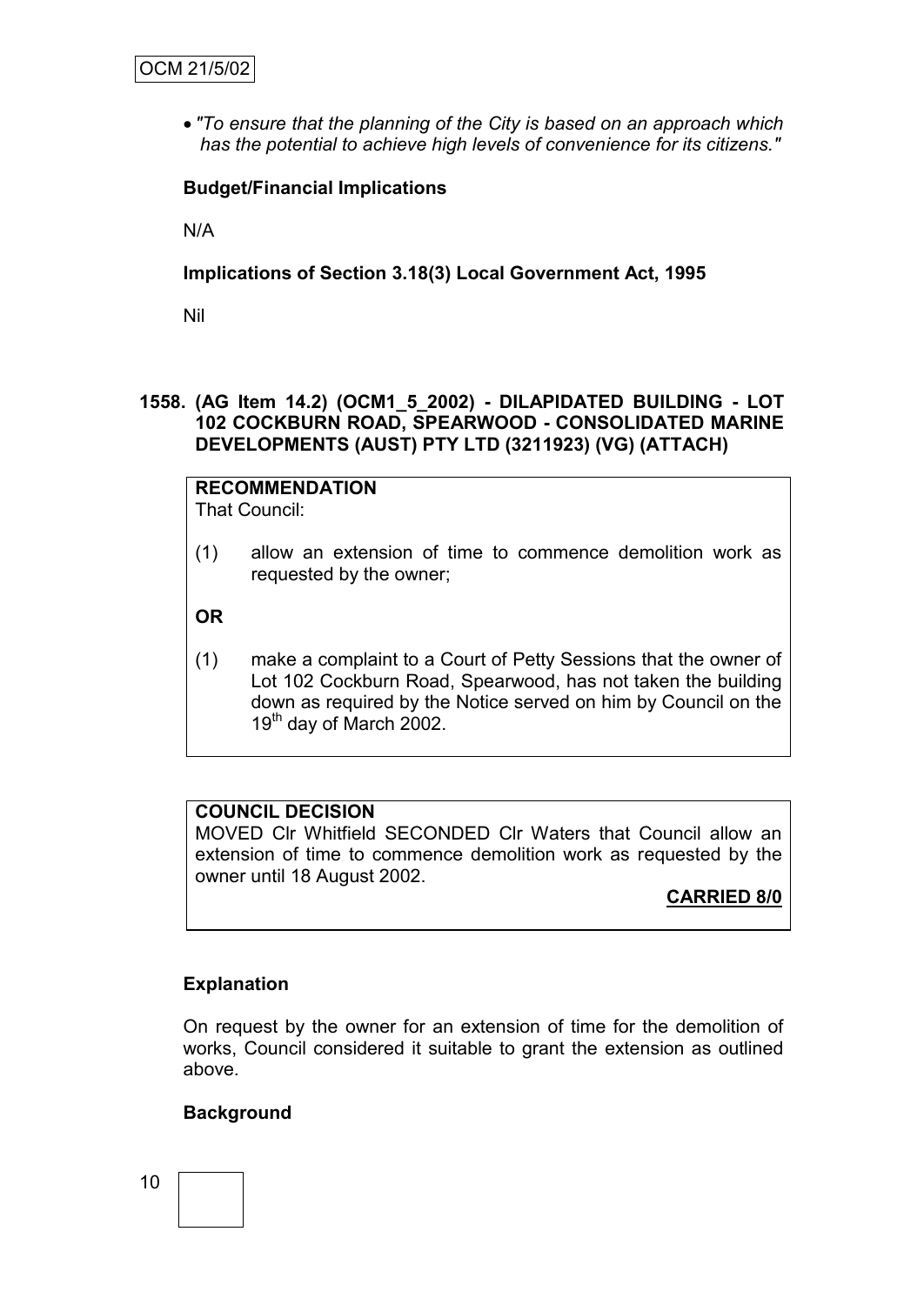After the Notice to take down the dilapidated building was issued by Council on the 19<sup>th</sup> March 2002, the owner wrote to Council requesting an extension of time to carry out the requisition of the Notice.

## **Submission**

A copy of the applicants letter of request together with the Contractor"s demolition program is included in the attachments to this agenda.

## **Report**

If the building has not been taken down by the 6 May 2002 or the Notice is not subject to an appeal by the owner, then Council may complain to the court and the court may order the owner to carry out the requisitions of the Notice and to pay such costs as the court thinks fit in relation to the proceedings.

If the court order is not obeyed, the local government may have the buildings removed and have the materials sold to recover costs or take the owner to court to recover costs.

## **Strategic Plan/Policy Implications**

The Corporate Strategic Plan Key Result Areas which apply to this item are:-

- 2. Planning Your City
- *"To ensure that the development will enhance the levels of amenity currently enjoyed by the community."*

# **Budget/Financial Implications**

Legal assistance. Costs would apply,

## **Implications of Section 3.18(3) Local Government Act, 1995**

Nil.

## **1559. (AG Item 14.3) (OCM1\_5\_2002) - ILLEGAL CLEARING - PT LOT 7; 302 BEENYUP ROAD, BANJUP - OWNER: JOHN LAW NOMINEES PTY LTD (118596) (VM) (ATTACH)**

#### **RECOMMENDATION** That Council:

(1) receive the report;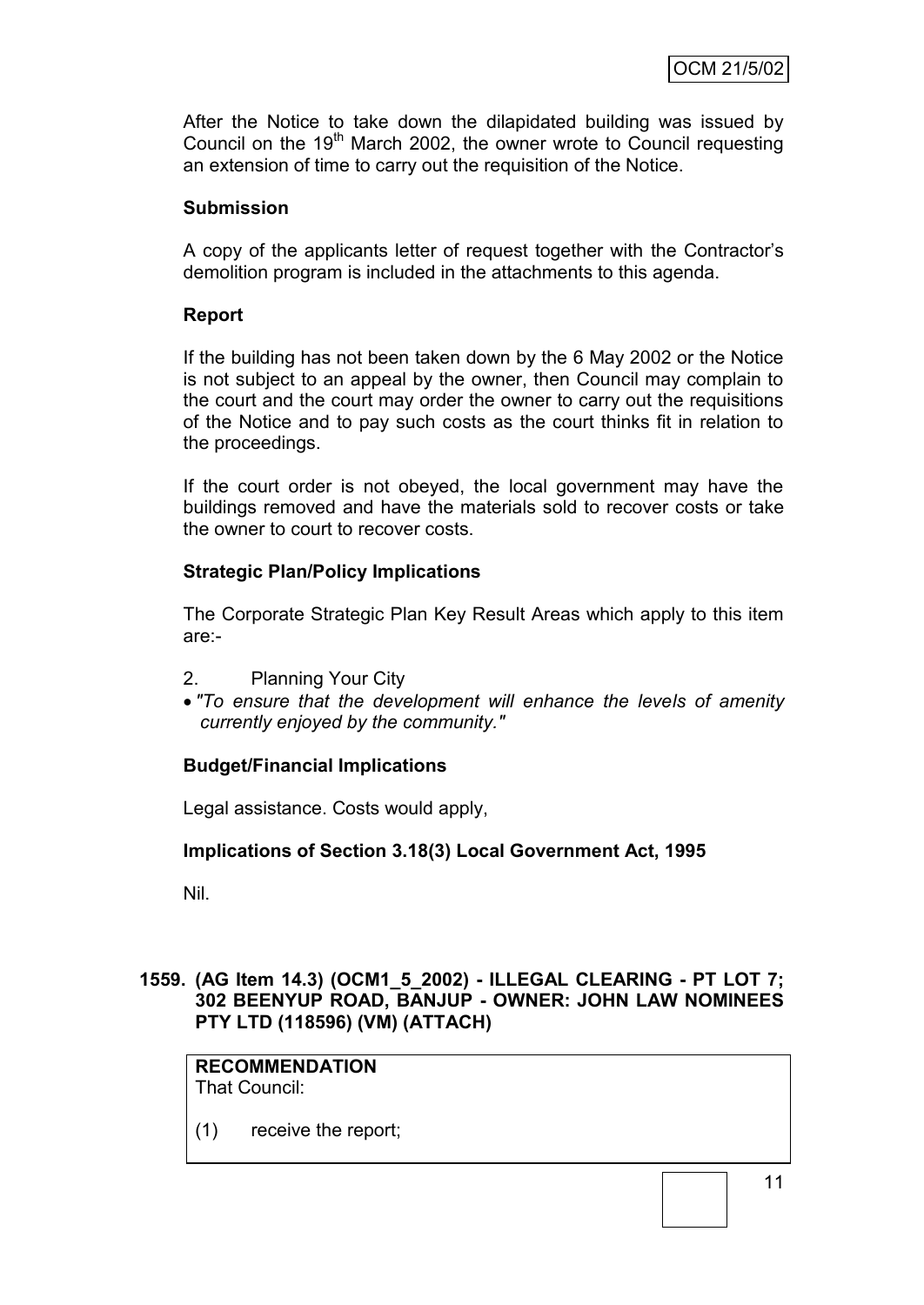- (2) advise the Western Australian Planning Commission that it supports the subdivision of Pt Lot 7 into 2 lots, subject to the following requirements:-
	- 1. A caveat to be placed on the title to bind the landowner and future landowners to a Rehabilitation Management Plan and legal agreement.
	- 2. Standard Subdivision Conditions and footnotes as contained in Council Policy APD16 as determined appropriate to this application in the Resource Zone, by the delegated officer under Clause 7.6 of the City of Cockburn District Zoning Scheme No. 2.
- (3) require a legal agreement to be prepared at the landowners cost, to formalise the Rehabilitation Management Plan signed by the landowner and prospective purchasers on the 7 May 2002;
- (4) require the payment of a bond or bank guarantee of \$13,000 as part of the legal agreement refundable upon the lifting of the caveat; and
- (5) not proceed with legal action against the landowners on the basis that a Rehabilitation Management Plan has been agreed to.

## **COUNCIL DECISION**

MOVED Clr Oliver SECONDED Clr Edwards that the recommendation be adopted.

**CARRIED 8/0**

## **Background**

Further to the Council Meeting held on 16 April 2002, the landowners and prospective purchasers are prepared to enter into an agreement with the Council to rehabilitate the cleared wetland area. The City met with the landowners and potential purchasers on-site to discuss the mechanism to achieve the revegetation of the site.

The landowner appointed an Environmental Consultant "ATA Environmental Scientists" to prepare a report on the land capability and rehabilitation plan for the cleared area.

From an investigation of the land capability matters, a subdivision of the land into 2 ha lots can be supported with an appropriate definition of a

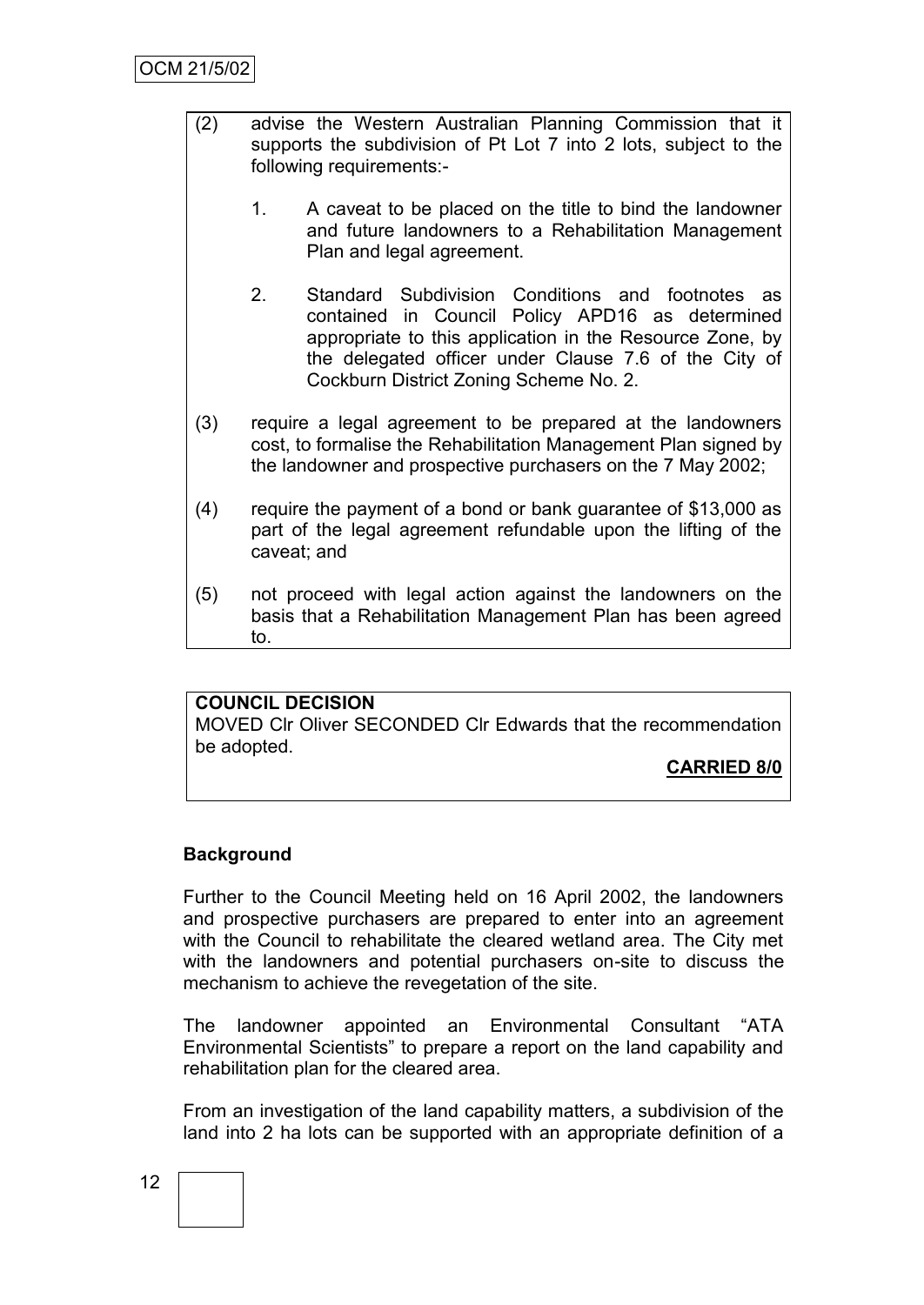high ground building envelope area. However, the land is required to be revegetated given its resource environmental characteristics.

The City prepared a Rehabilitation Management Plan for the area as a result of an investigation by the ATA Consultant's report.

#### **Submission**

ATA Environmental Consultants report on land capability, wetland mapping and rehabilitation plan.

#### **Report**

Agreement has been reached for the current landowner and the prospective purchasers to ensure the cleared area is rehabilitated to its Resource Zone characteristics. See the Agenda attachment for the agreed management plan which refers to four environmental areas within the site, as detailed below:-

**Area 1** – Wetland Conservation Zone - This area requires minimal work as the land can regenerate naturally. This has already started to occur.

**Area 2** – Wetland Resource Enhancement Area - This area also requires minimal work and can regenerate naturally. The stockpiles of cleared material will need to be mulched and spread over the area. The option of mulching is the most viable compared to removing it, given that burning can have unacceptable off-site impacts. The mulch and spread of the stockpiles may, however, have the potential of weed infestation, given the high nutrient level. A review of the site will be undertaken in July/August 2002. A weed program may be required if weed growth is evident.

Areas 1 and 2 will be subject to a two year review to ensure the regrowth has been successful. In the event the regrowth is not successful Council may require supplementary planting based on a 3 year plan.

**Area 3** – Buffer Area - This area requires green stock planting to be provided by the landowner (approx. 2500 plants required). The proposed plants will be derived from Council"s list of species to provide a variety and ensure other predominant destroyed plant species are planted to create a natural environment.

Area 3 provides a transition to areas 1 and 2.

The existing stockpiles are also to be mulched and spread over the area and within Area 4.

**Area 4** – This is the Building Envelope area where all buildings and structures are to be located. Effluent disposal systems are also to be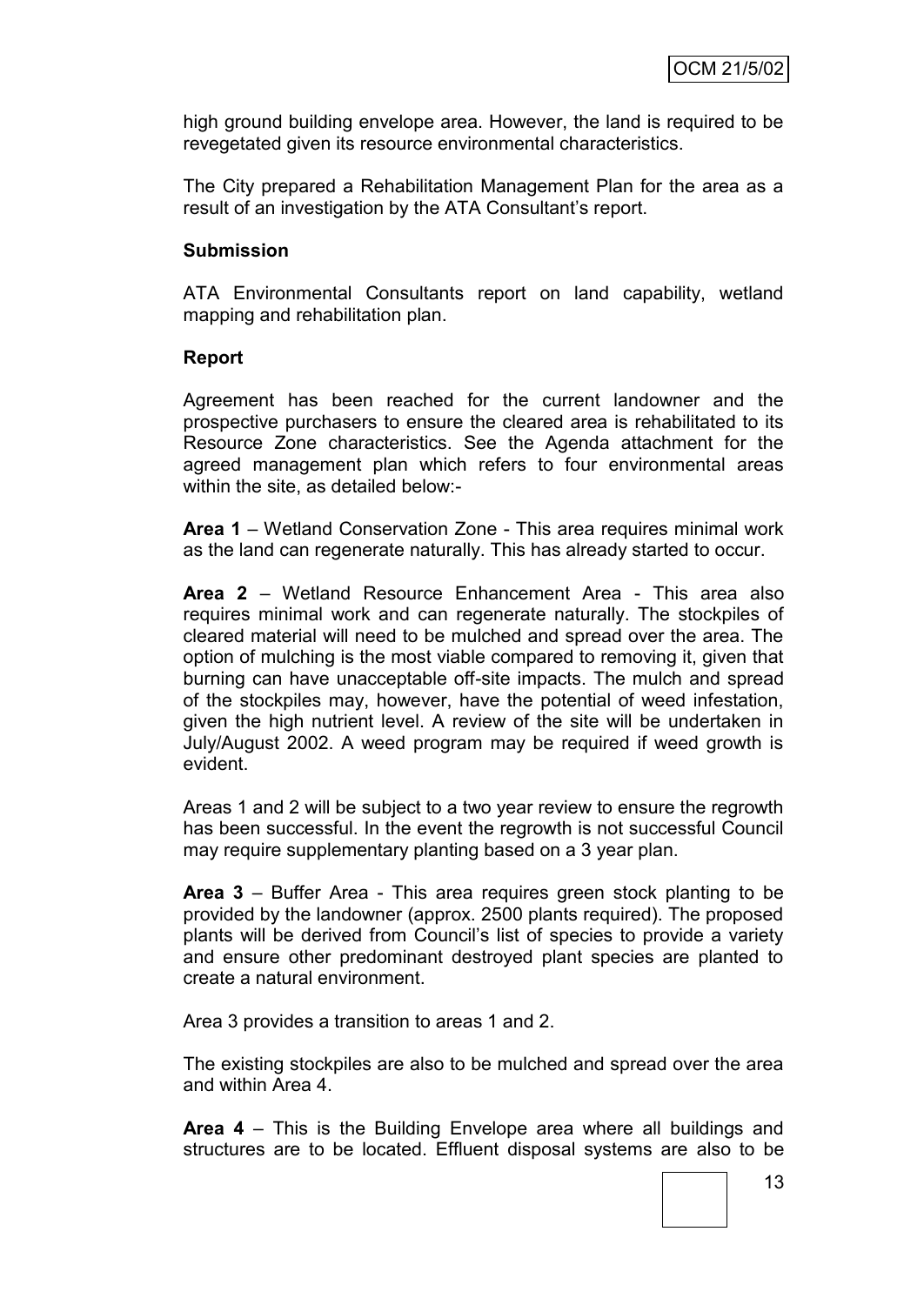located as far away from the wetland area as possible, near the eastern boundary of the proposed lot.

With the necessary agreements in place the land can be restored back to its natural state. The application for the subdivision of land is supported on the principle that the land is capable of being developed given the landowner"s commitment to the Rehabilitation Management Plan.

Compliance with rehabilitation requirements will be achieved by:-

- 1. The landowner entering into a binding legal agreement acceptable to Council"s solicitors.
- 2. The legal agreement will require the lodgment of an absolute caveat over the lot. The absolute caveat will only be lifted after 2 years when the rehabilitation of the land has been completed to the agreed specification and to the satisfaction of the Council.
- 3. A bond or Bank Guarantee of the amount of \$13,000 to be presented to Council at the time of signing the legal agreement. The amount is based on the rehabilitation costs of Area 3 using the City's planting techniques (ie: green stock planting, "Tube stock planting").

## **Strategic Plan/Policy Implications**

The Corporate Strategic Plan Key Result Areas which apply to this item are:-

- 3. Conserving and Improving Your Environment
- *"To conserve the quality, extent and uniqueness of the natural environment that exists within the district."*
- *"To conserve the character and historic value of the human and built environment."*
- *"To ensure that the development of the district is undertaken in such a way that the balance between the natural and human environment is maintained."*

## **Budget/Financial Implications**

N/A

**Implications of Section 3.18(3) Local Government Act, 1995**

Nil.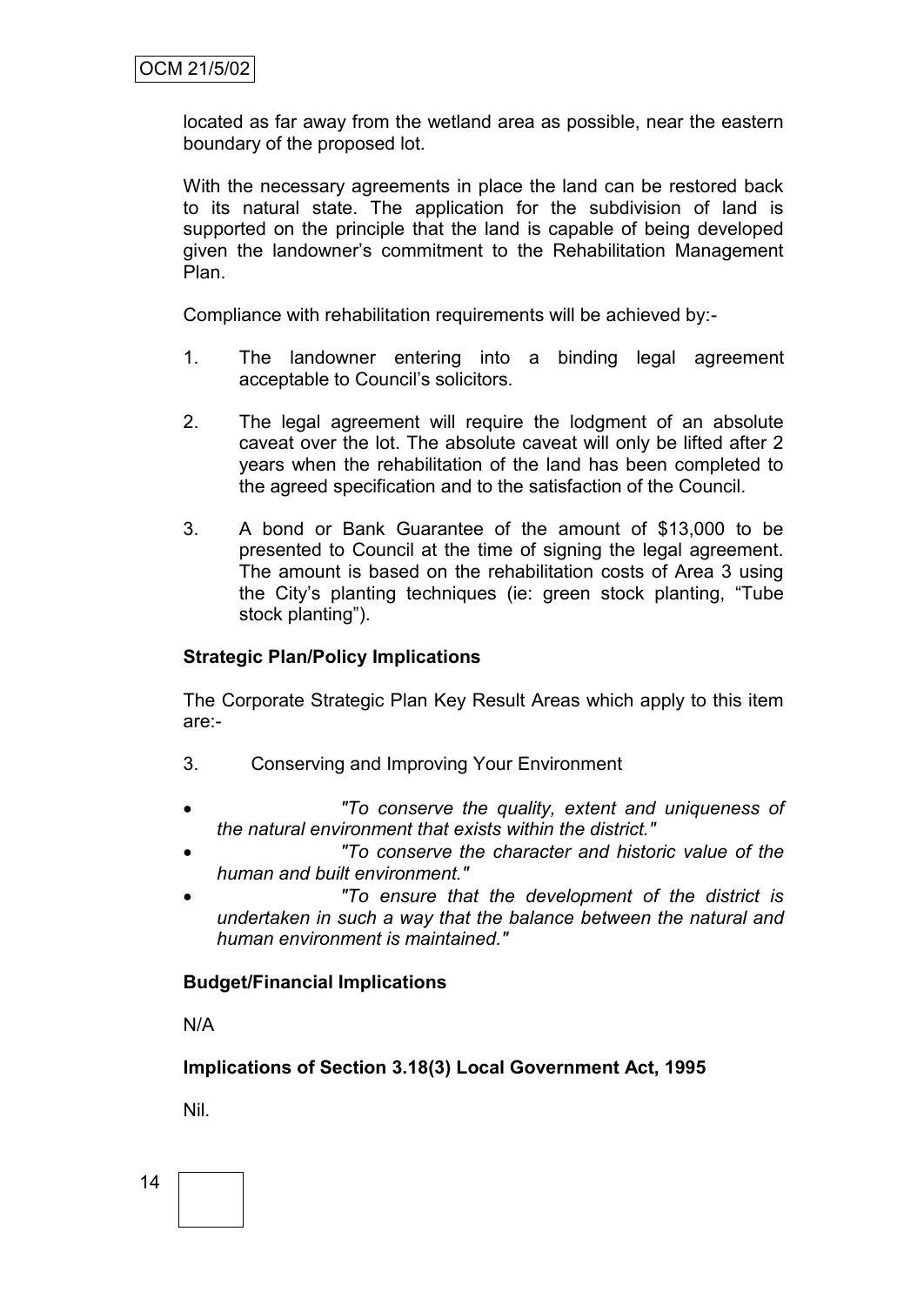**1560. (AG Item 14.4) (OCM1\_5\_2002) - COUNCILLOR REQUEST FOR SIGNAGE OF THE ENVIRONMENTAL PROTECTION (KWINANA) (ATMOSPHERIC WASTES) POLICY APPROVAL ORDER 1999 BUFFER (CW) (6100)**

# **RECOMMENDATION**

That Council:

- (1) formally request the Department of Environmental Protection to fund the installation of signage on the edge of the *Environmental Protection (Kwinana) (Atmospheric Wastes) Policy Approval Order 1999* buffer on the following roads:-
	- Russell Road
	- East Churchill Avenue
	- Holmes Road
	- Tindal Avenue; and
- (2) formally request developers of land within "Area C" to the north and east of the buffer to advise prospective purchasers of the presence of the buffer zone.

## **COUNCIL DECISION**

MOVED Clr Oliver SECONDED Clr Edwards that the recommendation be adopted.

# **CARRIED 8/0**

## **Background**

At the ordinary Council Meeting of 19 March 2002, Councillor Oliver requested that as a result of dust being a potential health issue, a report be prepared on the possibility of :

- (a) signs being placed around the border of the eastern buffer zone of Cockburn Cement, adjacent to new housing developments; and
- (b) developers being asked to issue pamphlets informing prospective residential purchasers of the industrial use premises which are in close proximity of the residential development.

#### **Submission**

None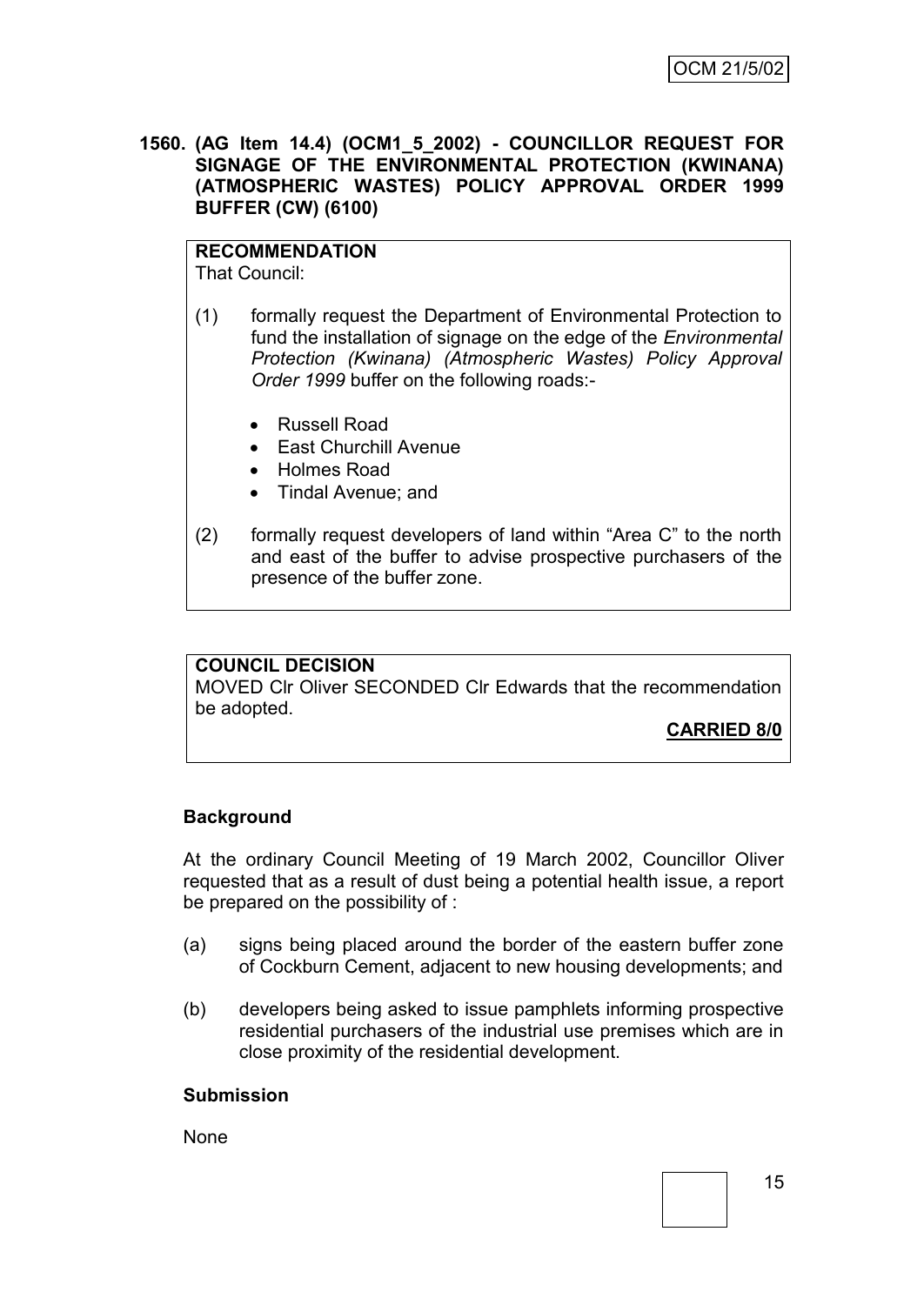## **Report**

The *Environmental Protection (Kwinana) (Atmospheric Wastes) Policy Approval Order 1999* determines the area in which ambient air quality standards and ambient air quality apply. The Policy prescribes that certain gaseous and particulate substances cannot be discharged at concentrations above those specified in the *Environmental Protection (Kwinana) (Atmospheric Wastes) Regulations 1992.* The Cockburn Cement Ltd premises located on Russell Road, Munster is incorporated into the catchment area of the Policy.

The area to the east of the Cockburn Cement Ltd Works on Russell Road is located within the area "C" zone and as such has standard limits set for the airborne concentrations of both Sulphur dioxide and suspended particulates (ie dust). The total suspended particulate standards and limits (micrograms per cubic metre) for Policy Area C over a 24 hour period are  $90$ ug/m<sup>3</sup> and 150ug/m<sup>3</sup> respectively. These limits are monitored in Wattleup, Henderson Road, Munster and Miguel Road, Bibra Lake by the Kwinana Industries Council and the Department of Environmental Protection. It is understood that Cockburn Cement Limited comply with these standards.

As the buffer has a specified border, it is possible to erect signage indicating the presence of the buffer zone on those roads which lead into the policy area, similar to those erected around Jandakot Airport indicating a possible noise nuisance (see position statement PS PD4). The roads which the City's Health Services recommends be provided with the signage on Russell Road, East Churchill Avenue, Holmes Road and Tindal Avenue.

As the Buffer Zone is part of an Environmental Protection Policy which is monitored and enforced by the Department of Environmental Protection, it is suggested that Council request signage to be erected at the cost of the DEP. By requiring the DEP to erect the signs, Council"s liability would be minimised. Should the Department of Environmental Protection fail to erect the appropriate signage, Council may have to reconsider its position.

The City of Cockburn could ask developers of surrounding lands to issue a pamphlet informing prospective purchasers of the proximity of the development to the buffer however there is no legislative power available for the City to enforce this. Given that the issue of such pamphlets may have a detrimental effect to sales of the developers land, it is unlikely this will occur.

In addition to the likelihood of developers being unsupportive of the erection of signage and issue of pamphlets, these actions may not be supported by members of the local community. At meeting 34 of the Cockburn Cement Community Environmental Improvement Group which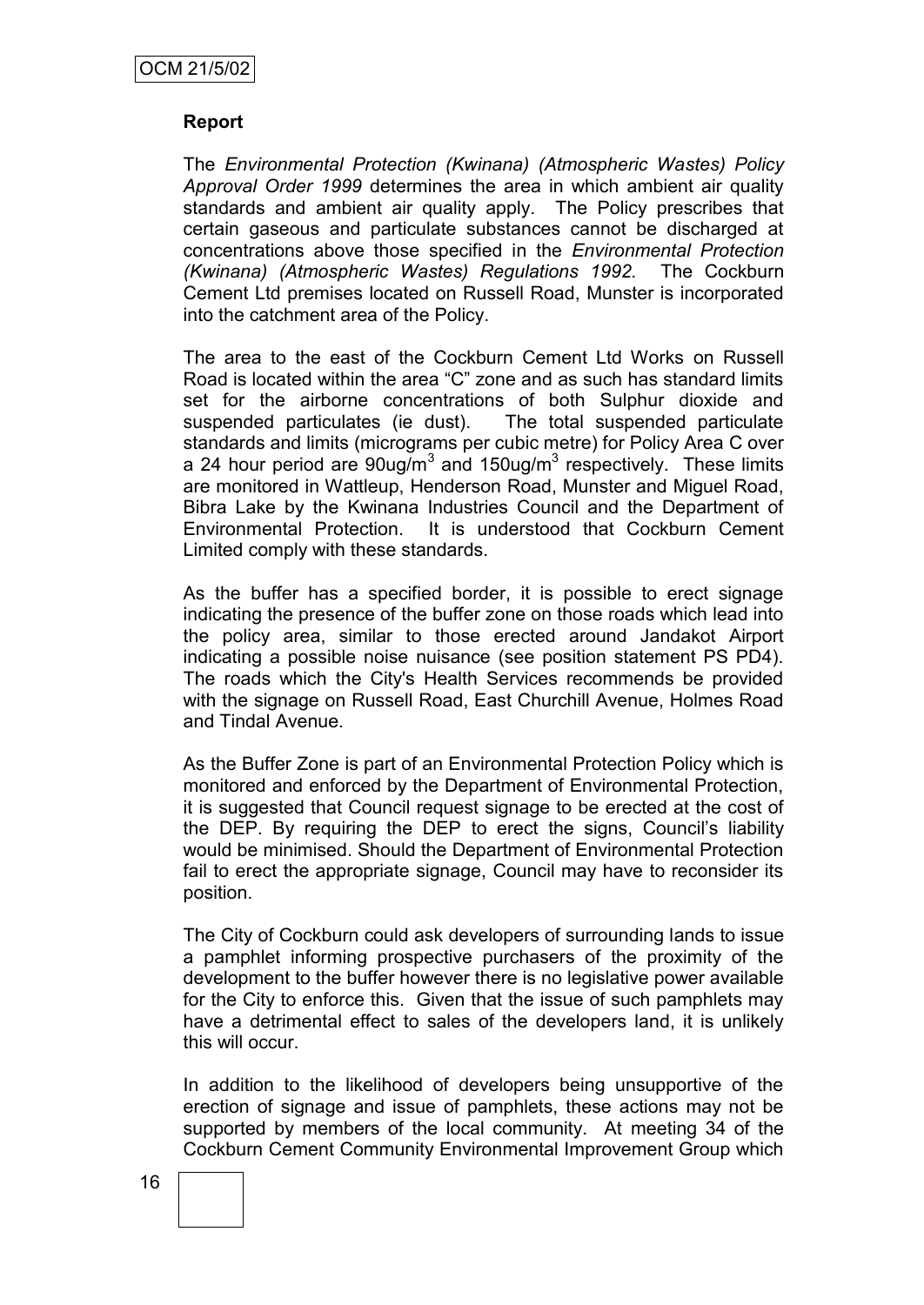Clr Oliver attended, the erection of signs around the buffer was discussed. Minute 4.4 entitled "CCL Reply to V Oliver"s Letter" states:-

*V Oliver advised she had received a satisfactory response from B Gillis. Cockburn Council are considering erecting signs which will advise people they are entering an industrial/buffer zone. R Kimber said from a residents point of view the signs could do more harm than good. M Brydon suggested it was a state planning issue rather than a council issue. F Logan agreed and suggested that Council delay any action as the buffer zone is under review.*

Should the Council recommend that the DEP erect the signs, consultation with the local community is suggested.

## **Strategic Plan/Policy Implications**

The Corporate Strategic Plan Key Result Areas which apply to this item are:-

- 1. Managing Your City
- *"To conduct Council business in open public forums and to manage Council affairs by employing publicly accountable practices."*
- 2. Conserving and Improving Your Environment
- *"To ensure that the development of the district is undertaken in such a way that the balance between the natural and human environment is maintained."*

## **Budget/Financial Implications**

As it is intended for the Department of Environmental Protection to arrange for the construction and erection of the signs, the costs borne by the City of Cockburn would be minimal (ie minor administration).

## **Implications of Section 3.18(3) Local Government Act, 1995**

Nil

**1561. (AG Item 14.5) (OCM1\_5\_2002) - TEMPORARY OVERBURDEN STORAGE AND STORMWATER MANAGEMENT CONTRIBUTION - EDUCATION DEPARTMENT SCHOOL SITE, CONGDON AVENUE, BEELIAR (3318030) (KJS)**

# **RECOMMENDATION**

That Council:

(1) request a written agreement from the Education Department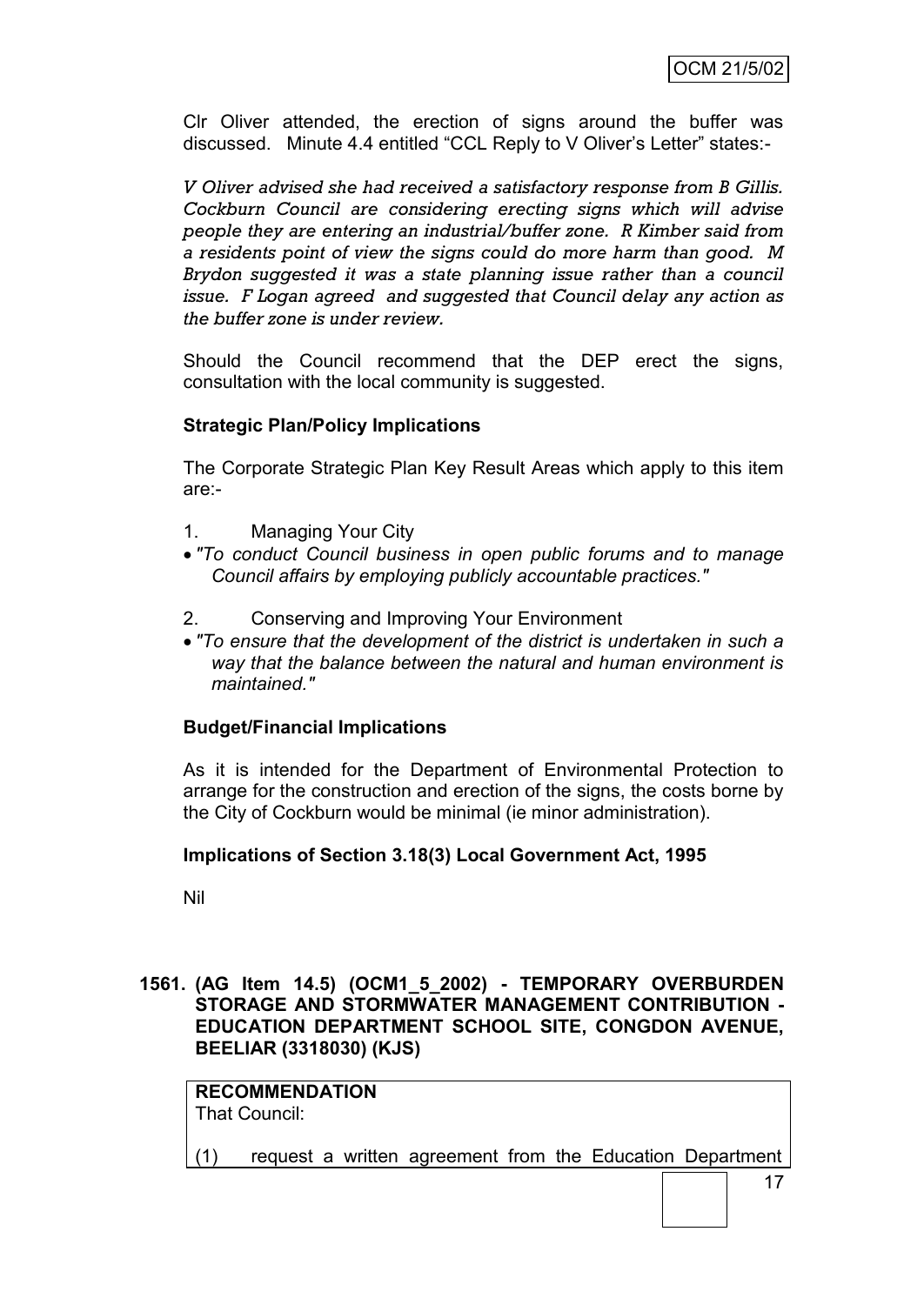that the Department will contribute on an equitable basis to the costs of disposing of stormwater generated from the proposed public roads constructed in conjunction with the Stanford Gardens Primary School; and

(2) conditional on (1), accept the temporary storage of sand on Pt Lot 621 Congdon Avenue by the Education Department during the construction phase of the Stanford Gardens Primary School subject to the removal of all material at the completion of the building programme.

# **COUNCIL DECISION**

MOVED Clr Oliver SECONDED Clr Edwards that the recommendation be adopted.

**CARRIED 8/0**

# **Background**

Council at its meeting of 19 July 2001 resolved to:

- *(1) authorise the Chief Executive Officer to negotiate the sale of portion of Pt Lot 621 Congdon Avenue, Beeliar to the Education Department provided that the purchase price is supported by a valuation by a Licensed Valuer;*
- *(2) determines it appropriate that section 11(2)(f) of the Local Government (Functions & General) Regulations 1996 to:*
- *(i) Accept the quote by Georgiou Group Pty Ltd of \$116,675.62 to:*
- *a. remove and dispose of existing vegetation.*
- *b. remove 10,080 cubic metres of unsuitable dumped material to Henderson Landfill Site.*
- *c. place and compact 50,000 cubic metres of imported sand.*
- *d. undertake site testing.*
- *(ii) Draw the funds for this expenditure from the Land Development Reserve Account.*
- *(3) transfer the proceeds from the sale of portion of Pt Lot 621 Congdon Avenue Beeliar, to the Land Development Reserve Fund.*

## **Submission**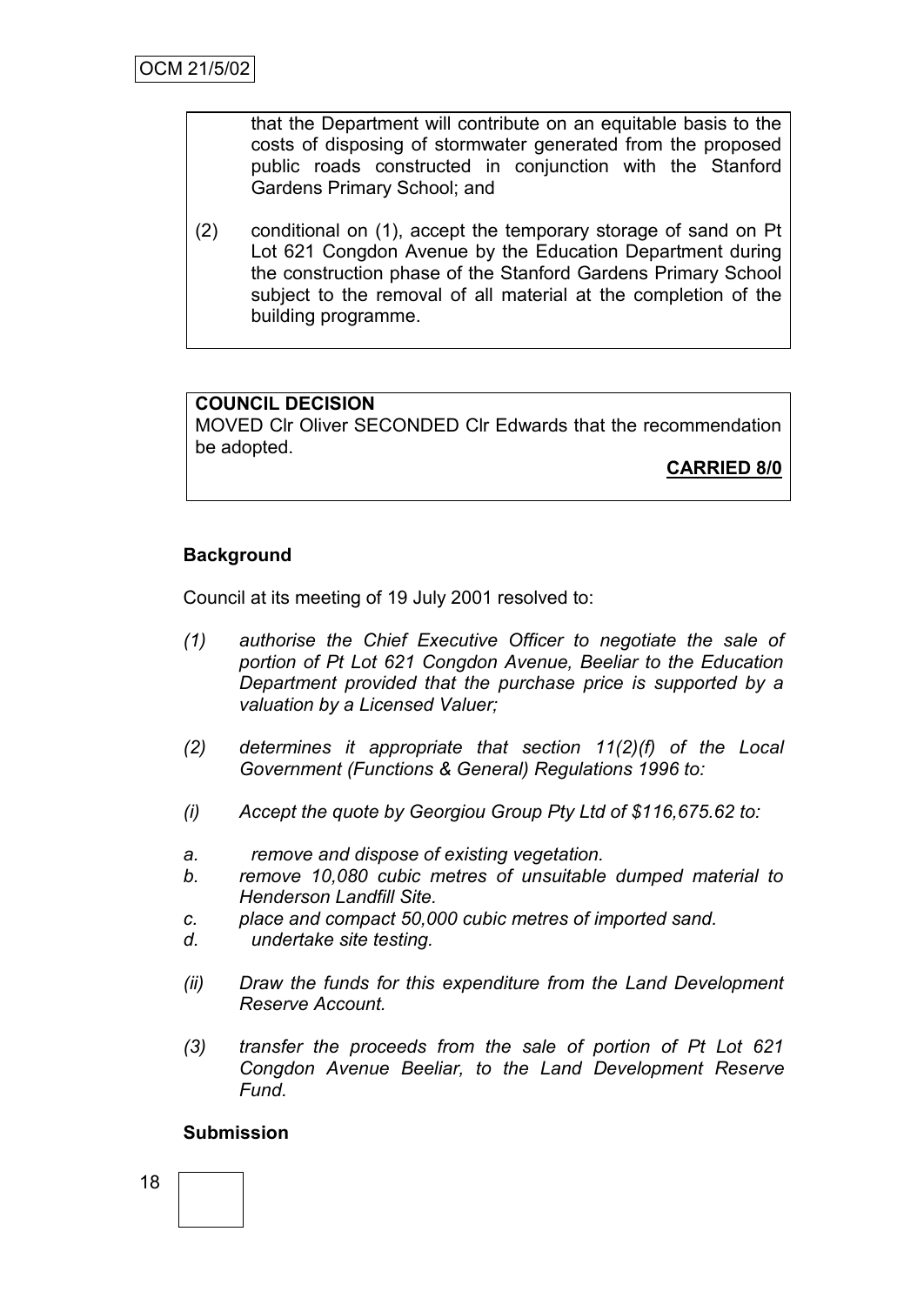A letter requesting the use of portion of Lot 621 for the storage of overburden during the construction of the school has been received from the Education Department.

#### **Report**

Following the 2001 July meeting of Council, sand from the Beeliar Drive project was placed and filled in accordance with the consultant engineer"s specification. Prior to the import of the sand the floor of the former quarry was inspected by consultant Geotechnical Engineer and deemed suitable for the eventual construction of single storey construction, given that (3) three metres of compacted clean sand was to be placed.

Test pits were dug to determine the nature of the material on site. The area over which the future school was to be constructed consisted of sand with no deleterious material. One section on the fill area was found to consist of deleterious material. This material was removed off the site before the import of the Beeliar Drive clean sand.

Negotiations with the Education Department had proceeded to the point where the value of the land was determined by the City's Licensed Valuer as required by the Education Department and verbally agreed to by the Valuer General's Valuer acting for the Education Department.

At the conclusion of the filling of the former sand quarry to a finished level agreed to by the Education Department suitable for the school"s total earthworks, the Education Department on advice from its consultant Engineers advised the City that the site was not suitable because of the compaction of the sand below (4) four metres of highly compacted sand. The Education Department stated that the estimated cost of removing the material and recompacting the affected area was up to \$450,000 and that this amount should be subtracted from the purchase price. The purchase price as determined by the Licensed Valuers was at that time in the order of \$1,100,000. Negotiations and discussions involving the City"s consultant Geotechnical Engineers and the Education Department"s Engineers failed to reach agreement on how the matter could be resolved.

The City"s Geotechnical Engineers advise that the site as prepared is suitable for construction of the school. Every effort has been made to convince the Education Department of this, including the placement of monitoring gauges on the site since December 2001. The gauges placed both on the surface and into the disputed material some  $6 - 8$  metres beneath the surface have recorded differences of level of between zero and three millimetres with most of the gauges recording only a difference of one millimetre.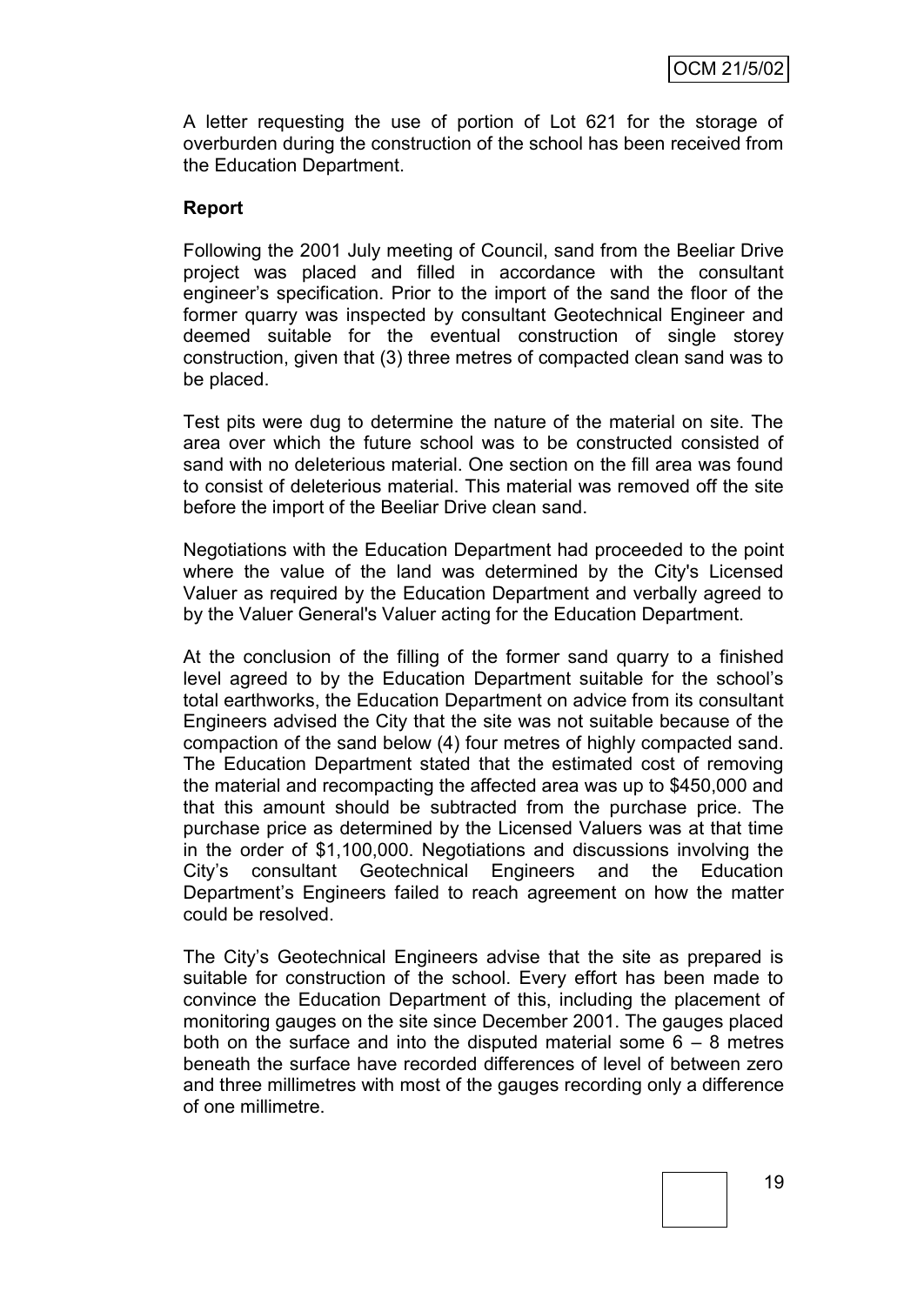The Education Department then instigated compulsory acquisition proceedings. In a notice dated  $8<sup>th</sup>$  April 2002 pursuant to the Land Administration Act the Minister for Planning and Infrastructure authorised the Department of Education to enter the land to construct the Stanford Gardens Primary School and associated roads.

The Education Department"s consultants, Oldfield Knott Architects, and Engineers Airey, Ryan and Hill and Department of Housing and Works have forwarded drawings of the proposed school and roads. The drawings show the storage of material off site that is outside the extent of the area shown in the Minister"s Notice of Entry and no provision for the disposal of stormwater off the roads.

In a normal development/subdivision where the intent is that the roads vest and become the responsibility of the City then design and specification of the roads are approved by the City Engineer. Without this approval clearances cannot be lodged with the Department for Planning and Infrastructure and therefore titles cannot be issued by the Department of Land Administration. In the case of Compulsory Acquisition pursuant to the Land Administration Act, vesting of the roads appears to bypass the requirement for the City Engineer to approve the road design, therefore a written agreement from the Department to contribute on an equitable basis is necessary.

## **Strategic Plan/Policy Implications**

The Corporate Strategic Plan Key Result Areas which apply to this item are:-

- 1. Managing Your City
- *"To deliver services and to manage resources in a way that is cost competitive without compromising quality."*

# **Budget/Financial Implications**

N/A

# **Implications of Section 3.18(3) Local Government Act, 1995**

Nil

#### **1562. (AG Item 14.6) (OCM1\_5\_2002) - MINOR REVISION TO STRUCTURE PLAN - FRANKLAND SPRINGS - LOT 202 RUSSELL ROAD, HAMMOND PARK - OWNER: AUSTRALAND HOLDINGS LTD - APPLICANT: TAYLOR BURRELL (9643A) (SOS) (ATTACH)**

## **RECOMMENDATION**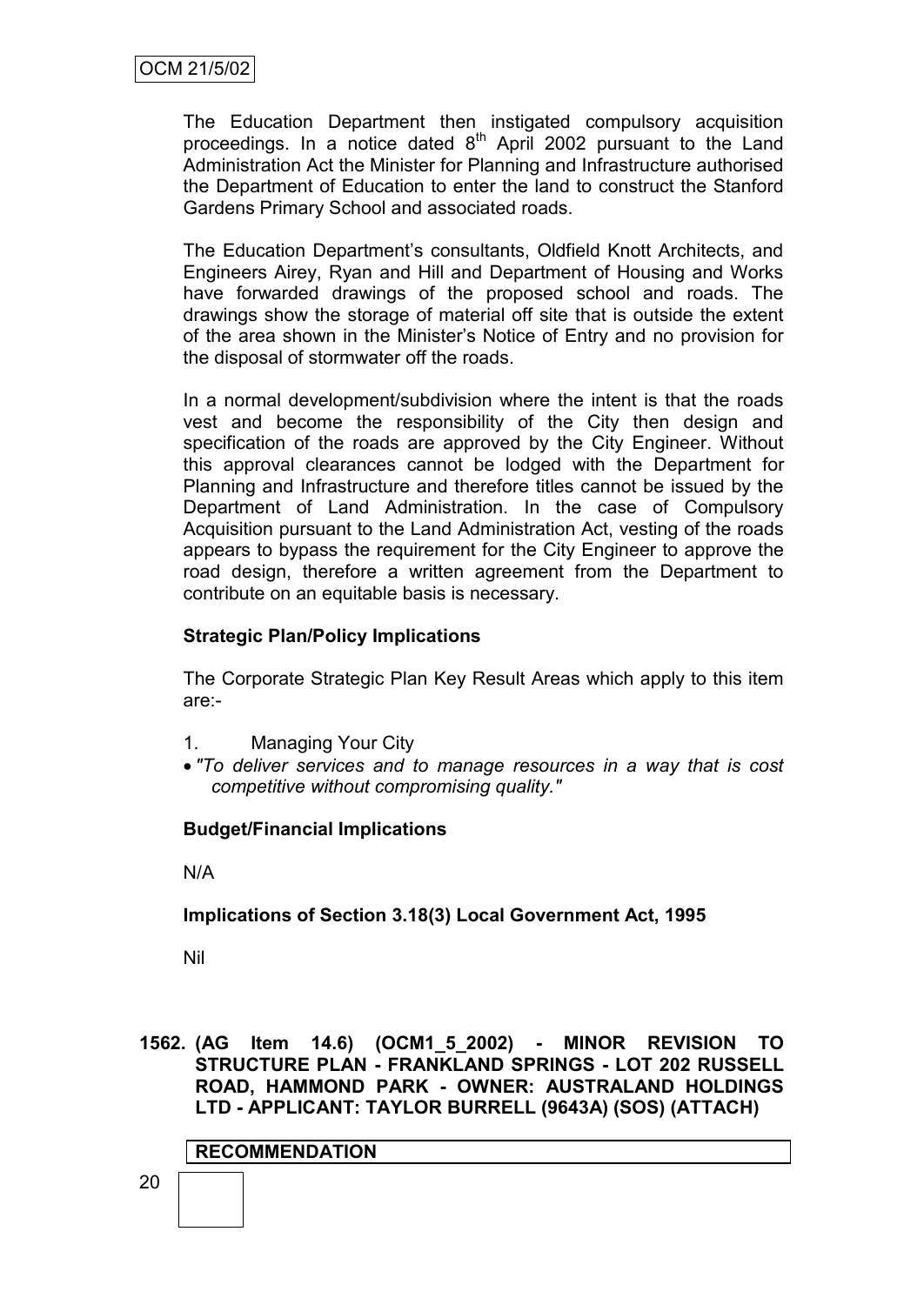That Council:

- (1) adopt the revised Stage 1 Structure Plan for portion of Lot 202 Russell Road, Hammond Park as contained in the Agenda attachments; and
- (2) advise the Western Australian Planning Commission and Taylor Burrell of Council"s decision.

## **COUNCIL DECISION**

MOVED Clr Oliver SECONDED Clr Edwards that the recommendation be adopted.

**CARRIED 8/0**

## **Background**

Council, at its meeting held on 20 February 2001, adopted a structure plan for portion of Australand"s landholding at Lot 202 Russell Road, Hammond Park (previously Banjup). The adopted structure plan only covered part of Lot 202 in order to facilitate the first of a series of stages of subdivisional development on the 45 hectare site. The Stage 1 development is now under way and is to be marketed as the Frankland Springs Estate.

The remainder of Lot 202 is now the subject of new structure plan proposal. The new proposal has been the subject of ongoing liaison between the Planning Department and the proponent, due to several concerns the proposal has generated. The proponent has largely addressed these concerns and the proposal will soon be advertised for public comment. A report to Council on this proposal will follow in due course.

In the meantime there is a need for Council to consider a recommendation to update the Stage 1 structure plan to reflect changes that have occurred as a result of the Western Australian Planning Commission"s assessment of this plan.

#### **Submission**

N/A

## **Report**

The Stage 1 structure plan proposed the subdivision of the eastern portion of Lot 202 into approximately 200 residential lots.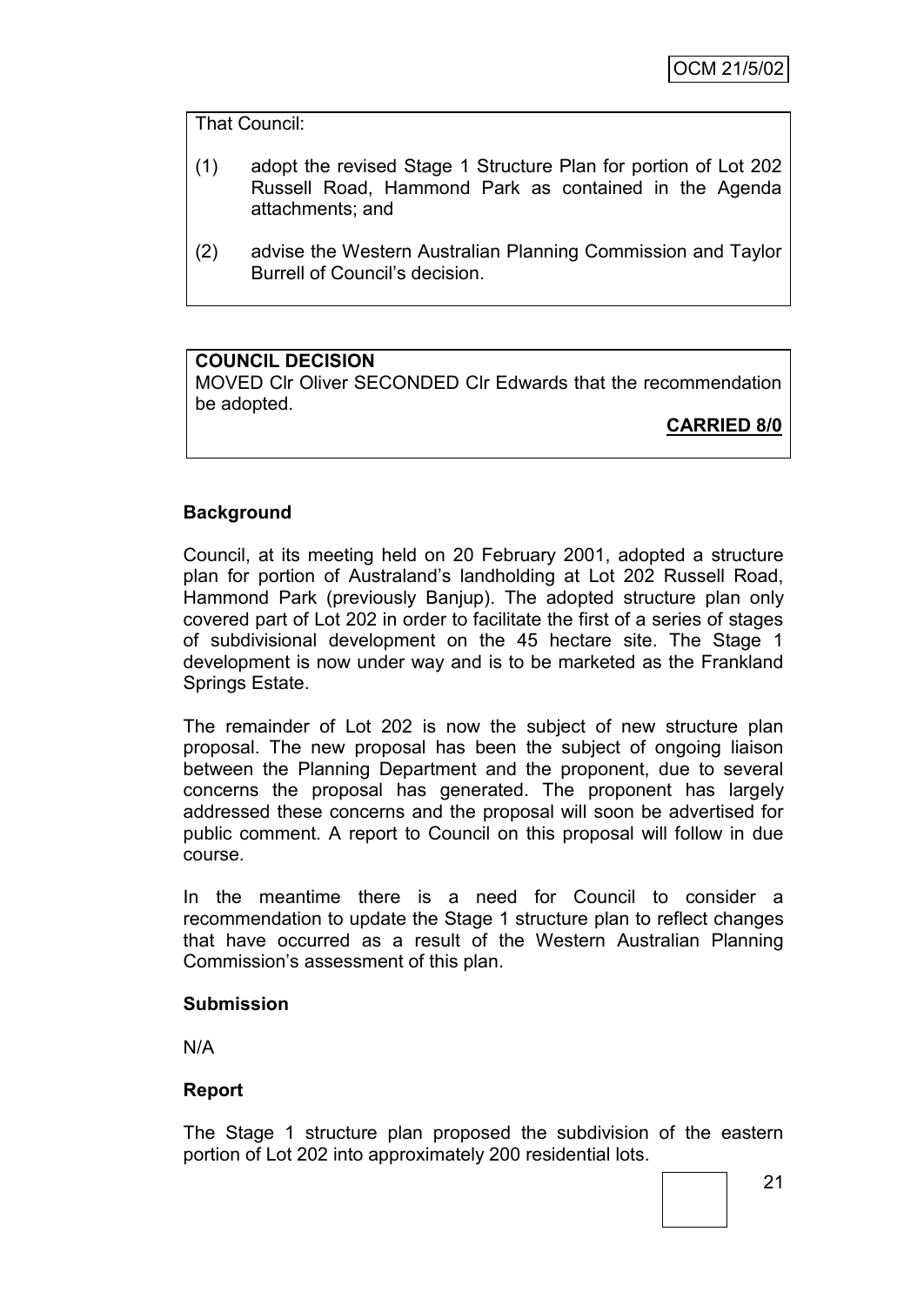In addition to the creation of residential lots, three distinct areas of public open space were proposed:

POS area 1 – a 3 hectare park containing a natural dampland, intended to be protected and enhanced, coupled with integrated drainage and passive recreation areas;

POS area 2 – a 2300m2 area at the proposed subdivisional entry road near Russell Road;

POS area 3 – a 5500m2 area intended as a local pocket park preserving remnant native vegetation.

When preparing the Southern Suburbs District Structure Plan (SSDSP) in 1999, the public open space requirements for Lot 202 were established. The SSDSP established that the dampland in the eastern portion of the site should be preserved and that a large area containing native vegetation in the western portion of the site should similarly be set aside for public open space.

The Commission, in considering the Stage 1 structure plan and subsequent subdivision application determined that the setting aside of POS area 1 (ie the dampland and surrounds) was appropriate, but POS areas 2 and 3 should be excluded from its approval. The exclusion of POS areas 2 and 3 was on the basis that these areas were considered to be inappropriately sized and located to meet the objectives of the SSDSP for bushland protection and Liveable Neighbourhoods in terms of their utility, function and distribution.

Accordingly Australand has agreed to delete POS areas 2 and 3 and provide an equivalent area for open space elsewhere on Lot 202, particularly in the western portion of the site where the conservation value is considerably higher than the land upon which POS areas 2 and 3 were originally proposed. This modification is now reflected in the new overall structure plan proposal soon to be advertised for public comment.

The result of this change is that the land previously proposed for POS areas 2 and 3 can be subdivided for residential purposes. In this regard separate subdivision applications for these areas have been submitted and conditionally supported by the City"s Officers under delegated authority.

As a matter of process and to ensure that prospective purchasers of new lots within the Frankland Springs Estate can obtain the most up-to-date and accurate information, it is necessary for Council to adopt the revised Stage 1 structure plan showing the deletion of POS areas 2 and 3. For instance a purchaser would be justifiably aggrieved if they viewed the original structure plan and made a decision to purchase a lot on the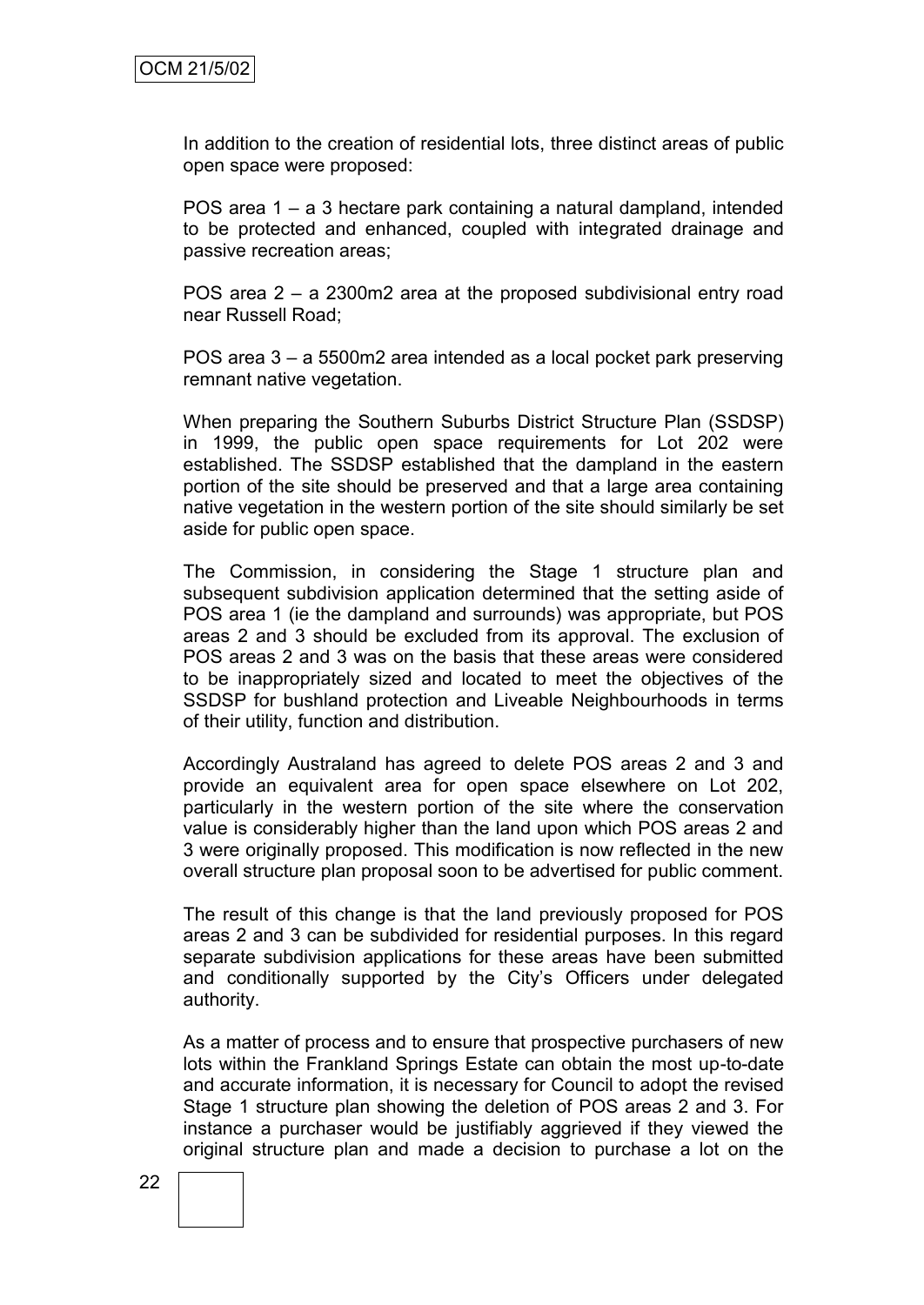basis that it was to be located opposite a park, only to subsequently find that the park was no longer going to be located there.

The updated structure plan will be included in Council"s inventory of adopted structure plans, which is available for public viewing.

As mentioned above, the areas of open space to be deleted are to be made up elsewhere on the site. Without prejudicing the future report to Council on the overall structure plan for Lot 202, the revised location for the open space shown in the overall plan is considered to be appropriately distributed and provides for a balance of conservation and recreational needs.

## **Strategic Plan/Policy Implications**

The Corporate Strategic Plan Key Result Areas which apply to this item are:-

- 2. Planning Your City
- *"To ensure that the planning of the City is based on an approach which has the potential to achieve high levels of convenience for its citizens."*
- *"To ensure that the development will enhance the levels of amenity currently enjoyed by the community."*
- *"To foster a sense of community within the district generally and neighbourhoods in particular."*

## **Budget/Financial Implications**

N/A

**Implications of Section 3.18(3) Local Government Act, 1995**

Nil

## **1563. (AG Item 14.7) (OCM1\_5\_2002) - PROPOSED STRUCTURE PLAN - LOTS 17 & 18 HAMMOND ROAD, SUCCESS - OWNER: SILVERKNIGHT HOLDINGS P/L & A MAKJANICH - APPLICANT: URBAN FOCUS (9505; 117975; 117619) (SMM) (ATTACH)**

## **RECOMMENDATION**

That Council:

(1) adopt the proposed Success Structure Plan dated February 2002 for Lots 17 and 18 Hammond Road, subject to the following: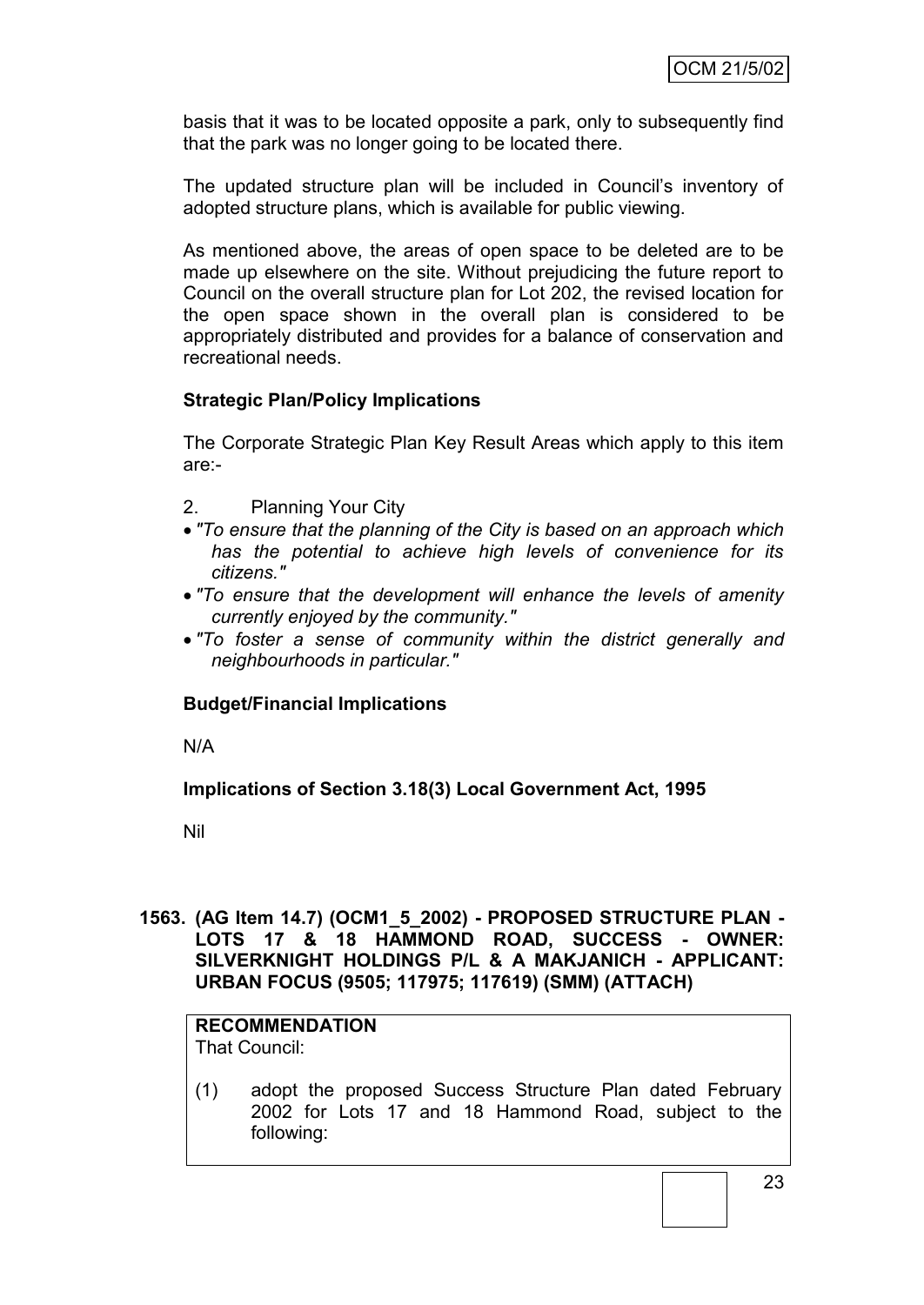- 1. The proposed structure plan be redesigned in accordance with the revised plan prepared by the Council"s Planning Department;
	- 2. Modification of the plan to show 10% of the net subdividable area for public open space; and
	- 3. Modify the POS Schedule contained in the structure plan report to reflect the correct lot size for Lot 17 Hammond Road and subsequent POS requirement.
- (2) advise the applicant of the following:
	- 1. Council requires road reserves and pavements widths to be designed in accordance with relevant Council policy;
	- 2. Groundwater availability in this region may be limited and it is suggested that the applicant liaise with the Water and Rivers Commission in this regard. In the event that a groundwater allocation cannot be obtained for the irrigation of the public open space areas to be provided as part of the development, the configuration and function of such areas may require modification;
	- 3. Disposal of stormwater must comply with the requirements of the South Jandakot Drainage Management Plan and the Environmental Management Programme for the South Jandakot Drainage Scheme;
	- 4. Subdivision proposals for the Success North Developer Contribution Area (DCA 1) will attract conditions requiring contributions towards the upgrading of Hammond Road in accordance with a Development Contribution Plan;
	- 5. Walls and/or fences will be required along the southern boundary to prevent overlooking from Jandakot Primary School at the time of subdivision of Lot 17 satisfactory to the Council and the cost of these items will be borne by the subdivider.
- (3) adopt the Schedule of Submissions as contained in the Agenda Attachments; and
- (4) advise the Western Australian Planning Commission and those persons who made a submission of Council"s decision.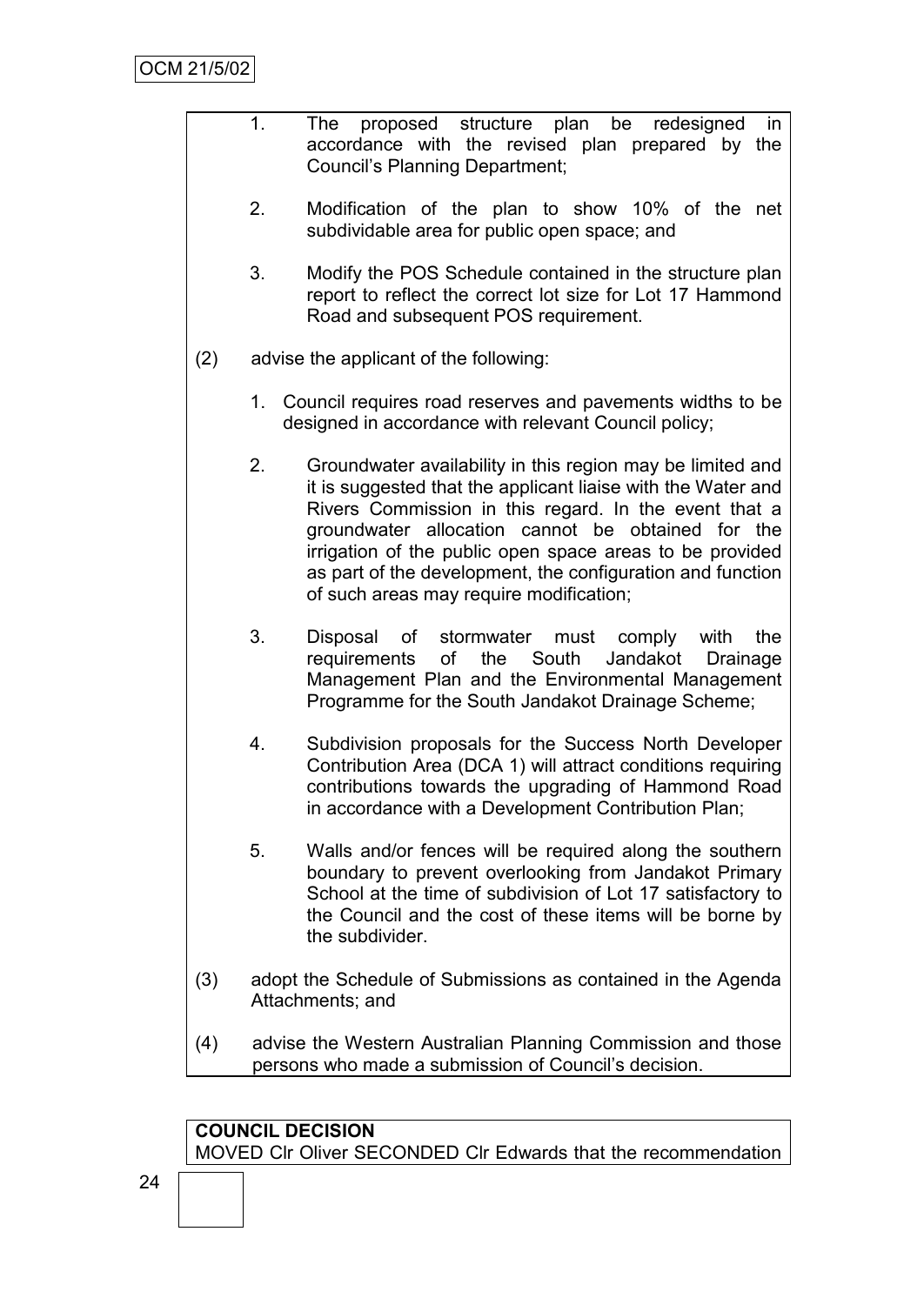be adopted.

**CARRIED 8/0**

#### **Background**

This report concerns a proposed structure plan prepared by Urban Focus on behalf of Albert Makjanich in collaboration with Whelans, acting for Silverknight Holdings Pty Ltd, for land within the proposed Hammond Road Development Area. See Agenda Attachments for location details.

Lots 17 and 18 forms part of a larger area where previous structure planning has been undertaken through the Success Structure Plan, which was adopted by Council in August 1997. The Success Structure Plan dealt with land owned and developed by Gold Estates of Australia (1903) and showed only an indicative road layout for Lots 17 and 18 and did not detail any land use classifications or lot layout.

Applications for separate subdivision approvals were lodged with the Department for Planning and Infrastructure (DPI) for Lot 17 in October 2001 (DPI Ref: 117619), and for Lot 18 in November 2001 (DPI Ref: 117975).

The City"s position regarding these applications was that subdivision for residential development was inconsistent with the "Rural" zoning of the land under District Zoning Scheme No. 2 (DZS No.2). Whilst proposed Town Planning Scheme No. 3 (TPS No.3) includes the land in a Development Zone (DA13), approval of the subdivisions would be premature prior to the finalisation of TPS No.3, particularly in the absence of an adopted structure plan.

In responding to the two subdivision applications the City recommended to DPI that the WA Planning Commission defer its considerations until a structure plan was submitted and considered by Council. However DPI indicated it may process the subdivision proposals ahead of the approval of the Structure Plan and requested a set of conditions from the City to apply in the event of approval. The City expressed concern with this approach, as it was considered to undermine the structure planning process, but despite this provided a set of recommended subdivision approval conditions. From this it should be appreciated that the subdivision proposals for Lot 17 and 18 are substantially progressed.

As mentioned previously, the City recommended to DPI that a structure plan be prepared by the applicants for the subject land, an approach that the applicants have subsequently agreed to.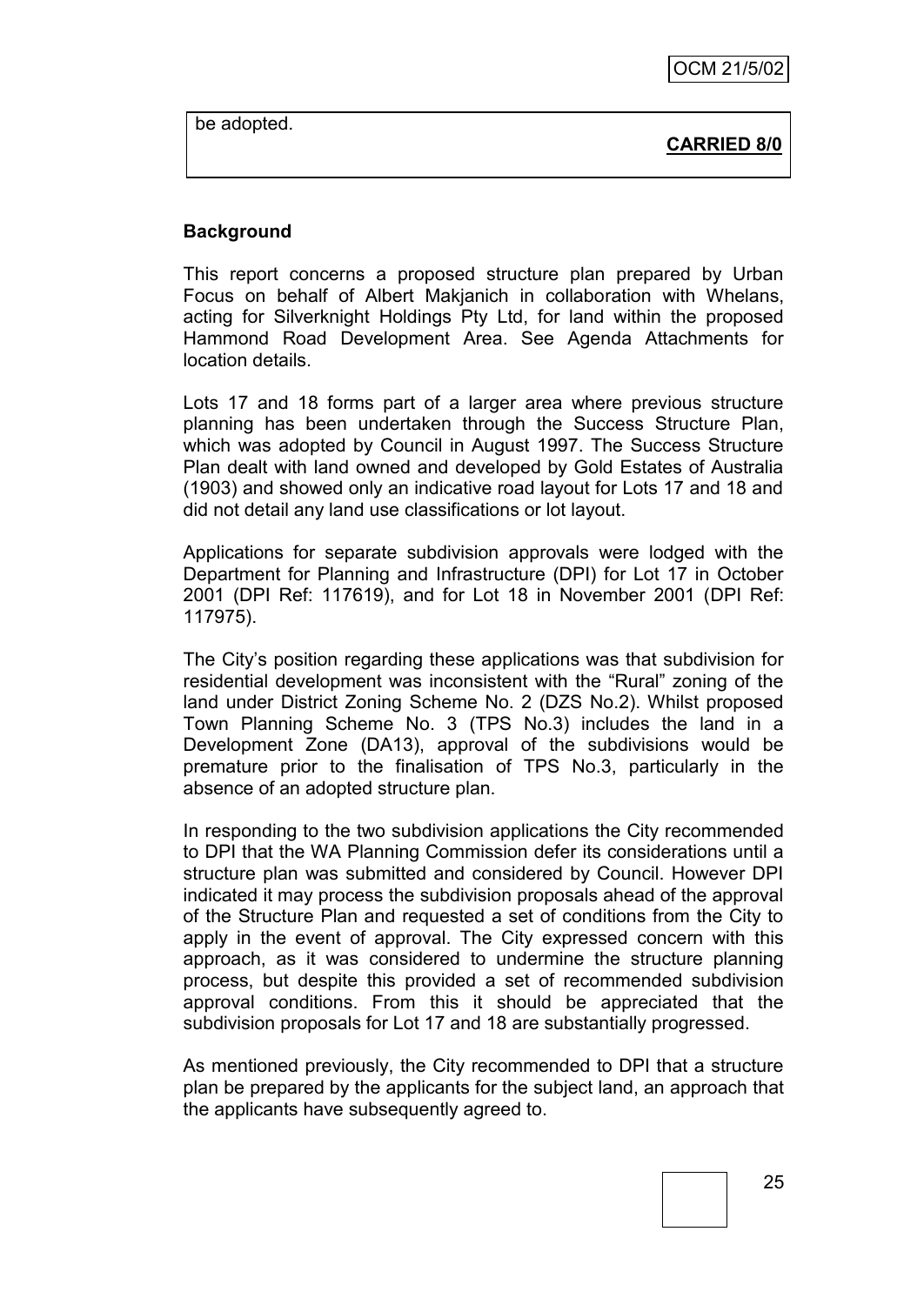The structure plan proposal is essentially one of infill residential development and accordingly, the City has not required the structure plan to focus its context any wider than Lots 17 and 18 and the adjoining Primary School.

## **Submission**

Proposed TPS No.3 requires a structure plan to be prepared and adopted to guide subdivision and development applications within the Hammond Road Development Area. A structure plan, in addition to depicting the proposed development pattern and road layout, can delineate land use classifications and density codes for the Development Area.

The proposed Structure Plan has been prepared to demonstrate the intended development pattern for Lots 17 and 18 Hammond Road, Success. The layout of the submitted structure plan (see Agenda Attachments) is such that independent "stand alone" development of each lot can take place.

Lots 17 and 18 are vacant land parcels and have been cleared of virtually all vegetation.

The key components of the submitted structure plan proposal are as follows:

- 52 residential lots ranging in area from  $462m^2$  to  $929m^2$ , with a base residential density code of R20, with lots of higher density (R40) being located close to the area of public open space;
- A central area of public open space;
- A drainage basin in the north western corner of the site; and
- Lots backing on to the Jandakot Primary School.

The structure plan proposal was advertised for public comment for a period of 21 days, with the comment period concluding on 24 April 2002. Owners of property near the subject land were provided with a copy of the proposal and invited to make comment. An advertisement with details of the proposal was placed in the Cockburn Herald and various government agencies and servicing authorities were notified. A total of 7 submissions have been received. A schedule of submissions containing submission summaries and the recommended responses is included in the Agenda Attachments.

## **Report**

There is nothing in the submitted proposal or the comments received during the advertising period that warrants rejection of the proposal. There are however several design considerations that require reporting as follows: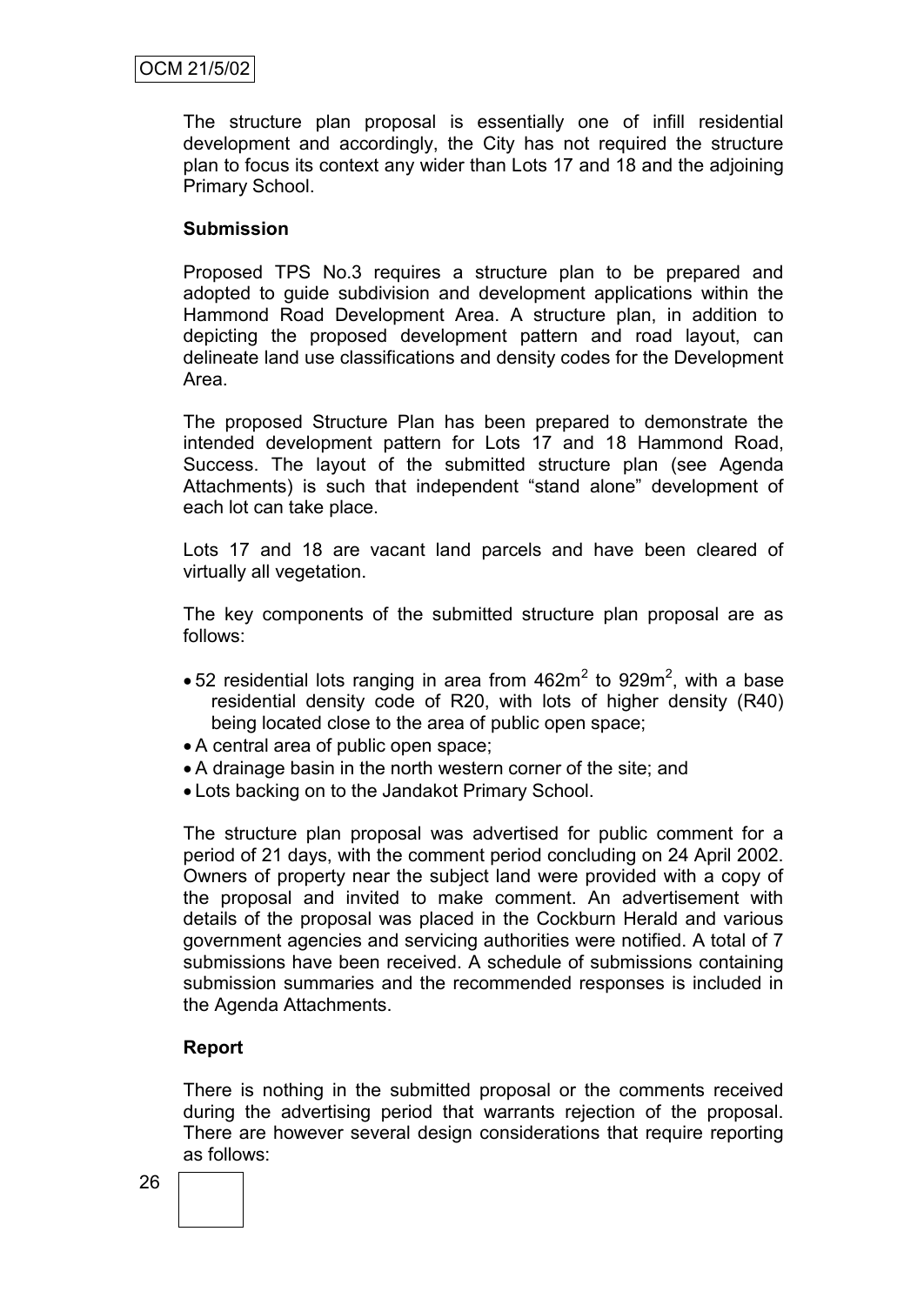#### *Safety Concerns*

During the course of the advertising process a number of submissions have expressed concern for the safety of children walking or cycling to Jandakot Primary School and in particular to a perceived risk associated with the east west subdivision road off Baningan Avenue. The following comments are made in regard to calls for the eastern leg of this subdivisional road to be deleted or cul-de-saced at its eastern end.

- The subdivisional road proposed off Baningan Avenue is to be a lowkey road providing access to only a small number of lots. The traffic generated by such a small number of lots will be minor.
- The alternative suggested by the School was where the subdivisional road is modified such that it allows pedestrians but not vehicles to move between the subdivision and Baningan Avenue. This is not supported. Options for connecting the subdivision of Lots 17 and 18 to the existing road network are limited by land use bounding the sites' western, southern and northern boundaries. To the west is Hammond Road, which will be a significant regional road with strict restrictions on access. Access to Lots 17 and 18 is therefore inappropriate. The location of the school to the south impedes any potential for road access from this direction. The result of the School's suggestion would be that the only vehicular access into the subdivision would be from Hird Road to the north. Due to road planning to the north, it is only possible to have one point of access to Hird Road. Having Hird Road as the sole point of access into the subdivision is unacceptable as the access to many of the lots would be indirect and does not lend itself to legible or sound subdivisional design.
- Lots 17 and 18 are held in separate ownership and are to be developed independently. The proposed development layout allows for staged subdivision to occur. The City understands the owner of Lot 17 is keen to develop immediately, whereas the owner of Lot 18 is not. To remove the road link from Baningan Avenue will not allow for staged or independent development.
- The Success Structure Plan adopted by Council in August 1997 shows a conceptual subdivision design over Lots 17 and 18. This plan showed two roads from Baningan Avenue between the School and Hird Road. The updated proposal only shows one road, an improvement from the School"s perspective. The Western Australian Planning Commission's and the Education Department's policy on land use planning near schools suggests schools should have roads running along the length of each of its boundaries. If the proposal were to strictly conform to this policy, an east west road off Baningan Avenue would form the northern boundary of the School. A road on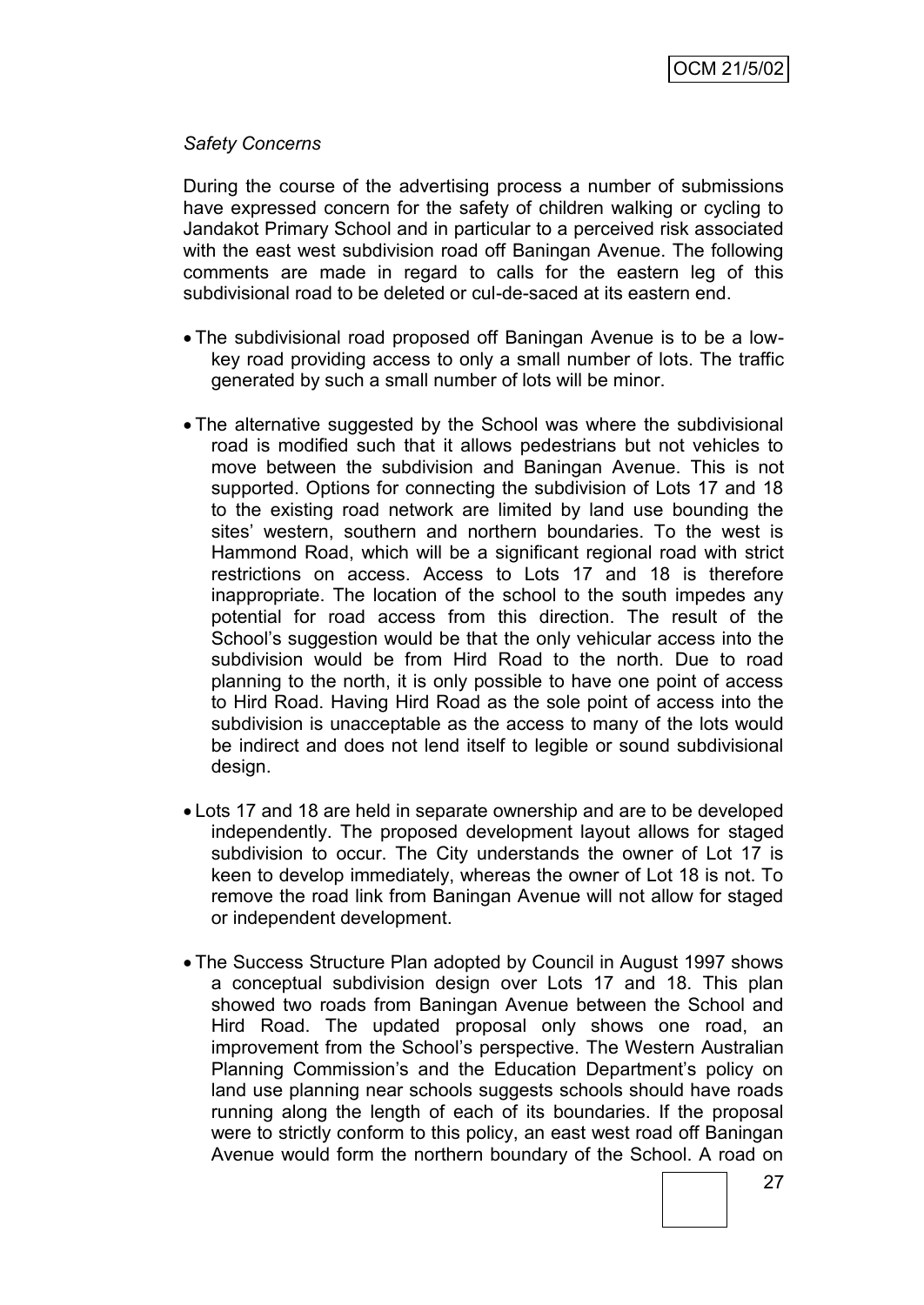the School"s northern boundary is not proposed in this case due to the difference between the ground level of the school and Lot 17.

• It is not clear how much of a hazard the proposed road would constitute given that students are likely to cross several roads between home and school.

In response to the safety concerns raised during the advertising period and in recognition of these, an alternative plan has been prepared that is considered to satisfactorily address these concerns. The modified plan (see Agenda Attachments) addresses safety issues in the following manner:

- The continuous access road parallel to Baningan Avenue provides more convenient access to Hird Road, thus encouraging vehicular traffic to use the Hird Road access;
- The east west link road off Baningan Avenue is short and hence will be a low speed environment;
- The east west link road is located approximately 30 metres to the north of the east west road proposed in the structure plan, further removing the road from the school;
- A central blister island can be constructed on the link road at the entrance to Baningan Avenue to provide refuge for children crossing; and
- The footpath could be modified at the new intersection to include a change in pavement colour and safety rails to visually alert children to a changed environment.

## *Modifications to the Structure Plan*

As mentioned previously, the City has proposed that the structure plan design be revised to address safety concerns raised during the advertising period. This plan moves the east west road that runs off Baningan Avenue further to the north resulting in a number of other modifications to the plan. It is the City"s consideration that these modifications do not materially alter the proposed structure plan.

## *Public Open Space (POS) Provision*

The provision of POS within new development areas is a key factor in the consideration of structure planning and subdivision proposals, particularly in terms of the extent of POS provision and of the dimensions and functions of the POS areas to be provided. There are several Council policies that are relevant to the submitted proposal in terms of assessing the POS provision. Ultimately however, it is the Western Australian Planning Commission (WAPC) that determines the level of POS provision, having regard for either its Liveable Neighbourhoods Design Code or conventional DC Policy 2.3.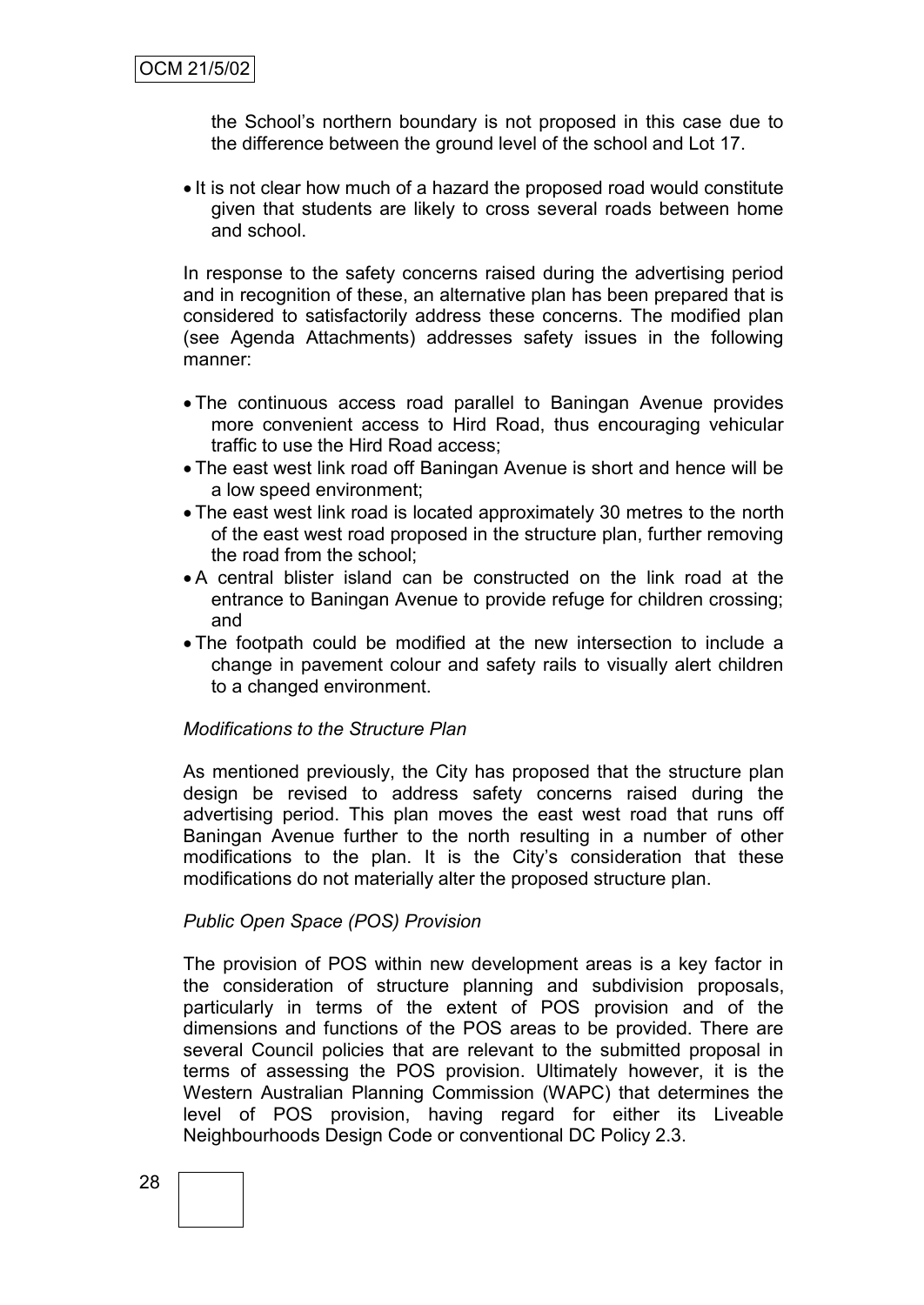Both DC Policy 2.3 and the Liveable Neighbourhoods Design Code require a minimum contribution of 10% be given up for public parkland. The POS Schedule contained in the structure plan report shows POS being provided at this rate. Each of the allotments contain a POS provision relative to their respective lot areas, enabling open space requirements to be fulfilled by the development of any one lot. The POS has been located centrally within the structure plan area so as to provide a consolidated area of POS for the two lots.

Whilst the structure plan attempts to provide the 10% POS provision required by Western Australian Planning Commission policy, an error has been made in regard to calculating the lot area for Lot 17. The POS Schedule in the structure plan report shows Lot 17 as having an area of 2.023 hectares where in fact the lot area is 2.203 hectares. This miscalculation has resulted in there being a shortfall in the area required for POS of 169m<sup>2</sup>. This needs to be amended.

In summary, Council support for the structure plan should be conditional upon requiring 10% of the subdividable area being set aside for POS.

#### *Interface of Development with Jandakot Primary School*

As already mentioned, there is a large contour difference between the school site and Lot 17 that prevents the construction of a road as the interface between the proposed development and the school site. The result of this is a situation where lots are effectively backing on to the school site.

This presents problems in regard to privacy for future residents from children overlooking their residences. Constructing walls and/or fences to prevent overlooking and nuisance to residents will be required at the time of subdivision of Lot 17. The cost of these items should be borne by the subdivider.

#### *Walkable Accessibility*

It is critical that a structure plan design allows for safe and convenient pedestrian and cyclist access throughout the development. The Success area has a number of "attractors" within close proximity of the structure plan area to which residents will be drawn. These include Jandakot Primary School, Gateways Shopping Centre and the future regional centre at Thomson"s Lake.

It is considered that the structure plan has a reasonable level of walkability given the constraints imposed by the Hammond Road widening and the location of the Primary School. The centrally located POS allows residents of all lots within the structure plan area easy access to an area of public parkland.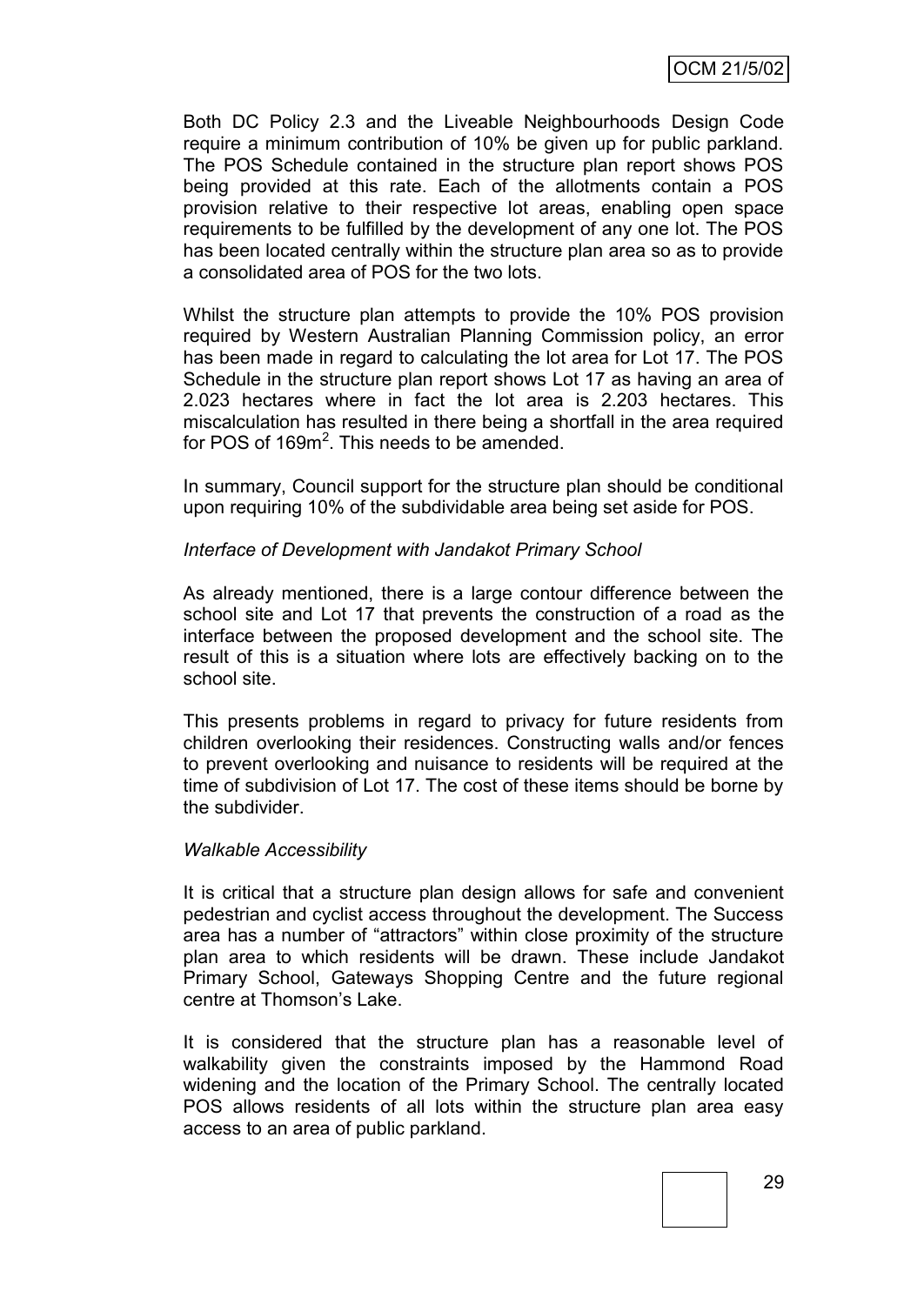#### *Infrastructure and Servicing*

The submitted structure plan report states development of the subject site can occur independently with servicing and infrastructure such as sewer, water supply, and electricity being adjacent to the subject area or within close proximity.

Disposal of stormwater is the key servicing issue in this locality. The land lies within the Southern Lakes Drainage Scheme area and is subject to the South Jandakot Drainage and Environmental Management Plans. These plans require subdivision proposals not only address the issue of containing and disposing of stormwater but also address the issue of water quality, particularly nutrient removal. The proposals for stormwater disposal will require detailed reporting and plans by the proponents.

#### *Concluding Comments*

It is recommended that the Lots 17 and 18 Hammond Road Structure Plan be adopted subject to the modifications detailed above and other changes and advice notes listed in the recommendation.

#### **Strategic Plan/Policy Implications**

The Corporate Strategic Plan Key Result Areas which apply to this item are:-

Planning Your City

- *"To ensure that the planning of the City is based on an approach which has the potential to achieve high levels of convenience for its citizens."*
- *"To ensure that the development will enhance the levels of amenity currently enjoyed by the community."*
- *"To foster a sense of community within the district generally and neighbourhoods in particular."*

Conserving and Improving Your Environment

- *"To conserve the quality, extent and uniqueness of the natural environment that exists within the district."*
- *"To ensure that the development of the district is undertaken in such a way that the balance between the natural and human environment is maintained."*

Facilitating the needs of Your Community

- *"To facilitate and provide an optimum range of community services."*
- *"To identify current community needs, aspirations, expectations and priorities of the services provided by the Council."*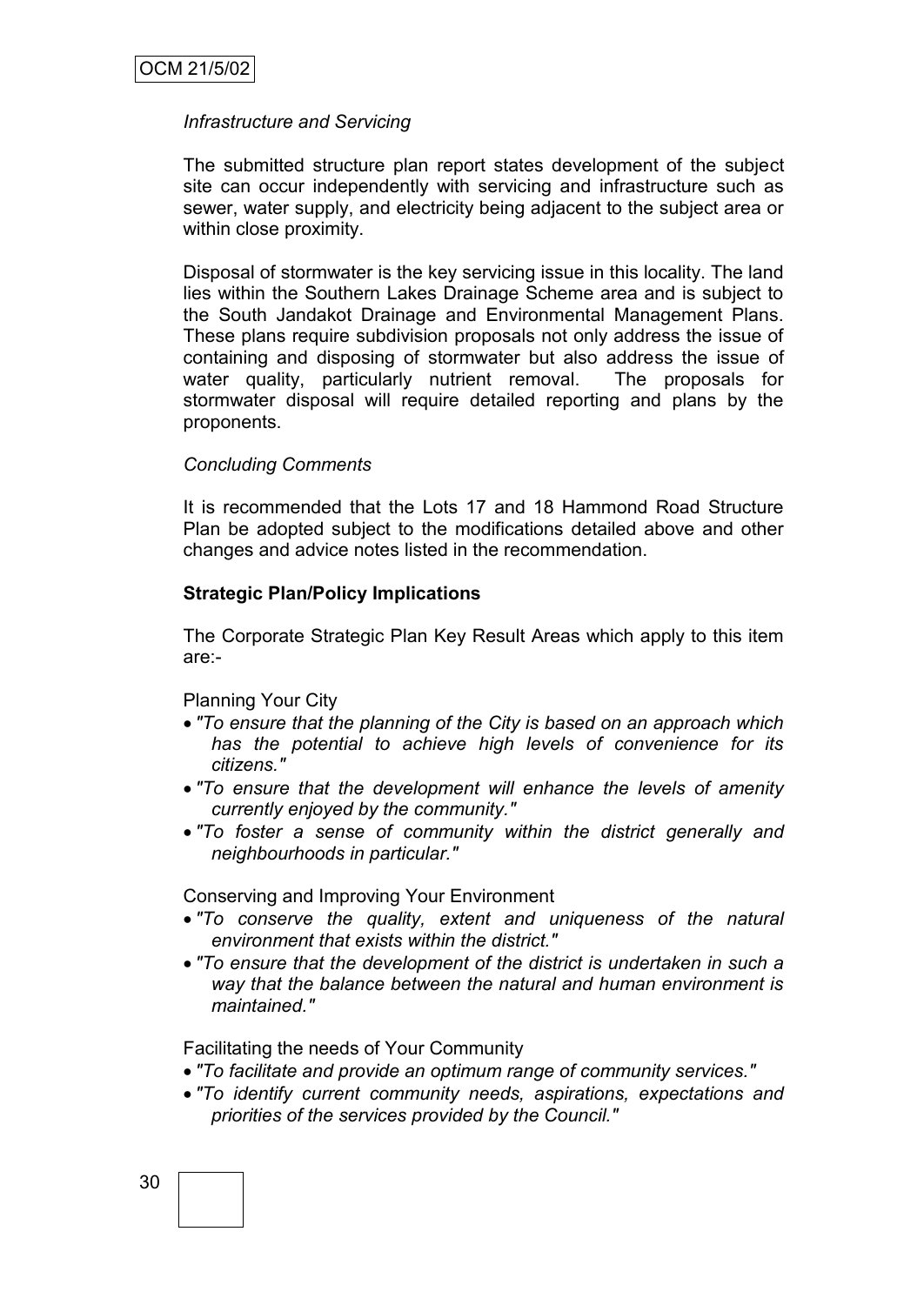*"To determine by best practice, the most appropriate range of sporting facilities and natural recreation areas to be provided within the district to meet the needs of all age groups within the community."*

Maintaining Your Community Facilities

- *"To construct and maintain roads, which are the responsibility of the Council, in accordance with recognised standards, and are convenient and safe for use by vehicles, cyclists and pedestrians."*
- *"To construct and maintain parks which are owned or vested in the Council, in accordance with recognised standards and are convenient and safe for public use."*

The Planning Policies which apply to this item are:-

APD4 Public Open Space APD30 Road Reserve and Pavement Standards

## **Budget/Financial Implications**

N/A

**Implications of Section 3.18(3) Local Government Act, 1995**

Nil

**1564. (AG Item 14.8) (OCM1\_5\_2002) - PROPOSED STRUCTURE PLAN FOR LOTS 19 & 20 HAMMOND ROAD, SUCCESS - OWNER J & N SIMPSON AND L & M PUSEY - APPLICANT: GREG ROWE & ASSOC. (9638B) (SMM) (ATTACH)**

## **RECOMMENDATION**

That Council:

- (1) adopt the proposed Structure Plan for Lots 19 and 20 Hammond Road dated February 2002 subject to the following:
	- 1. Modification of the plan to indicate 10% of the net subdividable area for public open space with any land required for drainage purposes being reserved separately;
	- 2. Modify the POS schedules contained in the structure plan report to reflect the correct lot sizes and the amount of land to be deducted for the widening of Hammond Road;
	- 3. Modification of the plan to show a subdivisional road located entirely within Lots 19 and 20 as the interface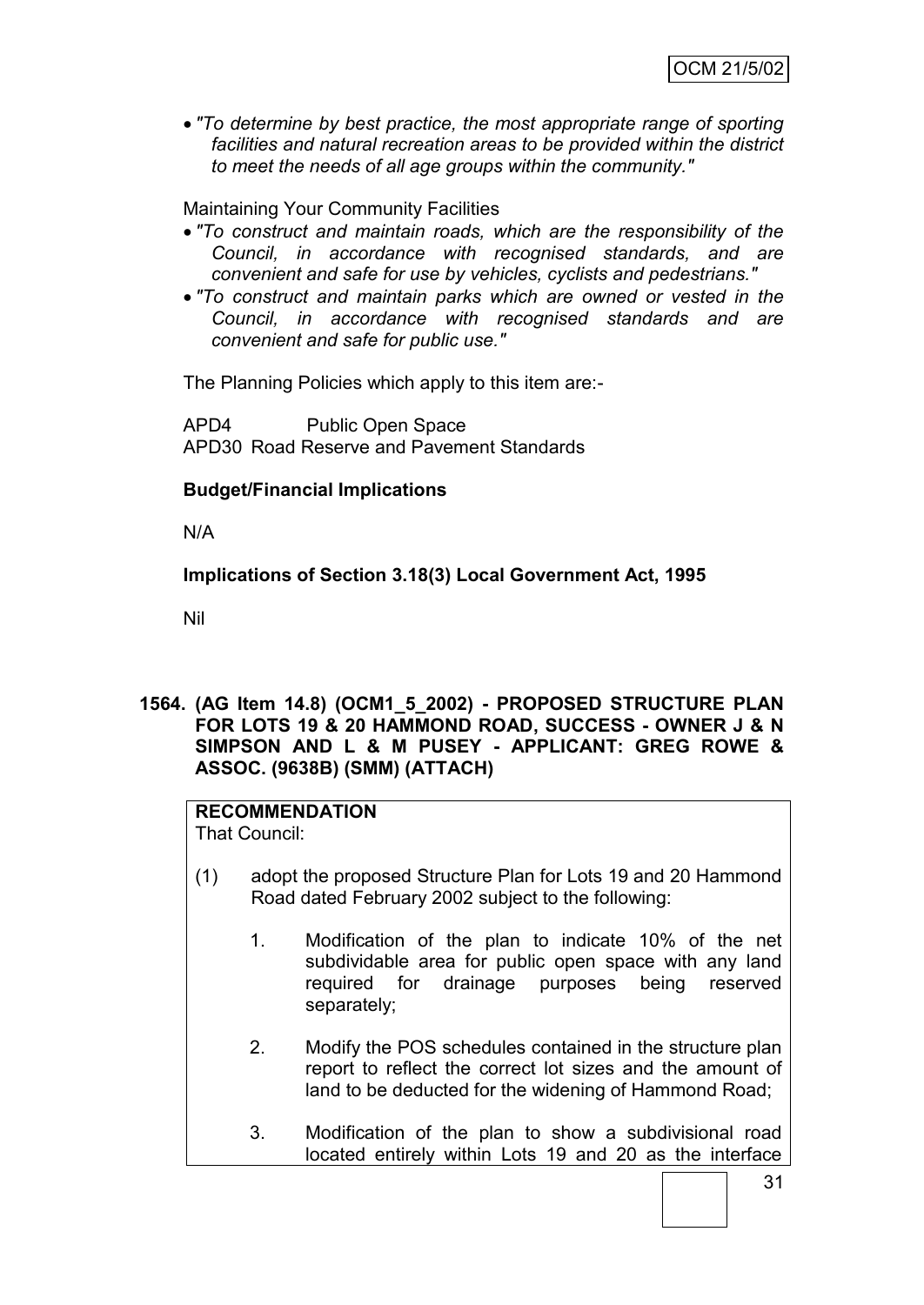with the Primary School site on the eastern boundary of the Structure Plan;

- 4. Modification of the plan to indicate that no residential development is permitted within the structure plan area until such time as the operation of the poultry farm on Lot 19 Hammond Road ceases operations.
- (2) advise the applicant of the following:
	- 1. Council requires road reserves and pavements widths to be designed in accordance with relevant Council policy;
	- 2. Groundwater availability in this region may be limited and it is suggested that the applicant liaise with the Water and Rivers Commission in this regard. In the event that a groundwater allocation cannot be obtained for the irrigation of the public open space areas to be provided as part of the development, the configuration and function of such areas may require modification;
	- 3. Public open space credits for drainage will not be able to be determined until detailed drainage design has been accepted by the City and any other relevant agency;
	- 4. Disposal of stormwater must comply with the requirements of the South Jandakot Drainage Management Plan and the Environmental Management Programme for the South Jandakot Drainage Scheme;
	- 5. Subdivision proposals for the Success Lakes Developer Contribution Area (DCA 2) will attract conditions requiring contributions towards the construction of Hammond and Russell Roads in accordance with a Development Contribution Plan;
	- 6. Subdivision proposals for Lot 19 Hammond Road will need to address requirements for the adequate remediation of the site given its previous use for poultry farming;
- (3) adopt the Schedule of Submissions as contained in the Agenda Attachments; and
- (4) advise the Western Australian Planning Commission and those persons who made a submission of Council"s decision.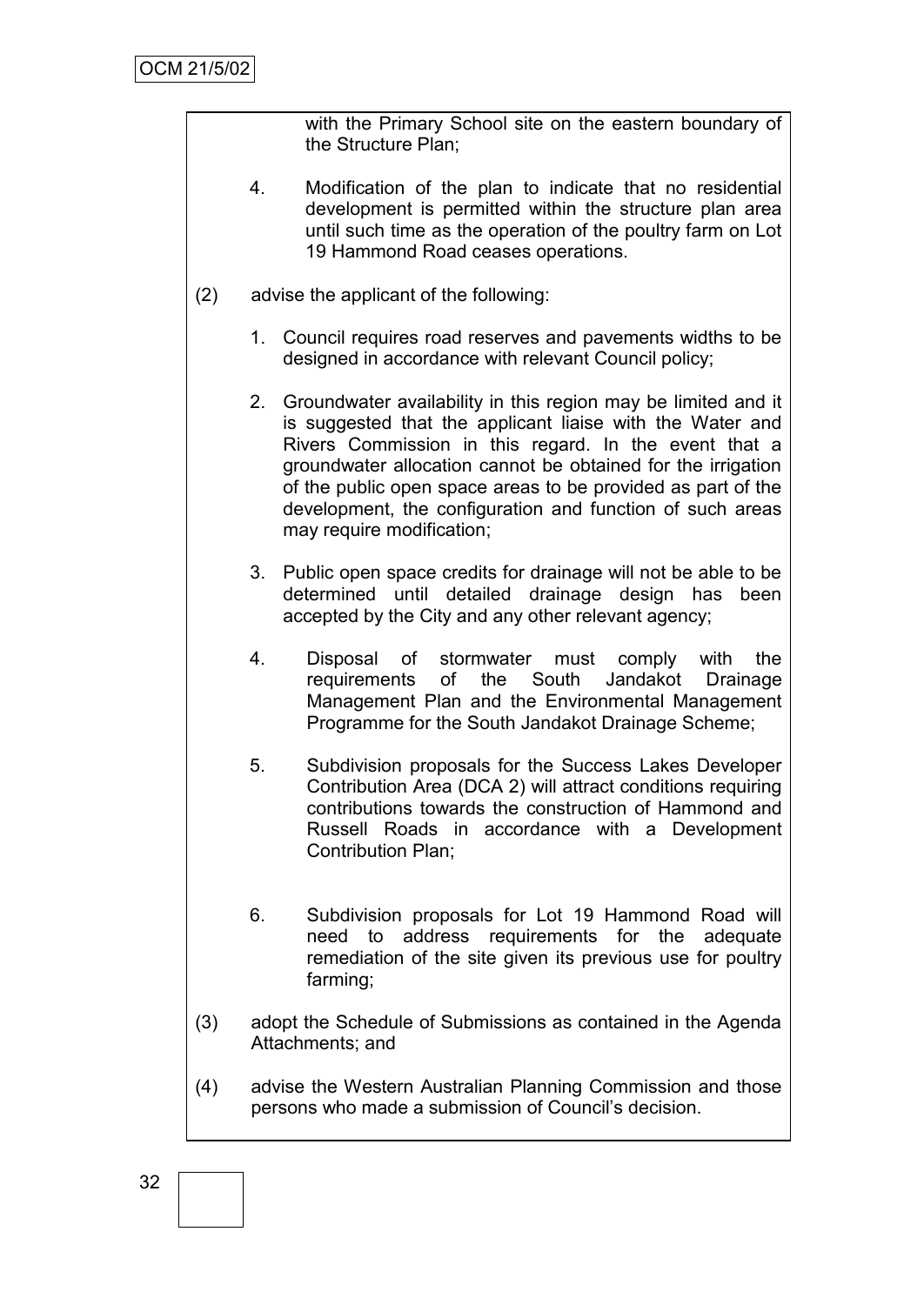**COUNCIL DECISION** MOVED Clr Oliver SECONDED Clr Edwards that the recommendation be adopted.

**CARRIED 8/0**

## **Background**

This report concerns a proposed structure plan prepared by Greg Rowe & Associates on behalf of John and Nola Simpson and Llewellyn and Margaret Pusey for land within the Success Lakes Development Area. See Agenda Attachments for proposal location details.

The subject land falls within the Southern Suburbs District Structure Plan (SSDSP) area. The SSDSP was adopted by Council in October 1999 and endorsed by the Western Australian Planning Commission in November 1999. The SSDSP provides the broad framework for the planning of future urban development along the Kwinana Freeway corridor extending southwards from the established communities at Success and Atwell.

The Commission's endorsement of the SSDSP triggered an amendment to the Metropolitan Region Scheme, which now sees the SSDSP area zoned Urban. It also led to the progression of amendments to District Zoning Scheme No.2 (Amendments 206, 207 and 211), which have rezoned the three precincts (Development Areas) that make up the SSDSP area to "Development" zone.

Amendment 206 included the subject land within the Success Lakes Development Area (DA 8) and Development Contribution Area (DCA 2). This included defining the particular structure planning requirements applicable to DA 8 and the obligations of developers in terms of cost contributions towards specified items of development infrastructure, namely the upgrading, widening and realignment of Hammond and Russell Roads.

In October 2001, Council adopted the Success Lakes Structure Plan, which proposed the development of a residential estate on approximately 78 hectares of land located on the western side of Kwinana Freeway between Bartram and Russell Roads, Success. The eastern boundary of the Lots 19 & 20 Hammond Road Structure Plan directly abuts the Success Lakes Structure Plan area.

## **Submission**

The City of Cockburn Town Planning Scheme requires a structure plan to be prepared and adopted to guide subdivision and development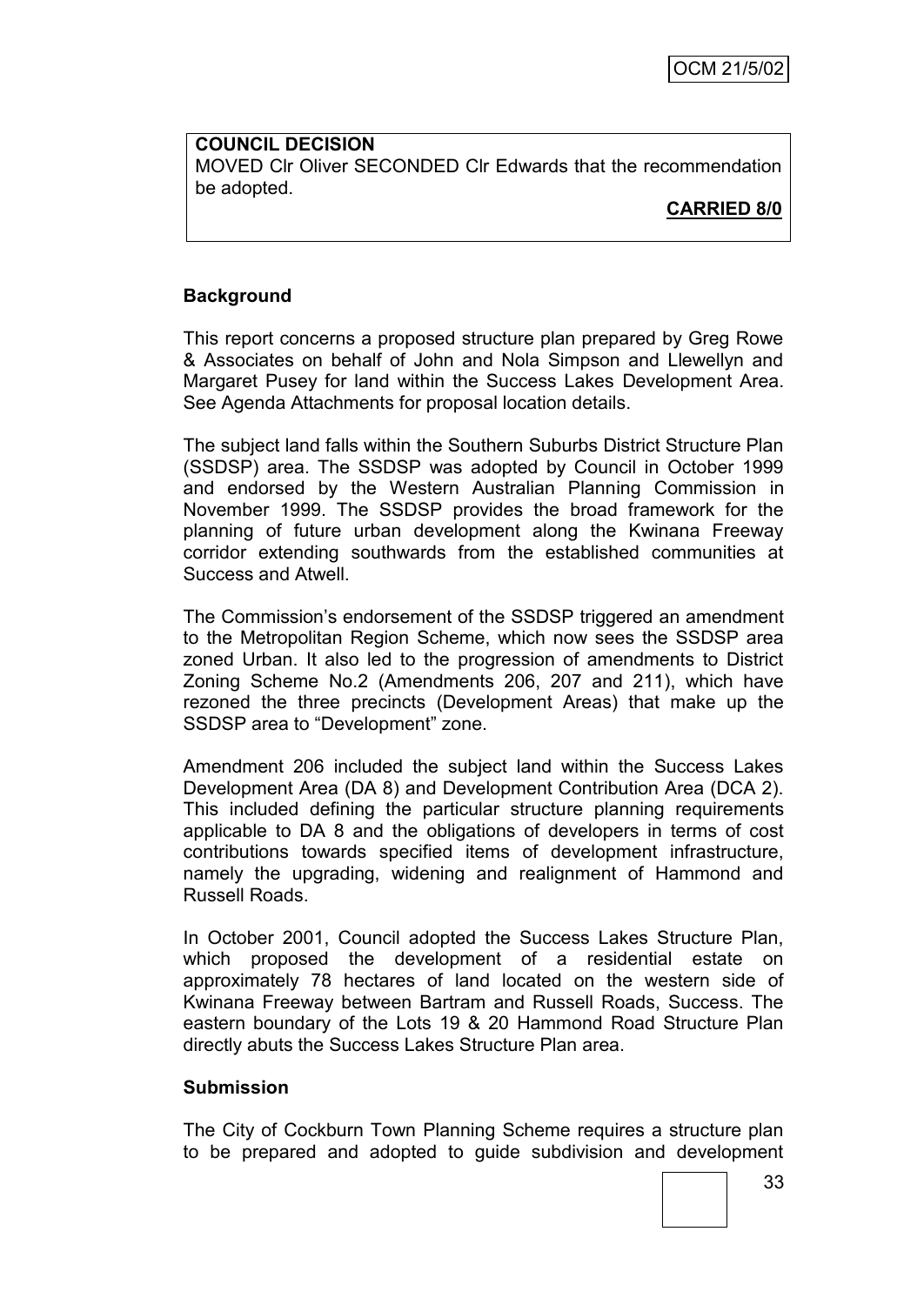applications within the Success Lakes Development Area. A structure plan, in addition to depicting the proposed development pattern and road layout, can delineate land use classifications and density codes for the Development Area.

The proposed Structure Plan has been prepared to demonstrate the intended development pattern for Lots 19 and 20 Hammond Road, Success and an indicative layout for Lots 21 and JAA Pt Lot 261. Lots 21 and JAA Pt Lot 261 do not form part of the structure plan proposal. The layout of the submitted structure plan (see Agenda Attachments) is such that independent "stand alone" development of each lot can take place.

Lot 19 is currently utilised for a poultry farm. In the event of subdivision of Lot 19, all buildings will be demolished and adequate remediation of the site will be required. Lot 20 contains two residential dwellings with the remainder of the land used for rural pursuits. The southernmost of these dwellings is to be retained and has been incorporated into the structure plan, while the northernmost dwelling will be demolished.

The key components of the structure plan proposal are as follows:

- 54 proposed residential lots ranging in area from  $446m^2$  to 1,139m<sup>2</sup>, with an average lot size of  $511m^2$ . The base density for the structure plan is R20 with a row of lots on the eastern boundary with a residential density code of R25.
- The extension of Wentworth Parade through the site to intersect with Hammond Road
- An area of public open space in the south eastern corner of the site wherein a dampland and associated natural bushland is retained.
- A proposal to back lots onto the future Primary School to be developed immediately to the east of Lots 19 and 20.

The structure plan proposal was advertised for public comment for a period of 21 days, with the comment period concluding on 1 May 2002. Owners of property near the subject land were provided with a copy of the proposal and notified. An advertisement with details of the proposal was placed in the Cockburn Herald and various government agencies and servicing authorities were invited to make comment. A total of 7 submissions have been received. A schedule of submissions containing submission summaries and the recommended responses is included in the Agenda Attachments.

## **Report**

There is nothing in the submitted proposal or the comments received during the advertising period that warrants rejection of the proposal. There are however several design considerations that require reporting as follows: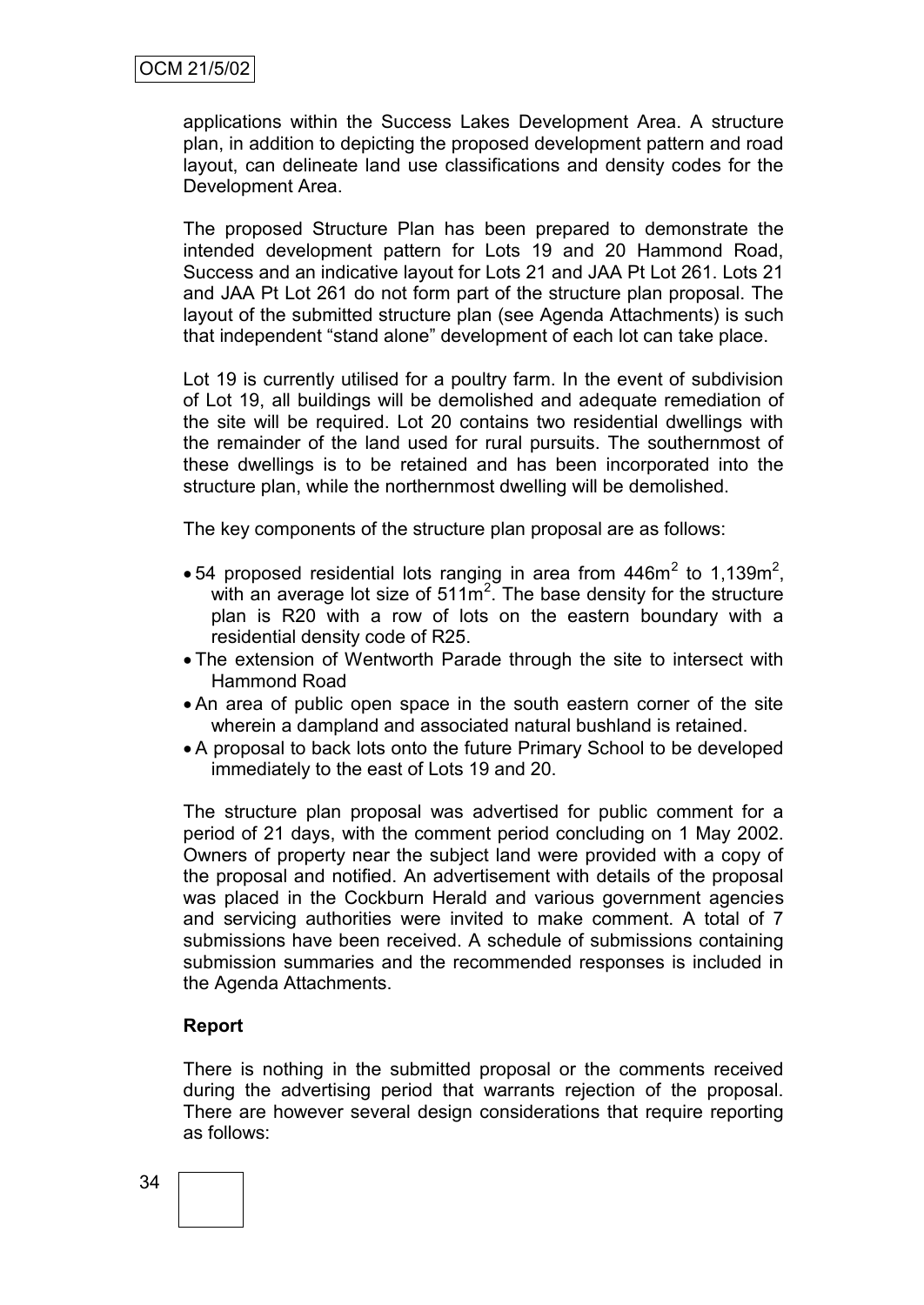## *Public Open Space (POS) Provision*

The provision of POS within new development areas is a key factor in the consideration of structure planning and subdivision proposals, particularly in terms of the extent of POS provision and of the dimensions and functions of the POS areas to be provided. There are several Council policies that are relevant to the submitted proposal in terms of assessing the POS provision. Ultimately however, it is the Western Australian Planning Commission (WAPC) that determines the level of POS provision, having regard for either its Liveable Neighbourhoods Design Code or DC Policy 2.3.

The Liveable Neighbourhoods Design Code requires a minimum contribution of 10% be given up for public parkland, however a discount of 2% of the POS contribution in return for enhancement of the POS area may be allowed by the Commission. In this instance, the applicant is seeking a discount on the grounds that the "development/enhancement of the POS areas will be undertaken in a manner reflecting the objectives of the WAPC"s Liveable Neighbourhoods". Council"s approach to considering similar proposals is that the proponent must demonstrate compliance with all the elements of "Liveable Neighbourhoods", to obtain support for 8% POS provision as opposed to 10%.

The structure plan proposal is not particularly clear as to whether it is submitted for assessment under Liveable Neighbourhoods, though it does state it has embraced a number of its objectives. The assessment of the structure plan is that whilst some of the elements of Liveable Neighbourhoods have been followed, the proposal has not demonstrated compliance with all elements and accordingly, should not receive a POS concession.

In addition to seeking a 2% concession pursuant to Liveable Neighbourhoods, the POS concession is also sought as an incentive to the removal of the poultry farm operation currently occupying Lot 19. Clause 5.5.2 of Statement of Planning Policy No.5 – Poultry Farm Policy does state that consideration will be given to providing incentives for existing poultry farms to relocate. However, the applicant's argument is not considered valid, as the above mentioned clause makes no mention of discounts for POS as an incentive for the removal of poultry farms.

It should be noted that the Commission"s DC Policy 2.3 also allows for a minimum of 8% POS provision, provided the balance 2% is provided through cash-in-lieu of POS. Council has traditionally not supported proposals seeking 8% under DC Policy 2.3 and such a proposal is contrary to Council Policy APD 4.

The applicant"s proposal incorporates areas of drainage within the POS and it is stated that these drainage areas will be constructed in a manner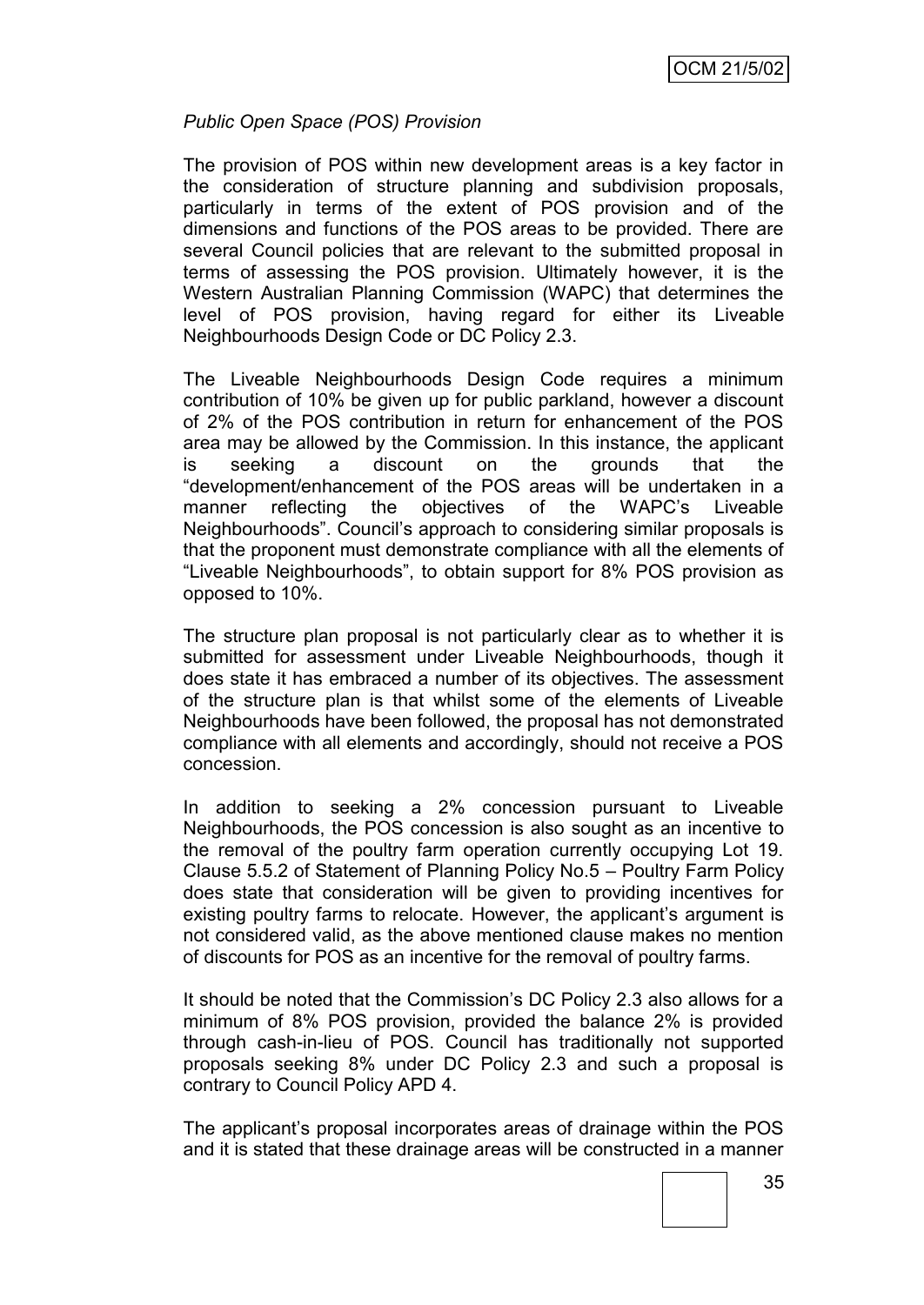that will facilitate a credit for POS of up to 100% of the land area. Council Policy APD 28 - Public Open Space Credit Calculations allows for the crediting of 50% of all drainage areas, provided the area credited does not exceed 20% of the total POS area required and the drainage areas satisfy several performance criteria. As no details have been submitted as to the design of these drainage areas, POS credits for drainage can only be considered upon any subsequent subdivision application/s. Council Policy APD 28 can then be applied where applicable.

As to the issue of POS dimensions and function, there are no objections to the proposed configuration and function of the POS to be provided. Lot 19 proposes an area of POS that can be added to the Council Reserve that lies to the north. It is intended to develop this reserve in the future as a major active recreation reserve. The area of POS shown on Lot 20 will form part of a larger local park to be given up through the subdivision of Gold Estates land to the east and other subdividers to the south. Matters such as drainage requirements, revegetation, weed management, mosquito control and future maintenance will need to be addressed through the detailed design stage.

In summary, Council support for the structure plan conditional upon requiring 10% of the subdividable area being set aside for POS with any land required for drainage purposes being in addition to this 10%. It should be conveyed to the applicant that any proposals for POS credits for drainage will be assessed in accordance with Policy APD 28 as part of the consideration of subdivision proposals for the two lots.

As mentioned previously, the structure plan has been designed so that Lots 19 and 20 can be developed independently of each other. Accordingly, the applicant has provided a POS Schedule for each lot detailing the required POS and the amount provided. Both POS schedules contain some inaccuracies that require correction.

#### *Interface of Development with the Proposed Primary School*

The submitted plan shows lots backing on to the eastern boundary of the structure plan area adjacent to the proposed future primary school site. It is a requirement of the Education Department (EDWA), Department for Planning and Infrastructure and Council that road frontage be provided to at least 3 boundaries of a Primary School. In this instance it is proposed that the Primary School site be located immediately adjacent to the Council reserve to the north so that sporting facilities can be developed jointly. Accordingly, road access must be provided on the west, south and eastern boundaries of the future school site.

The area required for the Primary School site located on Gold Estates landholding is 3.5 hectares, as opposed to the standard 4.0 hectares. This reduced land area requirement is due to the northern boundary of the primary school site abutting an area of public open space. It is the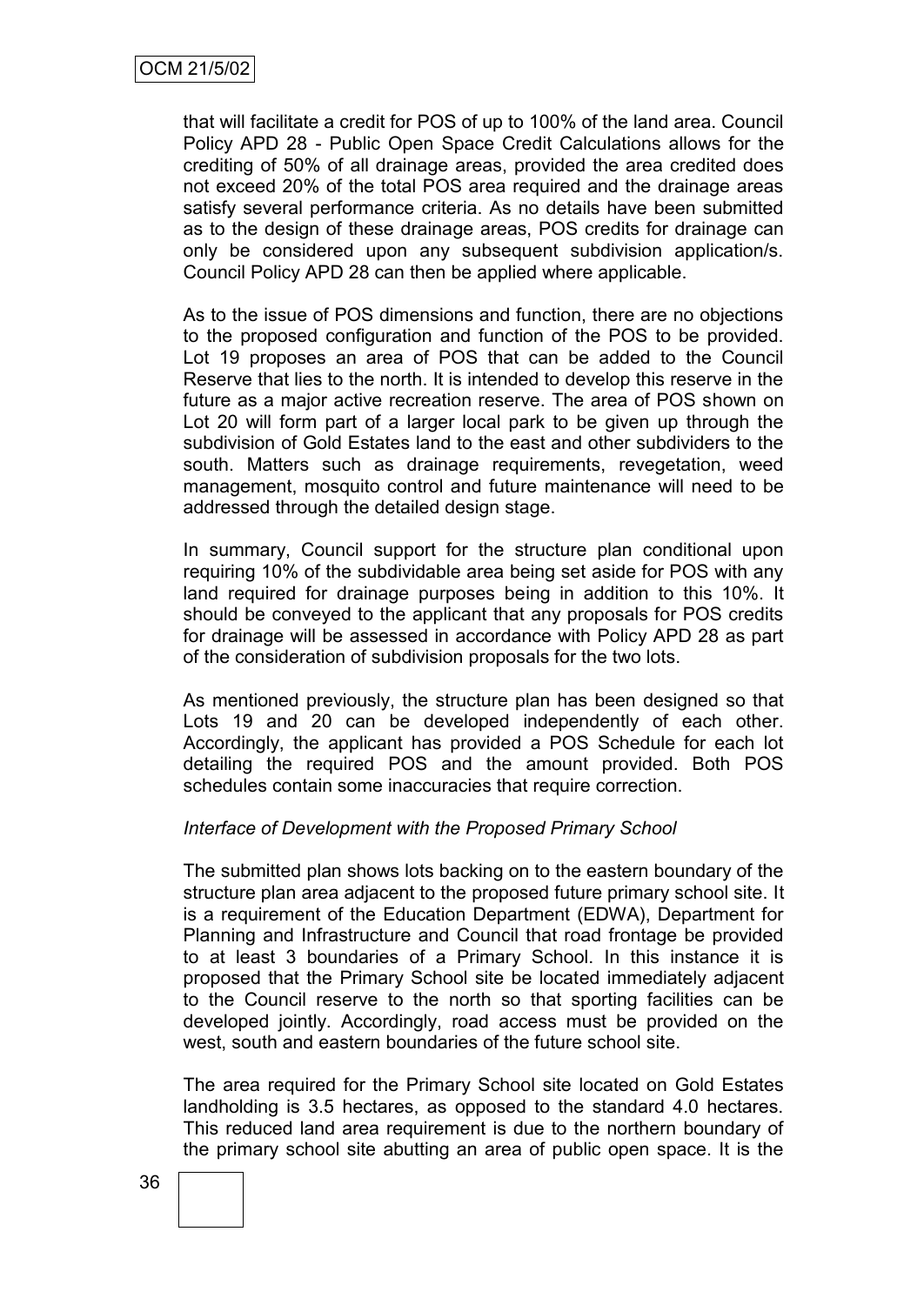applicant's position that this  $5,000m^2$  reduction in the size of the school site provides Gold Estates with the opportunity to develop additional housing on their landholding. The applicant has submitted an indicative plan (see Agenda Attachments) demonstrating a future design wherein Gold Estates develops a row of housing backing on the Hammond Road Structure Plan, a north south subdivisional road, across from which will be the future Primary School.

Whilst such an arrangement may now be possible due to the reduced size of the school site, any benefit arising from the reduction in the school site should go to the landowner on which the school is to be located. In this instance, it is not to Gold Estates benefit to develop a row of housing that is isolated from the remainder of its Success Lakes development, especially given that the proposed Primary School is most likely 5 to 7 years away from being developed.

It should be noted that the submitted plan showing lots backing on to the future Primary School was always of concern to the City. The City"s position was that advertising of the plan could only take place if that element of the proposal was agreeable to EDWA. A fax from EDWA indicating that it was agreeable to advertising and that it would provide formal comment on the plan within the 21-day advertising period was received on 3 April 2002. EDWA"s formal submission states that a road is the required interface between the school site and any development. A summary of EDWA's response and Council's recommendation is contained in the Agenda Attachments.

The Southern Suburbs District Structure Plan (SSDSP) adopted by Council in October 1999 shows the western side of the Primary School located on the eastern boundary of Lots 19 and 20. It was always envisaged that in the event of subdivision that a road located entirely within Lots 19 and 20 would be the required interface with the future Primary School. There is no reason for this now not to be the case and subsequently, the proposed structure plan should be amended to show a subdivisional road, located entirely within Lots 19 and 20, as the interface with the Primary School site.

## *Poultry farm buffer*

As stated earlier, Lot 19 contains a poultry farm, which reportedly operates on an intermittent basis. Council"s Town Planning Scheme requires that no incompatible subdivision or development be supported within the generic buffer area associated with the poultry farm on Lot 19 until the land use ceases or the buffer area is scientifically determined and approved by the Department of Environmental Protection.

Whilst a scientific assessment of the poultry farm buffer was carried out by consultants on behalf of Gold Estates in 1999, the assessment was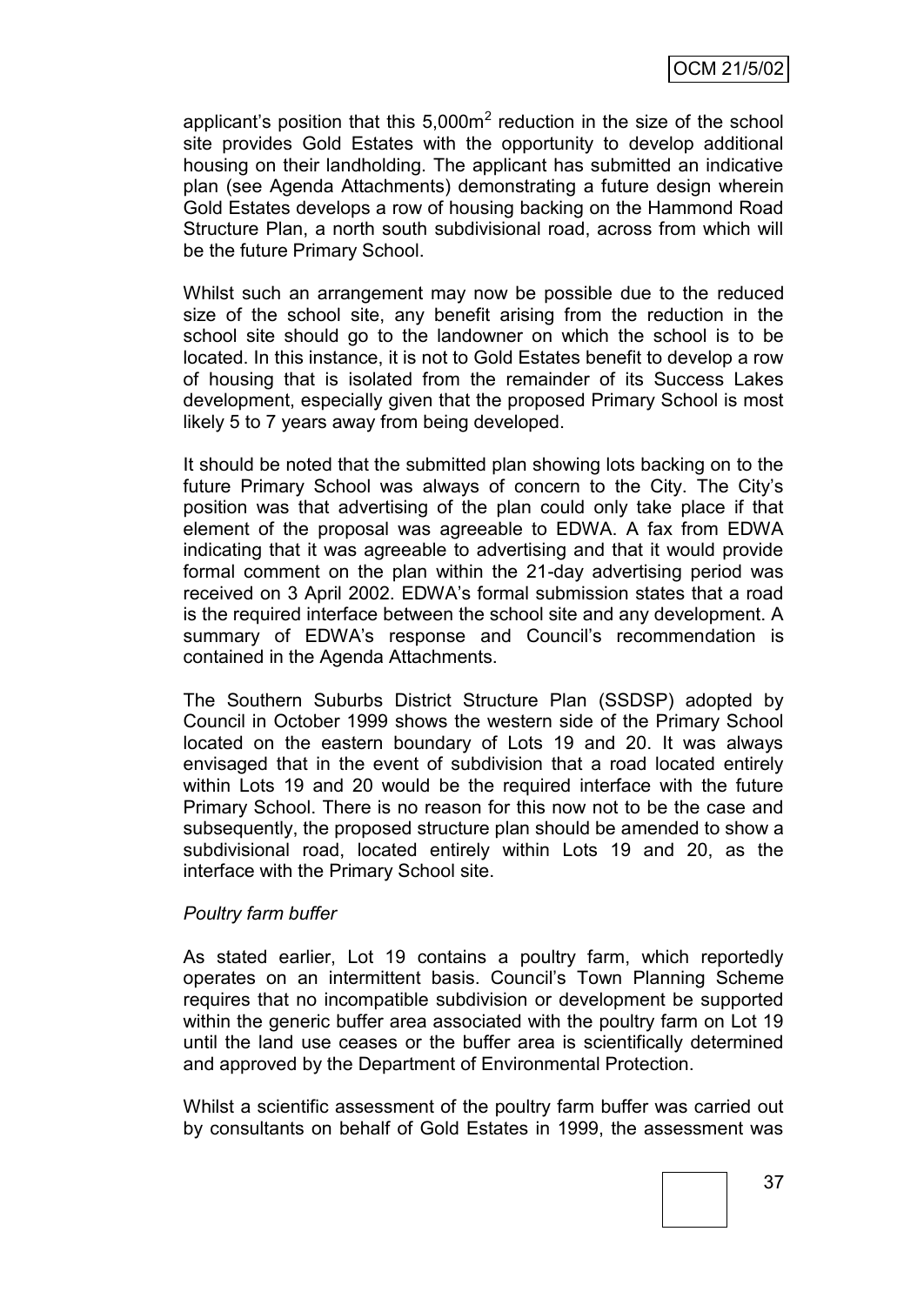not endorsed by the City or the Department. Therefore the generic buffer of 500 metres, as established by the Department, applies.

Whilst Lot 19 obviously forms part of the proposed structure plan area, no subdivision or development can occur in line with the structure plan until the poultry farm ceases operating. Furthermore, development of Lot 19 will be dependent not only on the cessation of the poultry farm"s operations but also the adequate remediation of the site. Subsequently, the proposed structure plan should indicate that subdivision or development within the structure plan area is subject to cessation of the poultry farm.

## *Walkable Accessibility*

Whether a proposal is lodged for assessment under Liveable Neighbourhoods or not, it is critical that a structure plan design allow for safe and convenient pedestrian and cyclist access throughout the development. The Success Lakes area has a number of "attractors" within close proximity, to which residents will be drawn. These include the future playing fields to the north, the future Primary School and future shopping areas on Russell Road.

The structure plan depicts a dual use path network that provides adequate linkages to the Success Lakes Structure Plan area, the regional open space to the north and the future Primary School. On all other access roads footpaths will be provided on one side of the road providing a continuous path network throughout the structure plan area.

The structure plan has a simple "modified grid" street pattern that in conjunction with the path network will allow for easy pedestrian access to surrounding areas.

## *Infrastructure and Servicing*

The submitted structure plan report states development of the subject site can occur independently with servicing and infrastructure such as sewer, water supply, and electricity being accessed from Hammond Road.

Disposal of stormwater is the key servicing issue in this locality. The land lies within the Southern Lakes Drainage Scheme area and is subject to the South Jandakot Drainage and Environmental Management Plans. These plans require subdivision proposals not only address the issue of containing and disposing of stormwater but also address the issue of water quality, particularly nutrient removal. The proposals for stormwater disposal will require detailed reporting and plans by the proponents.

## *Concluding Comments*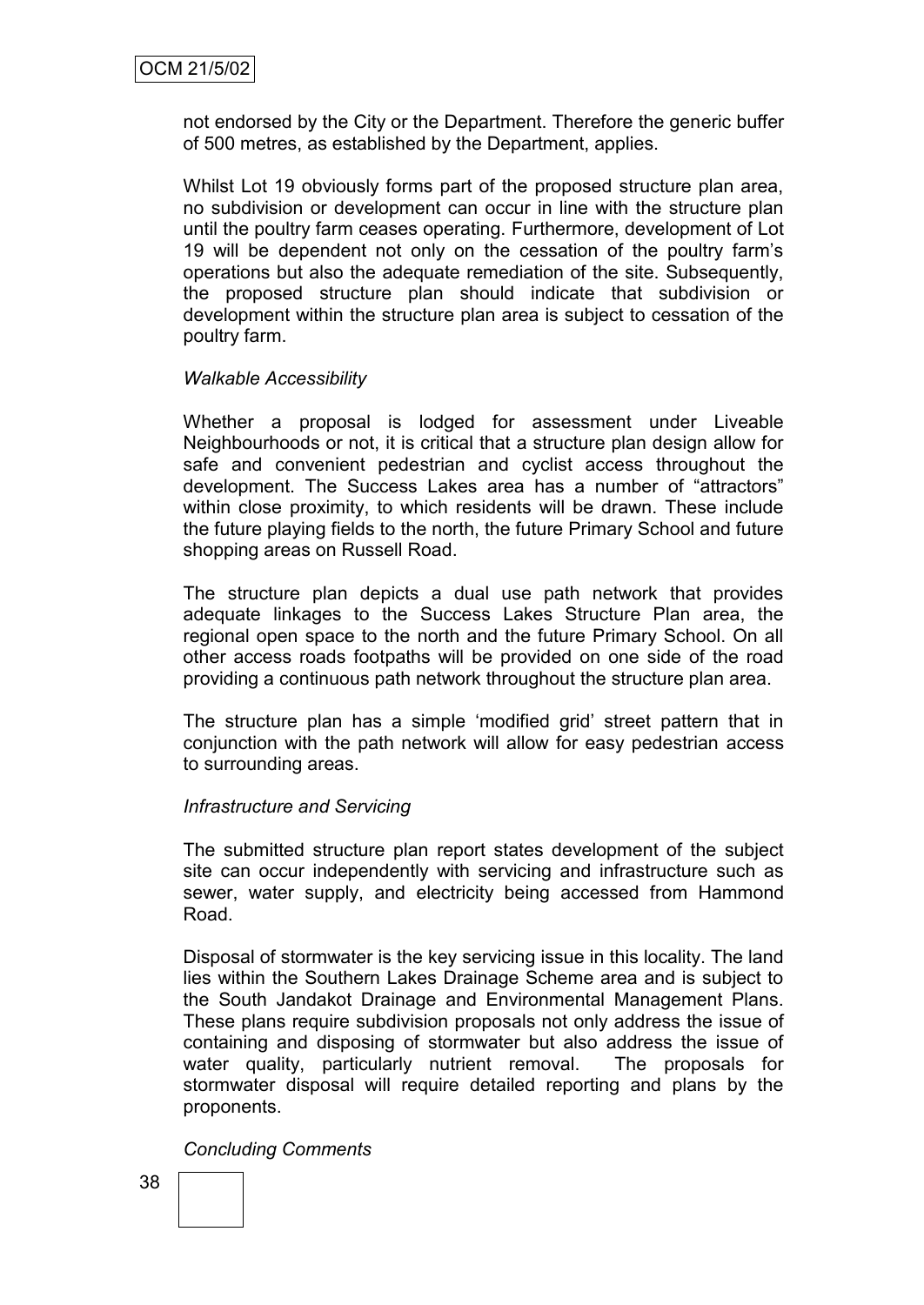It is recommended that the Lots 19 and 20 Hammond Road Structure Plan be adopted subject to the modifications detailed above and other changes and advice notes listed in the recommendation.

## **Strategic Plan/Policy Implications**

The Corporate Strategic Plan Key Result Areas which apply to this item are:-

2. Planning Your City

- *"To ensure that the planning of the City is based on an approach which has the potential to achieve high levels of convenience for its citizens."*
- *"To ensure that the development will enhance the levels of amenity currently enjoyed by the community."*
- *"To foster a sense of community within the district generally and neighbourhoods in particular."*
- 3. Conserving and Improving Your Environment
- *"To conserve the quality, extent and uniqueness of the natural environment that exists within the district."*
- *"To ensure that the development of the district is undertaken in such a way that the balance between the natural and human environment is maintained."*
- 4. Facilitating the needs of Your Community
- *"To facilitate and provide an optimum range of community services."*
- *"To identify current community needs, aspirations, expectations and priorities of the services provided by the Council."*
- *"To determine by best practice, the most appropriate range of sporting facilities and natural recreation areas to be provided within the district to meet the needs of all age groups within the community."*
- 5. Maintaining Your Community Facilities
- *"To construct and maintain roads, which are the responsibility of the Council, in accordance with recognised standards, and are convenient and safe for use by vehicles, cyclists and pedestrians."*
- *"To construct and maintain parks which are owned or vested in the Council, in accordance with recognised standards and are convenient and safe for public use."*

The Planning Policies which apply to this item are:-

- SPD4 'Liveable Neighbourhoods'
- SPD5 Wetland Conservation Policy
- APD4 Public Open Space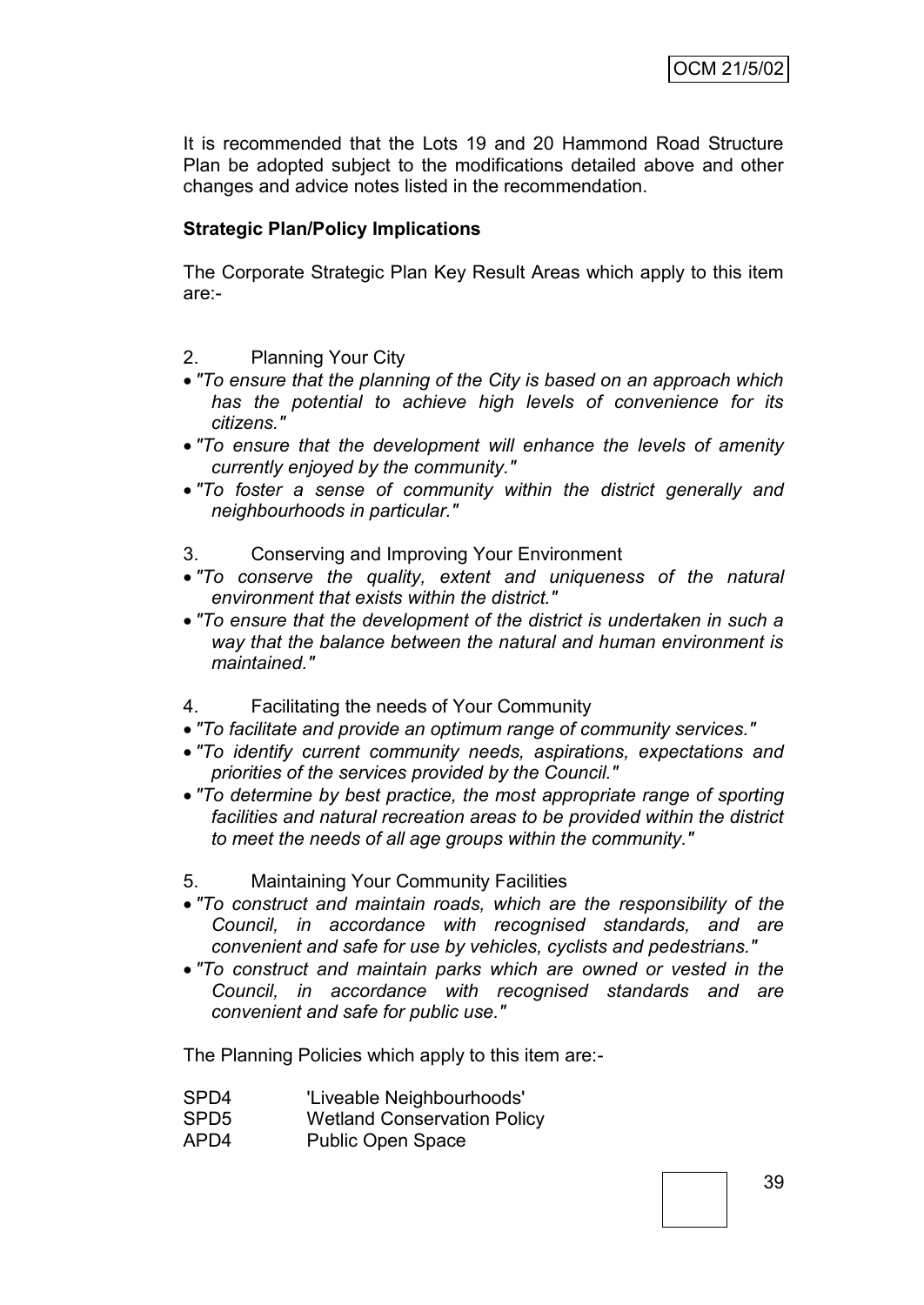# APD20 Design Principles For Incorporating Natural Management Areas Including Wetlands And Bushlands In Open Space And / Or Drainage Areas

APD28 Public Open Space Credit Calculations

APD30 Road Reserve and Pavement Standards

## **Budget/Financial Implications**

N/A

# **Implications of Section 3.18(3) Local Government Act, 1995**

Nil.

## **1565. (AG Item 14.9) (OCM1\_5\_2002) - PERTH BIODIVERSITY PROJECT (6134) (PS) (ATTACH)**

# **RECOMMENDATION**

That Council:

- (1) support the Perth Biodiversity Project; and
- (2) endorse the Memorandum of Understanding for the protection of native vegetation.

## **COUNCIL DECISION**

MOVED Clr Oliver SECONDED Clr Edwards that the recommendation be adopted.

# **CARRIED 8/0**

## **Background**

The Perth Biodiversity Project (PBP) is a local government initiative, hosted by the WA Local Government Association and funded primarily through the Natural Heritage Trust. The intent of the project is to improve the capacity of local government to conserve biodiversity across the Perth Metropolitan Region through the provision of technical and financial support.

The PBP supports participating local governments in implementing the "National Local Government Biodiversity Strategy" and the policy options in the publication, " Beyond roads, rates and rubbish: opportunities for

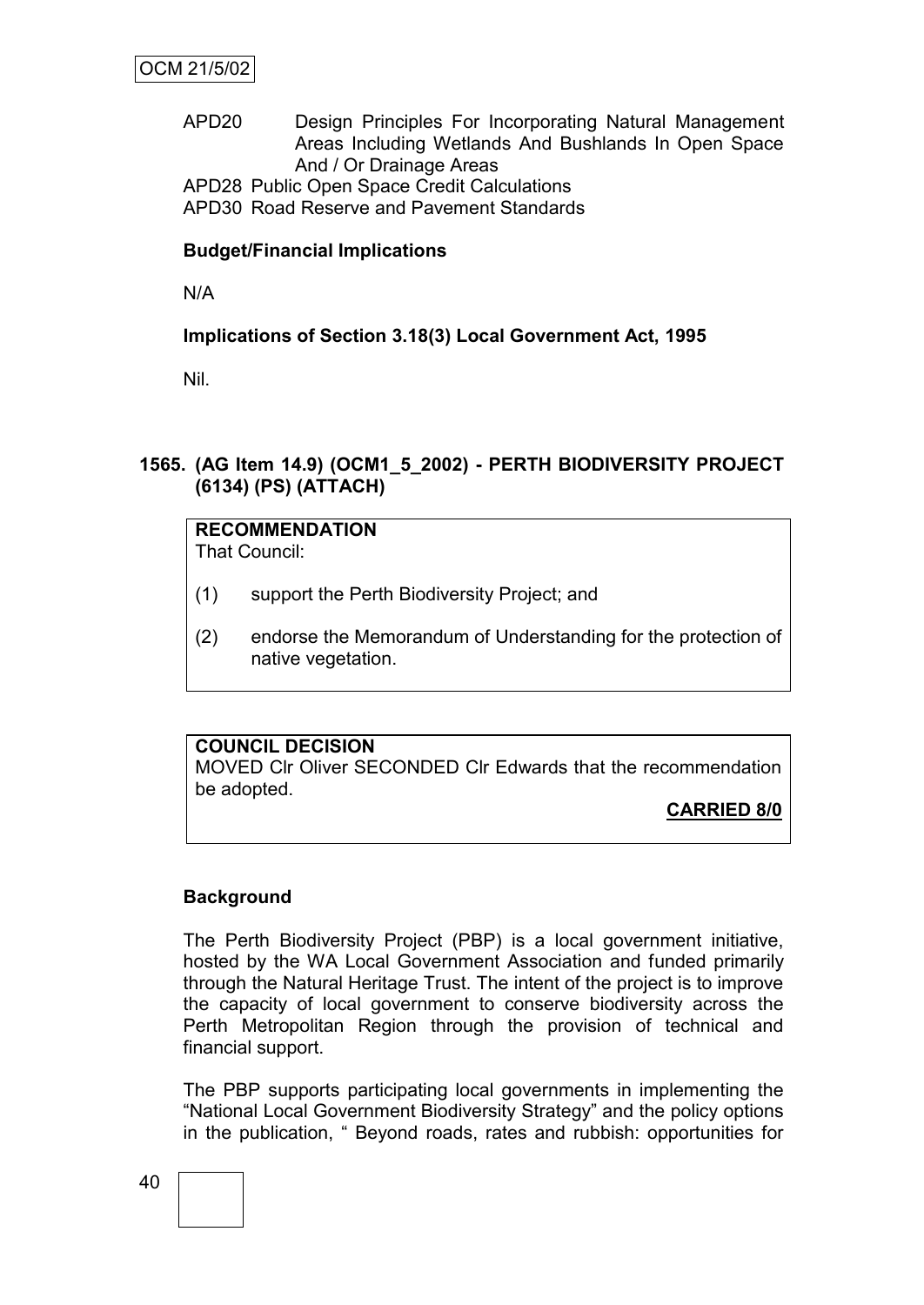local government to conserve biodiversity". These two documents provide a conceptual framework for the project.

The aim of the PBP is to support the 30 metropolitan councils to use their functions and powers to effectively protect and manage local biodiversity areas. These areas refer to areas of bushland, other natural areas and revegetated areas, that exist outside the CALM estate and Bush Forever sites. In the City of Cockburn this excluded areas such as Woodman Point Regional Park, Beeliar Regional Park and the future Jandakot Botanical Park.

PBP support is in two main forms:

- 1. Development of Biodiversity Planning guidelines
- 2. Biodiversity Planning guidelines will be drafted to provide advice and guidance to local governments on how to effectively plan for the protection and management of local biodiversity areas under their care.

The PBP has just over \$200,000 per year available for joint Local Government and Community biodiversity planning and on-ground projects. The first round of expressions of interest closed at the end of February 2002. Feedback was provided to all applicants and final applications closed on the 26th April 2002. Successful Councils and community groups are required to match the amount of PBP funding received either in cash or in-kind.

## **Submission**

To be part of the project, and be able to receive funding, a public statement of commitment to the protection of the environment is required A copy of the Memorandum of Understanding (between the WA Local Government Association and each council) for the protection of native vegetation has been attached. This Memorandum of Understanding needs to be signed by the Mayor and CEO at each Council.

## **Report**

The City of Cockburn has a strong environmental commitment and has adopted biodiversity principals through the development of management plans for a number of conservation reserves and the Greening Plan. The Perth Biodiversity Project is intended to assist and expand these activities within the Perth Metropolitan Region.

To take advantage of the available funding a number of draft applications were submitted to the Perth Biodiversity Project for consideration. The Perth Biodiversity Project office has shown interest in the proposed regional project with the Town of Kwinana and the City of Rockingham. This project has three objectives: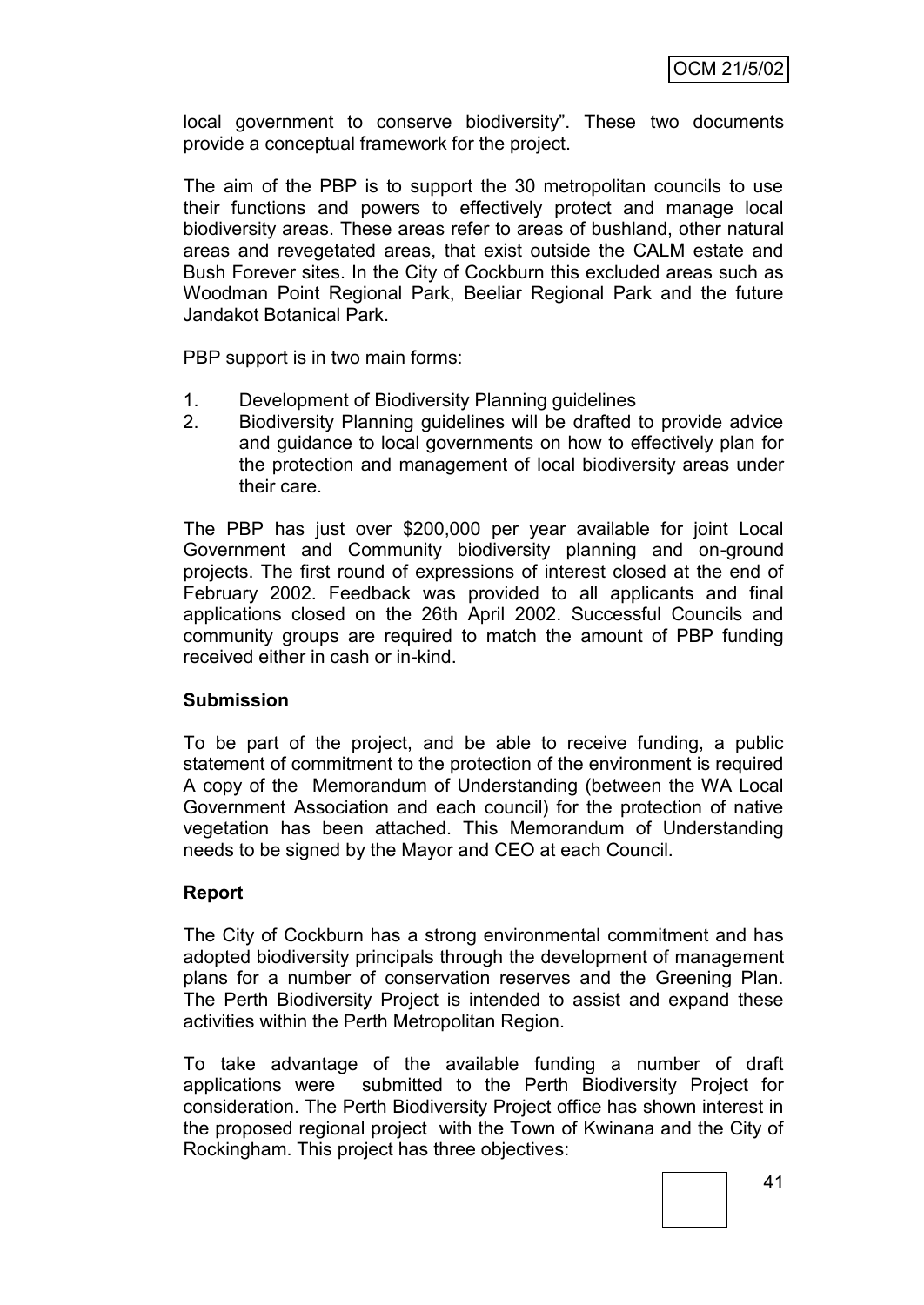- 1. To help local landholders in long term management protection of biodiversity through providing information and incentives.
- 2. To manage potential biodiversity areas and ecological linkages, especially over municipal boundaries
- 3. Provide pilot project to develop capacity for local government to conserve biodiversity throughout the metropolitan region.

The matching funds for this project will be met through officer time and funds allocated to these biodiversity areas within the 2002/2003 budget. The success of the application will be known in late May 2002. Only those Councils who have signed the Memorandum of Understanding are eligible for funding.

## **Strategic Plan/Policy Implications**

The Corporate Strategic Plan Key Result Areas which apply to this item are:-

- 3. Conserving and Improving Your Environment
- *"To conserve the quality, extent and uniqueness of the natural environment that exists within the district."*

## **Budget/Financial Implications**

To be accommodated within the existing budget.

## **Implications of Section 3.18(3) Local Government Act, 1995**

Nil

42

## **1566. (AG Item 14.10) (OCM1\_5\_2002) - PERTH MANDURAH RAILWAY (9635) (AJB)**

# **RECOMMENDATION** That Council: (1) advise the Minister for Planning and Infrastructure that; 1. Council has reconsidered its position on the Freeway option for the Perth to Mandurah Railway and supports the Kenwick option for the reasons outlined in the report; 2. The apparent lack of consideration and consultation on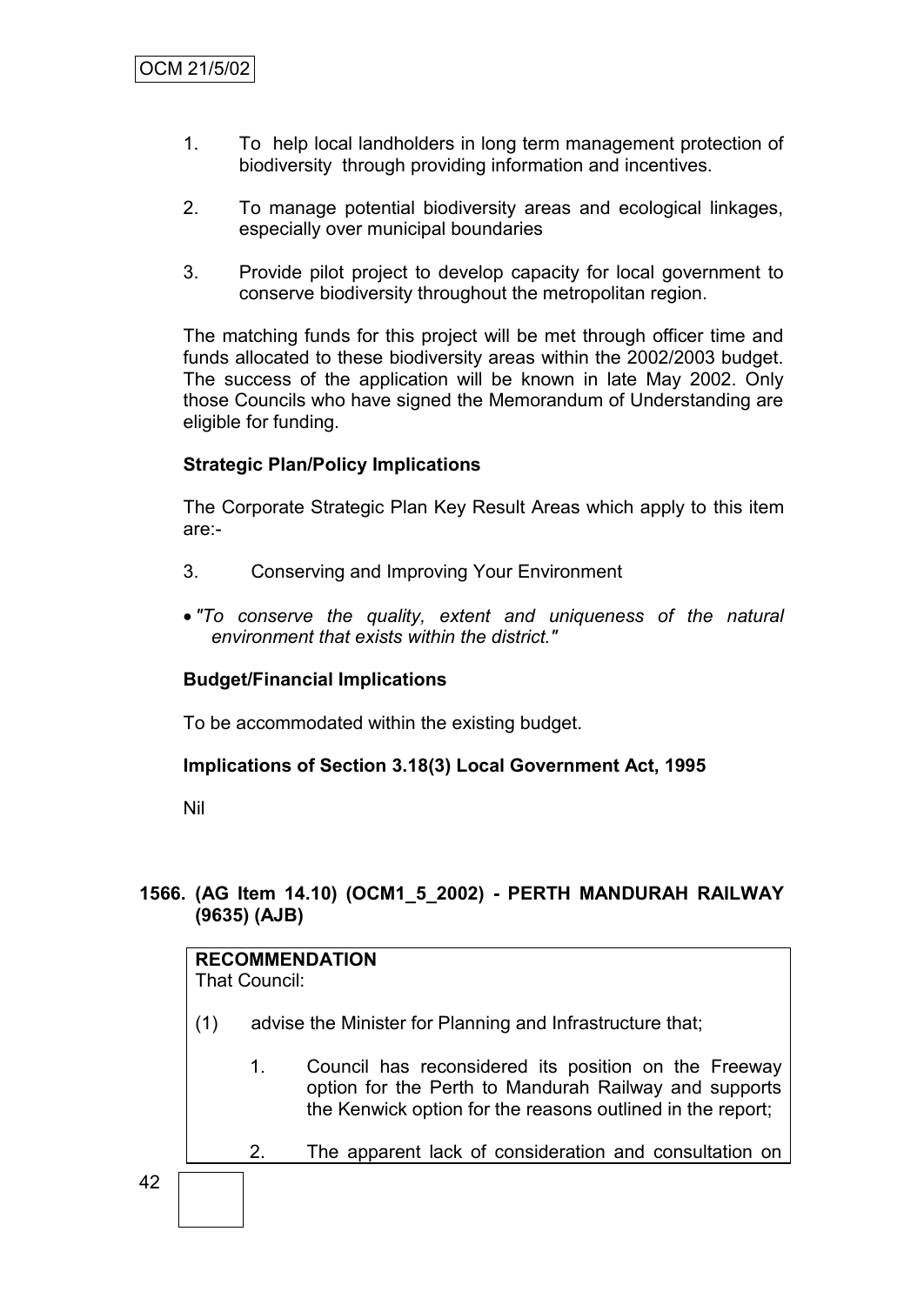issues affecting the City of Cockburn that were outlined in correspondence to the Minister dated 24<sup>th</sup> August 2001 to which there has been no response is of major concern due to the potential impacts on the total public transport system within the City; and

(2) provide a copy of the submission to the Manager of Perth Urban Rail, Mr P. Martinovich.

#### **COUNCIL DECISION**

MOVED Clr Humphreys SECONDED Clr Edwards that Council:

- (1) re-affirm its support for the direct Freeway Rail Link;
- (2) note that discussions between State Government Officers and Council Officers are being initiated to address concerns as outlined in Council's letter dated 24 August 2001; and
- (3) advise the Manager, Perth Urban Rail that Council looks forward to being a part of any discussions concerning future rail links to Kenwick and Fremantle.

**CARRIED 7/1**

## **Explanation**

The credibility of Council will not be enhanced by a belated support at this time for the Kenwick route. Council needs to re-affirm its support for the direct Freeway Rail Link and also needs to ensure ongoing communication between Council Officers and the State Government.

## **Background**

In July 2001 the State Government announced plans to redirect the Perth to Mandurah railway along the Kwinana Freeway to Perth instead of the previous route through Kenwick.

At its meeting held on 21 August 2001 Council resolved to advise the Minister for Planning and Infrastructure that the proposal to realign the Perth to Mandurah railway line was supported in principle as it will provide a faster service to and from the Perth CBD for passengers using the Thomsons Lake Station.

Council also noted deficiencies in the system that should be considered as part of the implementation of the railway project. This included possible loss of the South Lake station and adverse impacts on bus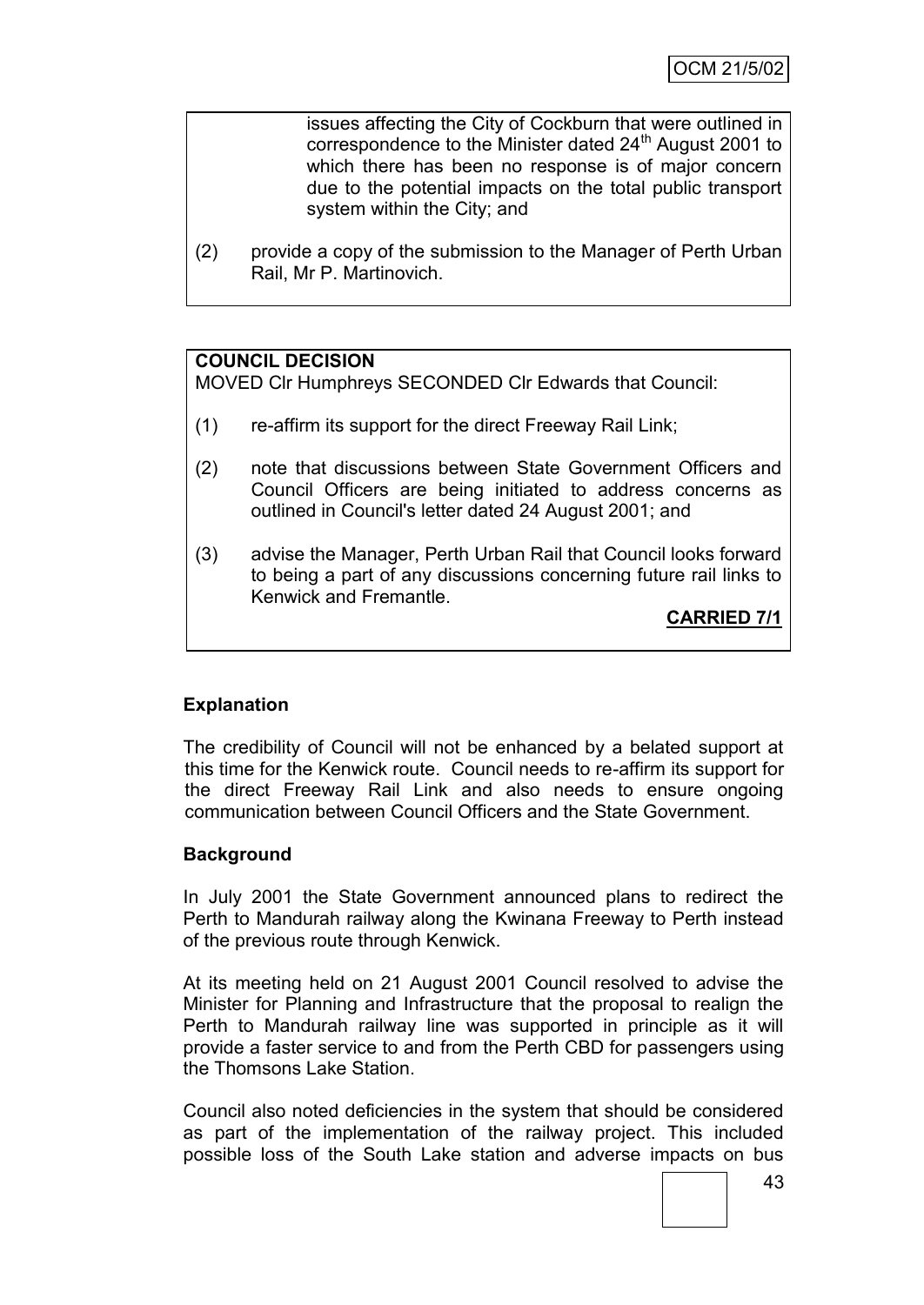services and time delays for commuters to Perth from the western suburbs of the South West Corridor such as Coolbellup.

Council's letter to the Minister was acknowledged on  $6<sup>th</sup>$  September 2001. However no response has been made to the issues identified by Council. The matters have been raised on numerous occasions with officers at Perth Urban Rail but it appears that the issues are being overshadowed by the desire to save 12 minutes off the journey time between Mandurah and Perth.

## **Submission**

There has been no submission lodged.

This report has been prepared as result of numerous articles in the newspaper about the issue from both community and professional groups and individuals, together with the fact that project has become very expensive, at the cost of other public transport and road priorities. It is now doubtful that Cockburn Central can be completed by 2006.

Through meetings with Transperth, the project team meetings on Cockburn Central and statements in the media, it is becoming increasingly obvious that the issues raised by Council will not be satisfactorily resolved.

## **Report**

In view of the following points it is considered that Council should reconsider its position on the Freeway option and should support the Kenwick option.

1. Overall cost implications of the additional cost of bridging and tunnelling.

The Kwinana Freeway option is to cost an estimated \$1.1 - \$1.3 billion. Whilst this may be similar in magnitude to the cost to the original Kenwick option, there are major additional costs such as bridging and tunnelling for this option. Some cost saving have been made by not having to complete infrastructure works on the line to Kenwick. Only a new spur line to either Spencer Road or Nicholson Road is to be constructed. However, other savings have been made through the deletion of stations like South Lake from the Stage One master plan. There is also a concern that funds for the remaining stations will be reduced and as a result their quality and functionality will be compromised.

- 2. Deletion of the South Lake Station
- 44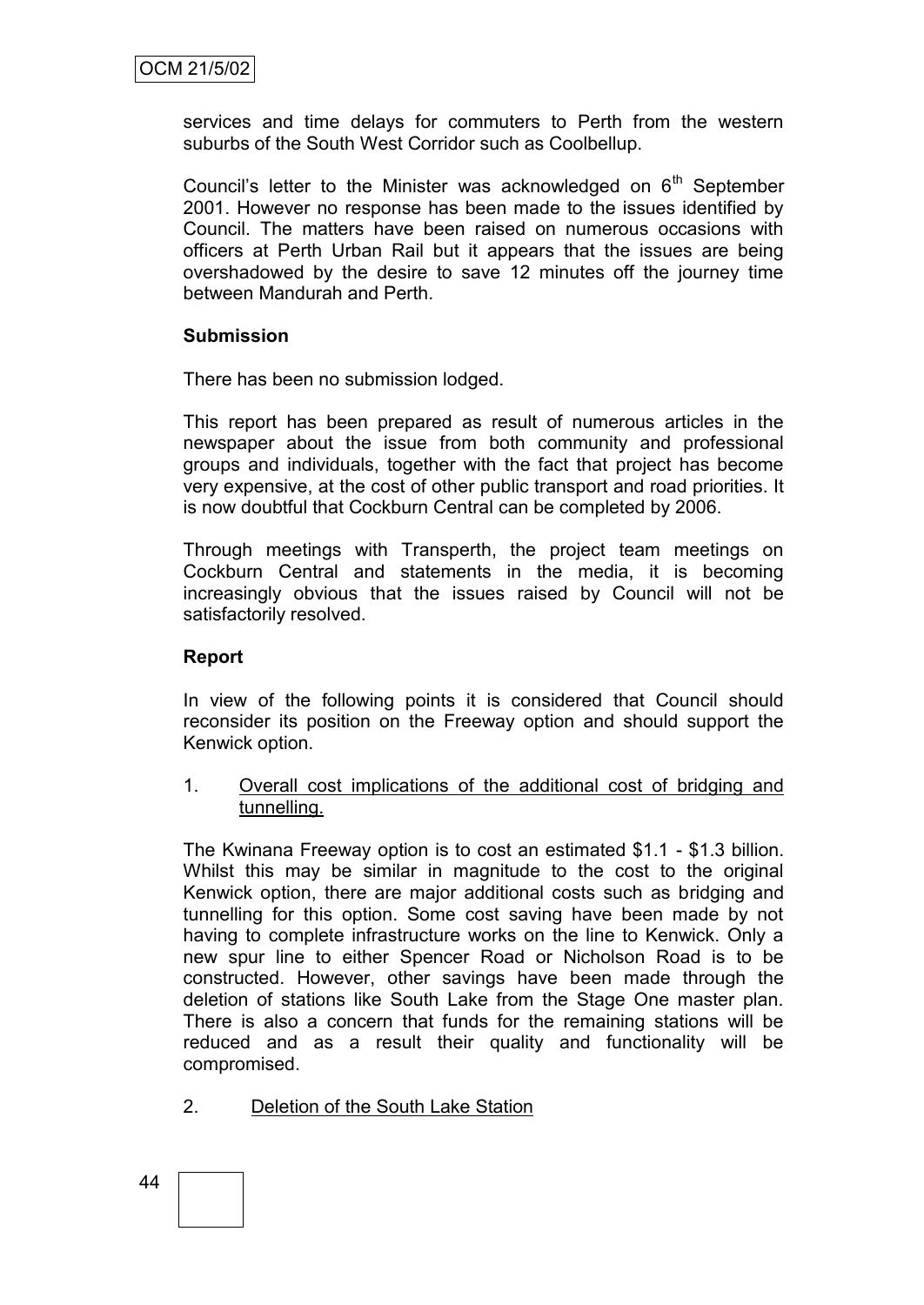The South Lake station was included in the Master Plan of the original proposal through Kenwick. However it has been omitted from the Stage One master plan for the Kwinana Freeway option for the following reasons;

- Need for funds to be redirected to cover the additional cost of the tunnels and bridges.
- Need to save time on the journey between Perth and Mandurah (we are aware that from an operational point of view the South Lake station imposes significant over and above stopping time delays compared to other stations given its closeness to Cockburn Central).
- There is only limited development in the immediate walkable catchment of the station.

There is a major concern that whilst there is apparent support for a future station by the Western Australian Planning Commission proceeding to reserve land for the future station through the current MRS process, the operational time imperatives for Mandurah commuters may override local public transport needs and accordingly put the future of the South Lake Station at risk.

This will have the following impacts;

- Residents not being able to easily and readily access public transport infrastructure that passes through their area.
- An inadequate public transport service unless the deletion of the train service is matched with improved bus services.
- Inadequate parking at Cockburn Central (to ensure that Cockburn Central Regional Centre was not dominated by car parks, it was agreed in the Kenwick master plan to a higher parking provision at South Lake).
- Probability that many commuters in the South Lake area will drive to the next Park and Ride Station in the direction of travel (Murdoch or Leach Hwy) adding to the congestion at Murdoch and adversely impacting on traffic volumes on roads in and around that area.

#### 3. Inadequate funds being made available for improvements to bus services

Given the high cost of the railway system, it is understood that no additional funds will be available for improved bus services or bus route infrastructure including feeder bus services. The implications of this are;

- Bus services will not match the train frequency with consequential time delays particularly in the afternoon when transferring from train to bus, making the car an attractive option.
- Based on the existing low frequency bus service through some areas there will still be a reliance on the motor vehicle to at least access a Park and Ride station.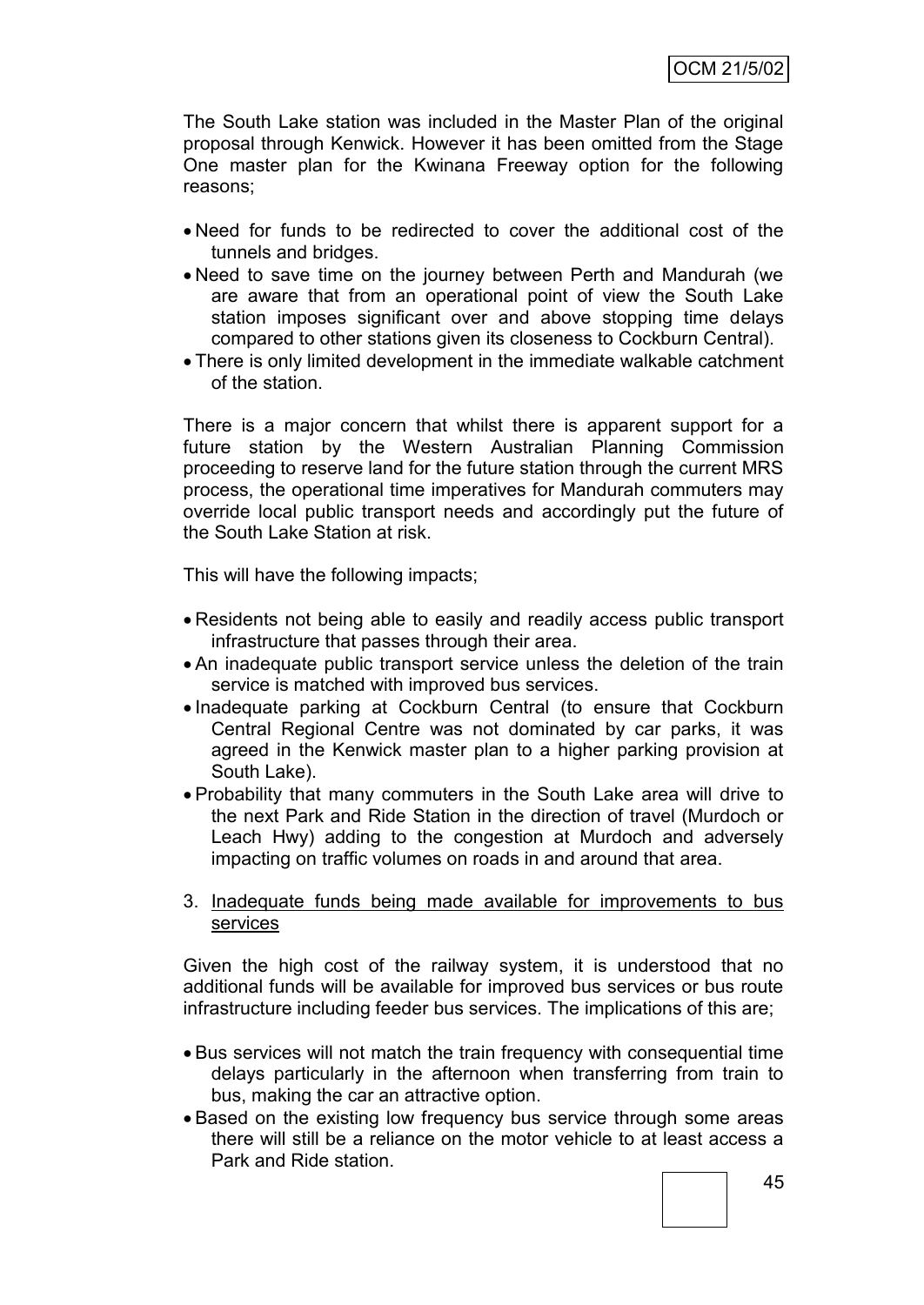- Bus services can only be improved on one route if there is a consequential reduction in service on another route as currently occurs. This is clearly unsatisfactory.
- 4. Impacts of deleting the Freeway bus lanes on western suburb bus services in the S.W. Corridor

The Freeway option requires the conversion of the current bus lanes down the centre of the Freeway to rail. Due to inadequate room to accommodate both the railway and busway down the Freeway, the July 2001 Master Plan proposed that bus services from suburbs such as Cockburn"s western suburbs that currently access the Freeway would interchange with the railway at Canning Bridge.

Deletion of bus lanes on the Kwinana Freeway to make way for the railway will mean that commuters using the current bus services between Perth and the western suburbs including Coolbellup will be required to transfer to the train at Canning Bridge. This is totally unacceptable for the following reasons;

- The modal transfer at Canning Bridge will introduce a significant and unacceptable time penalty in both real and percentage terms on a journey that is currently of short duration.
- There is a growing number of people using the Hamilton Hill Park and Ride area (Carrington St) and taking the high frequency bus to Perth in addition to the people who walk to the bus stop and use the service. The modal transfer time penalty will be a disincentive for these people and there is a real possibility that they will drive to the railway Park and Ride at Murdoch and Leach Highway or not catch public transport at all which was the experience at Glendalough and Leederville when the Northern Suburbs line was built.
- If commuters in the Coolbellup/Hamilton Hill area drive to the nearest Park and Ride Station in the direction of travel (Murdoch or Leach Hwy) this will add to the congestion at Murdoch and adversely impact on traffic volumes on roads in and around that area.
- 5. Inadequate car parking

It was understood that part of the master plan review for the Freeway option was to include remodelling of car parking requirements at each of the stations. This information has been requested given the implications of not constructing South Lake which included 540 bays. Whilst several suggestions including providing additional parking on the east side of the Freeway have been made through the Thomsons Lake (Cockburn Central) Implementation Steering Committee, there has been no response on this matter nor is there any indication that the matter has been seriously considered as part of the master plan preparation.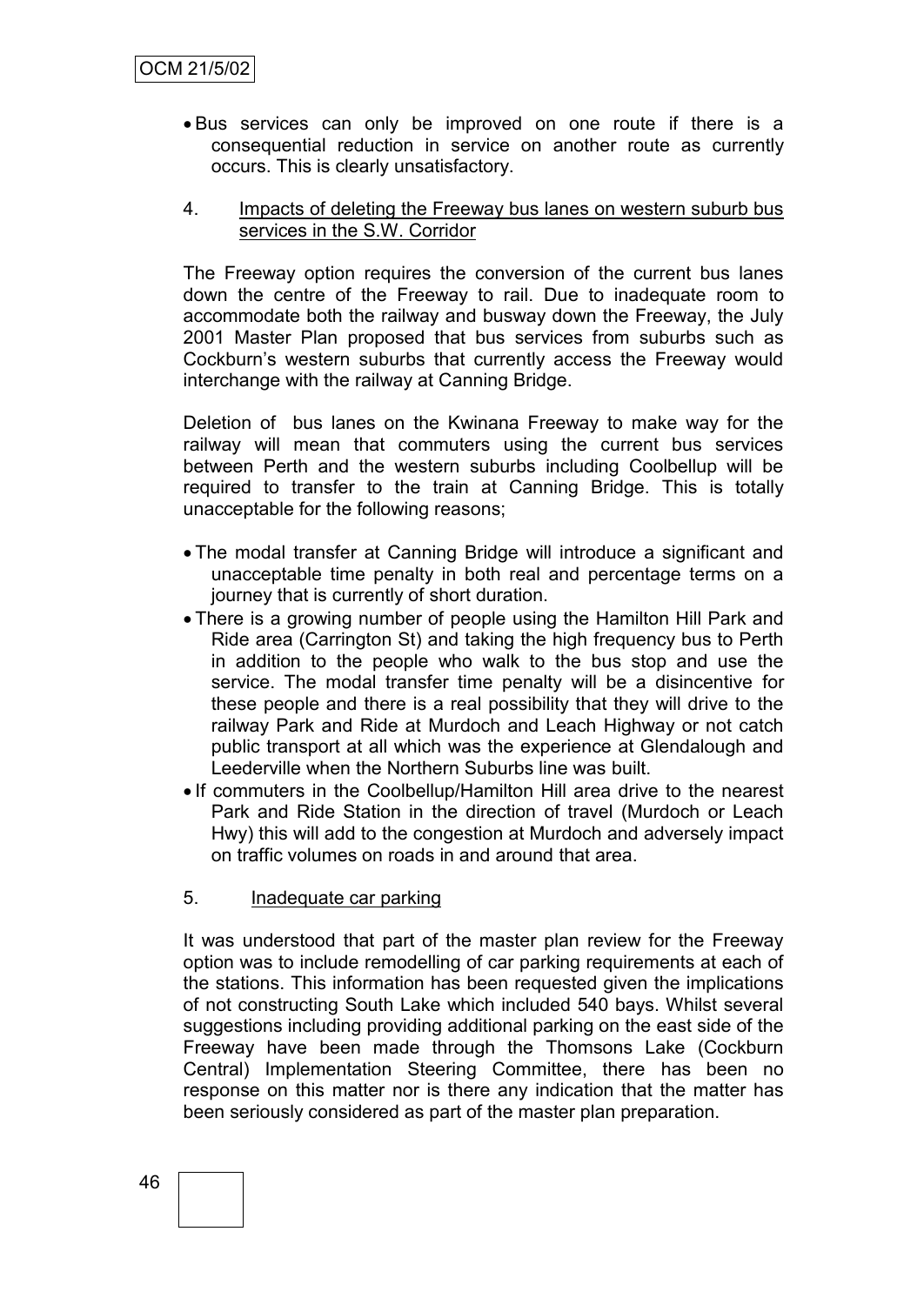Cockburn Central will be the only station in the City of Cockburn and it is some distance to alternative stations. It is also the starting point of the higher frequency (5 minute) service and is also likely to be very attractive to people outside the district, especially people using the Freeway for access.

The major concerns of not providing adequate car parking within Cockburn are;

- Over flow of commuter parking into the proposed City Centre streets within Cockburn Central creating conflict between the City Centre users and commuters as occurs at Joondalup.
- Further pressure on the Murdoch Park and Ride and the road network around that facility.
- Loss of potential public transport commuters due to frustration with the lack of parking and the consequence of continuing the pattern of car dependency.
- Pressure to increase the amount of land for car parking within Cockburn Central itself which is not acceptable.

Given the tightness of the railway project budget and that the master plan and funding allocation is being finalised, urgent consideration needs to be given to quantifying the parking demand in Cockburn and how it is going to be satisfied. The allocation of additional land for car parking within Cockburn Central itself is not supported and accordingly an alternative needs to be identified, costed and included in the master plan.

6. There have been no published patronage figures comparing the Kwinana Freeway option to the alternative Kenwick option in combination with the Freeway bus service.

Whilst the Kwinana Freeway option maintains the possibility for the future extension of the Spencer Road spur line through to Cockburn Central the reality is that it is unlikely to occur. This is unlikely to appease the Canning Vale community.

Notwithstanding this, there has not been any published comparison of the patronage and likely impact on the road networks of the following;

 The Kwinana Freeway rail option together with the railway spur off the Kenwick link only extended to either Spencer Road or Nicholson Road (if no bus lanes are to be provided on the freeway this option would need to quantify the likely reaction of bus users in the western suburbs of the S.W. Corridor taking into account the Glendalough experience and likely bus patronage in the Canning Vale and Southern River areas).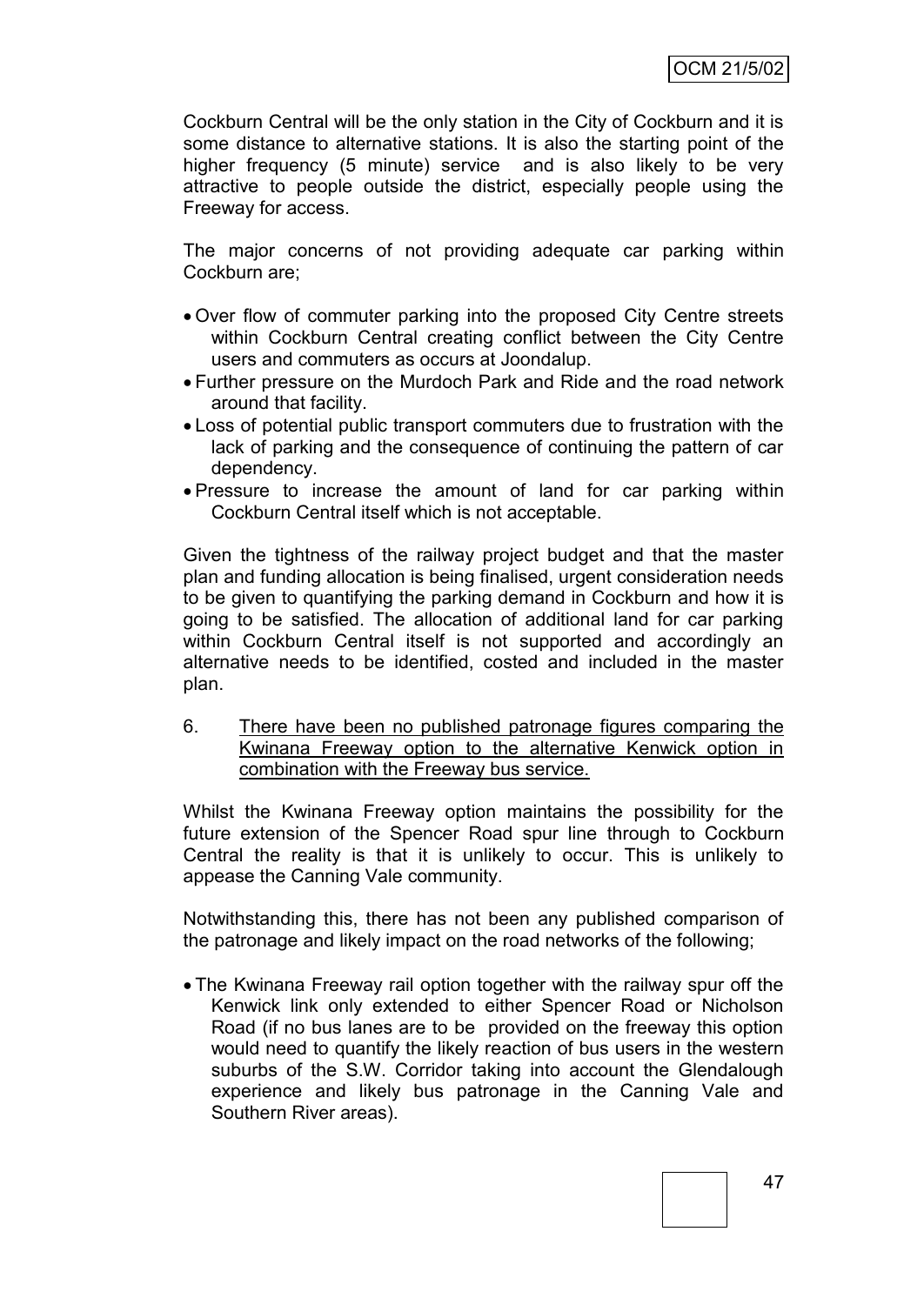- The Kenwick rail option together with the freeway bus service which provides an extremely efficient and competitive service from Murdoch and Canning Bridge to Perth.
- Traffic volumes on roads providing access to Park and Ride stations and in particular Murdoch in the event that additional parking is not provided in Cockburn to compensate for the loss of 540 bays at South Lake together with additional traffic from the west if there is no Freeway bus lane.

## 7. Perth Central/ CBD Underground Rail Loop

According to newspaper reports there is some concern about the impact the rail will have entering the City from the Narrows Bridge and the possibility that some of the options may compromise the ability to build an underground rail loop under the Perth CBD.

The Kenwick option does not preclude this option or impact on the river foreshore at the front of the City.

On closer examination it is most likely that the Kenwick option provides the best overall patronage and reduction in total vehicle trips on the road network (including those to Park and Ride stations). The Council should support this option.

## **Strategic Plan/Policy Implications**

The Corporate Strategic Plan Key Result Areas which apply to this item are:-

- 2. Planning Your City
- *"To ensure that the planning of the City is based on an approach which has the potential to achieve high levels of convenience for its citizens."*

## **Budget/Financial Implications**

N/A

## **Implications of Section 3.18(3) Local Government Act, 1995**

Nil

**1567. (AG Item 14.11) (OCM1\_5\_2002) - 30 RESIDENTIAL UNITS - LOT 24 (NO. 485) ROCKINGAM ROAD, SPEARWOOD (3309212) (MR) (ATTACH)**

## **RECOMMENDATION**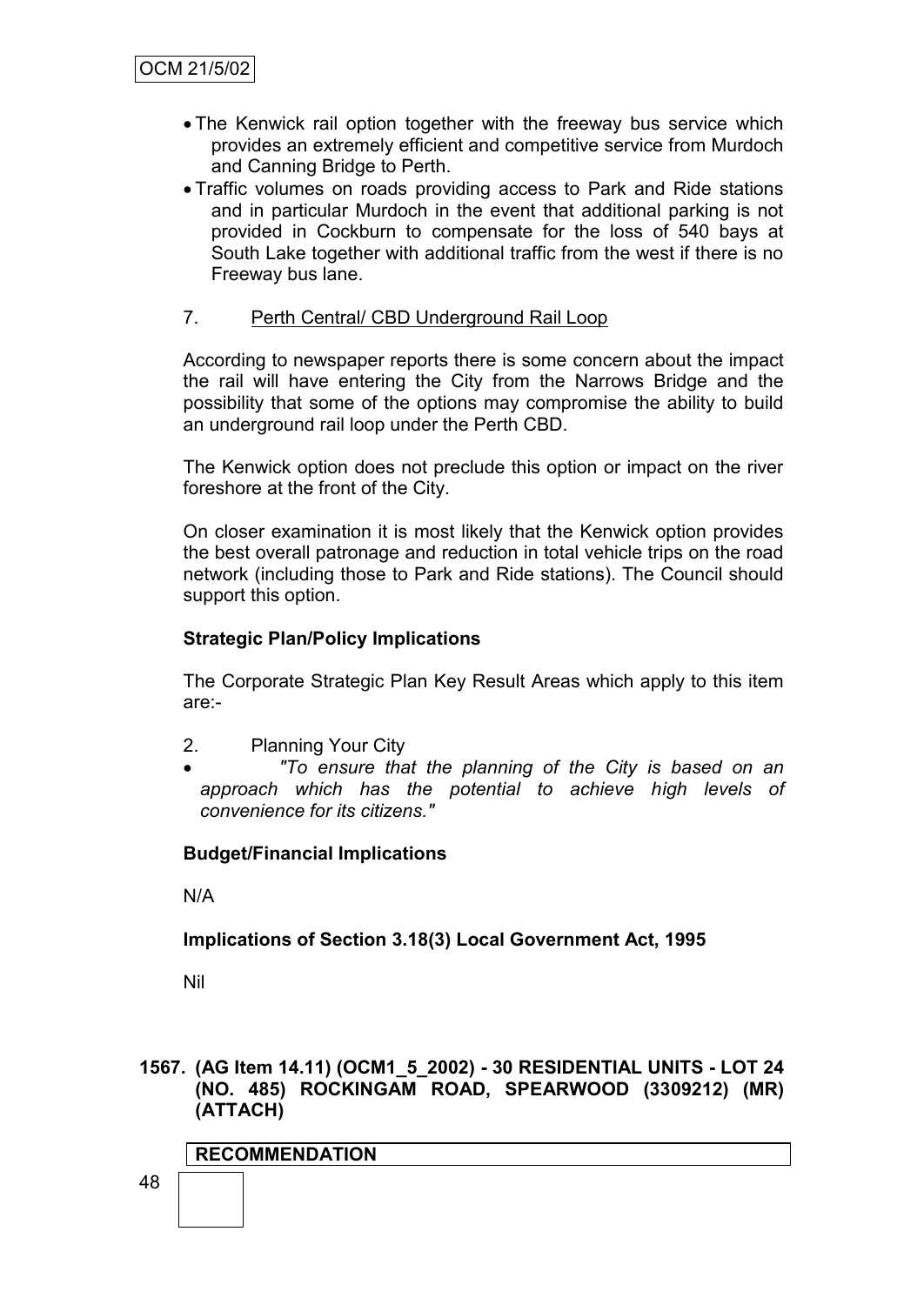## That Council:

- (1) approve the proposed 30 Residential Units, Lot 24 (No 485) Rockingham Road, Spearwood, in accordance with the application dated 17 January 2002, subject to the following conditions:-
	- 1. Standard conditions contained in Council Policy APD 17 as determined appropriate to this application by the delegated officer under clause 7.6 of District Zoning Scheme No.2;

. Special Conditions.

- 1. The proposed development must only be carried out in accordance with the MPA Williams and Associates Geotechnical Report titled *"Surcharge Loading Trial Proposed Residential Development Part Lot 24 Rockingham Road, Spearwood"* April 2002, and further require that the surcharge preloading be carried out and a footing detail equivalent to an "S" class (AS2870-1996) or stiffer ("M") foundation be used depending on the results of monitoring of the surcharge preloads.
- 2. The owner must ensure that a suitably qualified geotechnical engineer supervises the surcharge preloading of the site to ensure satisfactory compliance with Special Condition 2 and adjust the construction requirements to suit the differential settlement of the land.
- 3. The founding conditions and footing design for each dwelling unit proposed on the land is to be certified by MPA Williams and Associates as being suitable for development and that MPA Williams and Associates accept the full responsibility of any failure of the structure constructed in accordance with the certification.
- 4. Prospective purchasers are to be notified in writing of the measures undertaken in the geotechnical report, the extent of differential settlement achieved in preloading works, the anticipated differential settlement post building construction, and selected footing class.
- 5. The provision of at least 50% visual permeability in fencing to the public open space and street frontage to Troode Street
- 6. A nutrient stripping basin on the western portion of Lot 24 intended to be transferred to the crown as a reserve as a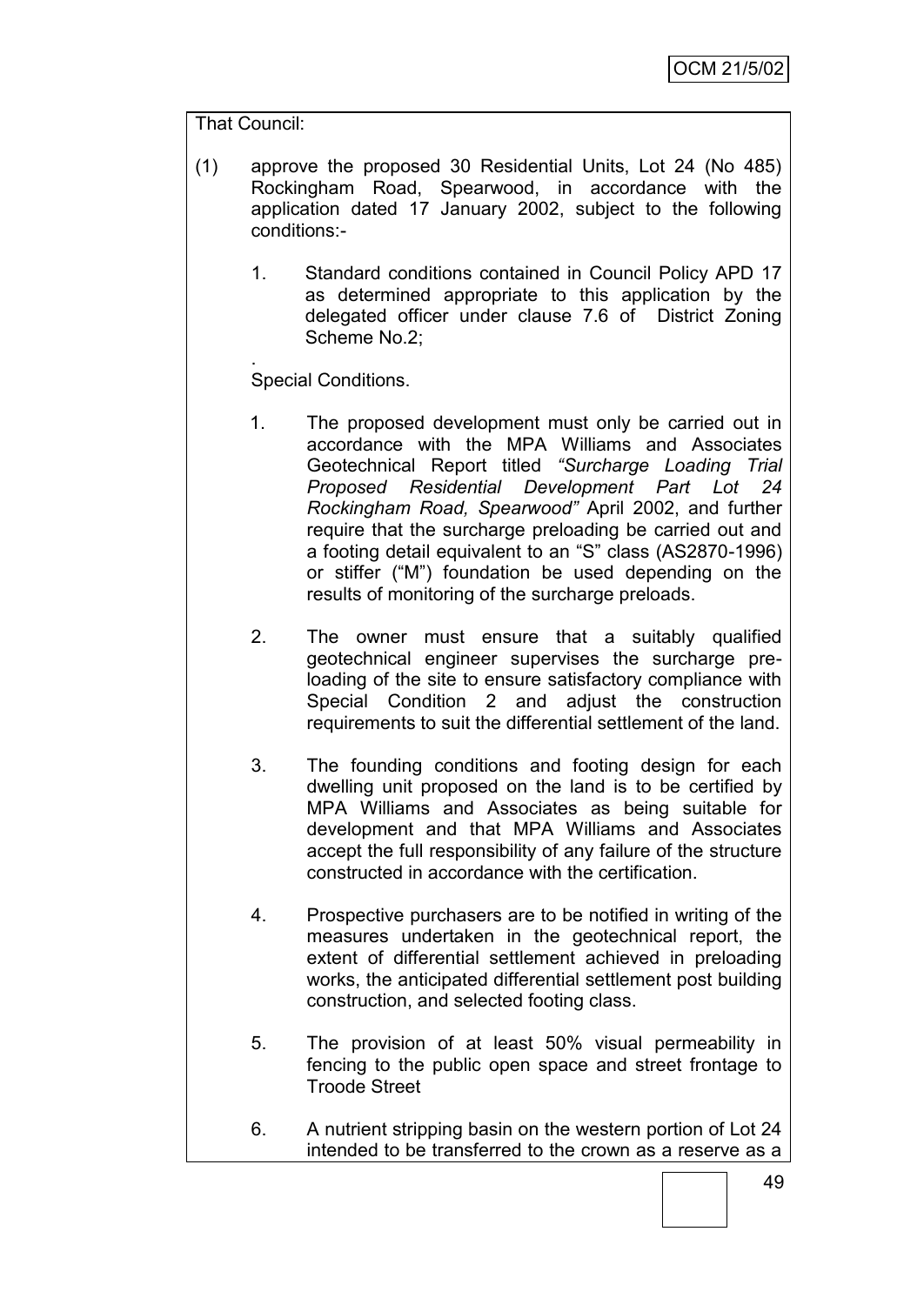condition of subdivision approval (WAPC Ref 117886), being designed, constructed and landscaped in accordance with urban sensitive water design principles to maximise detention time, and minimise the discharge of nutrients to the satisfaction of the City.

- 7. The owner being responsible for the maintenance of the reserve for a minimum period of 2 years from the date of completion of the development to the satisfaction of the City.
- 8. The construction of a dual use path along the western boundary of the development area within the land earmarked for a reserve.

Footnote:

- 1. No development can occur within the portion of land affected by the sewer easement area, unless with the prior approval of the Water Corporation; and
- (2) issue a form 2 Notice of Approval to the applicant.

## **COUNCIL DECISION**

MOVED Clr Humphreys SECONDED Clr Reeve-Fowkes that the recommendation be adopted subject to:

Special Conditions (3) to read as follows:

3. The founding conditions and footing design for each dwelling unit proposed on the land is to be certified by MPA Williams and Associates as being suitable for development and that MPA Williams and Associates be required to enter into a legal agreement, prepared at the applicant's cost, which indemnifies the Council against any future claims, in the event that the founding conditions and/or footings which have been constructed in accordance with the Certification, fail.

**CARRIED 8/0**

#### **Explanation**

Informal legal advice received was that Condition 3 could remain, but a planning approval condition cannot require a certifier to accept responsibility for any failure of the structure in the future. This should be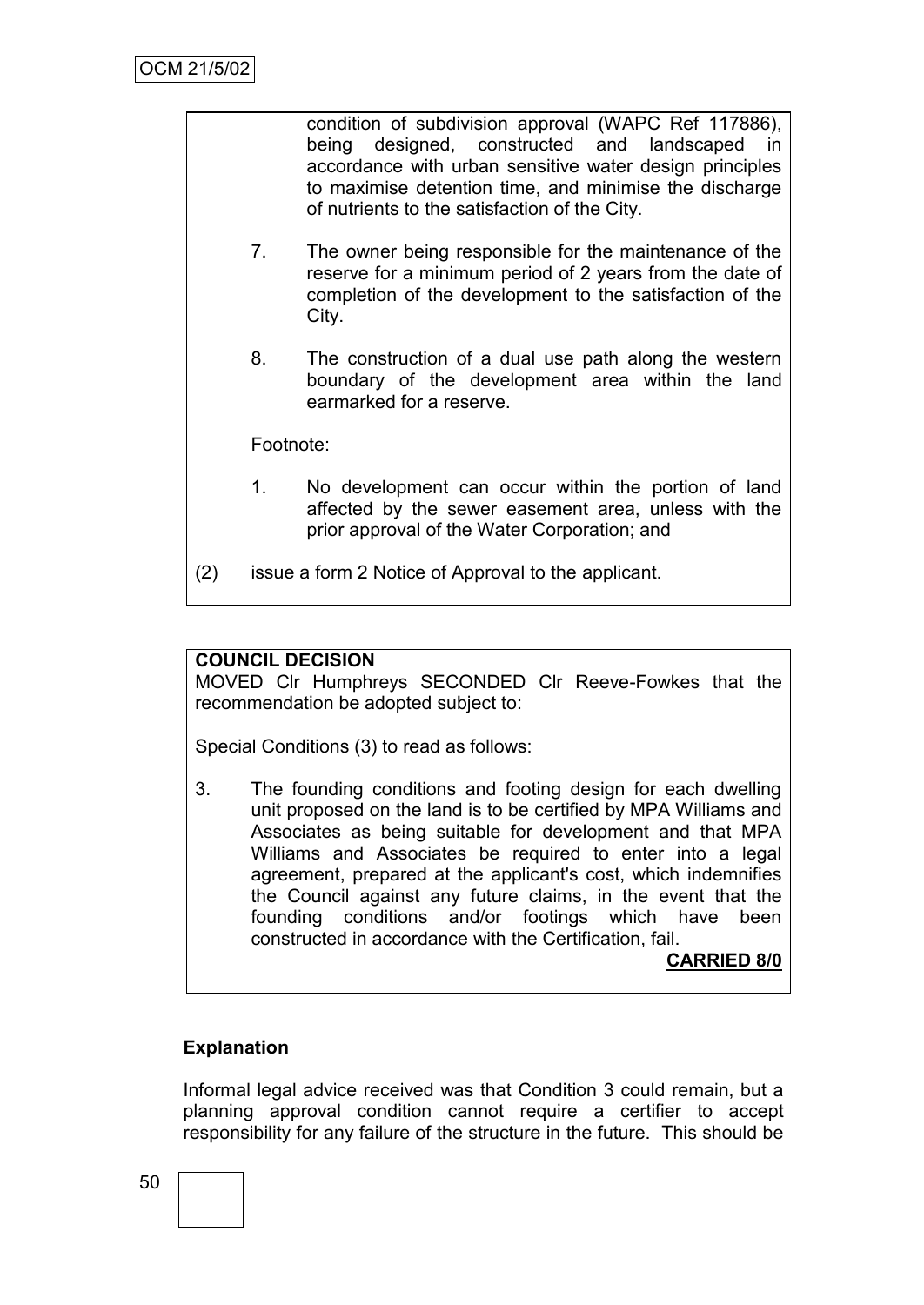done by a legal agreement which indemnifies the Council against any damages claims.

## **Background**

| ZONING:          | MRS:                           | Urban                   |  |  |
|------------------|--------------------------------|-------------------------|--|--|
|                  |                                | DZS2:   Residential R30 |  |  |
| <b>LAND USE:</b> | Vacant                         |                         |  |  |
| APPLICANT:       | Myers Constructions (1995) Ltd |                         |  |  |
| OWNER:           | "as above"                     |                         |  |  |
| LOT SIZE:        | 1.0260ha                       |                         |  |  |
| USE CLASS:       | Grouped Dwelling "P"           |                         |  |  |

The subject land is not included in the Packham Development Area. The reason for this was to facilitate the development of the site for grouped and aged persons housing.

Since 1982 there have been several applications lodged with the City of Cockburn seeking approval to fill the subject land, develop a medical clinic, 30 residential units and single residential lots. The site conditions have been a focal point of applications and approvals.

The natural soils of the land are peat, sand and limestone, but the land has a history of undifferentiated landfill (including building rubble, boulders and vegetation). Consequently the Council has raised a concern about the site conditions of the land.

The background to this site was extensively reported in Item 14.10 OCM1/11/2000. This report contains geotechnical language that has where possible been simplified for ease of reading. Some text may still appear to be complicated by the use of such terms as "building and footing classifications", "differential settlement" and "preloading". These terms are described later in this report and it is important to understand these in the context of this item to give meaning to the recommendations.

When the subject land was previously filled, the underlying peat was not removed. Past geotechnical investigations undertaken by MPA Williams and Associates, confirmed the presence of 1.5 –2.0 m thickness of organic deposits (peaty clays and peat) beneath the fill. The peat overlies 0.6 to 2.0 m of very loose sand, which rests on relatively intact limestone bedrock.

The previous owners and their consultants earlier advised that they were not prepared to remediate the site by removing the underlying peat.

In June 2000, MPA Williams and Associates Geotechnical Engineers undertook a geotechnical assessment of the site on behalf of the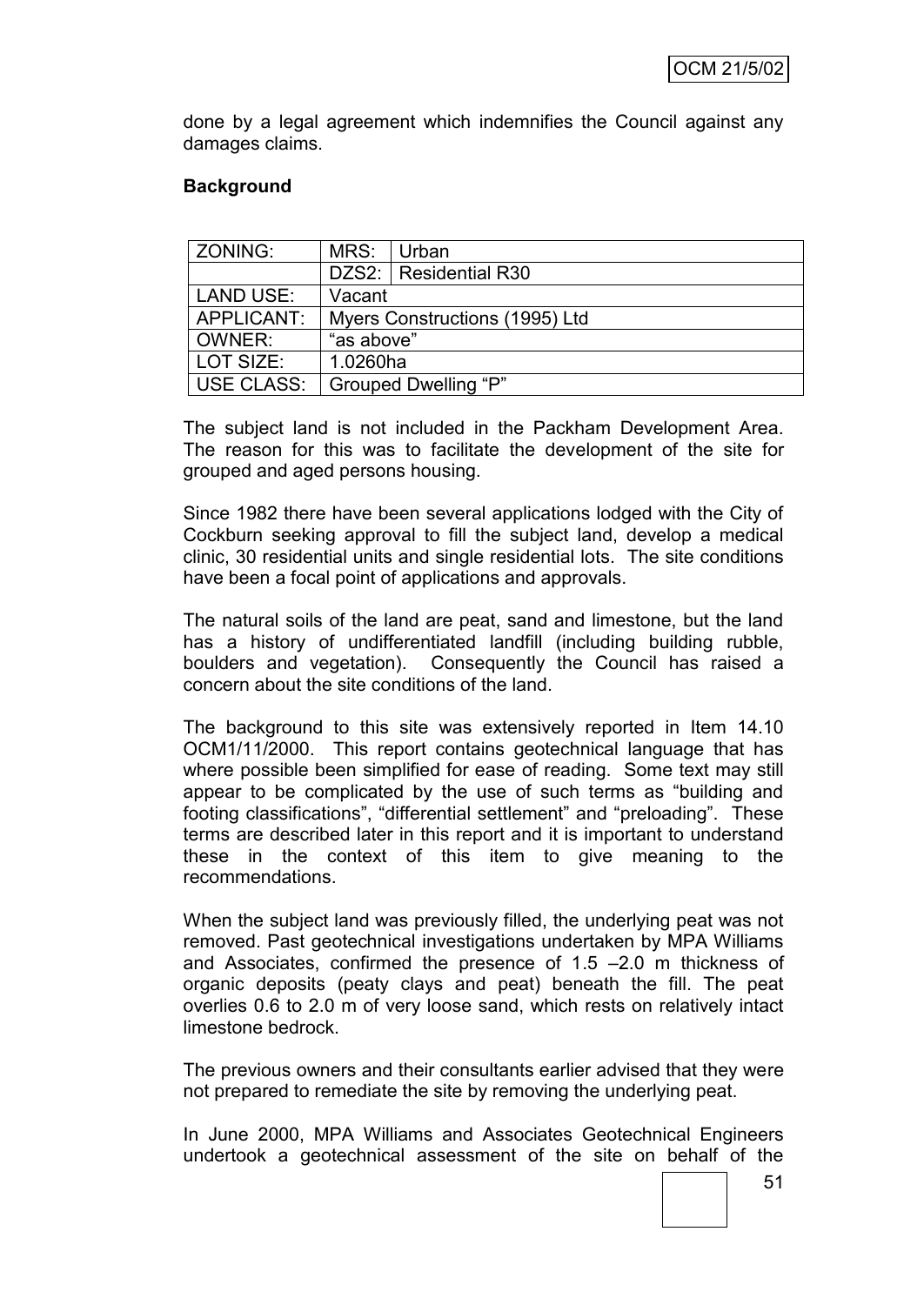previous landowners, which confirmed the existence of peat material, limestone cobbles and bricks up to 0.8 m in size. This confirmed anecdotal evidence that the site was originally filled with builders rubble and the like which was not completely removed before additional sand/limestone was placed on site in 1992. The report acknowledged that some differential settlement should be anticipated over the site due to the variation in the organic (peat) materials and their thickness.

The MPA Williams report concluded that the peat has substantially consolidated and there is no need to undertake further works on the central portions of the site, whilst the eastern and western extremities which require additional fill, should not be developed for some 2.5 years after additional filling and testing is undertaken. MPA Williams concluded that the mid portion of the site land was acceptable for building construction and should be considered as Class S with the other areas not as well suited to building construction (the best building construction being Class A with Class S being second).

The City sought independent advice from Coffey Geosciences Pty Ltd. who expressed several concerns with MPA Williams report. These concerns related to the potential for differential settlement to occur by not preloading or "compressing" the peat prior to house construction. There were also concerns regarding the risk of structural damage to residences occurring over a 50 year life on the site where dwelling pad and footings were constructed to an "S" classification. The "S" class relates to soils with known stability characteristics, that can be addressed by a type of building footing. MPA Williams earlier advised they were not prepared to remediate the site by removing the underlying peat, claiming that it is not economic or necessary.

In May 2001 an appeal was lodged with the Town Planning Appeal Tribunal by consultants acting on behalf of the former owner of the subject land. The appeal was in response to the WA Planning Commission not determining an application for subdivision to create 20 residential lots within the prescribed period. The appeal mediation focused on the capability of the land for residential development. The appeal was subsequently withdrawn following mediation between the appellant and the Council.

The Western Australian Planning Commission have since granted subdivision approval for the subject land to be subdivided into 3 lots. Two of these lots would be retained as development sites with an area of 1.026ha ("subject land") and  $4556m^2$ . The third lot is to be transferred to the crown as a reserve.

## **Submission**

The applicant seeks approval from the Council to construct 30 single storey residential units over the central lot.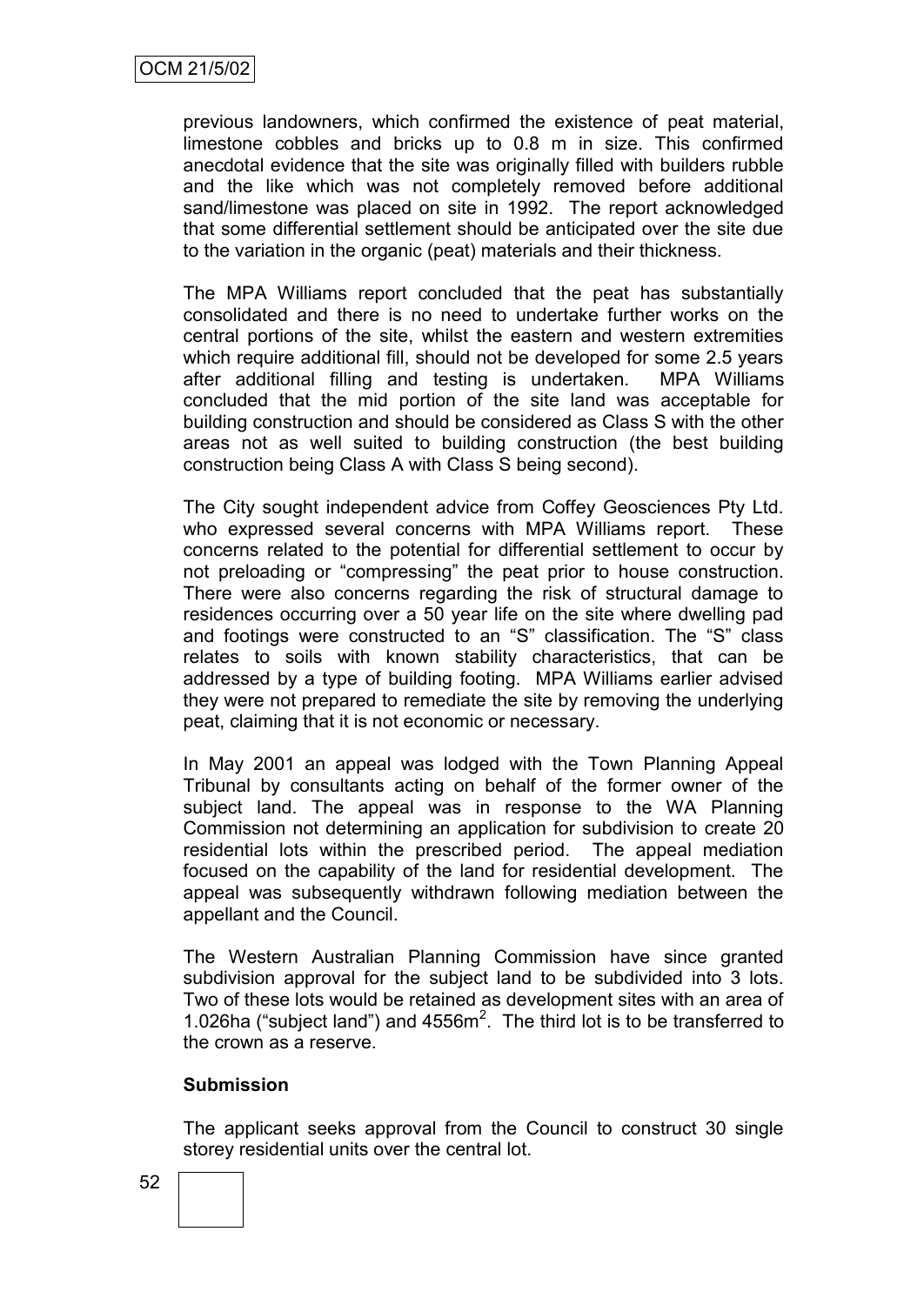It is the intention of the owner to develop these units in one stage and strata title the development.

## **Report**

The subject land is located opposite the Cable Ski Water Park and Saint Jeromes Primary School which are situated on the south side of Troode Street. The site is adjacent to Bush Forever Site No. 435, which encompasses Market Garden Swamp No. 1.

The proposed development complies with the City of Cockburn District Zoning Scheme No 2 in respect of the residential density and design standards such as setbacks, car parking, open space etc.

In September 2001 the previous owner Mr Galati, his consultants MPA Williams and Associates, together with the City's consultants Coffey Geoscience established a ground stability trial. This determined the settlement response of the ground to loading conditions in excess of those likely to be imposed by conventional residence slab on ground footings. The test procedure was agreed between both the Coffey and MPA Williams.

The trial procedure consisted of surcharging two test pads 43m long, 24m wide constructed between 31 October 2001 and 7 November 2001. Each pad had split level heights to gauge different loadings. There were 6 settlement monitoring stations on each pad where levels were recorded with precise levelling and monitoring points were later resurveyed at the end of construction on a systematic basis until 6 March 2002.

The monitoring was completed over a period of 126 days to gauge settlement beneath two surcharge mounds. The City's Geotechnical Consultant – Coffey Geosciences have observed the trial period and visited the site. This has allowed the independent verification of the testing procedures and results, which are outlined below.

MPA Williams interpreted the results to be representative of the general site conditions and predictions on the long term settlement for the proposed design loading conditions were made. Two options were outlined below:-

#### *"Option One*

*(i) Build structures on existing surface without pre-loading and allow for total settlement of 30mm- 60mm over a 50 year period. Flexible service couplings are recommended for this option. Since differential movements are unlikely to be severe, conventional type S slab on ground foundations may be considered acceptable. However if it is considered prudent by the structural engineer, the slabs could be*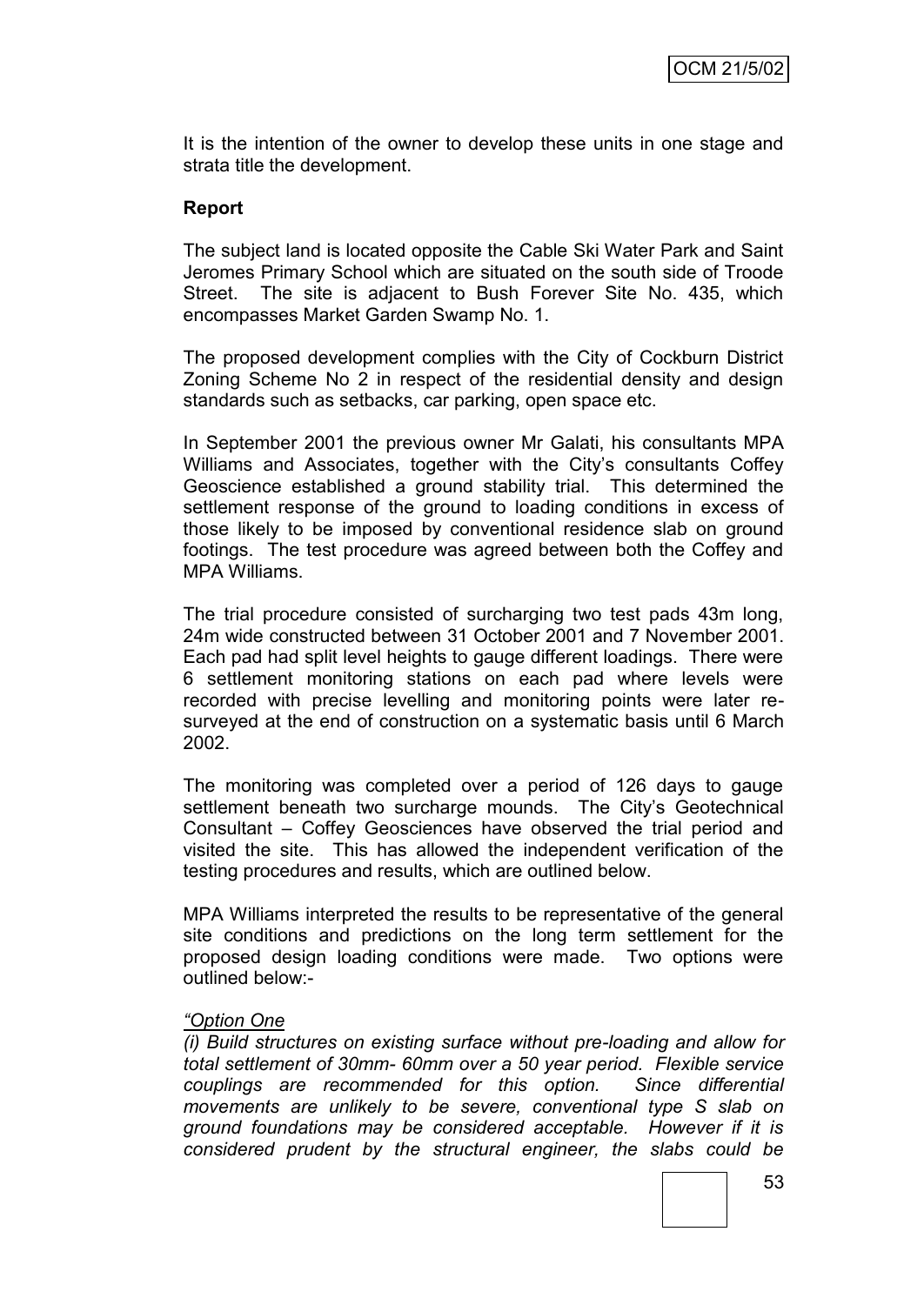*upgraded to class M to provide additional rigidity and resistance to differential movement.*

## *Option Two ("Preferred Option")*

*(ii) Pre-load the building areas prior to construction to eliminate the majority of the potential long term settlement, then build using conventional type S slabs without the need for flexible service couplings. By simple comparison with the trial results, a surcharge of 2.5m height left in place for approximately 3 months will induce settlements in excess of 50mm. Subsequent total settlements on removal of the surcharge and placement of structural loading should not exceed 15mm.*

*It is estimated that the cost of either option is comparable if Class M type slabs are used for the "no surcharge" option.*

*Notwithstanding design/construction option (i), pre-loading of the building areas prior to construction in accordance with design/construction option (ii) is recommended."*

Source: MPA Williams and Associates Geotechnical Report titled *"Surcharge Loading Trial Proposed Residential Development Part Lot 24 Rockingham Road, Spearwood"* dated April 2002.

Coffey Geosciences independently reviewed the 2002 MPA Williams report and supported Option Two of surcharge preloading and using a footing detail equivalent to an "S" class in the relevant Australian Standards or stiffer ("M") foundation, depending on the results of monitoring of the surcharge preloads. The previous concerns regarding differential settlement can be satisfactorily addressed based on the agreement reached between the two Geotechnical Consultants.

It has been concluded that the proposed development of 30 residential units can be supported based on the 2002 geotechnical report by MPA Williams for the following reasons:-

- 1. Geotechnical predictions have been verified "on-the-ground" through the pre-trial period, which simulates loads in excess of the anticipated residential development;
- 2. Both MPA Williams and Coffey have concluded that preloading is acceptable and would enable the soil to be suitably stabilised for residential development. The differential settlement from preloading is 50mm under certain conditions and following house construction anticipated to be less than 15mm movement, which is naturally occurring even with a standard "A" classification in the best soil conditions for a house slab and footing;
- 3. The MPA Williams Geotechnical investigations have been observed and verified for accuracy and validity by the City"s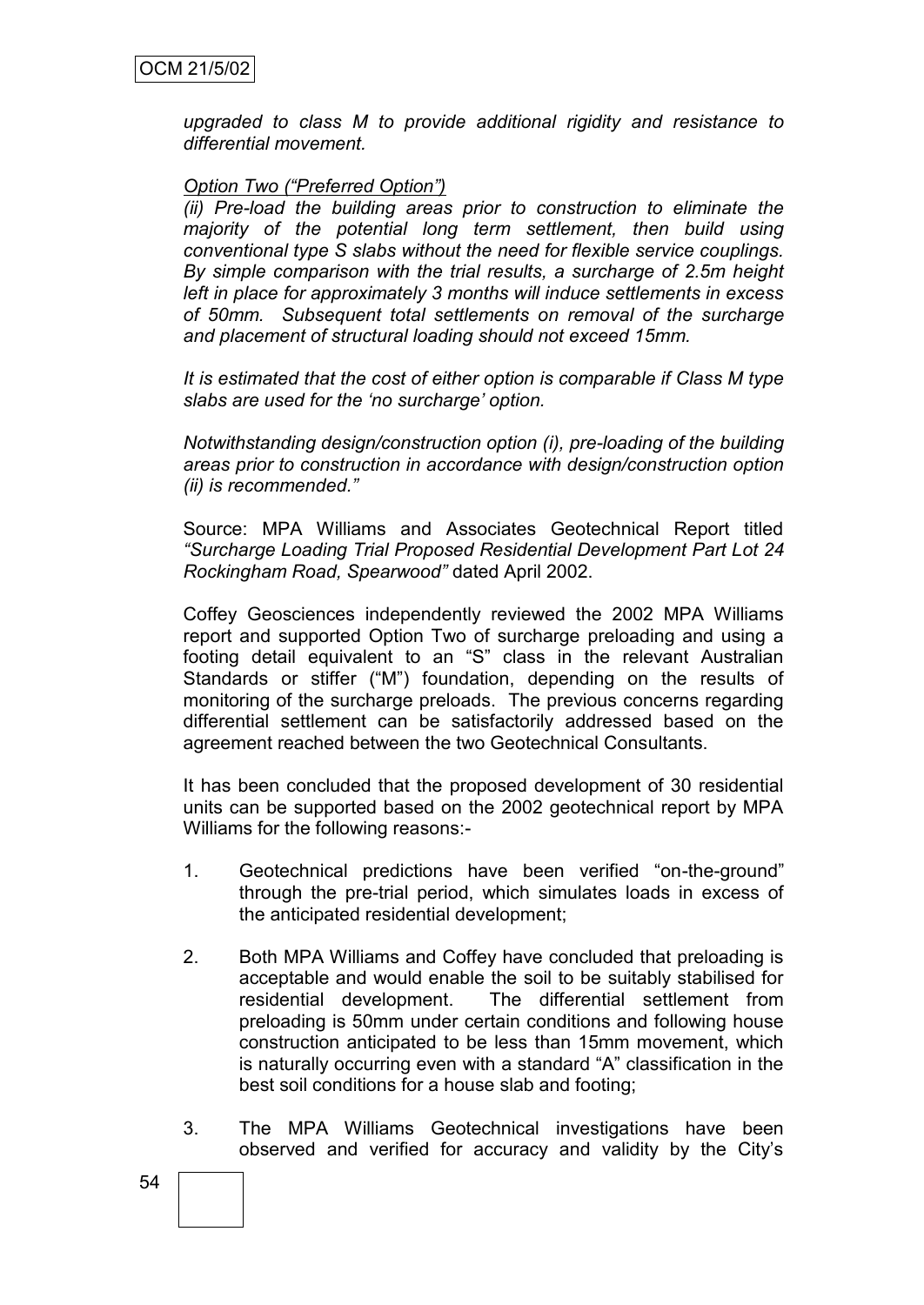independent geotechnical consultant – Coffey Geosciences. Depending on the results of the surcharge preloading, Coffey advised an informed decision can be made on the final footing detail to an "S" class (AS2870-1996) or stiffer ("M") foundation. Coffey only had one point of difference with MPA Williams who by comparison recommended using the "S" class foundation and did not consider the "M" class foundation. This matter has been addressed in Special Condition 2;

- 4. Recent examples provided by Coffey Geosciences were given to the City where residential and commercial development has occurred using preloading to eliminate long term settlement in peat conditions. These development sites are in Mandurah – Berringup Retirement Village – surcharge preloading "M" classification footings, Port Geographe north of Bunbury surcharge preloading "M" classification footings;
- 5. Coffey Geosciences indicated the advantage of this development over one of the sites mentioned above is that the owner intended to complete the development in one stage and to strata title the development when completed. This ensures uniformity in achieving settlement of the peat as opposed to difficulties potentially experienced by 30 individual owners dealing with the site conditions independently of each other;
- 6. The previous concerns expressed in the background to this report are resolvable following a review of the 2002 geotechnical report and it is no longer considered sufficient to simply require the owner to remove the peat given the above considerations;
- 7. In recommending the approval of this development it is acknowledged that an abnormal pre-construction phase of preloading the land with soil mounds will be required to stabilise the ground levels before precise slab and footing construction details are known. The situation on Lot 24 is however not unique as was previously thought given the above examples elsewhere in Perth;
- 8. Special Conditions of approval are required to ensure the development proceeds only in accordance with the Geotechnical Report, except where otherwise stated by Coffey Geosciences; and
- 9. Given the special building considerations of the site it is also prudent for prospective purchasers to be given copies of all information relating to the geotechnical reports and works completed to make them aware of the prevailing site conditions prior to purchasing the land or strata lots.

## **Strategic Plan/Policy Implications**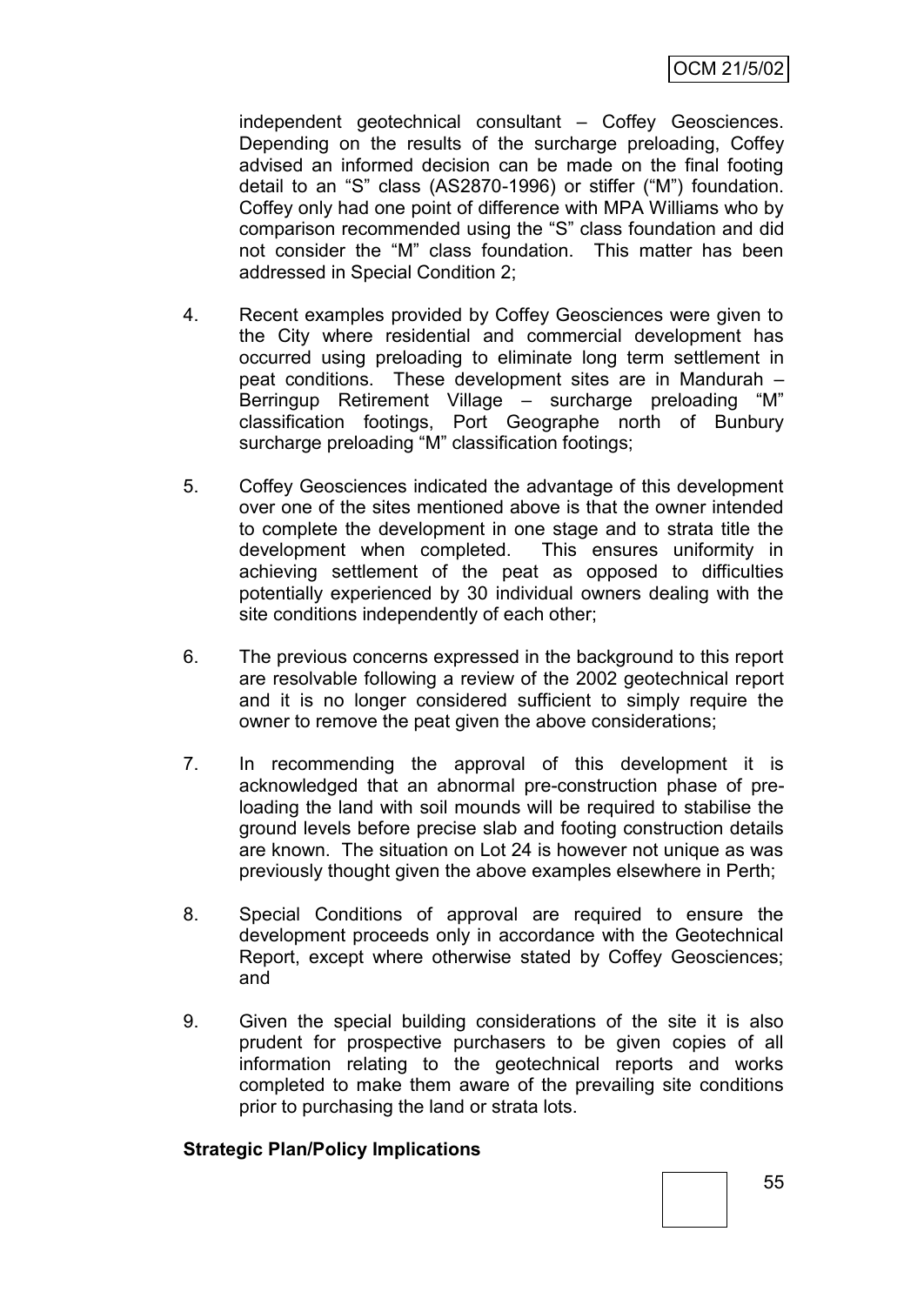The Corporate Strategic Plan Key Result Areas which apply to this item are:-

- 2. Planning Your City
- *"To ensure that the planning of the City is based on an approach which has the potential to achieve high levels of convenience for its citizens."*

## **Budget/Financial Implications**

Council's decision is appealable. Legal representation will be required if an appeal is lodged with the Tribunal.

#### **Implications of Section 3.18(3) Local Government Act, 1995**

Nil

**1568. (AG Item 14.12) (OCM1\_5\_2002) - PROPOSED METROPOLITAN REGION SCHEME AMENDMENT - LOT 28 COOGEE ROAD, MUNSTER (3411402) (MR)**

# **RECOMMENDATION**

That Council:

- (1) request the Western Australian Planning Commission initiate an amendment to the Metropolitan Region Scheme ("MRS") to include Lot 28 Coogee Road, Munster within a "Regional Reserve – Parks and Recreation"; and
- (2) advise the owner Cockburn Cement accordingly.

| <b>COUNCIL DECISION</b>    |  |  |                                              |                    |  |  |     |
|----------------------------|--|--|----------------------------------------------|--------------------|--|--|-----|
|                            |  |  | MOVED CIr Waters SECONDED CIr Whitfield that |                    |  |  | the |
| recommendation be adopted. |  |  |                                              |                    |  |  |     |
|                            |  |  |                                              | <b>CARRIED 8/0</b> |  |  |     |

#### **Background**

| ZONING:    | MRS: Urban                                |  |  |
|------------|-------------------------------------------|--|--|
|            | DZS2: Rural                               |  |  |
| LAND USE:  | <b>Bushland, Cockburn Cement Pipeline</b> |  |  |
| APPLICANT: | N/A                                       |  |  |
|            |                                           |  |  |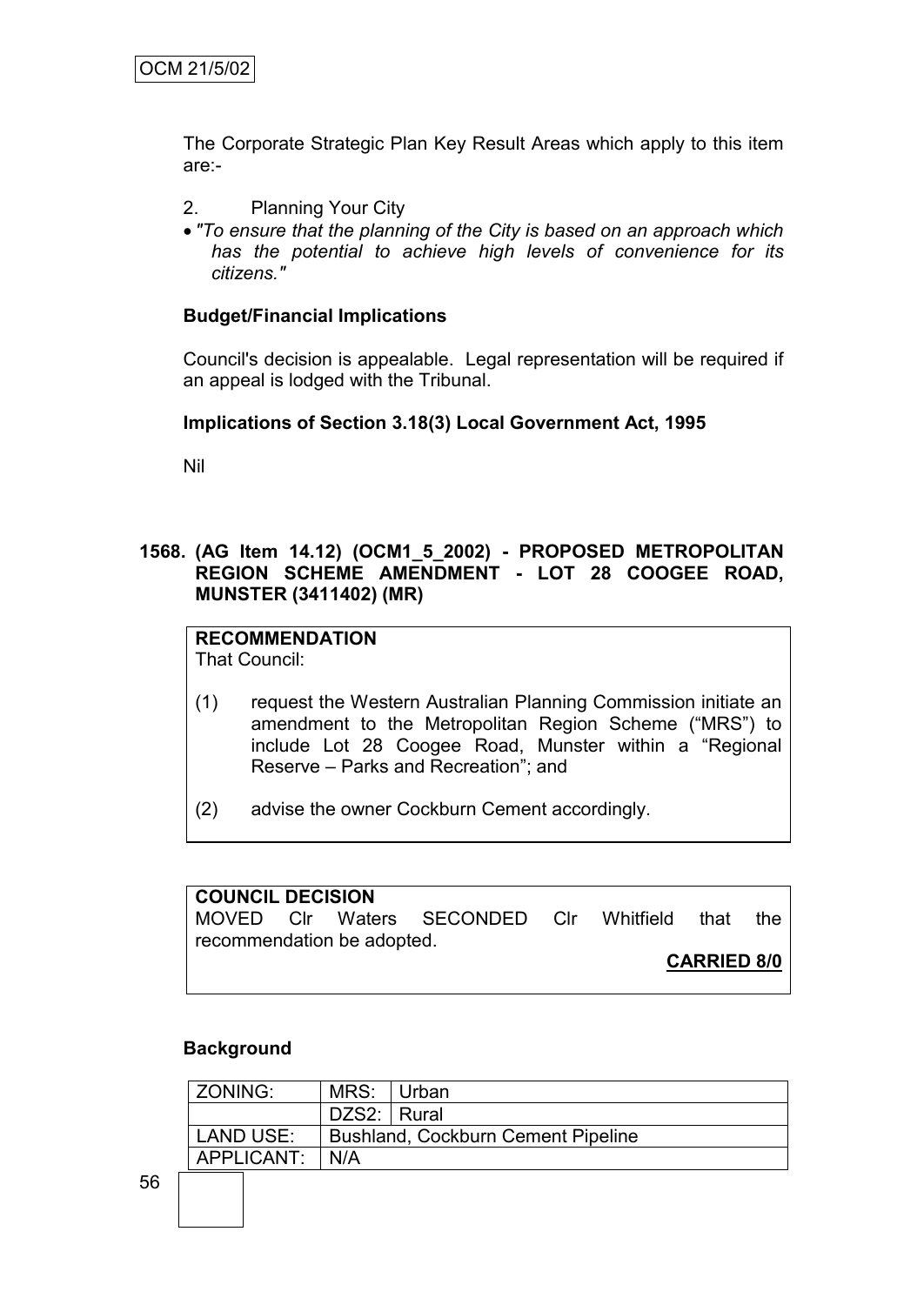| OWNER:          | <b>Cockburn Cement</b> |  |
|-----------------|------------------------|--|
| <b>LOT SIZE</b> | .23ha                  |  |

#### **Submission**

N/A

## **Report**

This report recommends that the boundary of the Region Reserve surrounding Lake Coogee be extended to include Lot 28 Coogee Road. A Regional Reserve for Parks and Recreation in the Metropolitan Region Scheme, which is administered by the Western Australian Planning Commission. This report examines the planning and environmental factors of relevance to this proposal.

#### Metropolitan Region Scheme

Lot 28 is zoned "Urban" in the Metropolitan Region Scheme. The Urban zoning was introduced with the gazettal of Amendment No 991/33 South West Districts Omnibus No.3B 1998. This MRS amendment rezoned land bounded by Fawcett Road, Coogee Road, Frobisher Avenue, Rockingham Road, Russell Road and Lake Coogee, Munster from "Rural Zone" to "Urban Zone" (refer to figure 2) to enable the development of a Marine Industry Technology Park to service and support heavy maritime industry at Jervoise Bay.

The EPA identified various environmental factors relevant to the proposal including, terrestrial flora, terrestrial fauna, wetlands, gaseous emissions, odour, dust and particulates, vibration, visual amenity (landscape impact) and other factors.

#### District Zoning Scheme No 2

The Council adopted Amendment 177 to District Zoning Scheme No 2, which affects the MRS amendment area mentioned above. The amendment proposes to introduce new Scheme Text provisions relating to the development of a Marine Technology Park. Amendments to the Scheme Maps will also add a new zone referred to as "Marine Technology Park".

The amendment has been forwarded to the Minister for Planning and Infrastructure for final endorsement. If accepted Lot 28 Coogee Road will be included within the Marine Technology Park zone. The Scheme provisions however require the preparation of a Structure Plan to guide land use and development.

A Structure Plan would closely examine the environmental and physical attributes of the land in order to determine an acceptable subdivision pattern and servicing arrangement. As part of the Scheme amendment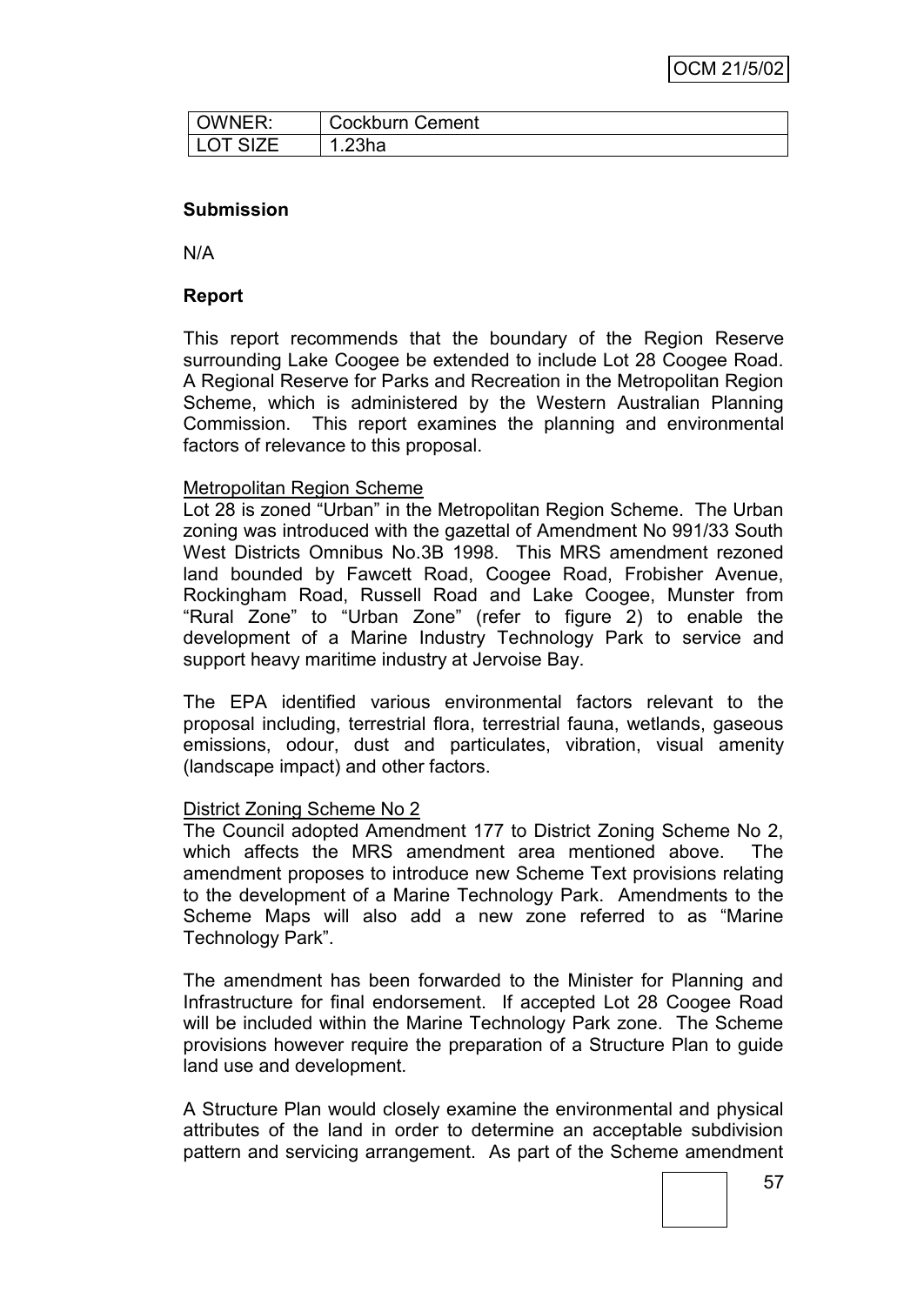process a preliminary Structure Plan has already been prepared which includes Lot 28 Coogee Road in public open space. This proposed area of POS extends from the southeastern corner of the outer Lake Coogee environs. This matter was discussed in more detail by environmental consultants acting on behalf of the Department of Commerce and Trade ("DCT").

#### Consultant"s Report

Environmental consultants have previously examined the state of the environment, potential environmental impacts and proposed management associated with the proposed marine technology park. The report recommends a 50-metre buffer around the wetland between the edge of the wetland dependant fringing vegetation and the closest proposed development area. This buffer area was extended beyond the extent of the EPP boundary to include other land identified in a wetland atlas and was further adjusted to align with existing roads. Importantly additional land was identified within the Structure Plan and Lot Layout Figure 1.1 for public open space that includes Lot 28 Coogee Road.

The site has been examined for its environmental characteristics as outlined below:-

#### Lake Coogee

The subject land is located in the south eastern corner of Lake Coogee which is an environmentally significant lake reserved in the Metropolitan Region Scheme ("MRS") for Parks and Recreation. Lake Coogee is an "A class" reserve vested in the City of Cockburn, part of a System 6 area (M92) and a registered EPP wetland.

The physical extent of the reservation includes the lake and a limited extent of fringing vegetation but does not include other portions of land that are an integral part of the lake environment. The lake is 63ha in area, shallow and extremely saline and eutrophic. Historically the main source of nutrients has been from the use of fertilisers from nearby market gardeners.

The key conservation value of Lake Coogee is the presence of saltwater paperbarks with a predominance of salt marsh reeds, according to the Department of Environmental Protection.

Lake Coogee is situated on the Swan Coastal Plain and has a soils of the Spearwood Dunes, consisting of two belts of dunes separated by the depression occupied by Lake Coogee and its associated wetlands. The depression is less than 1.0 metre above sea level and its base is likely to be below sea level.

Lake Coogee is designated as an EPP Wetland by the Department of Environmental Protection ("DEP") and therefore affords a high level of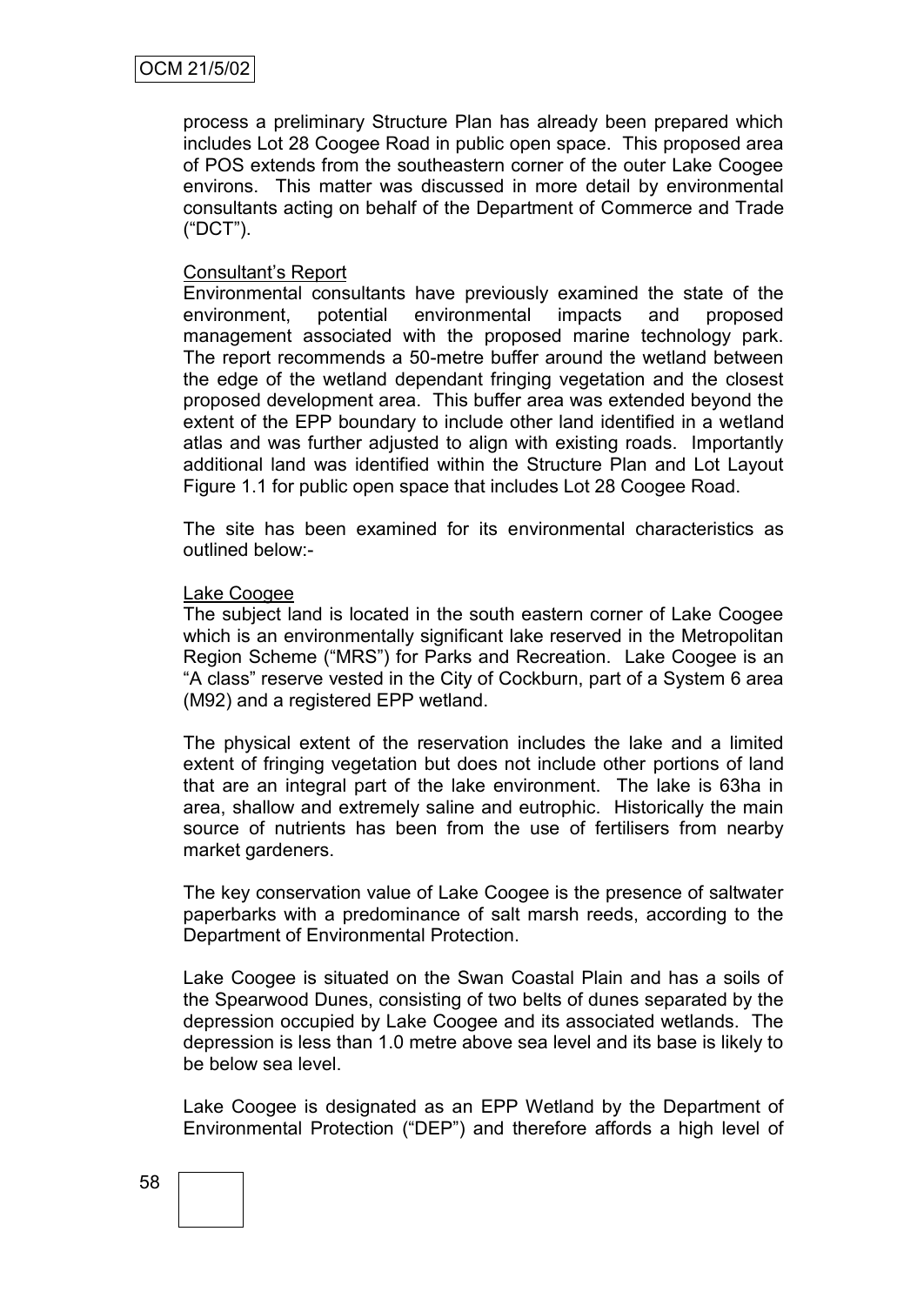protection under the Environmental Protection Act. The boundary of the EPP wetland borders with the subject land.

#### Wetland Classification

The subject land is included in the wetland mapping report titled "Wetlands of the Swan Coastal Plain (Vol 2B) – Wetland Mapping, Classification and Evaluation Wetland Atlas, 1996 by A Hill, C Semeniuk and A Del Marco.

Both Lot 28 and Lake Coogee are included in the Basin and Flat Wetland category of a lake subject of permanent inundation. The type of wetland is that of a "Lake" and the preliminary wetland management category is a "Conservation Category Wetland". A Conservation Category Wetland Management Priority is to preserve the wetland attributes and functions through reservation in national parks, crown reserves, state owned land and protection under environmental protection policies.

#### Bushland Significance

A significant amount of remnant vegetation has been cleared for horticultural/market gardening purposes within the locality. Lake Coogee has a narrow band of vegetation that fringes Lake Coogee, the majority of which lies within an existing "A class" reserve. Except for a narrow strip up to 10 metres in width there is little remnant vegetation around the lake to buffer it from surrounding activities. Lot 28 is the only land that has not been significantly cleared.

#### Terrestrial Fauna

There are only a few native vertebrate fauna that remain within Lake Coogee Reserve. There are a number of waterbirds, which use the lake on a transitory basis.

#### Environmental Protection Policy

Lake Coogee is a registered wetland under the Swan Coastal Plains Lakes Environmental Protection Policy. This prevents the filling of lakes, excavation, discharge of effluent and no direct discharge of stormwater is permitted into the lake. The boundary of the EPP abuts the subject land. The EPP prevents significant degradation or destruction to environmentally significant lakes.

#### **Conclusion**

It is recommended that the Council prepare the necessary documentation requesting the Western Australian Planning Commission initiate an amendment to the Metropolitan Region Scheme to include Lot 28 Coogee Road within a reserve given the environmental significance of the land which forms part of the Lake Coogee fringing wetland environment.

#### **Strategic Plan/Policy Implications**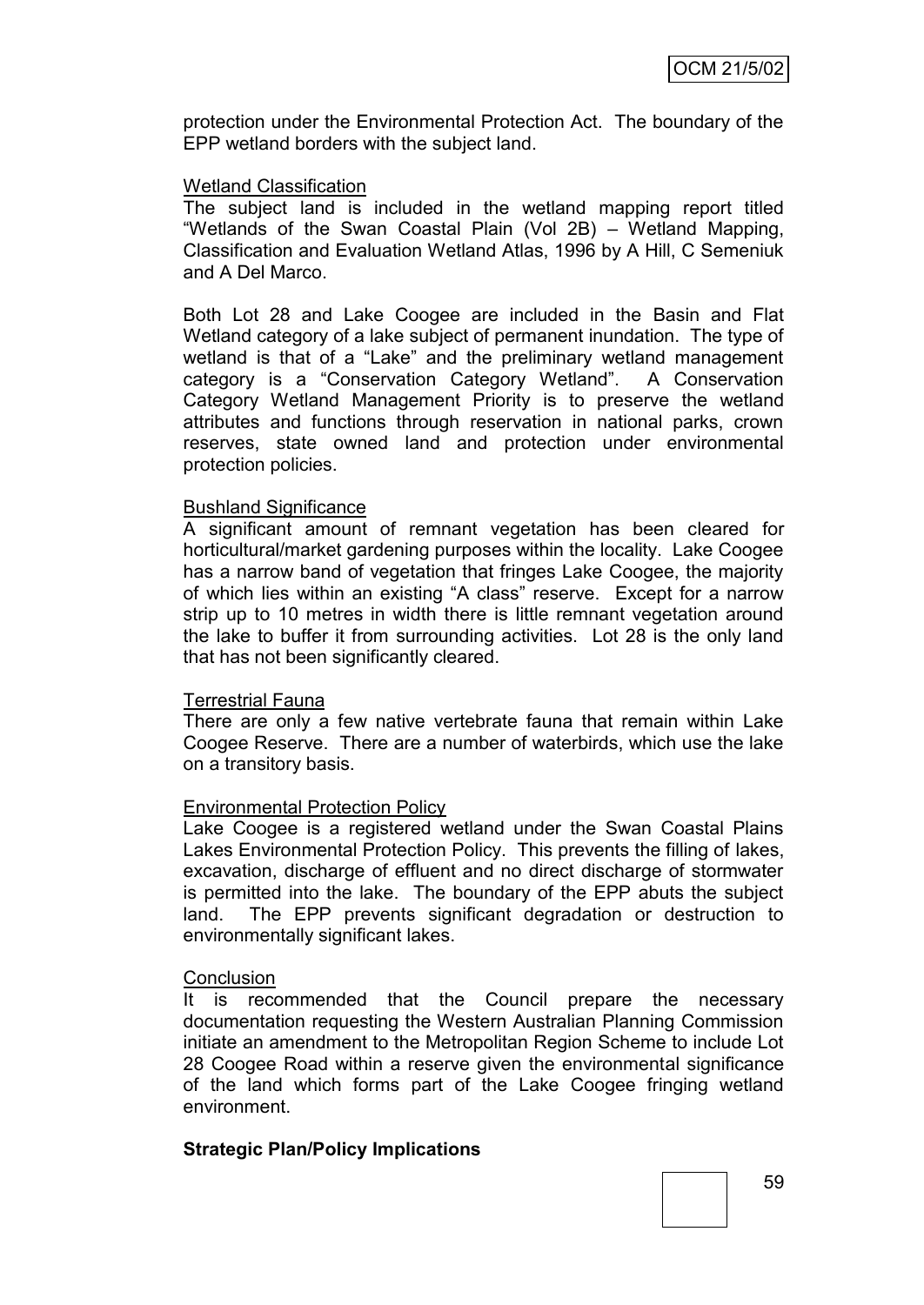- 1. Managing Your City
- *"To deliver services and to manage resources in a way that is cost competitive without compromising quality."*
- 2. Planning Your City
- *"To ensure that the planning of the City is based on an approach which has the potential to achieve high levels of convenience for its citizens."*
- *"To foster a sense of community within the district generally and neighbourhoods in particular."*
- 4. Facilitating the needs of Your Community
- *"To facilitate and provide an optimum range of community services."*

#### **Budget/Financial Implications**

Should the WAPC agree to include Lot 28 in the region Reserve, the State will be responsible for the acquisition of the land.

Council may be requested to maintain this land in the future as part of Lake Coogee.

#### **Implications of Section 3.18(3) Local Government Act, 1995**

Nil.

## **1569. (AG Item 14.13) (OCM1\_5\_2002) - NOXIOUS INDUSTRY DEFINITION AMENDMENT TO DISTRICT ZONING SCHEME NO. 2 (OFFENSIVE TRADE - SCHEDULE 2 HEALTH ACT) (92225) (MR)**

## **RECOMMENDATION**

That Council:

(1) grant final adoption to the amendment for final approval with the modification:-

by deleting the proposed definition:-

*"Industry – noxious means an industry in which the processes involved constitute an offensive trade within the meaning of the health Act 1911, an in addition to the offensive Trades specified in Schedule 2 of the Act also includes:-*

*(a) any trade, business, process, or manufacture whatsoever causing effluvia, offensive fumes, vapours or gases, or discharging dust, foul liquid, blood or other impurity, or other*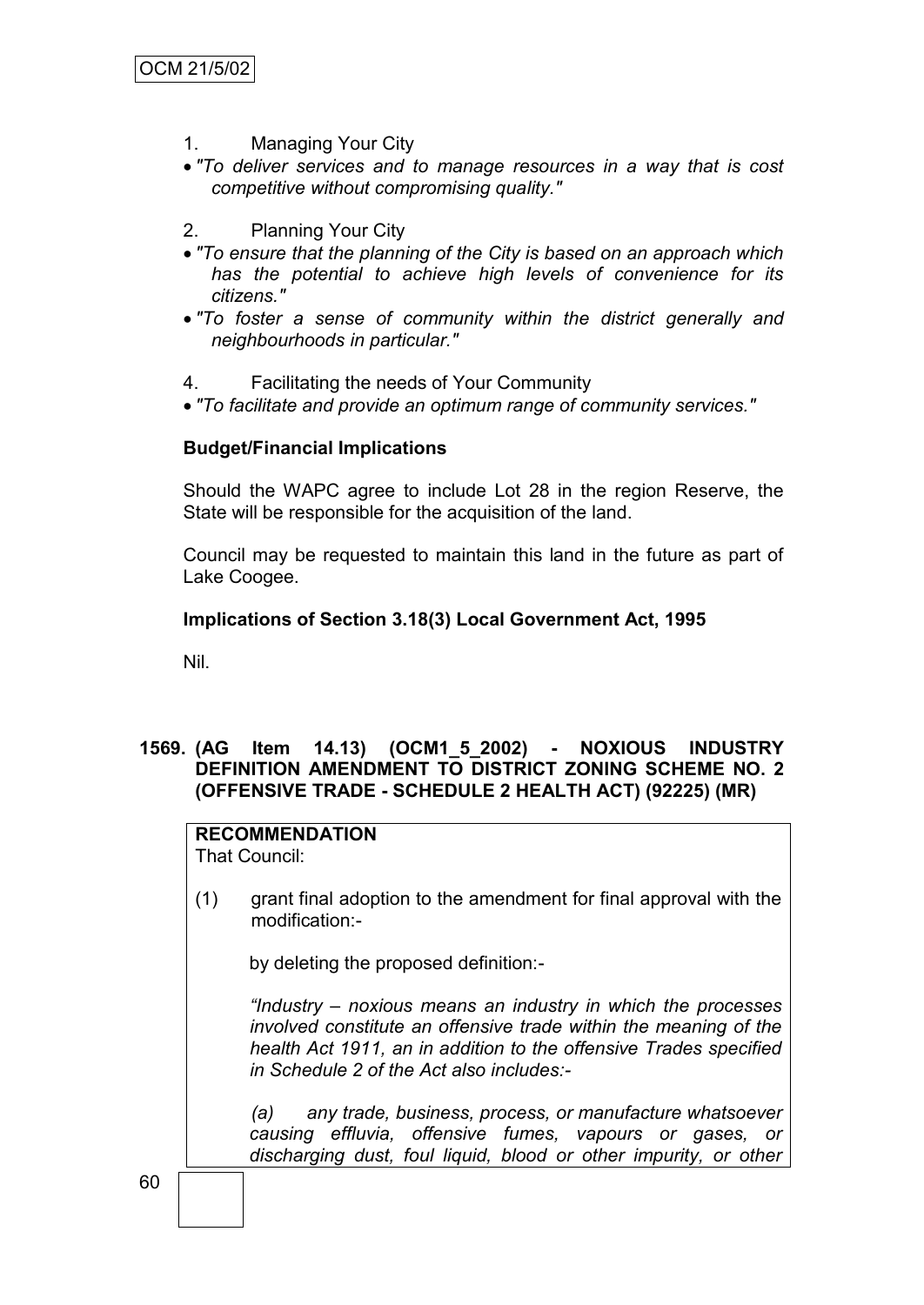*noxious or offensive trade, business or manufacture, and any trade that, unless preventative measures are adopted, may become a nuisance to the health of the inhabitants of the district, but does not include a fish shop, dry cleaning premises, marine collectors yard, laundromat, piggery or poultry farm; a waste disposal site for disposal of liquid and dry waste of any nature."*

and replacing it with the following amended definition:-

*"Industry-Noxious means an industry which is an offensive trade within the meaning of Schedule 2 Health Act but where an offensive trade is also included as a category of prescribed premises in Schedule 1 of the Environmental Protection Regulations, Schedule 2 of the Health Act prevails, and includes a landfill site, but does not include a fish shop, dry cleaning premises, laundromat, piggery, poultry farm or rabbit farm*."

(2) in anticipation of the Hon Minister"s advice that final approval will be granted, the documents be signed, sealed and forwarded to the Western Australian Planning Commission.

## **COUNCIL DECISION**

MOVED Clr Waters SECONDED Clr Whitfield that the recommendation be adopted.

**CARRIED 8/0**

#### **Background**

Council at its Ordinary Meeting on 20 March 2002 resolved to:-

- *"(1) defer the adoption of the Western Australian Planning Commission"s suggestion in light of the change of the State Government; and*
- *(2) write to the new Minister, suggesting that the changes to the Health Act 1911, gazetted on 17 November 2000 be reversed; and*
- *(3) request the Minister to re-instate the provisions within the Health Act until adequate alternatives have been established under the Planning Legislation."*

Further detailed background to this scheme amendment is available from item 14.12 OCM 20 March 2001.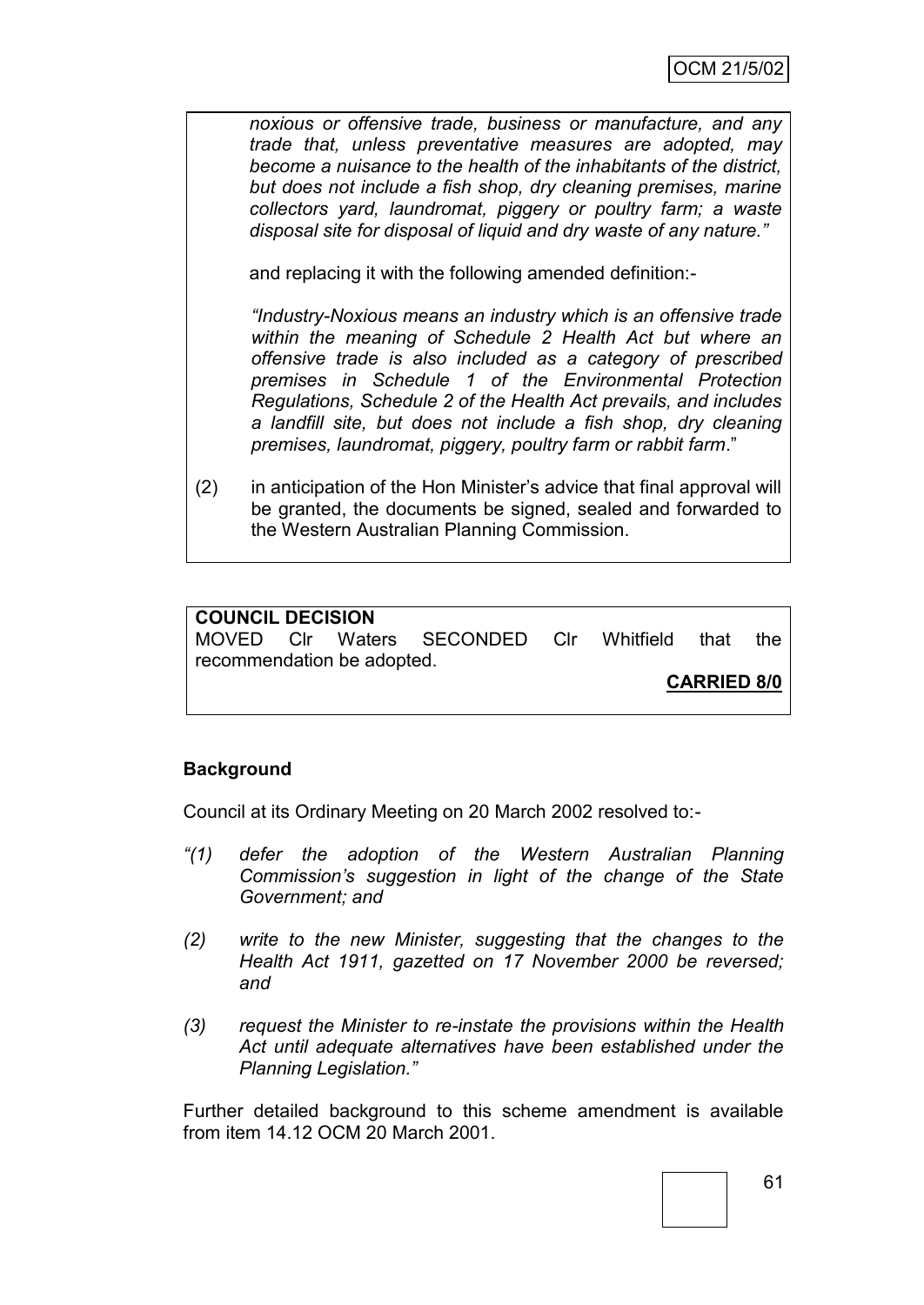The 42 day public consultation period for Amendment 225 concluded on 7 March 2001. At the close of the advertising period no submissions were received. A copy of the proposed Scheme Amendment was forwarded to the Department of Environmental Protection (DEP) for comment. The EPA decided that the environmental impact of the Scheme Amendment would not be severe enough to warrant assessment under the EPA Act and no advice was given in this regard.

## **Submission**

N/A

## **Report**

It is recommended that the Council proceed to amend the definition of noxious industry in accordance with the definition recently adopted by the Council for Town Planning Scheme No 3.

## **Strategic Plan/Policy Implications**

The Corporate Strategic Plan Key result Areas which apply to this item are:-

Managing Your City

*"To conduct Council business in open public forums and to manage Council affairs by employing publicly accountable practices."*

Planning Your City

*"To ensure that the planning of the City is based on an approach which has the potential to achieve high levels of convenience for its citizens."*

## **Budget/Financial Implications**

N/A

## **Implications of Section 3.18(3) Local Government Act 1995**

Nil

**1570. (AG Item 14.14) (OCM1\_5\_2002) - RECONSIDERATION OF SPECIAL CONDITION 7: EXTENSIONS TO EXISTING SCHOOL FACILITIES (NEW KINDERGARTEN AND HIGH SCHOOL CLASS ROOM) - LOT 10 GWILLIAM DRIVE, BIBRA LAKE (1117395) (MR)**

#### **RECOMMENDATION**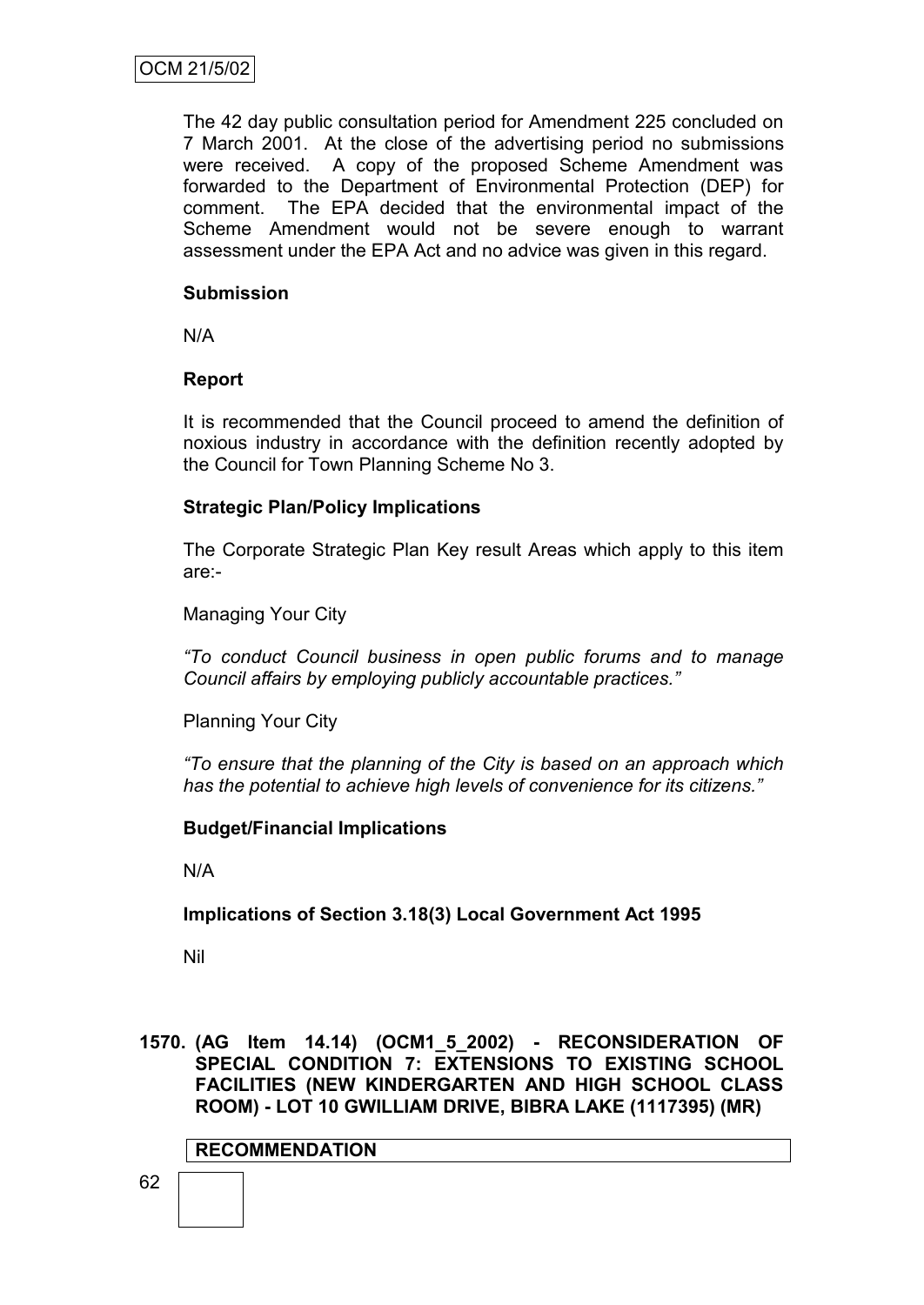That Council grant a revised form 2 approval for the proposed extension to the existing school facilities (new kindergarten and high school classroom) on Lot 10 Gwilliam Drive, Bibra Lake subject to the same conditions of approval from its Ordinary Meeting on 21 August 2001 except for the following condition:-

Special Condition 7

*"The car park on Lots 1,2,3 & 4 North Lake Road are not to be used by the school."*

# **COUNCIL DECISION**

MOVED Clr Waters SECONDED Clr Whitfield that the recommendation be adopted.

**CARRIED 8/0**

## **Background**

| ZONING:       | MRS:                                       | Urban                               |  |
|---------------|--------------------------------------------|-------------------------------------|--|
|               | DZS:                                       | Commercial - Additional Use         |  |
|               |                                            | <b>Education Establishment etc.</b> |  |
| LAND USE:     | <b>Perth Waldorf School</b>                |                                     |  |
| APPLICANT:    | Hammond & Green Pty Ltd - Architects       |                                     |  |
| <b>OWNER:</b> | Perth Waldorf School for Steiner Education |                                     |  |
| LOT SIZE:     | 4.398ha                                    |                                     |  |
|               | USE CLASS:   'P' - Permitted Use           |                                     |  |

The Council approved additions to the Waldorf School for a new kindergarten and high school classroom. The initial school buildings were constructed over 15 years ago.

## **Submission**

The applicant seeks reconsideration of Special Condition 7 as follows:-

*"7. The car park on Lots 1,2,3 & 4 North Lake Road are not to be used by the school."*

The Condition is not considered to be valid due to reciprocal parking arrangements as set out on the certificate of title for Lot 5 owned by the School which allows for the sharing of parking between Lots 1,2,3, 4 & 5.

## **Report**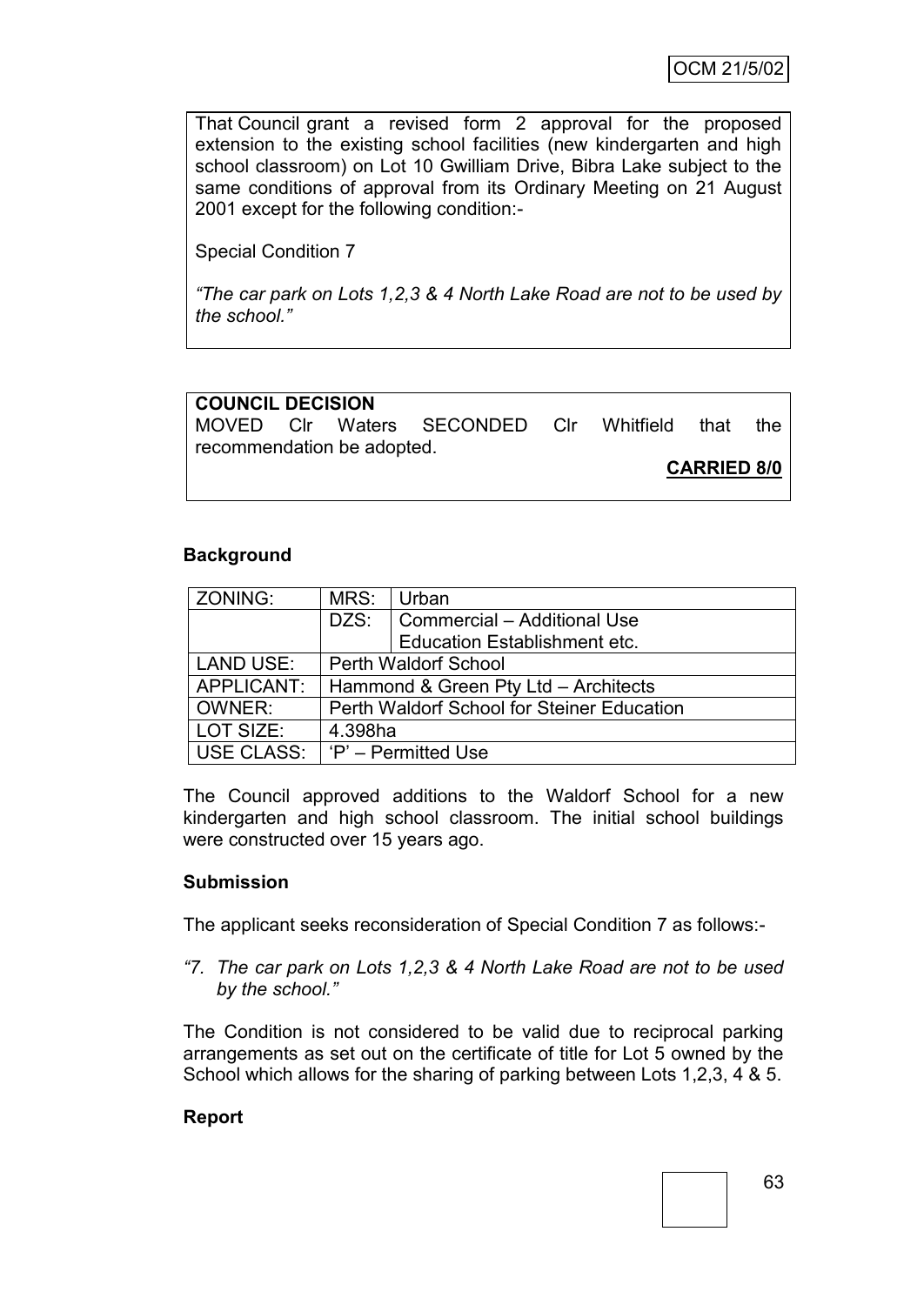The subject site is situated behind commercial properties fronting North Lake Road (ie Chinese Restaurant, BC Body Club and Red Rooster). The land has access from both North Lake Road and Gwilliam Drive.

The legal agreement between the City of Cockburn and Selkirk Nominees Pty Ltd made on 8 December 1994 was required as a condition of approval by the Department of Planning and Development. The Deed sets out the grant of easement in favour of the City to permit vehicles to pass along the accessway parallel to North Lake Road and to park vehicles temporarily. Legal advice was obtained and it is now evident that the Council cannot currently prevent the owner from using the car parking on Lots 1,2,3 and 4. This is because the easement created by the deed is a public easement for car parking to enable the parking by the public over that portion of the land shown on the easement sketch.

Special Condition 7 was required to address concerns raised in a public submission about the overflow of parking generated by the school which conflict with the peak hours of the commercial businesses along North Lake Road. This matter is not to be confused with the current parking problems with BC the body club which is the subject of a separate report to the June Ordinary Meeting of Council.

The applicant has provided sufficient parking arrangements (73 bays) which is over the minimum parking requirements in the City's District Zoning Scheme. The existence of a legal agreement allows for the sharing of parking. There are no objections to the deletion of Special Condition 7 on this basis.

## **Strategic Plan/Policy Implications**

The Corporate Strategic Plan Key Result Areas which apply to this item are:-

- 2. Planning Your City
- *"To ensure that the planning of the City is based on an approach which has the potential to achieve high levels of convenience for its citizens."*

## **Budget/Financial Implications**

N/A

**Implications of Section 3.18(3) Local Government Act, 1995**

Nil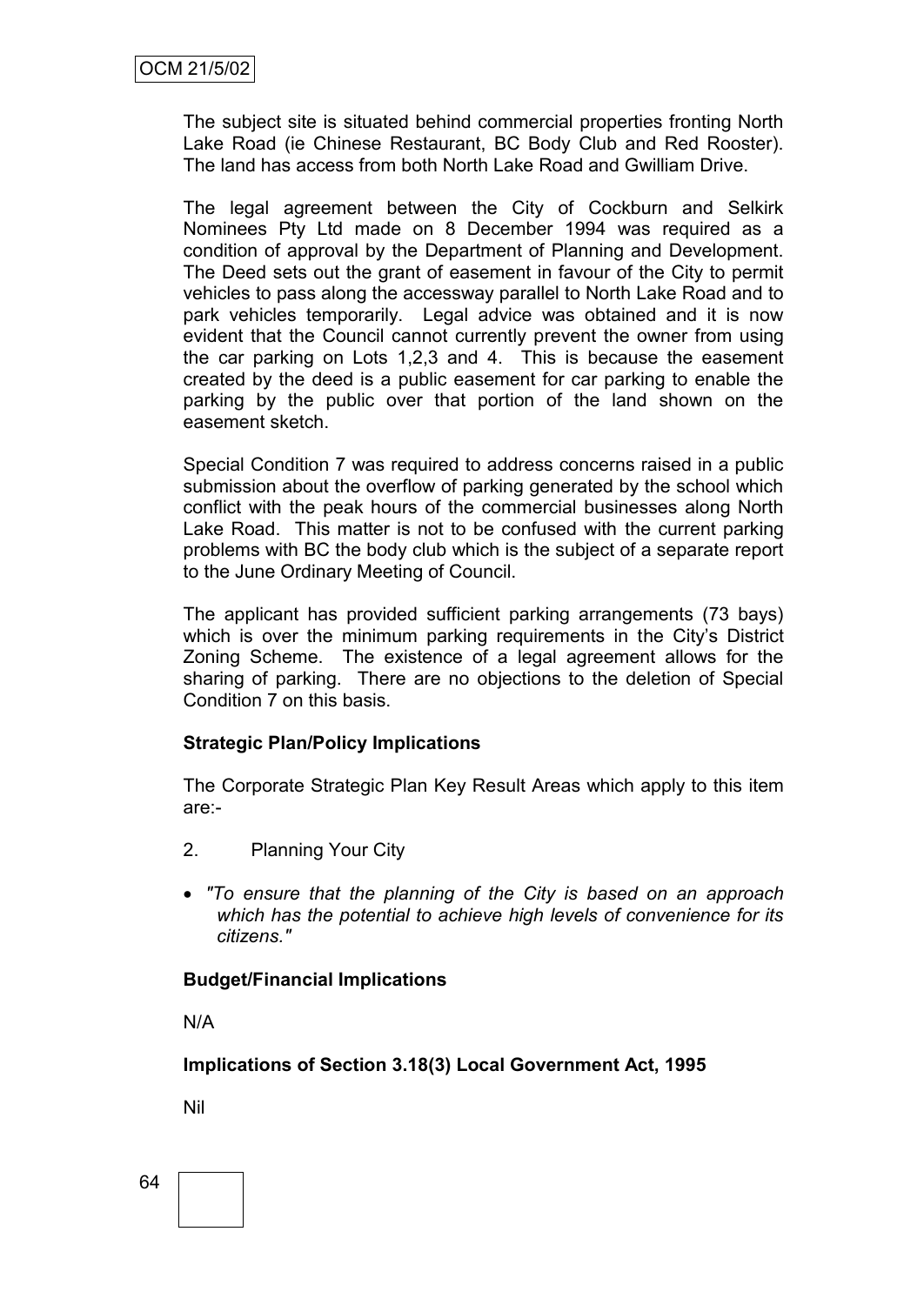**1571. (AG Item 14.15) (OCM1\_5\_2002) - PROPOSED CHILD CARE CENTRE - LOT 863; 50 BERRIGAN DRIVE, JANDAKOT - OWNER: C COOPER & R CHEGWIDDEN - APPLICANT: CHERYL COOPER (5114684) (SC) (ATTACH)**

# **RECOMMENDATION**

That Council:

(1) approve the proposed Child Care Centre on Lot 863; 50 Berrigan Drive, Jandakot, in accordance with the submitted application received on 18<sup>th</sup> of February 2002 subject to the following conditions:-

Standard Conditions

1. Standard Conditions and footnotes as contained in Council Policy APD 17 as determined appropriate to this application by the delegated officer under Clause 7.6 of the City of Cockburn District Zoning Scheme No. 2 and

Special Conditions

- 1. Hours of operation being limited from 7am to 6pm on Monday to Friday only and not at all on weekends and public holidays.
- 2. Three additional car-parking bays must be provided as indicated in red on the attached approved plans.
- 3. The maximum number of children allowable is thirty(30).
- 4. Vehicle accessways including traffic movement arrows and signs (entry and exit) to be marked as indicated in red on the approved plans.
- 5. A notification being placed on the Parent Registration Form for children attending the Child Care Centre advising of the existence of High Voltage Powerlines.

The Notification to state as follows:

"*This Child Care Centre is partially affected by a Western Power Easement containing high Voltage Powerlines that emit electromagnetic radiation.*

**Footnotes** 

1. The bathroom must be modified to comply with the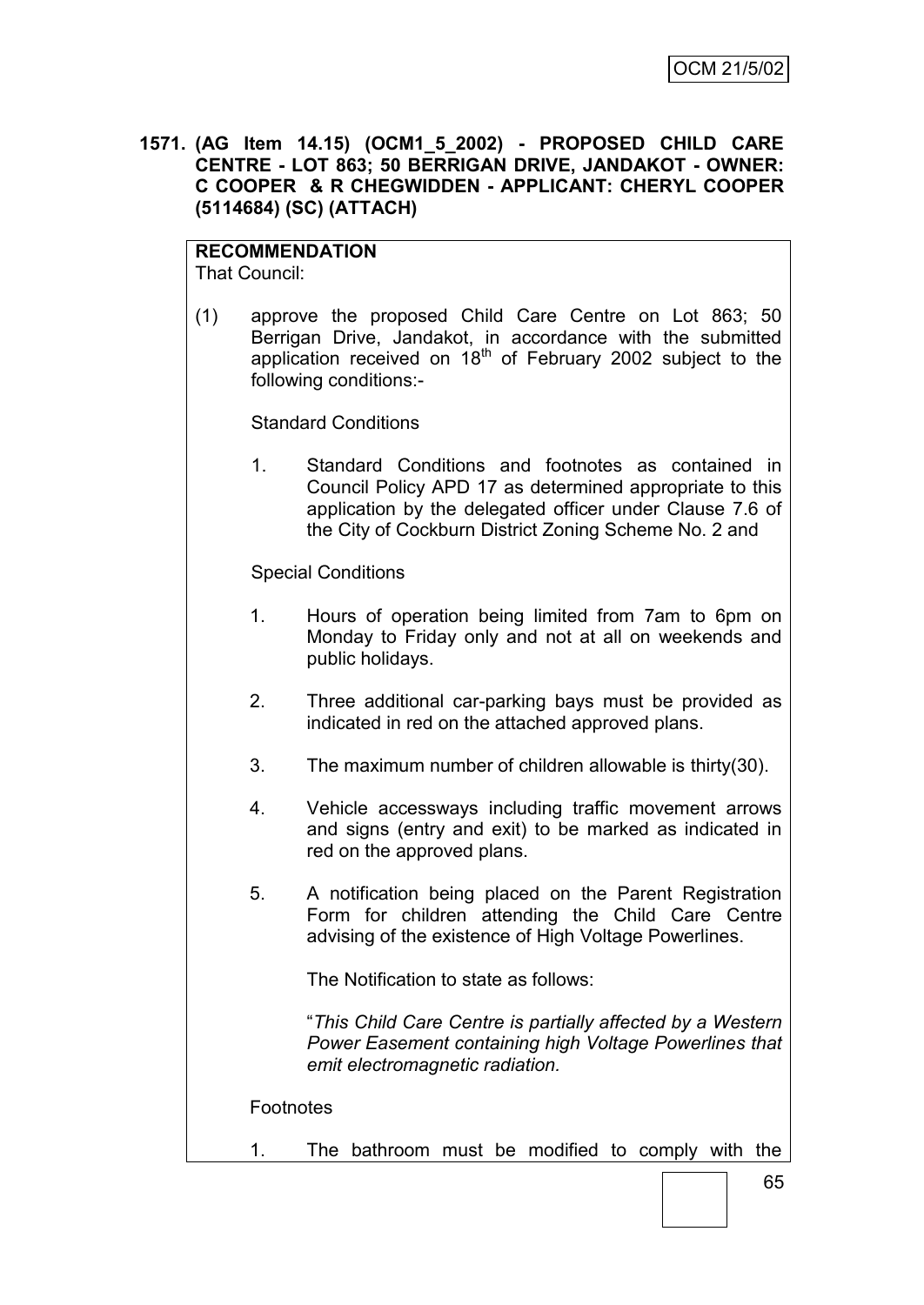## Building Code of Australia Part F2.

- 2. Additional crossover constructed on the eastern portion of the lot must be to the satisfaction of the City"s Engineering Department.
- 3. The applicants must provide a copy of the Registration Form (mentioned in Special Condition No. 5) containing the warning to the parents must be submitted to Council for approval prior to the commencement of the Child Care Centre.

| <b>COUNCIL DECISION</b>    |  |  |                                              |  |  |  |     |
|----------------------------|--|--|----------------------------------------------|--|--|--|-----|
|                            |  |  | MOVED CIr Waters SECONDED CIr Whitfield that |  |  |  | the |
| recommendation be adopted. |  |  |                                              |  |  |  |     |
| <b>CARRIED 8/0</b>         |  |  |                                              |  |  |  |     |

## **Background**

| ZONING:           | MRS:                                     | Urban             |  |
|-------------------|------------------------------------------|-------------------|--|
|                   | DZS:                                     | Residential "R15" |  |
| <b>LAND USE:</b>  | House and garden                         |                   |  |
| LOT SIZE:         | 1,215m <sup>2</sup>                      |                   |  |
| AREA:             |                                          |                   |  |
| <b>USE CLASS:</b> | "SA"                                     |                   |  |
| <b>APPLICANT</b>  | <b>Cheryl Cooper</b>                     |                   |  |
| <b>OWNER</b>      | <b>Cheryl Cooper and Ross Chegwidden</b> |                   |  |

#### **Submission**

The application is for a child care centre operated by 8 staff (4 qualified and 4 unqualified) with a maximum of 30 children. The age of the children will range from up to 6 years old. The centre would operate between 7am to 6pm Monday to Friday, not at all on weekends and public holidays.

## **Report**

The surrounding landowners were notified of the application in writing and given the opportunity to comment within a period of 21 days. At the close of the advertising only one landowner responded. The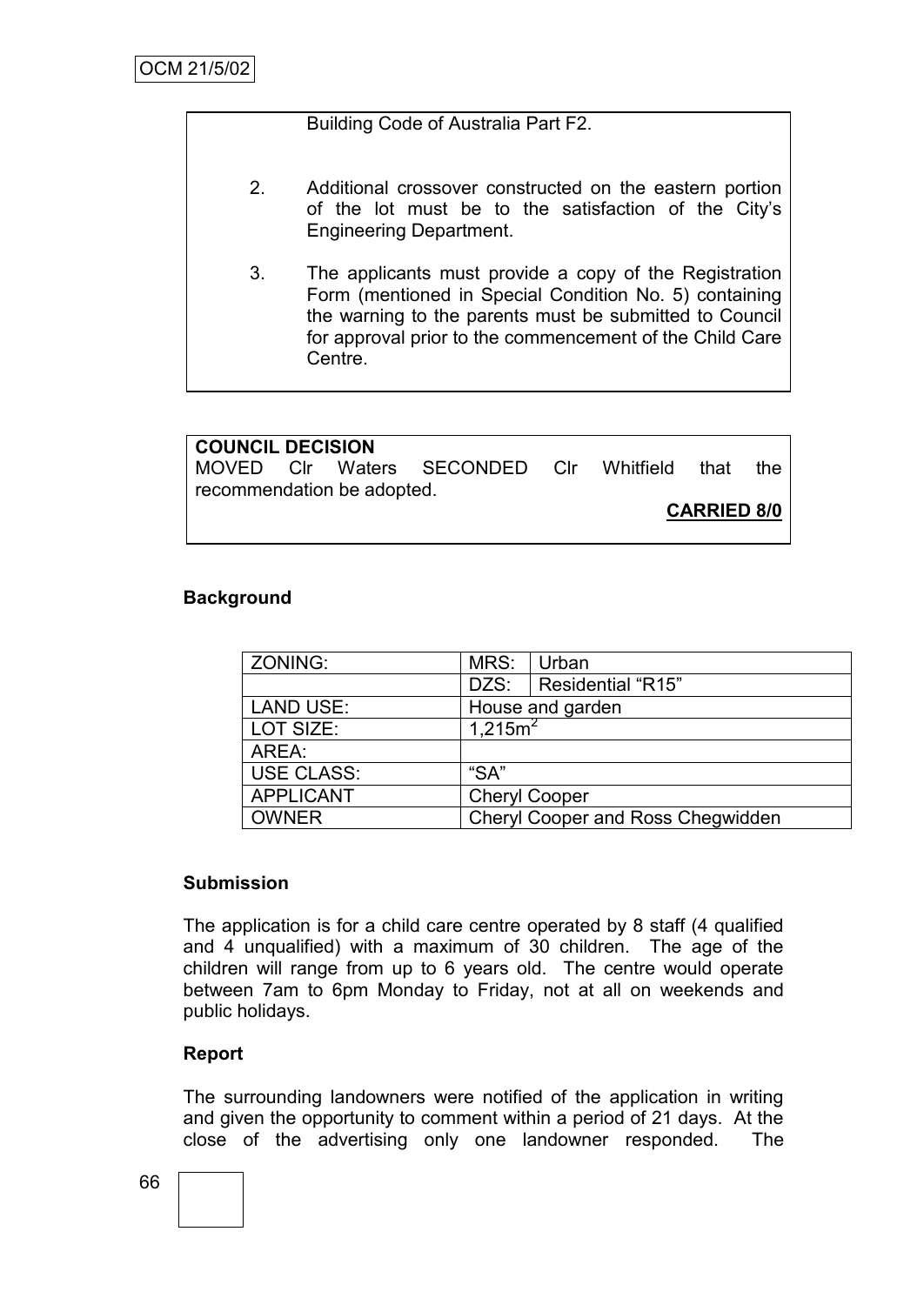submissioner did not have any objection to the proposal, however expressed concern over the high voltage powerlines that are located on the eastern portion of the lot. (Refer to agenda attachment). Currently, an easement in favour of Western Power is placed on the title of the lot. The proposed playground area is located within this easement. These are 330,000 volt powerlines, which is the highest amount of voltage for powerlines. In comparison, the high voltage power lines running through Spearwood is 60,000.

A spokesperson for Western Power has advised the company would not knowingly place high voltage powerlines near or next to schools, hospitals, childcare centres, retirement villages and so on under its "Prudent Avoidance Policy". Although it is a popular belief that electro magnetic fields emitted from high voltage powerlines may have adverse health effects for those who are exposed to it on a regular basis, Western Power has maintained that the level of these fields are within limits set by the World Health Organisation. It is also interesting to note that the Child Care Services Board do not have any policy in regards to Child Care Centres located near or next to high voltage powerlines. Numerous tests have been conducted to determine if these electro magnetic fields have adverse health effects on humans and to date no tests can prove that these fields cause any form of undesirable physical effects.

Parents have the right to make an educated and informed decision about sending their children to a Childcare Centre next to high voltage powerlines. This is one of the reasons for recommending approval for this application, however the applicant has a duty of care to parents about informing them the "potential" health hazards of the high voltage powerlines.

The proposal complies with all other requirements of the Scheme and the Child Care Services Board in terms of parking, access and space for each child. However, pursuant to Clause 5.11.1 of City of Cockburn"s District Zoning Scheme No. 2, the minimum lot sizes of Childcare Centres must be  $1,250m^2$ . The subject lot only has an area of  $1,215m^2$ . Even though it does not meet the minimum lot size requirements by  $35m<sup>2</sup>$ , the size of the existing house is suitable for the number of children expected and the applicant has demonstrated the workability of the carparking layout.

The proposed child care centre is supported given that the applicant has agreed to advise parents of the high voltage powerlines and the potential risks.

## **Strategic Plan/Policy Implications**

The Corporate Strategic Plan Key Result Areas which apply to this item are:-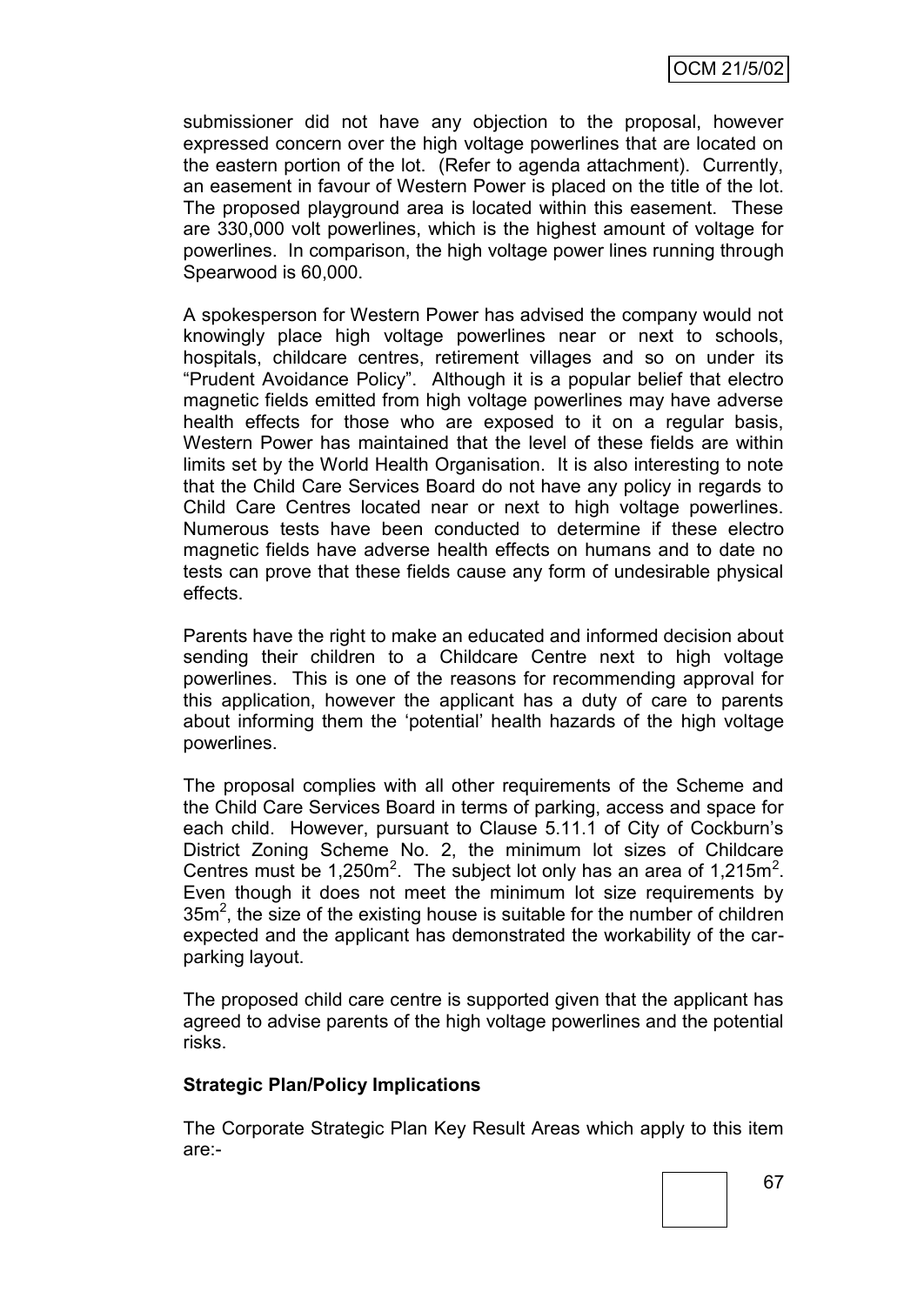- 4. Facilitating the needs of Your Community
- *"To identify current community needs, aspirations, expectations and priorities of the services provided by the Council."*

PD17\* Standard Development Conditions and Footnotes

## **Budget/Financial Implications**

N/A

**Implications of Section 3.18(3) Local Government Act, 1995**

Nil.

## **1572. (AG Item 14.16) (OCM1\_5\_2002) - CONTAINER REFRIGERATION PTY LTD - LOT 121 O'CONNOR CLOSE, HAMILTON HILL - ILLEGAL CONTAINER STORAGE (2213440) (SMH)**

# **RECOMMENDATION**

That Council:

- (1) receive the report;
- (2) advise the appellant that if:-
	- 1. a formal response is not received by Thursday 30 May 2002 to the Council's offer to settle the appeal as set out in the letter dated 30 August 2001 to Phillips Fox, from McLeods on behalf of the City of Cockburn, the Council inform the Tribunal that it does not believe any purpose will be served by continuing mediation in respect of Tribunal Appeal No.40 of 2001;
	- 2. a response is received by the date stipulated which is not acceptable to the Chief Executive Officer, the Chief Executive Officer on behalf of the Council is to inform the Tribunal that it does not believe any purpose will be served by continuing the mediation; and
- (3) commence prosecution action, but defer the hearing until the outcome of Tribunal Appeal No.40 of 2001 is known. At that time the Council can decide which options to adopt in regard to continuation of the prosecution, as discussed in the report.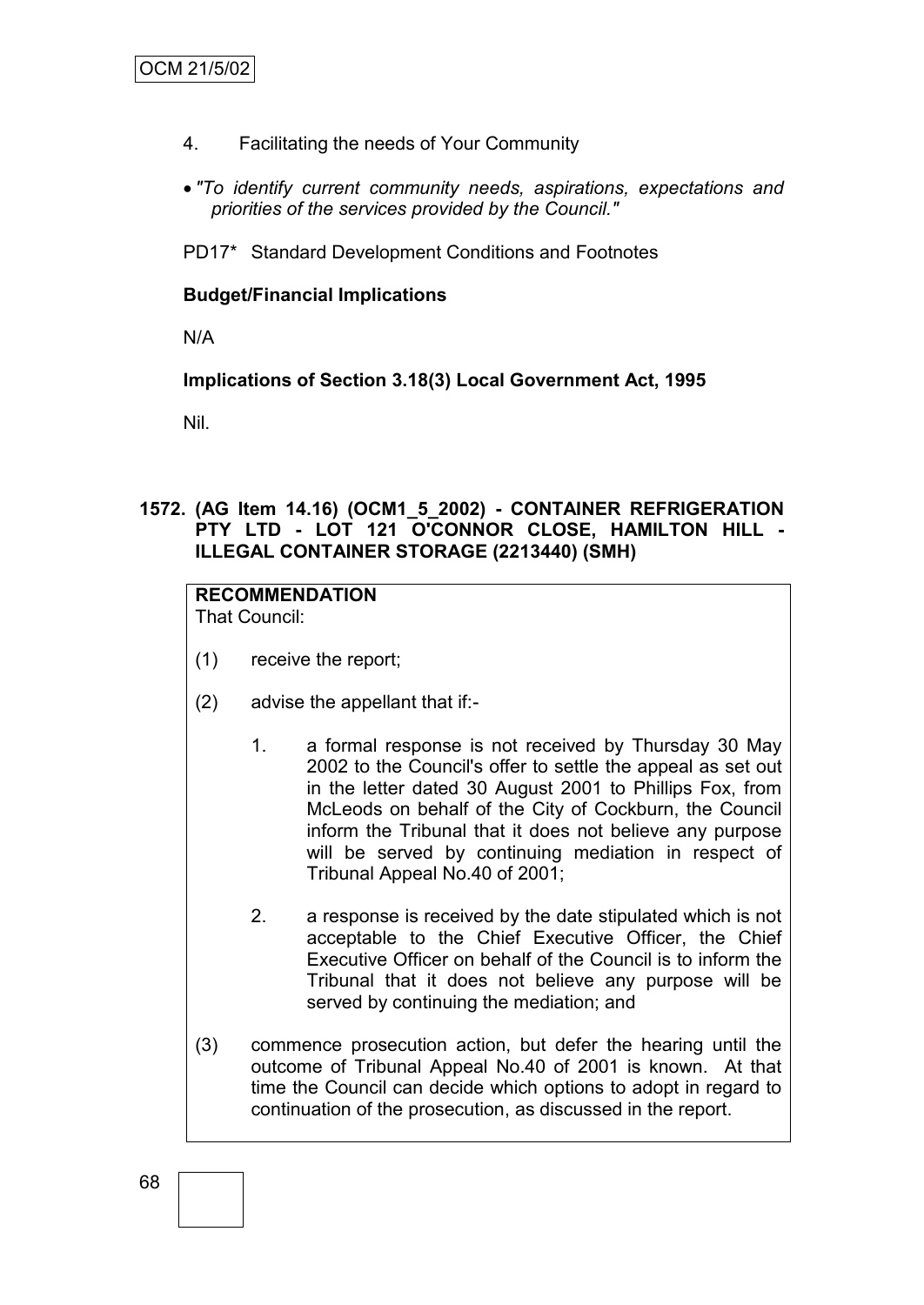# **COUNCIL DECISION**

MOVED Clr Whitfield SECONDED Clr Waters that the recommendation be adopted subject to Sub-Clause (2) 1 to read as follows:

- (2) advise the appellant that if:
	- 1. a formal response is not received by Thursday, 30 May 2002 to the Council's offer to settle the appeal as set out in the letter dated 7 November 2001 to Phillips Fox, from McLeods on behalf of the City of Cockburn, the Council inform the Tribunal that it does not believe any purpose will be served by continuing mediation in respect of Tribunal Appeal No.40 of 2001.

**CARRIED 6/2**

## **Explanation**

As a result of a further review of the file on this matter it was found that since the Council's counter offer made to Container Refrigeration, Solicitors Phillip Fox on 30 August 2001, a subsequent offer was sent from McLeods dated 7 November 2001.

#### **Background**

Council at its meeting held on 16 April 2002 resolved in relation to this matter as follows:-

*"that Council defer this matter to the next meeting of Council, prior to which, the owners and operators of Lot 121 O"Connor Close be afforded the opportunity to present informally to the Elected Members and appropriate staff, their evidence to support the assertion that the business is operating with appropriate Council approval."*

The explanation in support of the Council resolution was:-

*"The owner/operators have maintained in representation to various Elected Members that they have the appropriate approvals. This differs from the application advice. Deferral will afford the opportunity for the owner operators to present their position and enable areas of doubt to be clarified."*

A meeting with representatives of Container Refrigeration together with their solicitor, was held on Thursday 9 May 2002 at 5:30pm at the Council Offices with Elected Members and Council"s Solicitor to discuss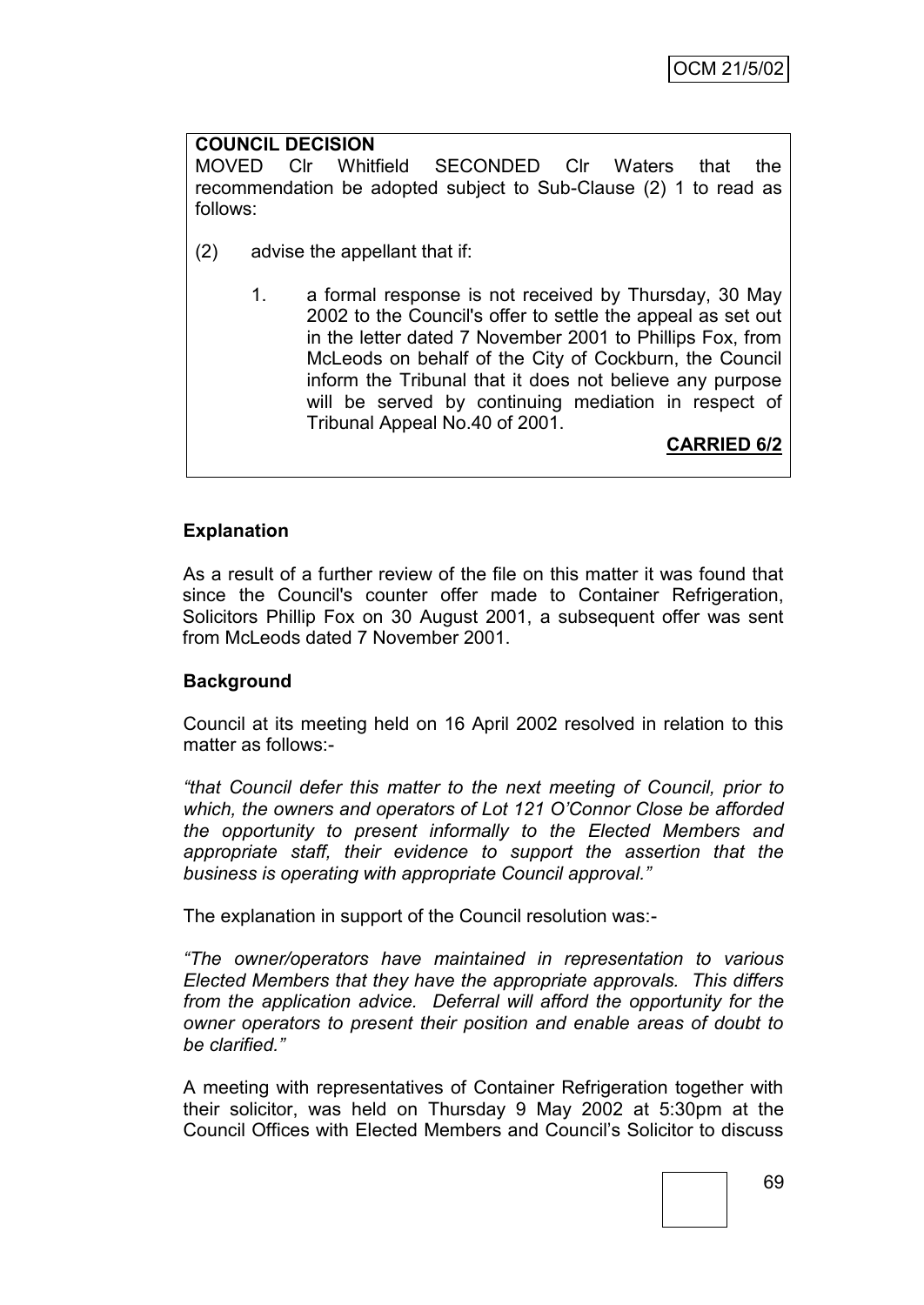the issues surrounding the company"s current approvals and matters concerning the appeal.

As a result of this meeting Council's Solicitors, McLeods, prepared a recommendation for the Council's consideration, which forms the basis of this report.

The Council previously deferred this matter on 19 March, 2002 where it resolved that

"*the matter be deferred to the next Council meeting to allow Elected Members and staff to receive further documentation."*

The explanation was that:-

*"Council should give Container Refrigeration Pty Ltd one month to provide documentation that has been repeatedly requested. This will give Elected Members time to receive further information before making a decision."*

The Council solicitor wrote to Phillips Fox on the 30th August 2001, stating:-

"*The City is not prepared to settle the appeal on the basis proposed by your client, but on 21 August resolved in the following terms:*

- *1. Require the Appellant, Container Refrigeration Pty Ltd, to enter into an agreement with the City of Cockburn that the company will cease using Lot 121 O'Connor Close, Hamilton Hill for the storage, repair and painting of containers by a predetermined date and in the event that the Appellant (owner) does not vacate the site by the predetermined date then a significant penalty will apply and that the entering into the agreement will be a prerequisite to the Council agreeing to any compromise to enable a planning approval to be issued for the land;*
- *2. Subject to the execution of the agreement referred to in 1. above the Council is prepared to issue a time limited approval of a maximum of three years from the date the Consent Order issued by the Tribunal, for the storage and repair of containers on Lot 121 O'Connor Close, Hamilton Hill subject to conditions."*

On 25 March 2002, a mediation hearing was held between the Appellant and their representatives and the Respondents comprising representatives from the Council and the DPI.

The mediation did not result in any measurable outcome, except that the Appellant undertook to consider the matter further and get back to the Respondents. Overall, the mediation was disappointing.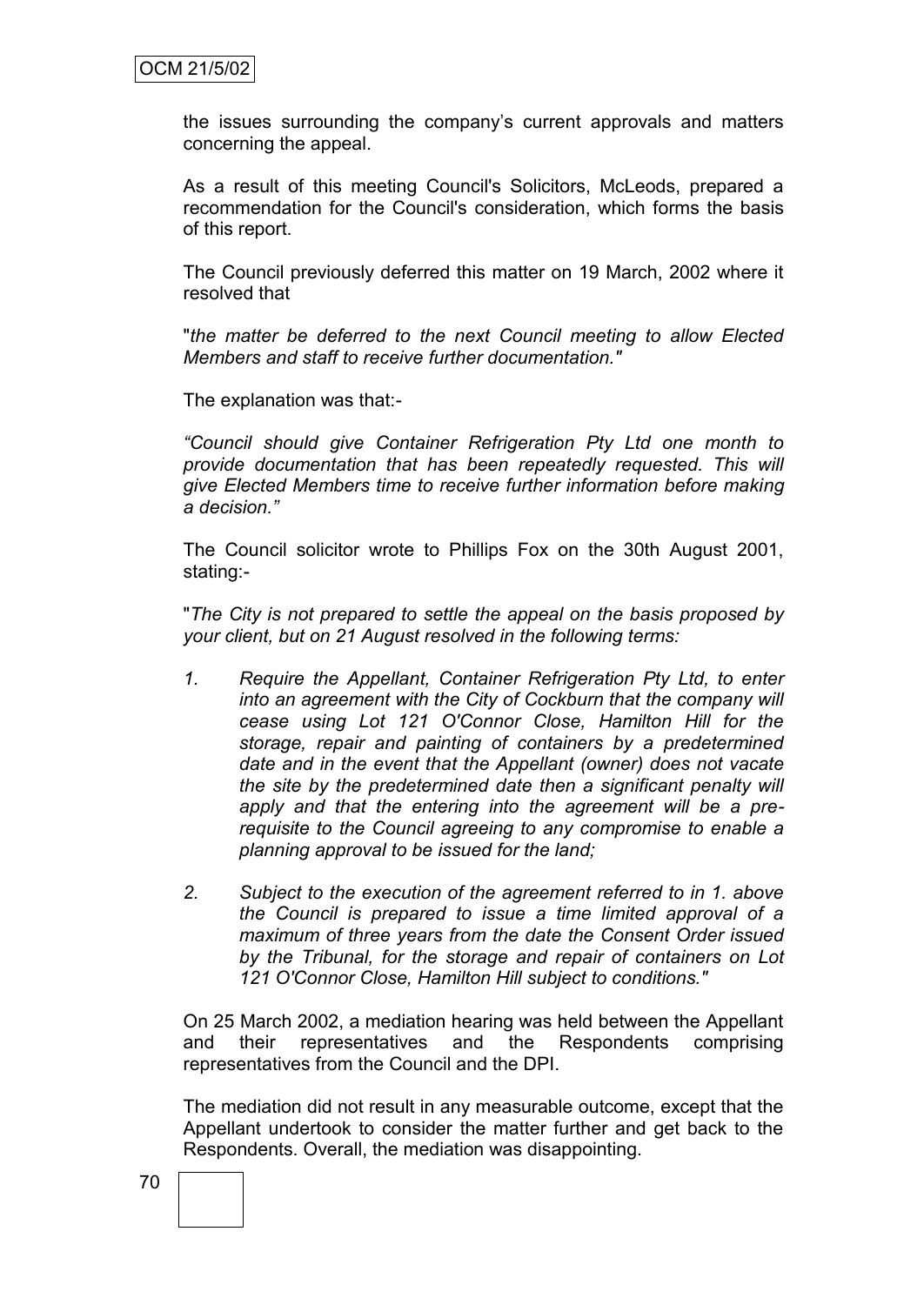Refer to Council reports:-

- 19 March 2002 Item 14.5
- 16 April 2002 Item 14.6

### **Submission**

Due regard should be had to the previous Council reports and to the deputation by Container Refrigeration held on Thursday 9 May 2002 together with the advice of Council"s legal Advisor.

#### **Report**

Except for an informal meeting to discuss a possible negotiated outcome, there had been no mediation of this appeal up until 25 March 2002, almost 12 months after the appeal was lodged.

Based on the outcome of the formal mediation conducted at the office of the Town Planning Tribunal on 25 March 2002, it appears that the parties are no closer to reaching a settlement. In addition, the method identified by the Appellant to arrive at an acceptable period for a time limited approval has the potential to become protracted.

Given this, the Council should request the Appellant to provide a formal response to its offer of 30 August 2001, by a given date so that the matter can proceed to a hearing without further delay. The date set should be in time for a subsequent report to the Council meeting in June.

Based on the decision by the Council to defer this matter on two previous occasions, it appears that the Council is concerned about proceeding with prosecution action against the owner of Lot 121 O"Connor Close for operating a container storage and repair business without the necessary approvals.

Therefore the situation should be divided into two parts, namely the need  $to -$ 

- 1. continue to defend the Council"s decision to refuse the application to "relocate an undercover storage area and store containers" against an appeal (40/2001) by Container Refrigeration;
- 2. pursue prosecution action against Container Refrigeration for not having applied for and received the planning consent of the Council to use Lot 121 O"Connor Close for the storage and repair of containers.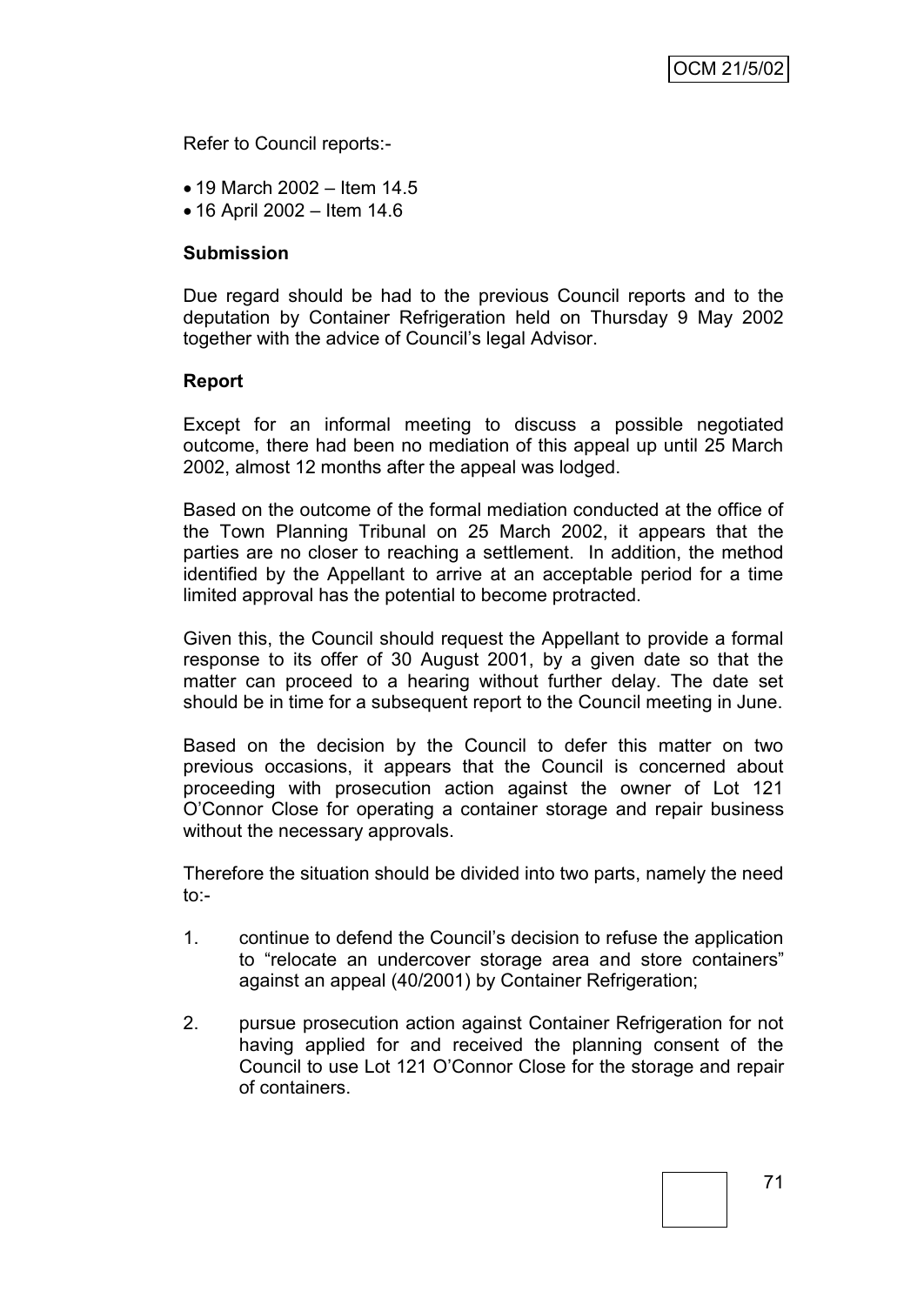The first part is current and the Council has provided a statement by respondent to the Tribunal and has been represented at mediation. The Council should continue with the hearing in the Tribunal.

As far the second part is concerned, the Council could consider prosecution action for the owner of Lot 121 for not complying with Clause 5.1 of District Zoning Scheme No. 2, before using the land to store and repair containers, or defer such action until the outcome of the appeal is known.

The matter of the appeal and the possible illegal use of Lot 121 are quite separate issues and may be pursued and determined independently.

The officers are of the view that the two actions should be jointly pursued due mainly to the protracted delay in settling this issue. Because of this the officers' view is that the prosecution should be initiated, but the decision to continue with prosecution action should be made following the outcome of the Appeal rather than deciding at that point whether or not to initiate prosecution action, as indicated in the Council Report of 19 March 2002. Once a Complaint is served it can take 4 to 6 months before the matter is heard in the Court of Petty Sessions. The recommended course of action would short-circuit that process.

Under the recommended course of action, there would be three options open to the council on the conclusion of the appeal, depending on the outcome namely:

- (1) In the event that the Appeal is successful, the Council could resolve not to continue with the prosecution if it so wished.
- (2) In the event that the Appeal is dismissed, the Council could continue the prosecution against the company for using Lot 121 for the storage and repair of sea containers without the approval of the Council.
- (3) In the event that the Tribunal in the Appeal only gives approval for a limited time, and requires termination of the use at the end of that time, the Council could:
- (i) discontinue the prosecution;
- (ii) proceed with the prosecution;
- (iii) adjourn the prosecution pending compliance with the approval and conditions. Thus if the use was not terminated at the end of the approval period (eg. 3 years) the prosecution could be recommenced and a conviction and penalty sought, in addition to a prosecution for non-compliance with the terms of approval, or the conditions of approval; or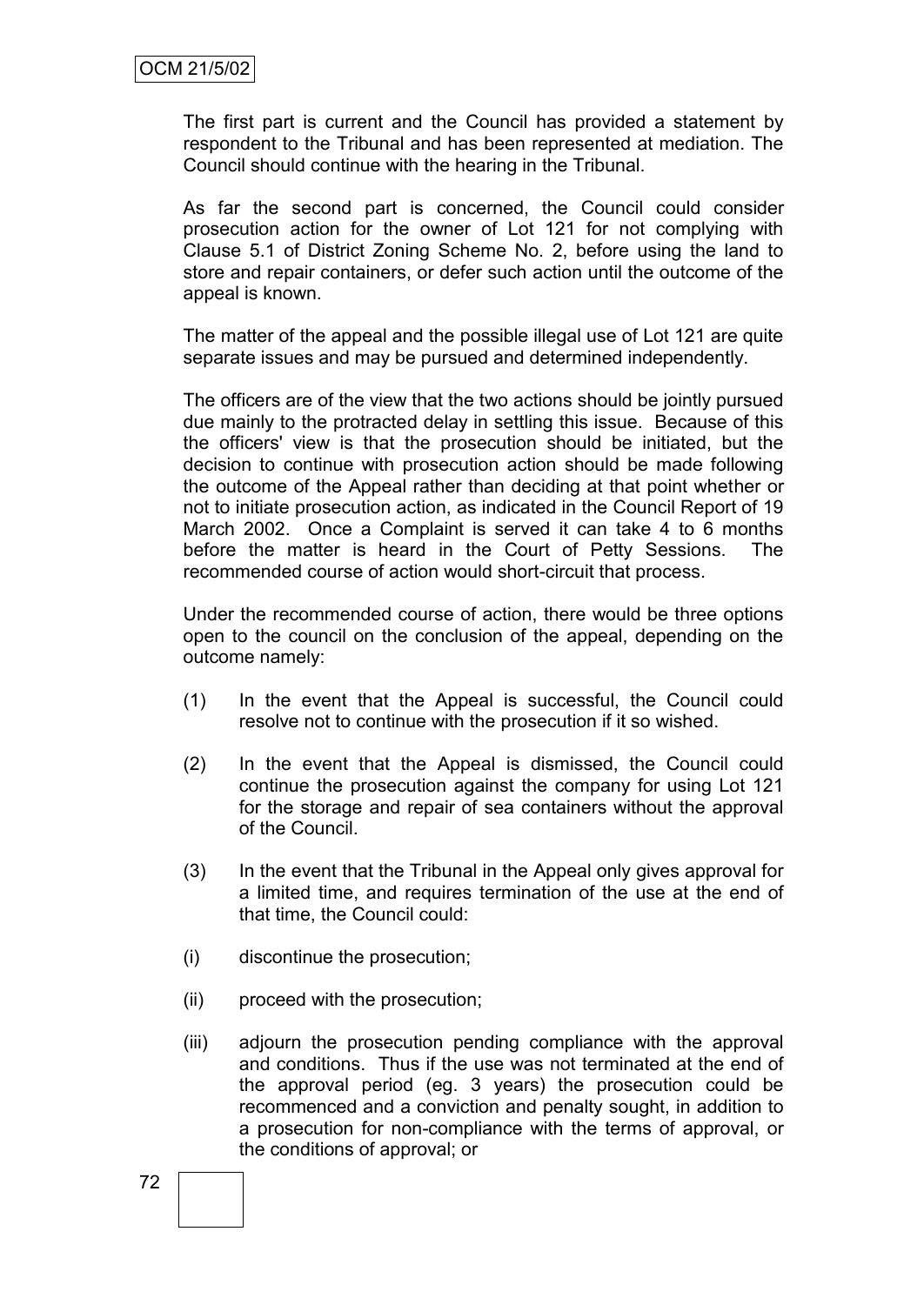(iv) the prosecution could continue to a hearing, and if a conviction was obtained, the Court could be asked to delay sentencing pending the Company's termination of the use in accordance with the approval and conditions.

The pending proceedings/penalty involved in (iii) and (iv) above would provide a strong incentive to the owner to comply with the requirement for termination if imposed. That incentive would be added to the ordinary incentive involved in a prosecution for non-compliance with the terms of approval, or conditions of approval, and may be more effective than an agreement containing penalty provisions.

# **Strategic Plan/Policy Implications**

The Corporate Strategic Plan Key Result Areas which apply to this item are:-

- 2. Planning Your City
	- *"To ensure that the planning of the City is based on an approach which has the potential to achieve high levels of convenience for its citizens."*

The Planning Policies which apply to this item are:-

APD29 Development Compliance Process

Under the circumstances, it is considered appropriate that the process set out in Policy APD29 be set aside and legal action be initiated.

#### **Budget/Financial Implications**

Legal costs will be incurred. Depending on how far the legal action proceeds, costs could be awarded against the Council in the event that it discontinues the action and the respondent incurs costs or if the Council is unsuccessful, the court may award costs against it.

Based on informal legal advice and the information contained on the Council file a successful prosecution may be likely.

#### **Implications of Section 3.18(3) Local Government Act, 1995**

Nil

#### **1573. (AG Item 14.17) (OCM1\_5\_2002) - PROPOSED SOUTH BEACH STRUCTURE PLAN (9653; 92201) (SMH) (ATTACH)**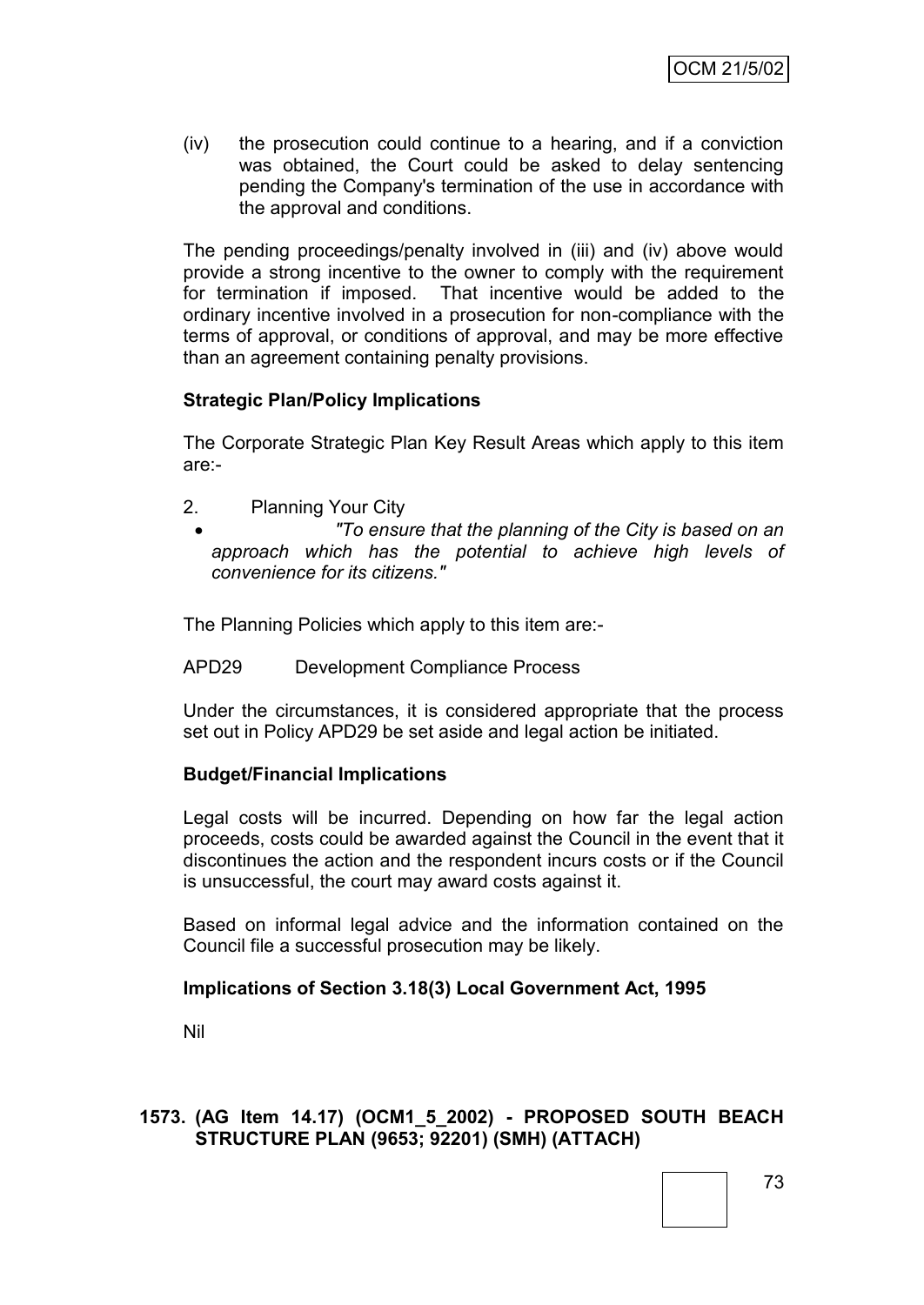# **RECOMMENDATION**

That Council:

- (1) receive the report;
- (2) adopt the Proposed South Beach Structure Plan, for the purposes of public advertising;
- (3) advertise the proposed Structure Plan based on the provisions of Clause 6.2.9 of proposed Town Planning Scheme No. 3;
- (4) require the Council"s Planning and Development Division to prepare a report on the proposed Structure Plan during the public advertising period and include in the report comments and recommendations on any submissions received for the Council"s consideration;
- (5) initiate the advertising of the proposed Structure Plan on the understanding that the land will become Development Zone (DA12) in proposed Town Planning Scheme No. 3 which has been adopted by the Council for final approval by the Minister for Planning and Infrastructure;
- (6) request South Beach Pty Ltd to provide an additional 11 copies of the report for public viewing, together with 4 copies of the proposed Structure Plan for display and an electronic copy for distribution to Elected Members prior to advertising commencing;
- (7) advertise the proposed South Beach Structure Plan for a period of not less than 21 days commencing on Monday 27 May 2002 and concluding on Monday 17 June 2002;
- (8) forward a copy of the proposed Structure Plan to the Western Australian Planning Commission for comment and advice as to whether it is prepared to endorse the plan with or without modifications.

# **COUNCIL DECISION**

MOVED Clr Reeve-Fowkes SECONDED Clr Edwards that the recommendation be adopted subject to Clause (2) to read as follows:

(2) adopt the proposed South Beach Structure Plan, as amended on 21 May 2002 and attached to the Minutes, for the purposes of public advertising.

**CARRIED 8/0**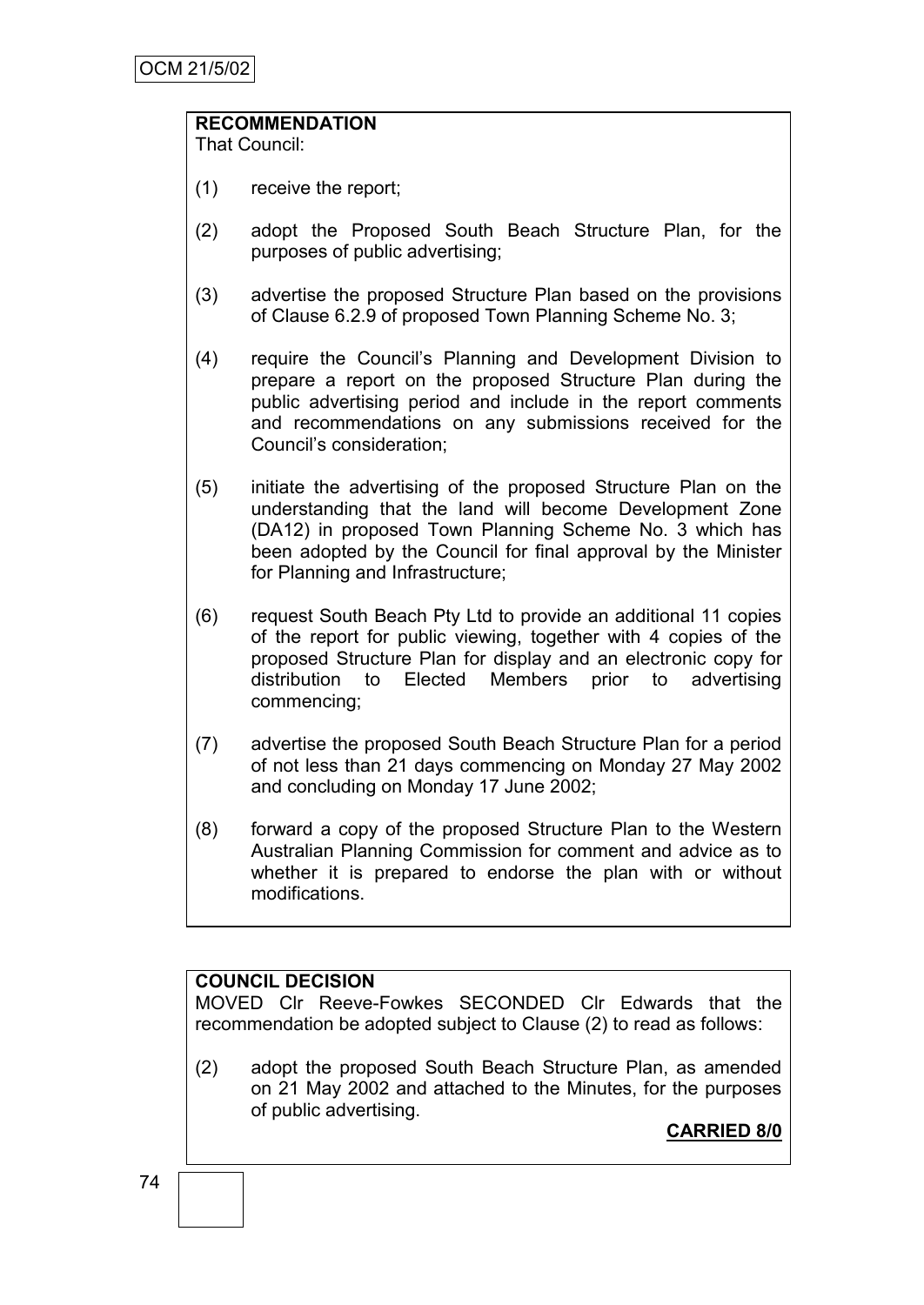# **Explanation**

Since the circulation of the Agenda, the proponent advised the Director, Planning and Development that the proposed Structure Plan as submitted, is required to be modified. An amendment was required to the area allocated to public open space. The revised plan will be used to seek public comment.

## **Background**

The Council would be aware that the owners of the Bradken and the Wesfarmers property, together with Westrail, have been promoting the redevelopment of this vacated industrial land for urban purposes for some years.

On 21 December 2001 the land as amended under the MRS (Amt 1008/33) from Industrial and Railway Reserve to Urban.

Between Saturday March 16 through to Friday March 23, the proponent of the redevelopment of this land, South Beach Pty Ltd conducted a public workshop on the planning and development of the locality. The workshop was open to all members of the public. Elected Members from both the Cities of Cockburn and Fremantle attended.

At the conclusion of the workshop a concept plan was produced resulting from professional and public input. This plan became the basis of the proposed South Beach Structure Plan.

#### **Submission**

On 1 May 2002, a copy of the South Beach Structure Plan Report was received, with a request from the consultant for comments prior to making the final submission.

South Beach Pty Ltd, however, were concerned that instead of commenting on the report which would lead to another month"s delay before advertising, that a request was made to advertise the proposed Structure Plan and while public comments were being sought that the Council"s Planning and Development Division undertake the necessary assessment.

This is not an unreasonable request.

# **Report**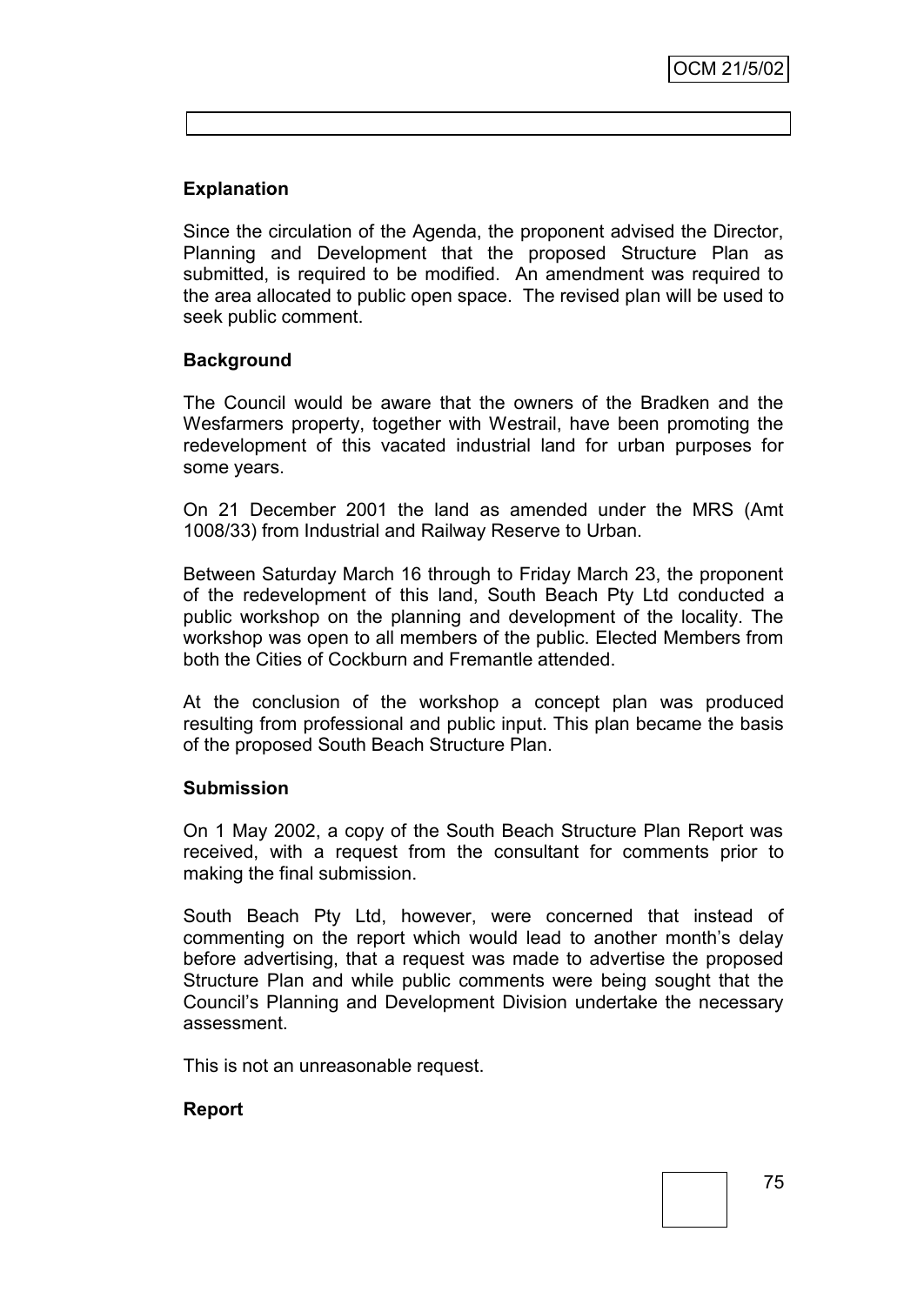The South Beach Structure Plan Report is 44 pages long excluding maps and diagrams.

The plan applies to most of the land within the City of Cockburn north of Rollinson Road, which is primarily the Bradken and Wesfarmers properties and a portion of the Westrail land. The balance of the Westrail land is within the City of Fremantle and extends north to Ocean Road and Alice Avenue.

The Structure Plan provides for access from the north via South Street to serve only the Bradken site and the northern end of the Westrail land. The balance of the site is accessed from Island Street (off Cockburn Road) and from Rollinson Road. The plan is comprised of mainly single house lots at R25/R35, medium density of between R40/R80 and some group dwelling sites also at R40/R80. The plan provides for a linear open space linking the centre of the housing area directly to Wilson Park.

The plan also provides for the retention of the Light Industrial Zone on O"Connor Close, except that the D"orsogna property on Rollinson Road has been reshaped to provide a buffer of mixed uses to its east and north.

It is not the purpose of this report to discuss the merits of the proposed plan, but for this work to be done by the Council staff during the public advertising period.

At the close of the public advertising period any submissions received will be assessed and the recommendations integrated into the comments on the plan.

The staff report will enable the Council to adopt, adopt with conditions or reject the Structure Plan.

Any decision made by the Council is likely to be made at around the same time as proposed Town Planning Scheme No. 3 is gazetted. Should this occur prior to gazettal, then it is hoped that the Western Australian Planning Commission will accept that the plan has been advertised as if TPS No. 3 had been in effect.

The Council adopted TPS No. 3 at its Meeting 19 March 2002, and a draft set of documents sent to the Department for Planning & Infrastructure for final examination prior to a recommendation being made by the WAPC to the Minister, it is expected that the new scheme could be operating by the end of July.

Based on this Mitchell Goff & Associates, the firm responsible for Amendment No. 201 to District Zoning Scheme No. 2, requested on the 27 March 2002 that the Amendment be held in abeyance until TPS No. 3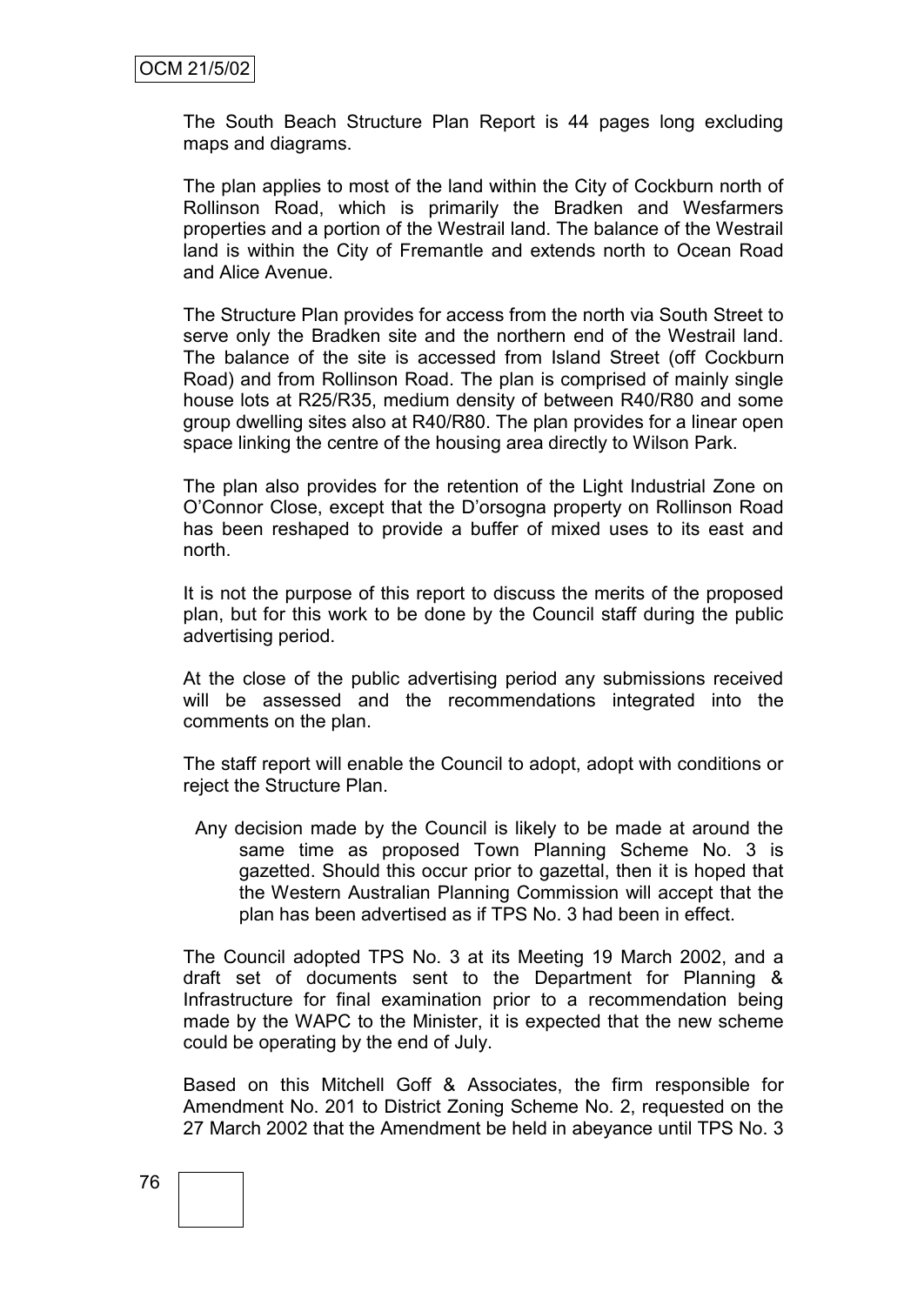is finalised, subject to no unforeseen delays. The WAPC has been advised accordingly.

The Executive Summary and the proposed Structure Plan are attached for the information of Elected Members.

### **Strategic Plan/Policy Implications**

The Corporate Strategic Plan Key Result Areas which apply to this item are:-

2. Planning Your City

- *"To ensure that the planning of the City is based on an approach which has the potential to achieve high levels of convenience for its citizens."*
- *"To ensure that the development will enhance the levels of amenity currently enjoyed by the community."*
- *"To foster a sense of community within the district generally and neighbourhoods in particular."*

#### **Budget/Financial Implications**

N/A

**Implications of Section 3.18(3) Local Government Act, 1995**

Nil.

#### **1574. (AG Item 15.1) (OCM1\_5\_2002) - LIST OF CREDITORS PAID (5605) (KL) (ATTACH)**

# **RECOMMENDATION**

That Council receive the List of Creditors Paid for April 2002, as attached to the Agenda.

#### **COUNCIL DECISION**

MOVED Clr Whitfield SECONDED Clr Oliver that the recommendation be adopted.

#### **CARRIED 8/0**

#### **Background**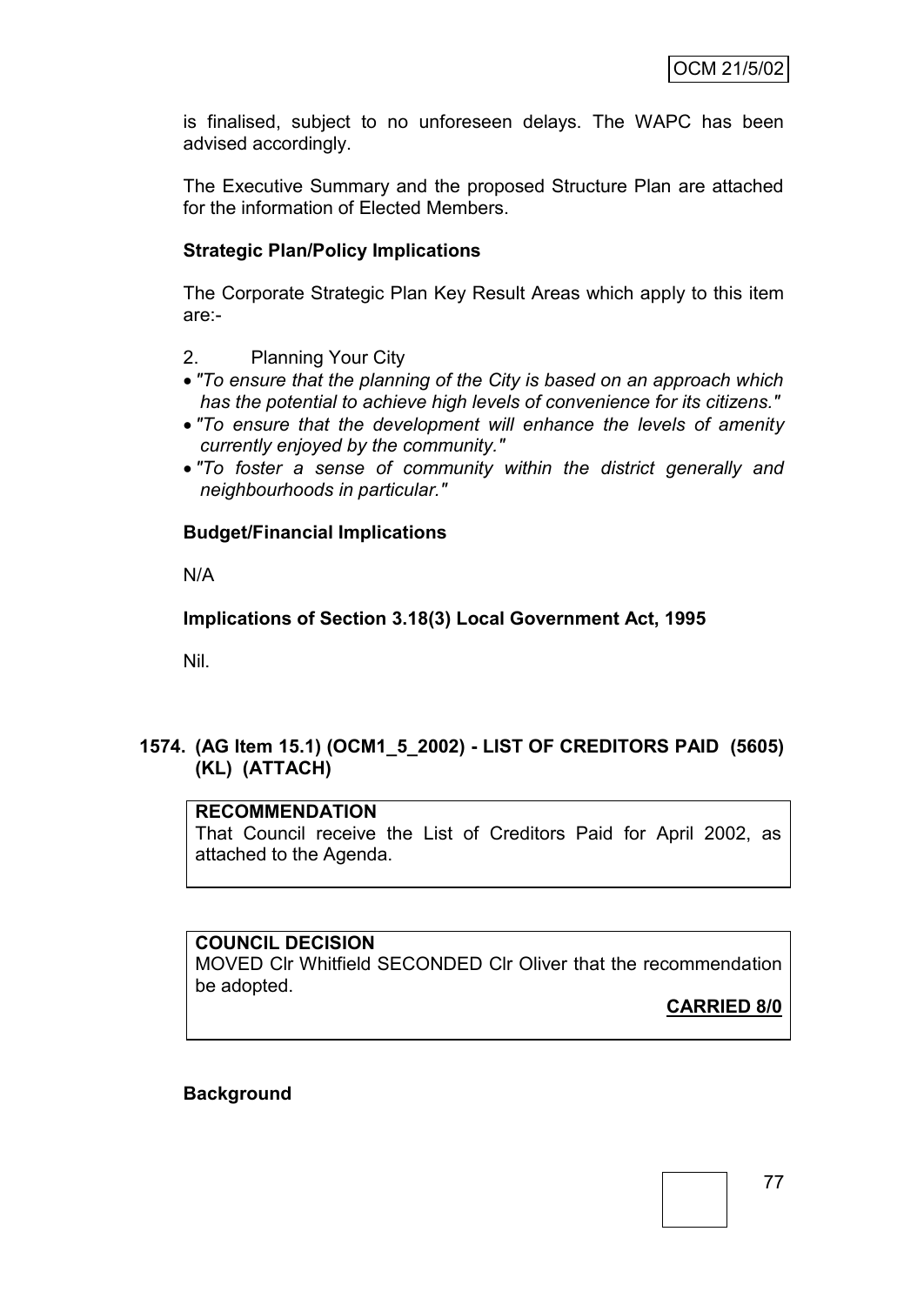It is a requirement of the Local Government (Financial Management) Regulations 1996, that a List of Creditors be compiled each month and provided to Council.

#### **Submission**

N/A

**Report**

N/A

#### **Strategic Plan/Policy Implications**

N/A

**Budget/Financial Implications**

N/A

**Implications of Section 3.18(3) Local Government Act, 1995**

Nil.

# **1575. (AG Item 15.2) (OCM1\_5\_2002) - REVIEW OF RESERVE FUNDS (5000; 5402) (ATC) (ATTACH)**

# **RECOMMENDATION**

That Council set aside money in the appropriate Reserve Funds to allow for the orderly funding of major projects and that the Reserve Funds be reviewed on an annual basis.

#### **COUNCIL DECISION**

MOVED clr Whitfield SECONDED Clr Oliver that the recommendation be adopted.

**CARRIED 8/0**

# **Background**

Council reviews its Reserve Funds on an annual basis.

#### **Submission**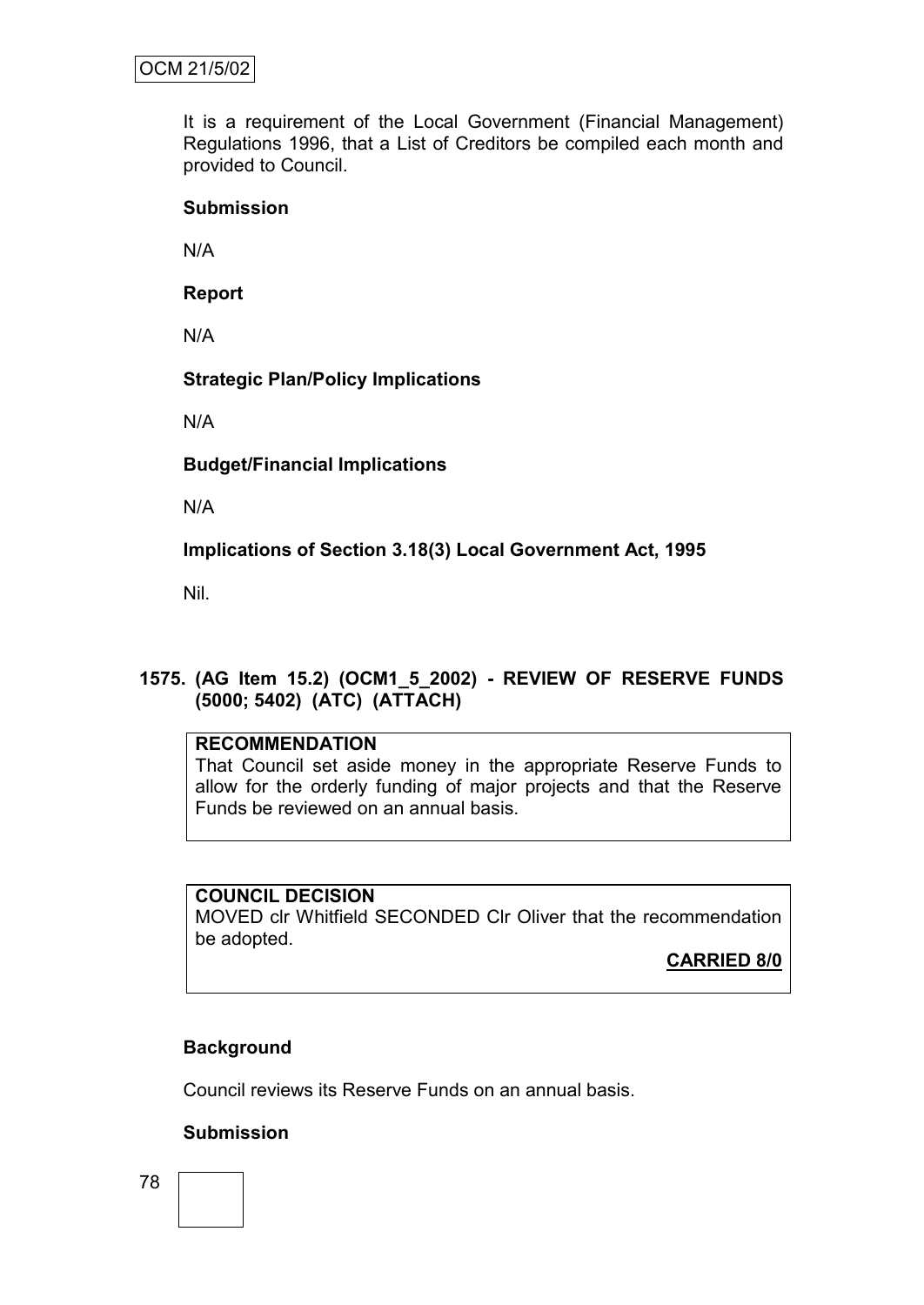N/A

# **Report**

A report on the review of Reserve Funds by the Director, Finance and Corporate Services is attached to the Agenda.

# **Strategic Plan/Policy Implications**

Use of Reserve Funds is in line with Council's Strategic Plan.

# **Budget/Financial Implications**

The proposed movements in Reserve Funds outlined in the report will be used in Council's Principal Activities Plan and the first draft budget for 2002/03. Use of Reserve Funds as set out, may be varied at Budget meetings.

# **Implications of Section 3.18(3) Local Government Act, 1995**

Nil.

# **1576. (AG Item 15.3) (OCM1\_5\_2002) - DRAFT PRINCIPAL ACTIVITIES PLAN 2002/03 - 2005/06 (5406) (ATC) (ATTACH)**

# **RECOMMENDATION**

That Council adopt the Draft Principal Activities Plan 2002/03 to 2005/06, as attached to the Agenda and that the Plan be advertised for public comment.

# **COUNCIL DECISION**

MOVED Clr Waters SECONDED Clr Reeve-Fowkes that Council:

- (1) adopt the Draft Principal Activities Plan 2002/03 to 2005/06, as attached to the Agenda; and
- (2) advertise the Principal Activities Plan for public comment on Thursday, 23 May 2002 with public comment closing on Thursday, 4 July 2002.

**CARRIED 8/0**

# **Explanation**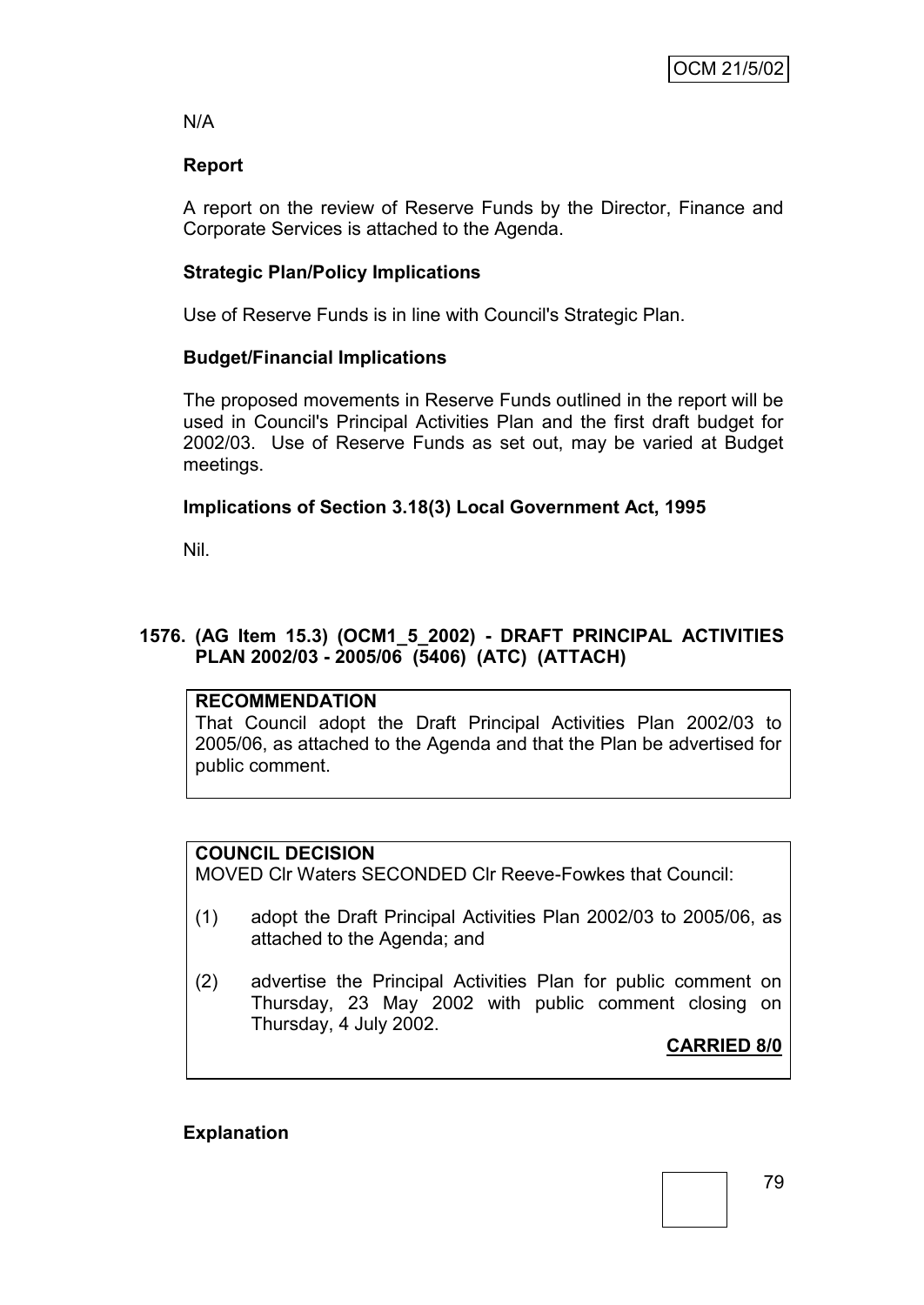The closing date referred to in the Officer's Report, Monday, 8 July 2002, may not provide sufficient time for consideration of any comments received prior to the final Principal Activities Plan being presented to Council at its Meeting on 16 July 2002.

# **Background**

Under the Local Government Act 1995, each year the City is required to prepare a Plan of its principal activities for the next four years. The Plan must be developed in conjunction with the community and when finalised, will be the basis for adoption of the annual budget for the City.

#### **Submission**

N/A

#### **Report**

The Draft Principal Activities Plan for the period 2002/03 to 2005/06 is attached to the Agenda.

The Draft Plan is required to be available for public comment for a period of six weeks. It is intended to advertise the Plan as being available from Monday, 27 May 2002 with public comment closing on Monday, 8 July 2002. Comments on the Plan and the proposed final Plan would then be submitted to Council at its Meeting on 16 July 2002.

#### **Strategic Plan/Policy Implications**

The Draft Principal Activities Plan describes its links to the Corporate Strategic Plan.

#### **Budget/Financial Implications**

The Principal Activities Plan when adopted, forms the basis of the budget for 2002/03. Any significant variances from the Principal Activities Plan must be detailed in the Budget document.

#### **Implications of Section 3.18(3) Local Government Act, 1995**

Nil.

#### **1577. (AG Item 15.4) (OCM1\_5\_2002) - PURCHASE OF TWO IBM SERVERS - REQUEST FOR BUDGET AMENDMENT (1404) (ATC)**

**RECOMMENDATION** That Council allocate the sum of \$93,775 from the Computer Reserve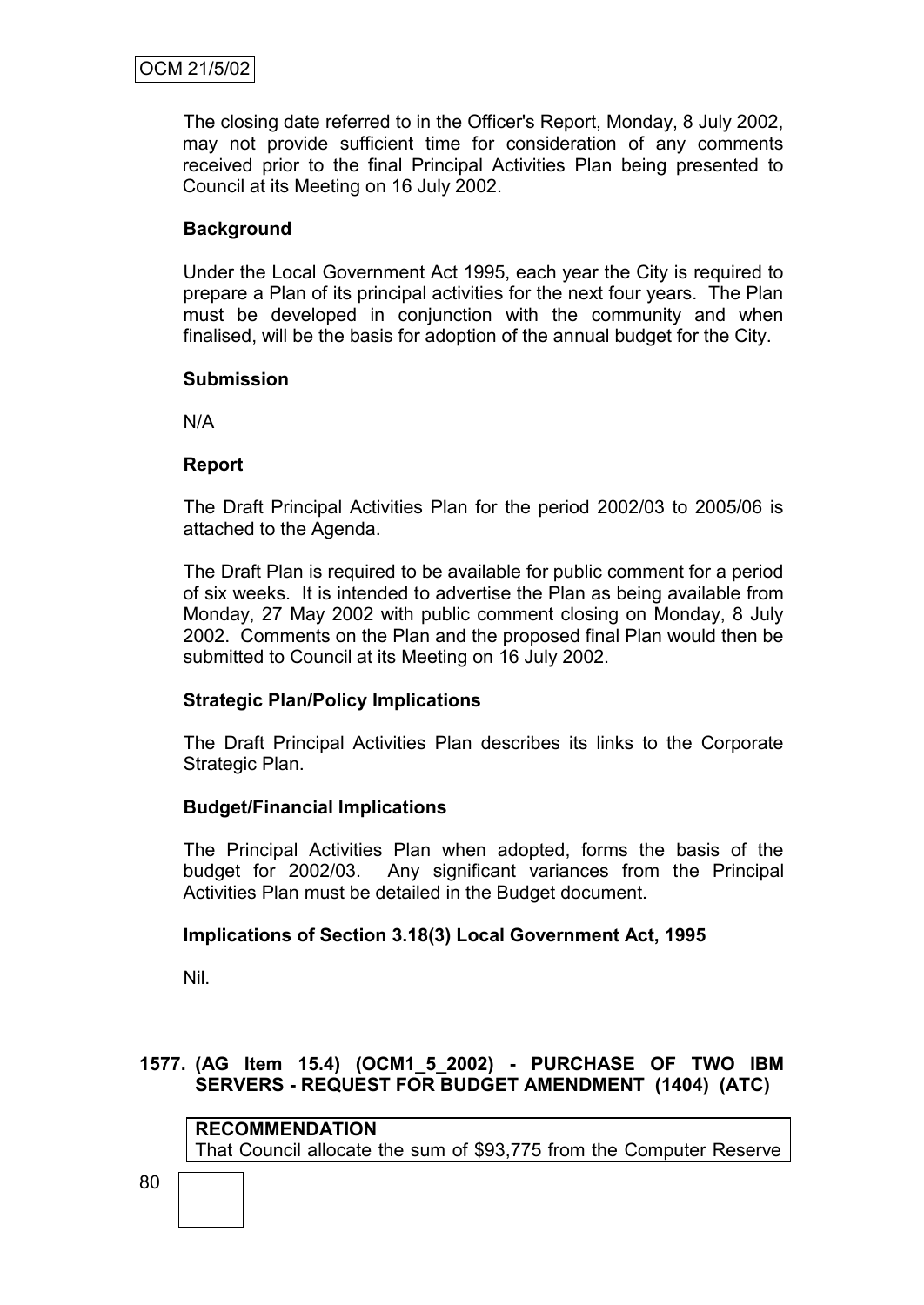Fund to Account No.125720 - "Computer Equipment" for the purchase of two IBM Servers.

# **TO BE CARRIED BY ABSOLUTE MAJORITY OF COUNCIL**

**COUNCIL DECISION** MOVED Clr Humphreys SECONDED Clr Oliver that the recommendation be adopted. **CARRIED BY AN ABSOLUTION MAJORITY OF COUNCIL 8/0**

#### **Background**

At its Meeting on 16 April 2002 Council approved the purchase of a replacement Local Government Software System. Council was advised at that time of the requirement to upgrade its central hardware in order for the software to operate satisfactorily.

#### **Submission**

N/A

#### **Report**

Initial installation of the new software will commence in early June 2002 with an anticipated "go live" date of November 2002. The new hardware is therefore required as soon as possible. IT Services have had discussions with Technology One Ltd, the supplier of our new software, as to the appropriate servers to be purchased to ensure the new software operates satisfactorily. Following those discussions, and after research into the most appropriate servers to meet the needs of the City for the next five years, it has been concluded that two IBM xSeries 360 Servers are required.

The same minimum specifications for the Servers (as provided to us by Technology One) were sent to the hardware suppliers set out below. All three suppliers are on the West Australian Local Government Association (WALGA) Panel Contract for Computer Hardware and thus tenders are not required. The prices quoted by the three suppliers were:

| Computercorp 96,861.27  |           | ex GST |
|-------------------------|-----------|--------|
| Moncrieff               | 99.439.00 | ex GST |
| Stott & Hoare 93,775.00 |           | ex GST |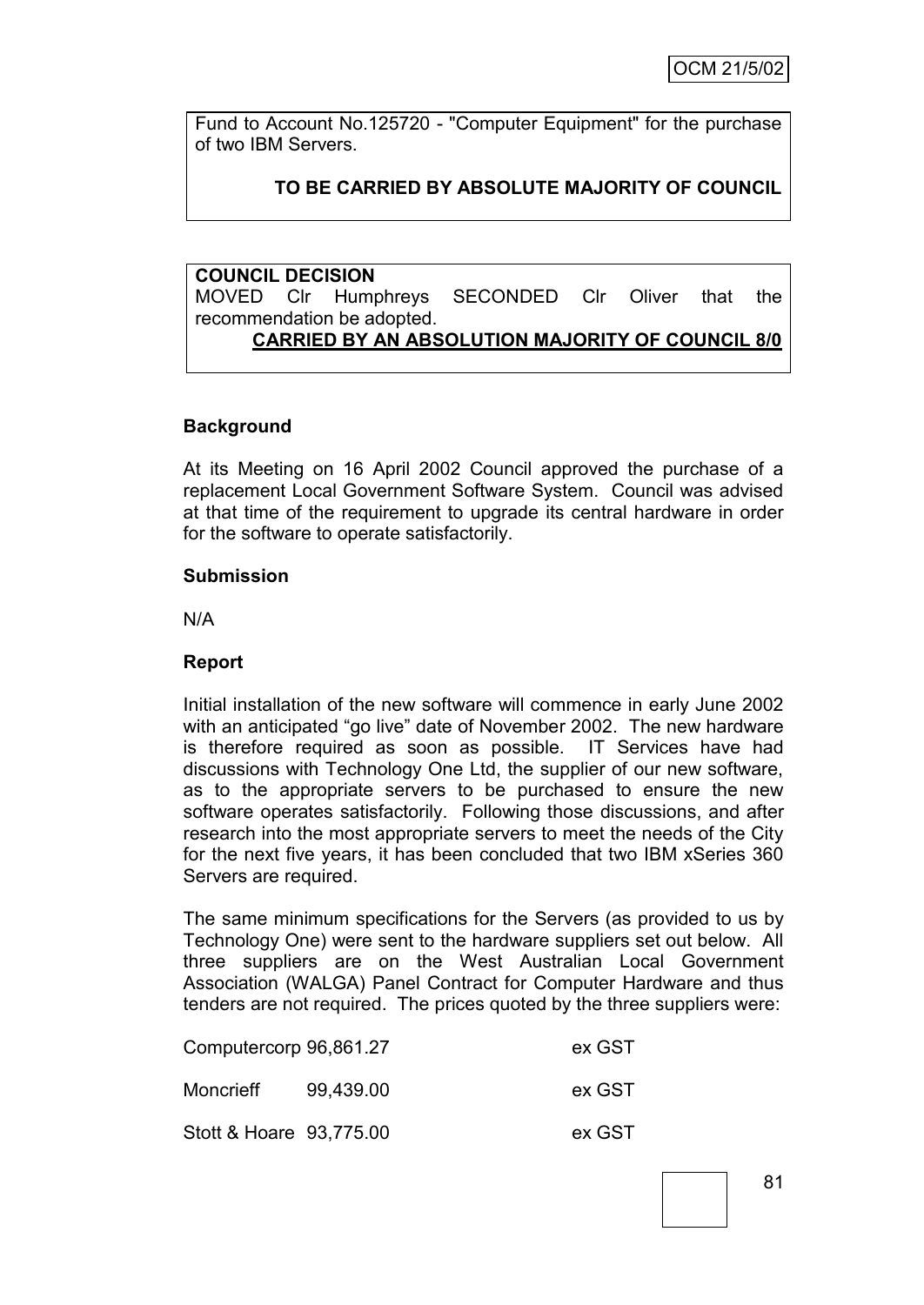Stott & Hoare has provided the cheapest price and previous service provided to Council by the firm has been excellent. IBM provides a three-year onsite warranty including a four-hour replacement time on all components.

To fund the purchase of the two IBM xSeries 360 Servers it is proposed that an amount of \$93,775 be transferred from the Computer Reserve Fund.

### **Strategic Plan/Policy Implications**

Our commitment is:

"To deliver services and to manage resources in a way that is cost competitive without compromising quality."

#### **Budget/Financial Implications**

Funds are available in the Computer Reserve Fund for the purchase.

#### **Implications of Section 3.18(3) Local Government Act, 1995**

Nil.

#### **1578. (AG Item 16.1) (OCM1\_5\_2002) - FREMANTLE - ROCKINGHAM HIGHWAY IMPROVEMENT WORKS: ROCKINGHAM ROAD / RUSSELL ROAD WEST / COCKBURN ROAD (9710) (JR)**

#### **RECOMMENDATION**

That Council advise Main Roads WA that Council:-

- (1) agrees to their proposed road improvement works for Rockingham Road / Russell Road, Russell Road West and Cockburn Road at McTaggart Cove, Amity Boulevard and O"Kane Court as a result of the decision to delete the realignment of the Lake Coogee section of the Fremantle-Rockingham Highway; and
- (2) agrees to the additional lighting arrangements and 50% sharing of the ongoing running costs at the McTaggart Cove and Amity Boulevard intersections with Cockburn Road.

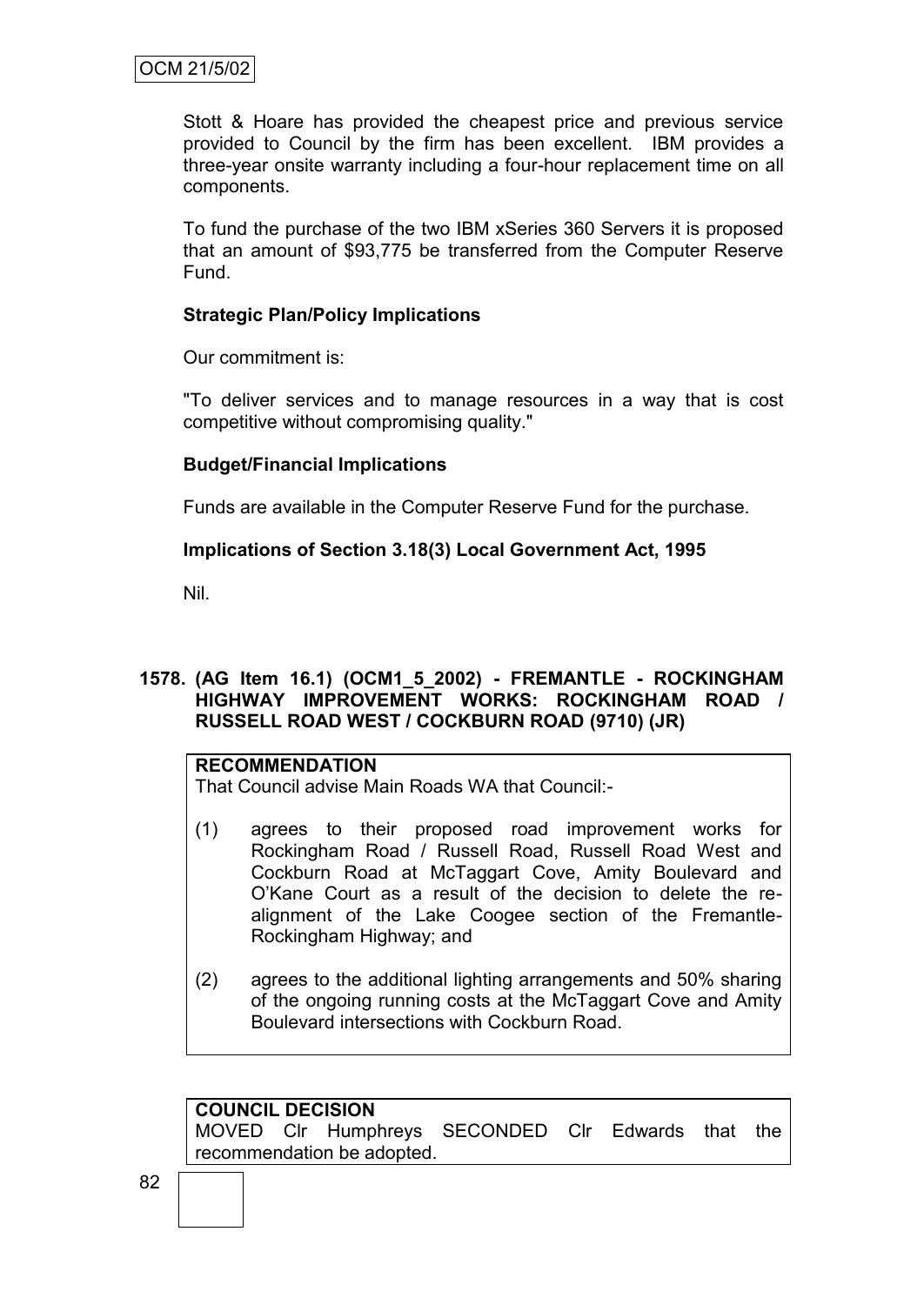#### **CARRIED 8/0**

# **Background**

As a result of the State Government's decision not to proceed with the Fremantle Eastern Bypass, the proposed realignment of the Lake Coogee section of the Fremantle-Rockingham Controlled Access Highway has been deleted from the Main Roads WA works program. As a consequence, there will be an extended demand by regional traffic to use Rockingham Road, Russell Road West and Cockburn Road.

#### **Submission**

Main Roads have submitted for Council"s agreeance their proposed works program and additional lighting arrangements to improve Rockingham Road, Russell Road West and Cockburn Road to accommodate the on-going regional traffic flows.

#### **Report**

The improvement works proposed are:

#### 1. Rockingham Road/Russell Road Intersections

Due to the deferral of the realignment of the Lake Coogee section of the Fremantle-Rockingham Highway, there is no longer the need or warrant to construct an interchange at the Rockingham Road/Russell Road intersection. To provide for safe movement of traffic through the closely staggered T-junctions, two sets of co-ordinated traffic signals will be installed. This also includes the construction of a separate left slip lane in the Russell Road West approach to Rockingham Road and the installation of street lighting in Rockingham Road to Australian Standards. On-going road maintenance and power consumption costs will be the responsibility of MRWA.

#### 2. Russell Road West Improvements

Widening to provide sealed shoulders together with passing and turning facilities at Coogee and Anderson Roads. On-going road maintenance and power consumption costs will remain the responsibility of Council.

#### 3. Cockburn Road Improvements

Intersection works and safety improvements will be carried out as follows:-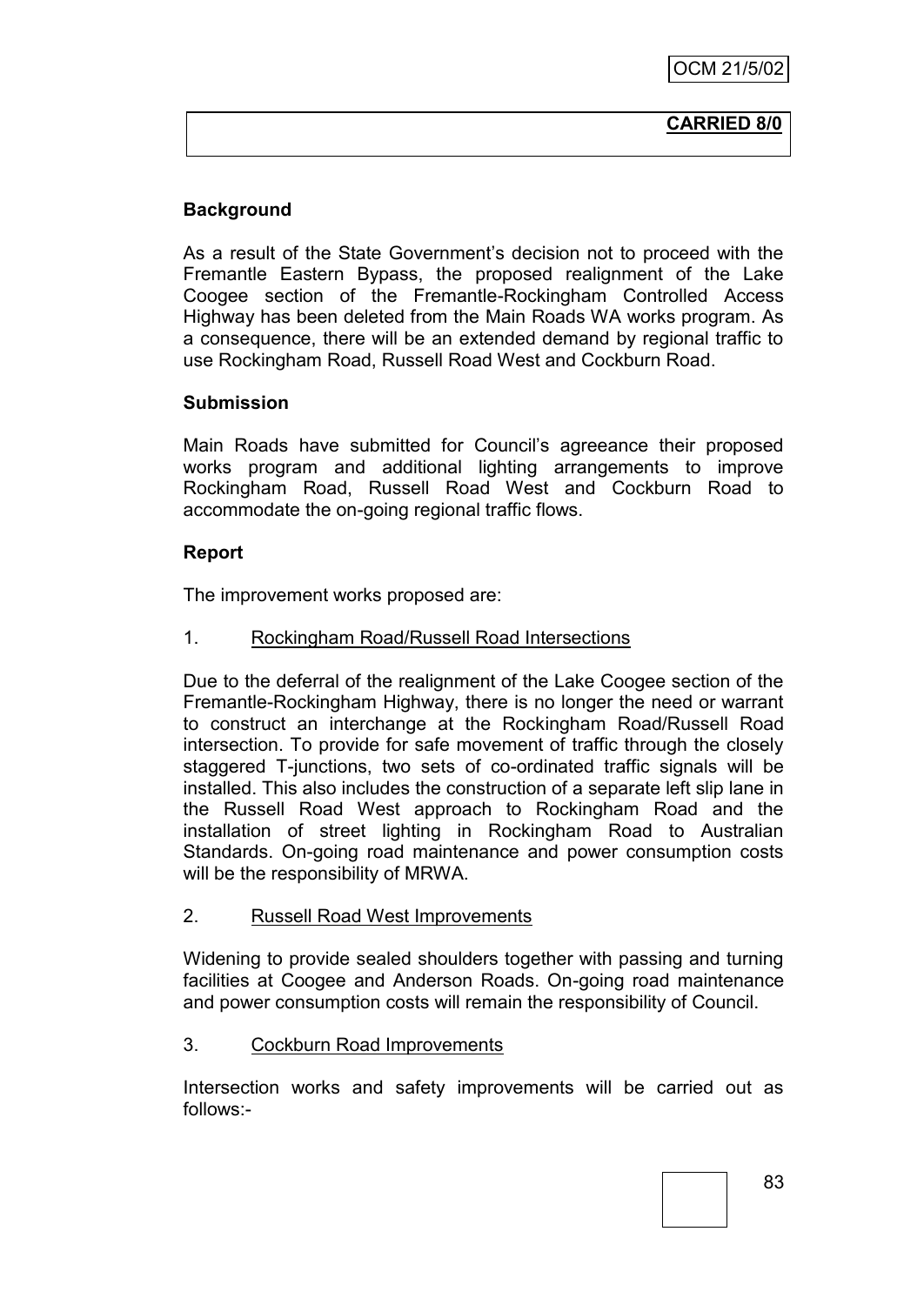- McTaggart Cove infill of median islands and installation of lighting to Australian Standards.
- Amity Boulevard provision of pedestrian median islands, right turn and passing lanes and upgrading of lighting to Australian Standards.
- O"Kane Court provision of a safe northbound left turn lane for vehicles towing boats, and semi-trailers.

On-going road maintenance costs will be the responsibility of MRWA whilst power consumption costs will be 50% funded each by MRWA and Council.

The works as proposed by Main Roads to be undertaken at their cost should be supported as they would be required for improved safety reasons whether or not the re-alignment of the Lake Coogee section of the Fremantle-Rockingham Highway proceeds. Main Roads undertake public consultation with their projects and would, in this case, involve the South Coogee Primary School and any businesses/residents whose accesses may be affected.

No road improvements are proposed at the intersections of Cockburn Road with Kiesey Street, Powell Street and Beach Road at this stage due to the impact of the proposed Port Catherine realignment section changing these intersections with Cockburn Road.

#### **Strategic Plan/Policy Implications**

The Corporate Strategic Plan objective that applies to this item is:-

 *"To construct and maintain roads, which are the responsibility of the Council, in accordance with recognised standards, and are convenient and safe for use by vehicles, cyclists and pedestrians."*

#### **Budget/Financial Implications**

The additional lighting costs, can be adequately accommodated within the street lighting budget.

#### **Implications of Section 3.18(3) Local Government Act, 1995**

Nil.

#### **1579. (AG Item 16.2) (OCM1\_5\_2002) - PROPOSED MODIFICATIONS TO ROCKINGHAM ROAD BETWEEN PHOENIX ROAD AND SPEARWOOD AVENUE (450498) (SL/JR) (ATTACH)**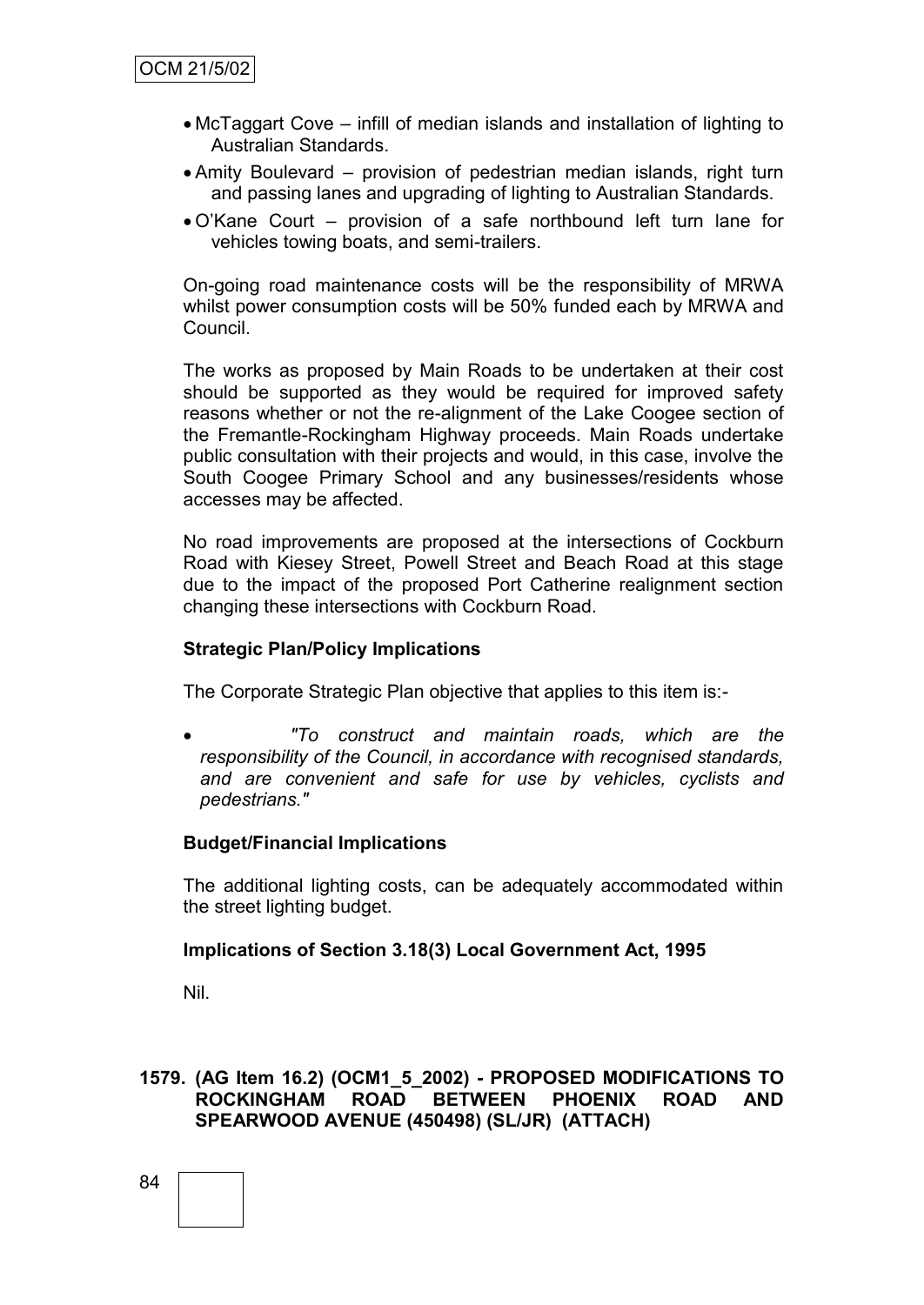### **RECOMMENDATION**

That Council support the traffic calming to one lane in each direction and the re-development of Rockingham Road between Phoenix Road and Spearwood Avenue, subject to the findings of the Integrated Transport Plan to be developed for the South West Group/City of Cockburn.

# **COUNCIL DECISION**

MOVED Clr Humphreys SECONDED Clr Whitfield that Council:

- (1) receive the report from Sinclair Knight Merz on the redevelopment of Rockingham Road between Phoenix Road and Spearwood Avenue; and
- (2) delay making a decision pending the findings of the integrated Transport Plan to be developed for the South West Group/City of Cockburn.

## **MOTION LOST 3/5**

MOVED Mayor Lee SECONDED Deputy Mayor Graham that Council:

- (1) receive the report from Sinclair Knight Merz on the redevelopment of Rockingham Road between Phoenix Road and Spearwood Avenue; and
- (2) raise the issue as Council's favoured position for consideration in the Integrated Transport Plan to be developed for the South West Group/City of Cockburn.

# **AMENDMENT TO MOTION**

MOVED Clr Humphreys that sub-recommendation (2) be amended by deleting the words "as Council's favoured position".

The Presiding Member disallowed the proposed amendment on the grounds that it negated the intent of the original motion.

# **ORIGINAL MOTION PUT AND CARRIED 6/2**

# **Explanation**

Before committing any funds or carrying out any works on Rockingham Road, Council needs to ensure that all works would be compatible with the outcomes of the Integrated Transport Plan being developed for the South West Group/City of Cockburn.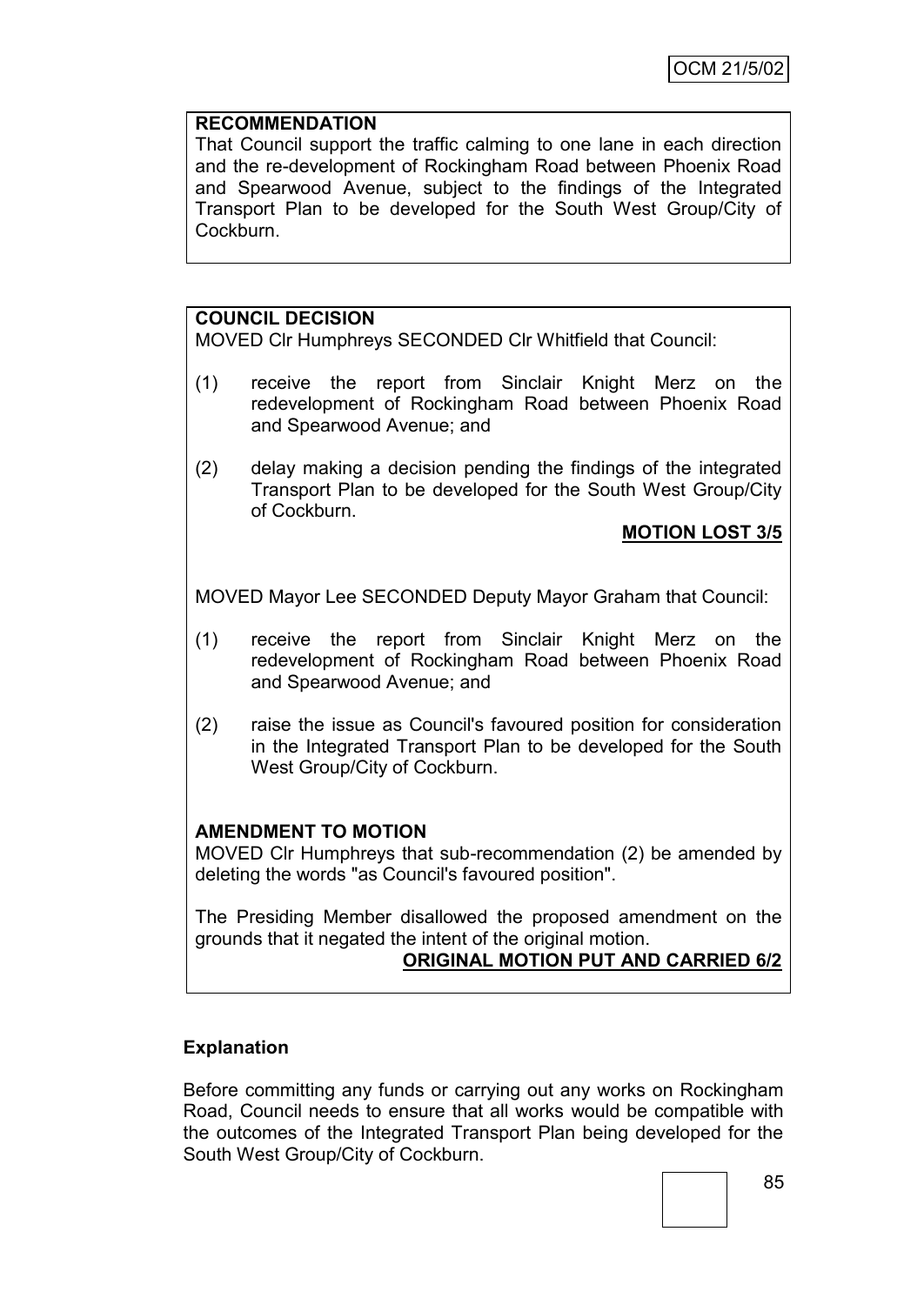## **Background**

At the Ordinary Meeting of Council held on 20th November 2001, Mayor Lee requested a report be prepared outlining the possibilities of providing acceleration and deceleration lanes on Rockingham Road between Phoenix Road and Spearwood Avenue. The report is to also address the opportunities this may provide in making this area more people friendly by addressing such issues as street furniture including, but not restricted to seating, lightpoles and flower beds as per Subiaco/Victoria Park and a report be presented to a future Council meeting.

A decision was made at the meeting held on Tuesday,  $19<sup>th</sup>$  February 2002 to appoint a traffic engineering consultant to undertake the feasibility study of transforming Rockingham Road between Phoenix Road and Spearwood Avenue from a four lane road to a two lane road with turning pockets.

Three traffic engineering consultants were invited to express interests in undertaking the feasibility study. Sinclair Knight Merz Pty Ltd was the successful contender.

#### **Submission**

Sinclair Knight Merz Pty Ltd have completed the study in consultation with Council's Engineering and Planning Departments and have submitted their final report.

#### **Report**

Sinclair Knight Merz"s final report comprises of three sections in addition to the introduction. They are namely:

- Section 2 Proposed concept plan;
- Section 3 Broader traffic management considerations;
- and
- Section 4 Summary and recommendations.

In Section 2, the following studies were conducted:

1. Key features of the concept plan.

Nine key features were defined. The plan was developed with a view to balancing a variety of conflicting needs, including convenient access to properties, provision for through sub-regional traffic movements, bus and bicycle travel and road safety. This proposal was to test the feasibility of single lane traffic movement along this section of Rockingham Road.

86 2. Comparison with other streets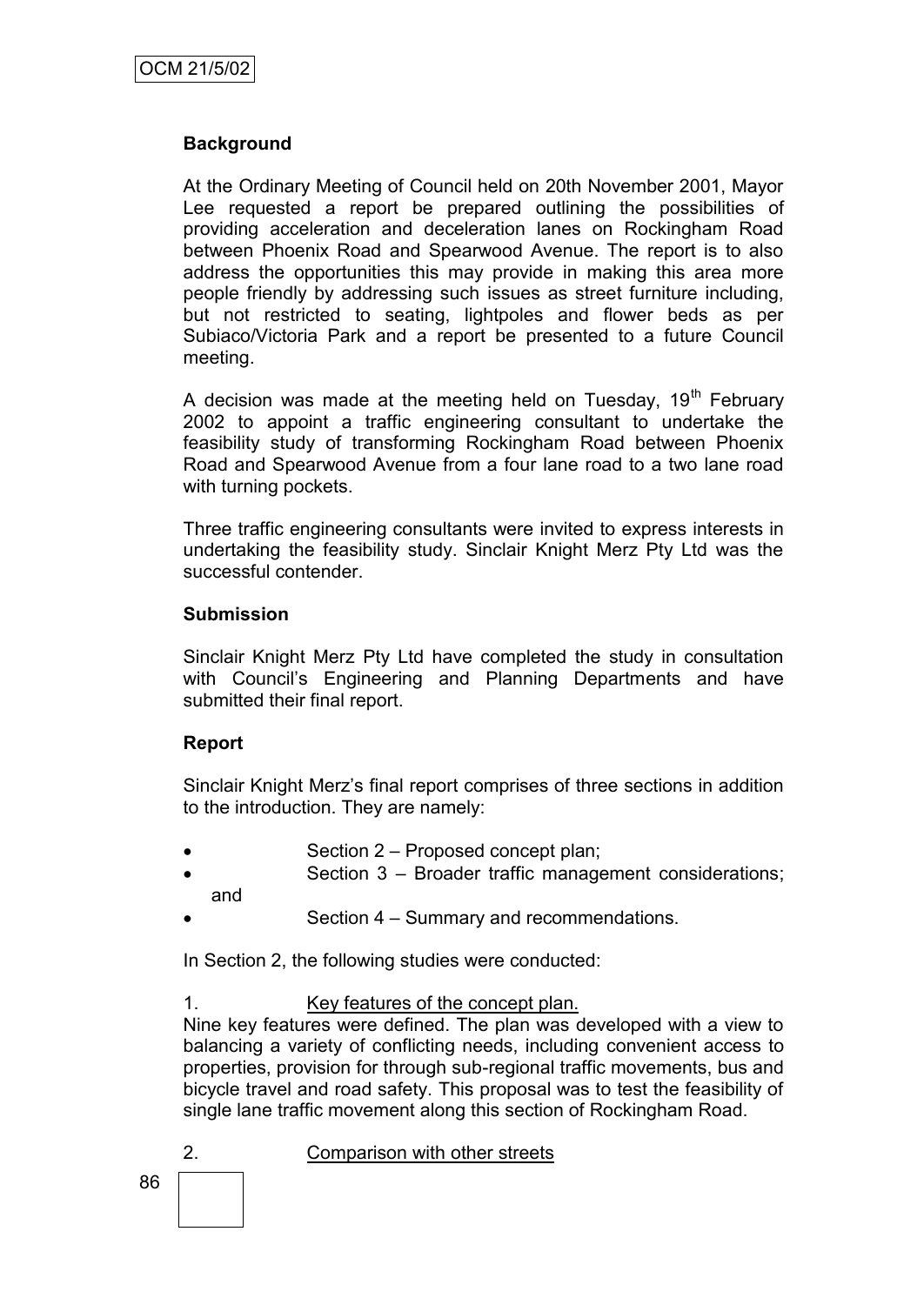Traffic calming of commercial/shopping streets, such as Rokeby Road, Subiaco, Scarborough Beach Road, Mount Hawthorn and Albany Highway, Victoria Park, were examined and compared with Rockingham Road in terms of their 24 hour and peak hour traffic volumes. The comparison shows that both peak hour and 24 hourly flows are higher in Rockingham Road than the other three streets:-

| Road               | Location         | <b>Date</b> | 24 hour<br>(vpd) | Peak<br>Hour<br>$2$ -way | Peak<br>Hour 1-<br>way |
|--------------------|------------------|-------------|------------------|--------------------------|------------------------|
| Albany Highway     | S of McMillan St | May 01      | 17.259           | 1.319                    | 794                    |
| Rokeby Road        | S of Hay St      | Aug 01      | 13.124           | 1.081                    | 609                    |
| Scarborough Bch Rd | W of Oxford St   | Aug 01      | 14.371           | 1.183                    | 633                    |
| Rockingham Rd      | S of Phoenix Rd  | Mar 01      | 20.685           | 1.736                    | 1,036                  |

#### 3. Traffic capacity analysis

Traffic capacity analyses were performed on three signalised intersections with Rockingham Road at Phoenix Road, Lancaster Street and Spearwood Avenue in terms of average delay, level of service and degree of saturation in the existing and proposed situations. The carrying capacity of the single lane traffic in place of two was also examined.

## 4. Safety and operational considerations

The inherent safety offered in the proposed modification with the provision of protected lanes for turning traffic, lack of overtaking and the more consistent and slower operating speed will result in a safer environment for all users.

# 5. Access to adjacent properties

There will need to be some modifications in access arrangements to business and residential premises and this would need to be examined at the detailed design and consultation stage.

In Section 3, the broader transport issues are identified for further consideration, such as:

- Corridor traffic growth and demand management of traffic along Rockingham Road;
- Possible re-classification of part or whole of Rockingham Road to a District Distributor Road (B);
- Priority for public transport in the absence of a full transitway along Rockingham Road.

In Section 4, the summary and recommendations of the study are presented, and these are attached to the Agenda.

The result of their study concludes that, on a local basis and based on existing traffic volumes, Rockingham Road could be calmed to provide for one lane of traffic in each direction. This is achieved by separating all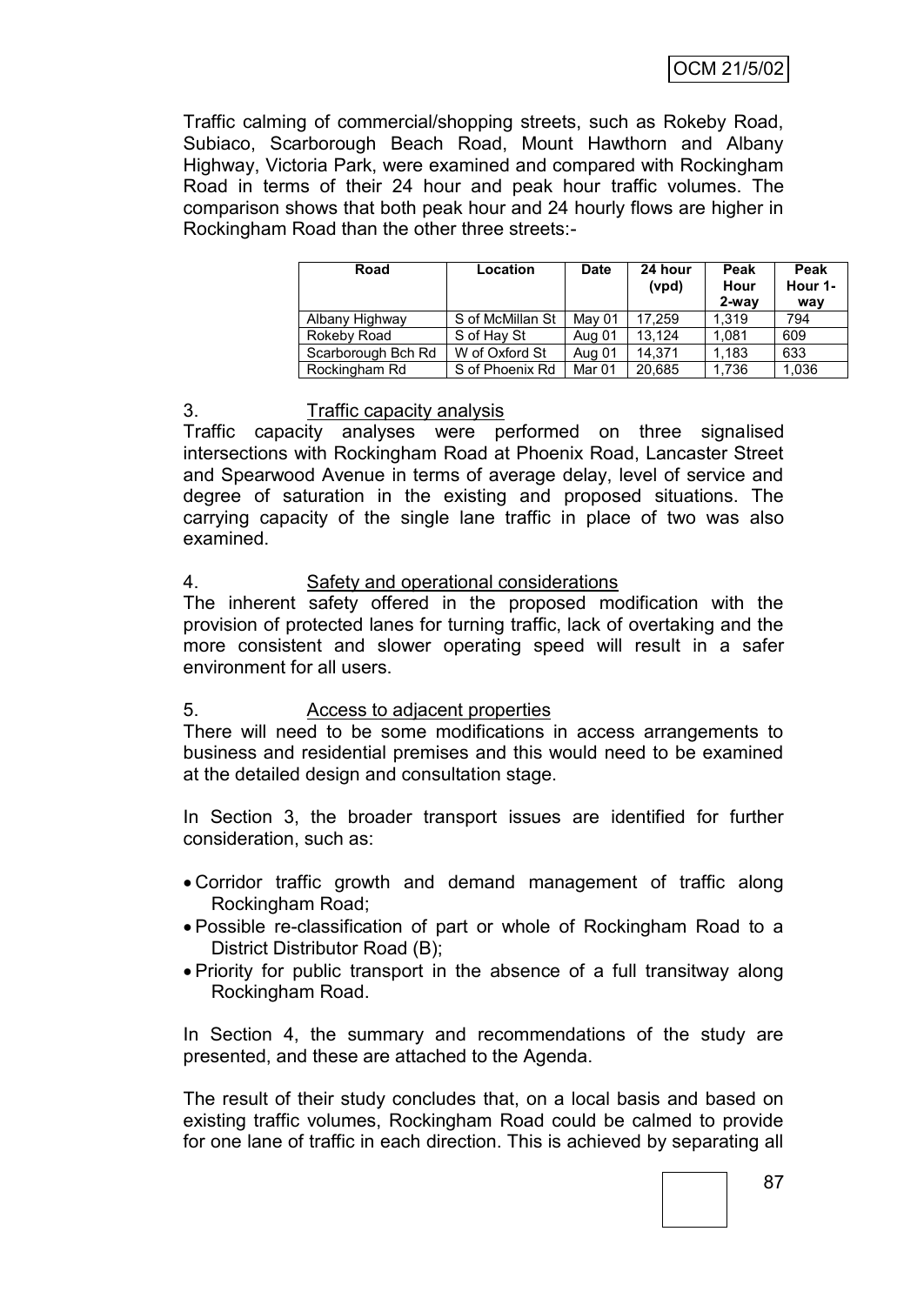left and right turning movements so they don"t delay the main traffic stream.

However, the future development of Rockingham Road must take account of potential future traffic volumes that are highly dependent on strategic transport planning adopted by the Council and the Department for Planning and Infrastructure, including recognition of the requirements for the possible Fremantle-Rockingham bus transitway.

The Department has just instigated the preparation of an integrated transport plan with the City on a district basis and the South West Group of Councils on a regional basis. This will take into account the function of Rockingham Road on a district and regional basis and will address its possible modification to one lane in each direction. Consequently, any further decisions to modify Rockingham Road should be delayed until the integrated transport plan is completed.

#### **Strategic Plan/Policy Implications**

*"To construct and maintain roads, which are the responsibility of the Council, in accordance with recognised standards, and are convenient and safe for use by vehicles, cyclists and pedestrians."*

#### **Budget/Financial Implications**

The traffic calming, streetscape development and utility service modifications for Rockingham Road will require substantial funding. As this will be a major project, it should be considered as part of the preparation of the next Principal Activities Plan.

#### **Implications of Section 3.18(3) Local Government Act, 1995**

Nil.

## **1580. (AG Item 16.3) (OCM1\_5\_2002) - TENDER NO. 01/02 - CLEANING OF PUBLIC BUILDINGS (4435) (JR)**

# **RECOMMENDATION**

That Council:

- (1) accept the withdrawal of Dominant Property Services from their tender for Group 1 – Recreation Facilities; and
- (2) accept the tender from Delron Cleaning Pty Ltd for Group 1 Recreation Services at their alternative tender of \$56,689 per annum plus an acceptable arrangement for consumables at cost plus 5% ;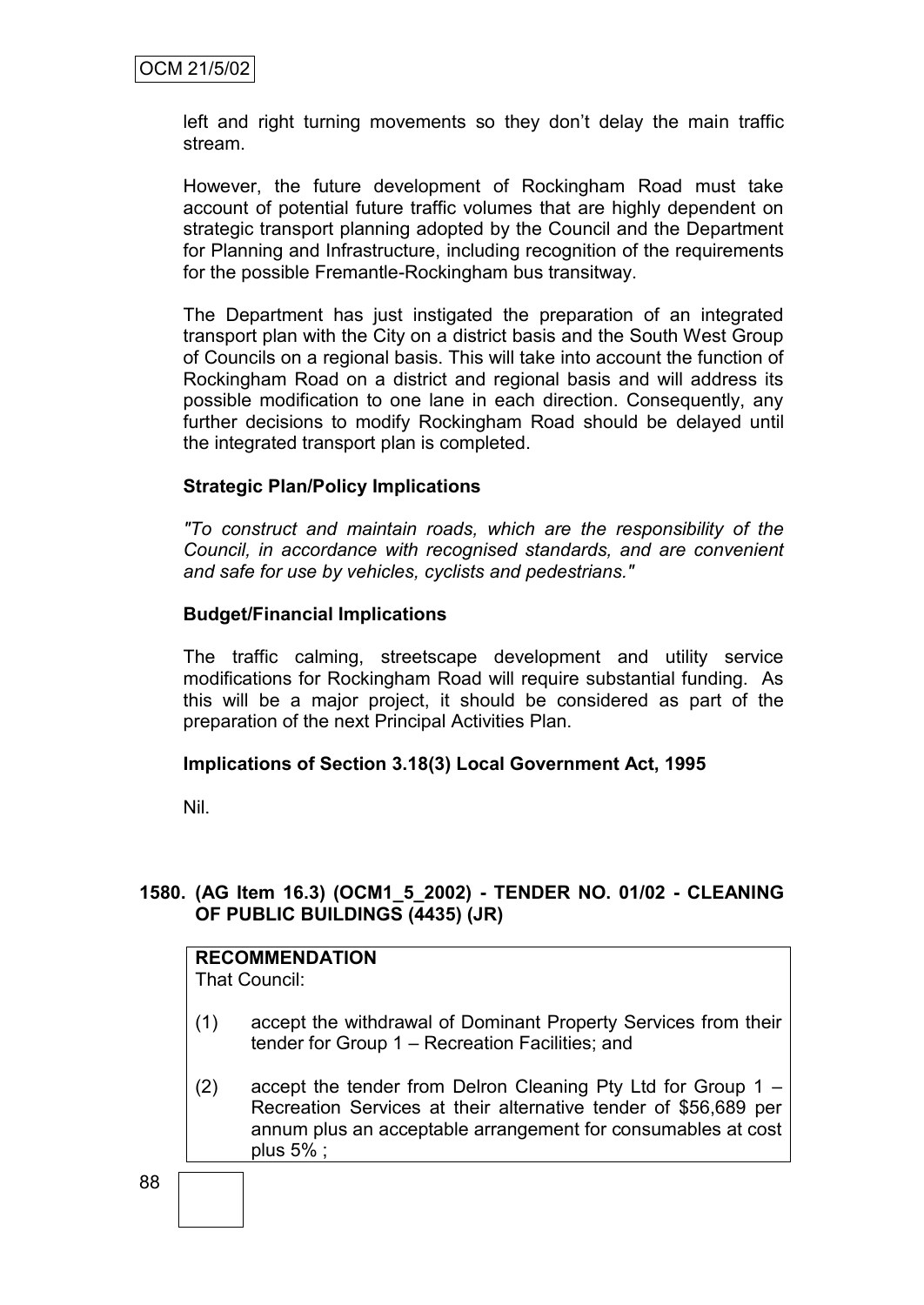for Tender No. 01/02 – Cleaning of Public Building for the period March 2002 to February 2004 (with two extension options of 12 months each).

| <b>COUNCIL DECISION</b> |                            |                                              |  |                    |      |
|-------------------------|----------------------------|----------------------------------------------|--|--------------------|------|
|                         |                            | MOVED CIr Whitfield SECONDED CIr Waters that |  |                    | the. |
|                         | recommendation be adopted. |                                              |  |                    |      |
|                         |                            |                                              |  | <b>CARRIED 8/0</b> |      |

#### **Background**

At the Ordinary Meeting of Council held on 16 April 2002, it was resolved to accept the tenders from Dominant Property Services and Delron Cleaning Pty Ltd for Tender No. 01/02 - Cleaning of Public Buildings for the period March 2002 to February 2004 (with two extension options of 12 months each), for the following variable sums:-

- (1) Group 1 Recreation Facilities Dominant Property Services at \$42,416 per annum;
- (2) Group 2 Community Facilities Delron Cleaning Pty Ltd at their alternative tender of \$38,673 per annum plus the various rates indicated in their tender submission for the Civic Centre Halls; and Community Halls; and
- (3) Group 3 Administration Facilities Delron Cleaning Pty Ltd at their alternative tender at \$60,157 per annum.

#### **Submission**

Dominant Property Services have advised that they do not wish to undertake the Group 1 portion of the tender without also undertaking Groups 2 and 3. Consequently, they have withdrawn their submission after being advised that they were successful for Group 1 only.

The top five assessments using weighted scoring of various criteria for the Group 1 submissions was as follows:

|                                                                                                        | Score | <b>Annual Value</b> |                                                  |
|--------------------------------------------------------------------------------------------------------|-------|---------------------|--------------------------------------------------|
| • Dominant Property Services<br>• Delron (Alternative)                                                 |       | 80%<br>79%          | \$42,416.00<br>\$56,689.80<br>(plus consumables) |
| $\bullet$ Delron 64%<br>\$63,309.00<br>• MP Cleaning Contractors<br>\$58,944.10<br>$\bullet$ Lists 52% |       | 57.5%               | \$62,390.95                                      |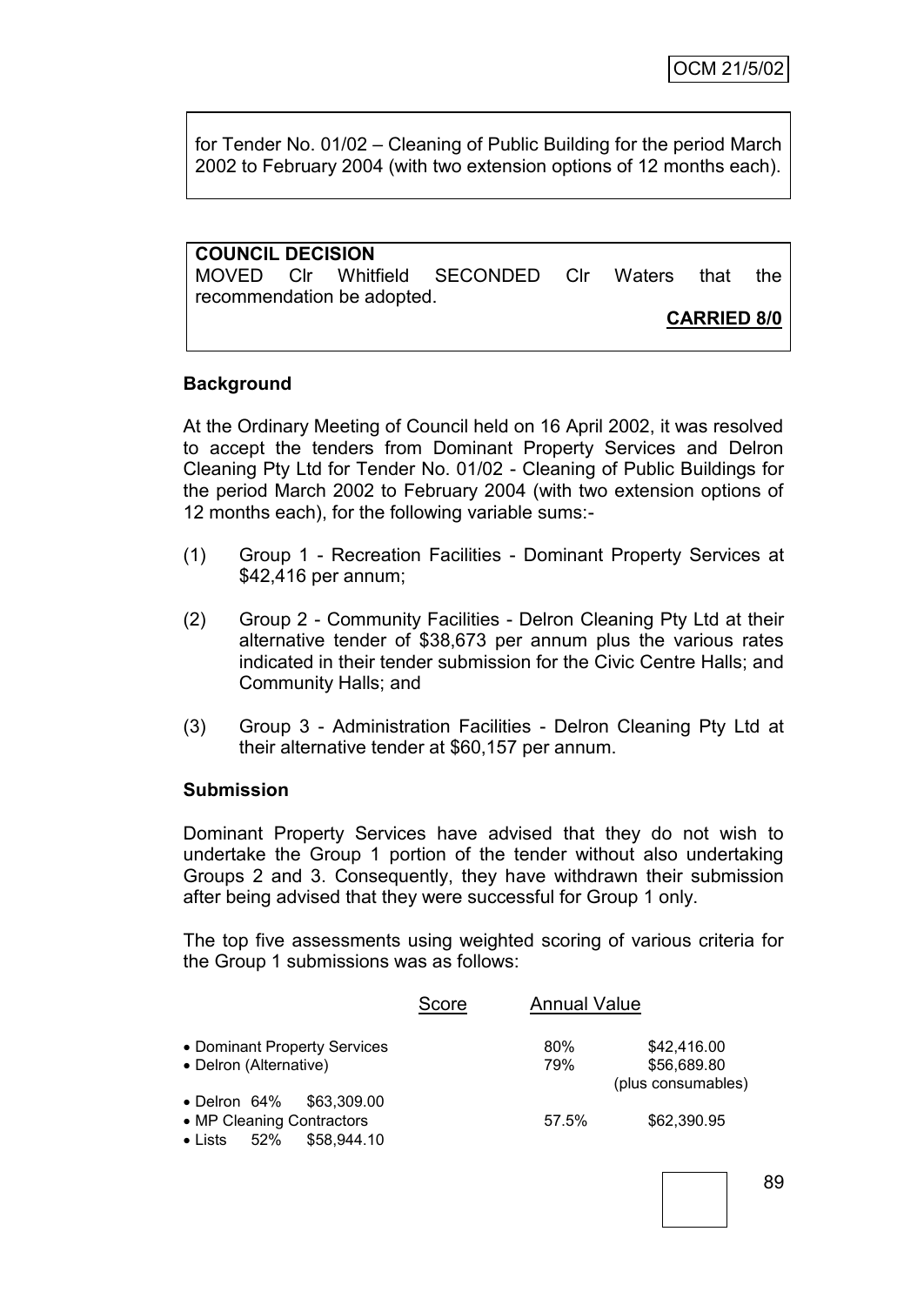As Dominant have withdrawn their tender, the next best value submission for Council is from Delron with both their compliant and alternative bids. Delron have indicated that, for the alternative bid, consumables are an extra on a cost plus 5% basis. Consequently, Delron"s alternative submission should be supported subject to an acceptable arrangement for consumables so that Delron"s compliant price is not exceeded.

### **Strategic Plan/Policy Implications**

One of the strategic plan objectives is to construct and maintain community buildings which are owned and managed by the Council and the other relevant objective is to deliver services and to manage resources cost effectively without compromising quality.

## **Budget/Financial Implications**

Cleaning costs under the recommended tender are adequately catered for in the Building Maintenance Budget.

## **Implications of Section 3.18(3) Local Government Act, 1995**

Nil

# **1581. (AG Item 17.1) (OCM1\_5\_2002) - PROPOSED CLOSURE OF GOLFING FACILITY ADJACENT TO BIBRA LAKE (1101399) (DMG)**

# **RECOMMENDATION**

That Council:

- (1) decommission the area adjacent to Bibra Lake, located opposite Adventure World on Progress Drive, currently used as an informal golf range and revert the area to a passive reserve area, and;
- (2) allocate \$8,000 on the 2002/03 Municipal Budget to provide for the necessary remedial works to be undertaken in order for the area to be returned to a passive reserve.

# **COUNCIL DECISION**

MOVED Deputy Mayor Graham SECONDED Clr Waters that the matter be deferred to the June Ordinary Council Meeting.

**CARRIED 7/1**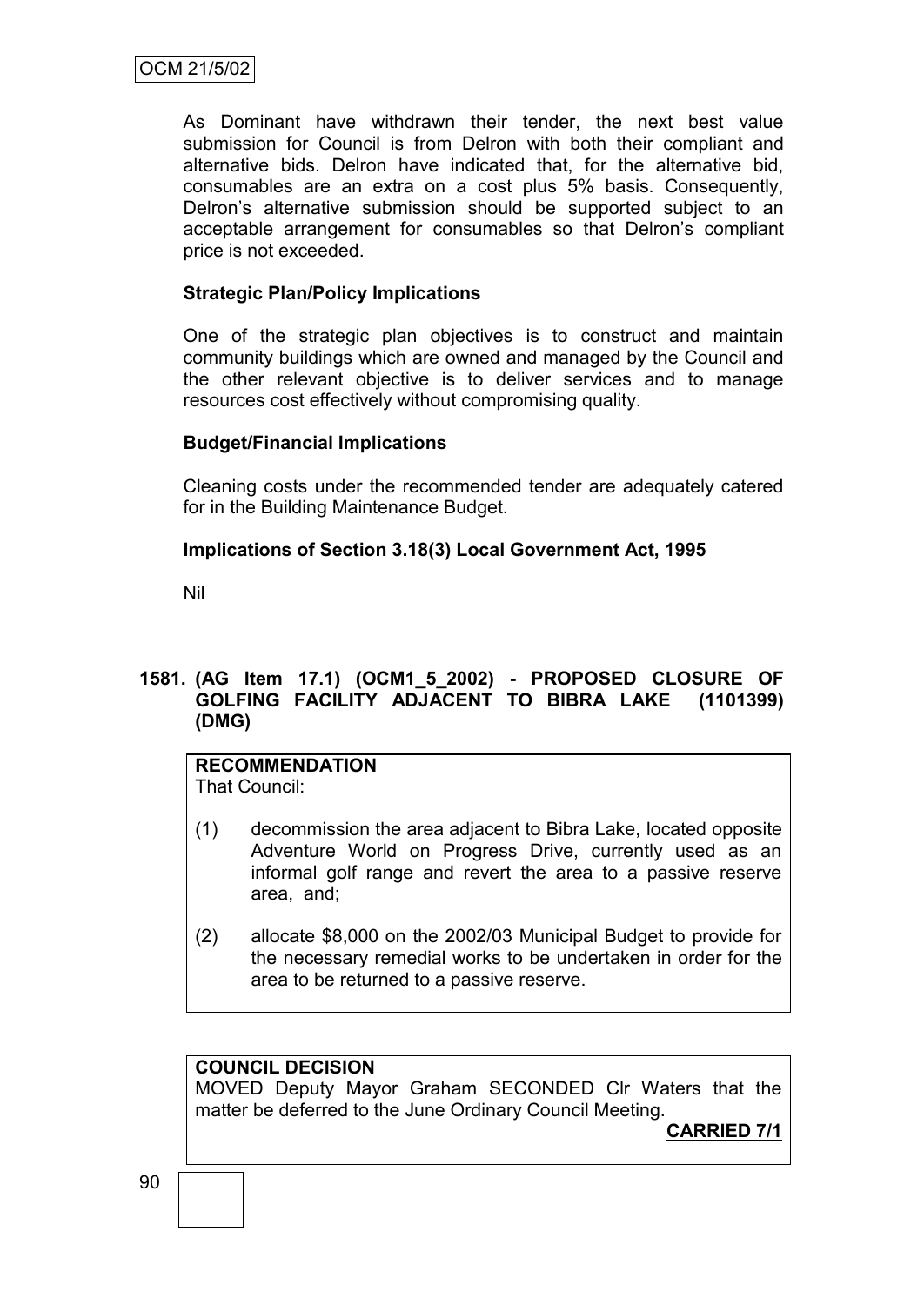### **Background**

In the 1980's, Council utilised Government provided Grant Funding to construct a public "pitch and putt" golf facility at the south-western corner of Bibra Lake. While the facility was a suitable use of the area for the time, it has become evident more recently that there is potential for hazards to arise as a result of errant golf balls leaving the area and posing risk to the public using the adjacent road and footway.

#### **Submission**

To close the area as a golf facility and revert it to passive use public open space.

#### **Report**

Since the facility was established close to 20 years ago, a number of factors have contributed to it becoming a less desirable area for this type of use.

Significantly, there has been a decline in public usage of the area over the years. This is probably due to there being adequate alternatives located in near proximity to this area (North Lake and Jandakot facilities provide more modern "pitch and putt" type courses).

As a result of this decline in usage, Council maintenance of the facility is not as regular as would be expected of a higher quality service. The protective fence along Progress Drive is in disrepair, there are no flags to indicate where the greens are and the care and maintenance of the facility is not of a standard associated with a normal golf course.

Of most critical importance, however, is the potential for conflict between users of the course and members of the public who use the adjoining dual use path and Progress Drive. Use of those public thoroughfares has increased significantly in recent years to the extent that Council has received reports of errant golf balls straying from the course area, creating a potential hazard for passing pedestrians, cyclists and vehicular traffic. Associated with this conflict, of course, is the threat of litigation being brought against Council in the event that a person or personal property is hurt or damaged as a result of contact from an errant golf ball being hit by a user of the course.

Taking these three factors – low usage, low maintenance and potential liability risk – it is considered that Council should take steps to close the area as a golf facility and revert it to an area reserved for passive public pursuits.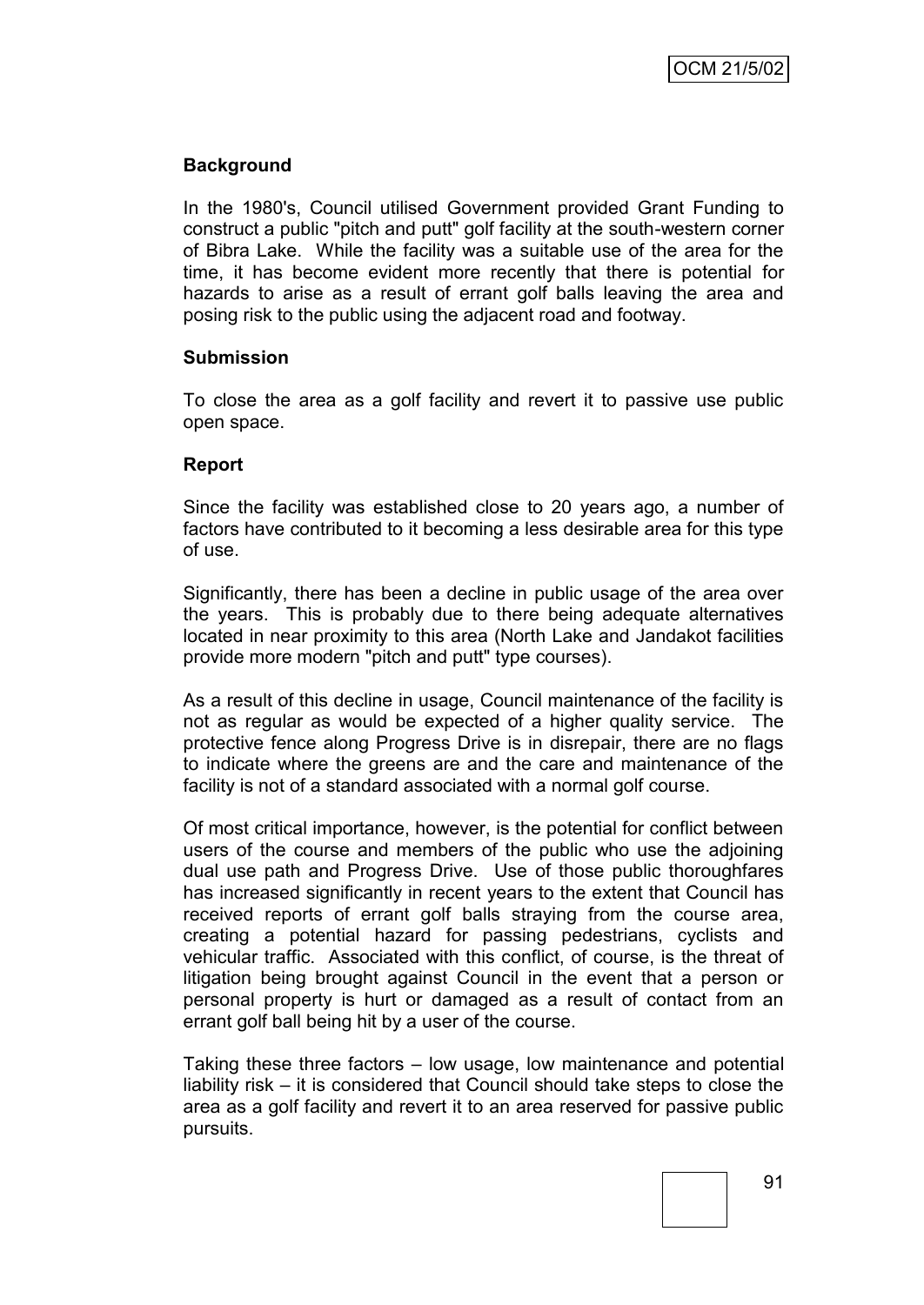For this to occur, it is proposed to remove the wire mesh fence which separates the grassed area from the public thoroughfare (road reserve) and undertake some minor landscaping works which would eliminate any connection between the proposed usage and that of a golf facility. Prohibition signs would be erected, enabling Council Rangers to effectively patrol the area, in case any members of the public continue to practice golf at the site.

## **Strategic Plan/Policy Implications**

Key Result Area – "Providing an optimum range of community services" refers.

## **Budget/Financial Implications**

Estimated \$8,000 to revert the area to passive use public open space. Cost provided by Parks Service Unit, which will undertake the remedial work.

#### **Implications of Section 3.18(3) Local Government Act, 1995**

Adequate alternative golf facilities are located a short distance away in Baker Court, North Lake and Hope Road, Jandakot.

## **1582. (AG Item 17.2) (OCM1\_5\_2002) - COMMUNITY FACILITIES AT COCKBURN CENTRAL (8136A) (RA)**

#### **RECOMMENDATION**

That Council establish a working party comprised of Elected Members and and Council staff appointed by the Chief Executive Officer, to investigate the requirements for and timing of community facilities to be located on the community purpose site on the corner of Beeliar Drive and Wentworth Parade in Success.

#### **COUNCIL DECISION**

MOVED Deputy Mayor Graham SECONDED Clr Whitfield that Council establish a working party comprised of Mayor Lee, Deputy Mayor Graham, Clr Whitfield, Clr Oliver and Council staff appointed by the Chief Executive Officer, to investigate the requirements for and timing of community facilities to be located on the community purpose site on the corner of Beeliar Drive and Wentworth Parade in Success.

**CARRIED 8/0**

#### **Background**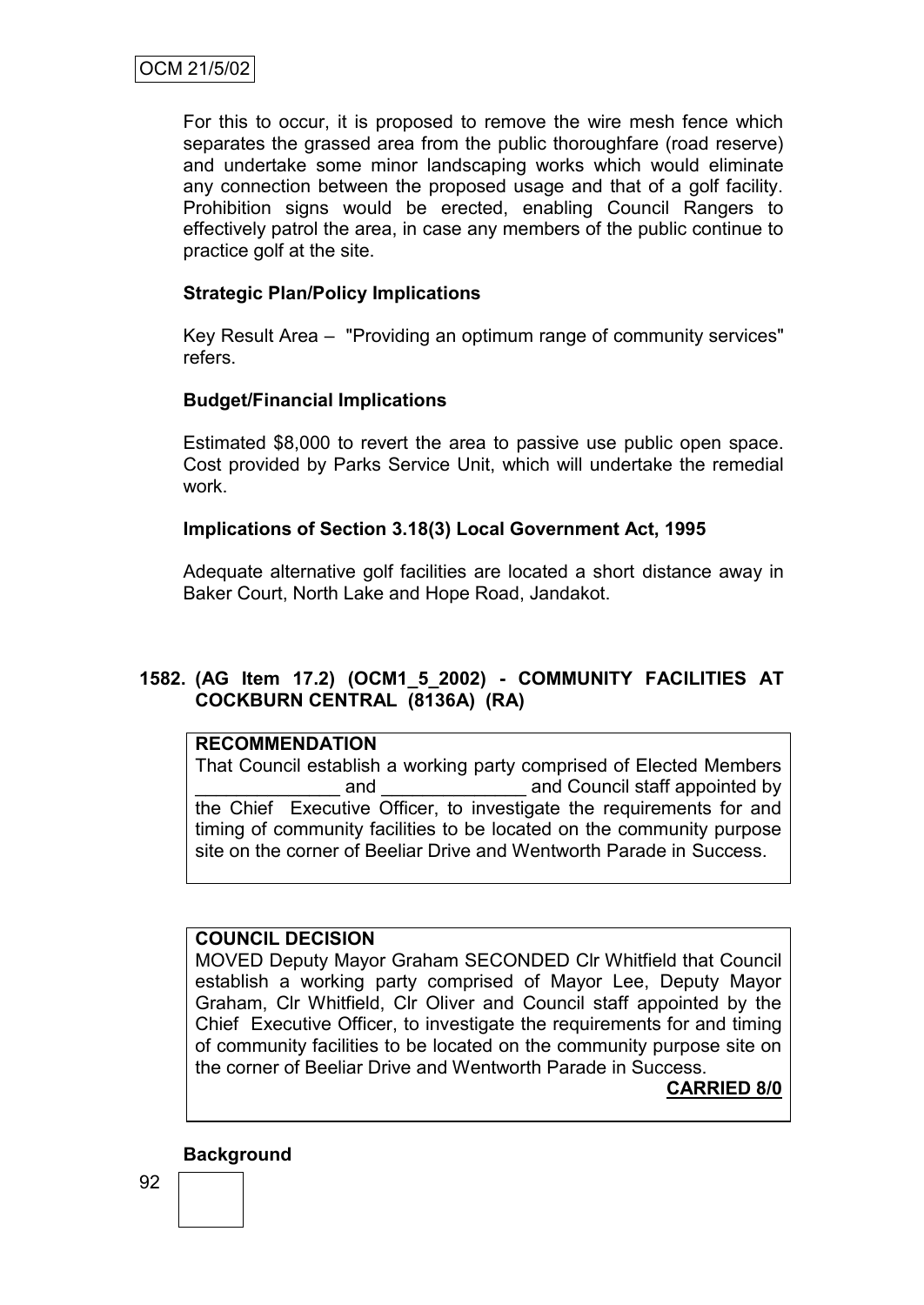There is an area of 1.8 hectares vested in Council for community purposes on the corner of Beeliar Drive and Wentworth Parade in Success.

#### **Submission**

N/A

### **Report**

With the projected growth in population in the eastern portion of the City it is now time to determine what community facilities should be established on the community purpose site on the corner of Beeliar Drive and Wentworth Parade in Success and the timing of the construction of such facilities. The facilities could include a Library, Council Information Centre, meeting rooms, etc..

In order to determine which facilities should be established, the timing of their construction, and to establish an initial concept plan for consideration by Council it is proposed that a working party be set up consisting of Elected Members and staff to consider the matter. If the working party is established it is further proposed that in the Budget for 2002/03 an amount of \$40,000 be allocated to assist the working party in its deliberations as required.

#### **Strategic Plan/Policy Implications**

Facilitating a range of services responsive to community needs.

#### **Budget/Financial Implications**

Depending on the size of the facilities finally approved by Council loan funds may be required.

#### **Implications of Section 3.18(3) Local Government Act, 1995**

Nil.

## **1583. (AG Item 17.3) (OCM1\_5\_2002) - FAMILY DAY CARE SCHEME - BUILDING WORKS (8506) (GB)**

# **RECOMMENDATION**

That Council allocate \$24,908 from the Family Day Care Scheme Building Maintenance Reserve and \$60,000 from surplus operational funds at the end of the 2001/02 financial year for the purchase of a transportable building and undertaking building works for the Family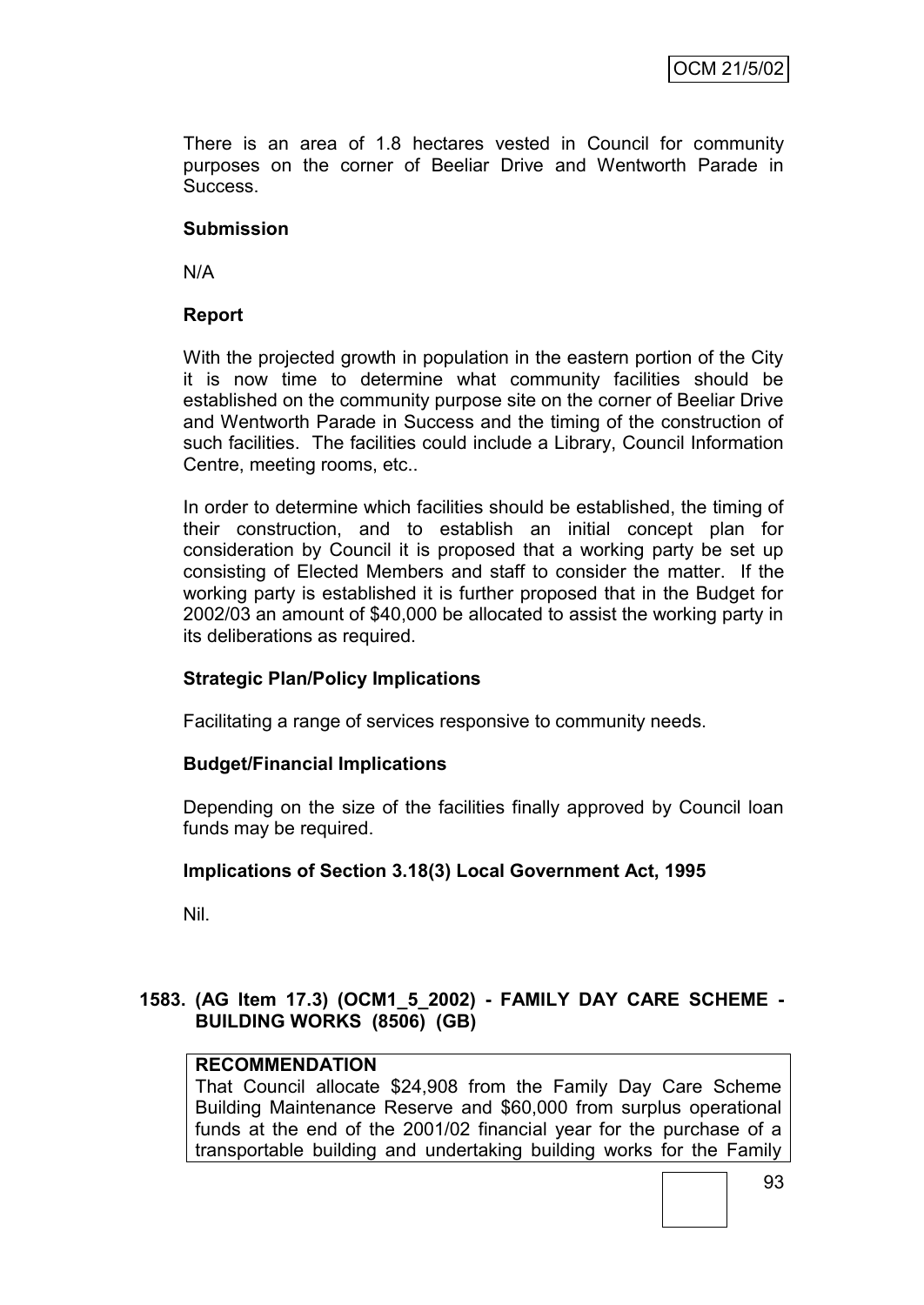Day Care Scheme.

# **TO BE CARRIED BY AN ABSOLUTE MAJORITY OF COUNCIL**

#### **COUNCIL DECISION**

MOVED Clr Waters SECONDED Clr Reeve-Fowkes that Council allocate from the Family Day Care Scheme:

- (1) \$24,908 from the Building Maintenance Reserve;
- (2) \$60,000 from the operational surplus in 2001/02; and
- (3) \$18,176 in the 2002/03 Budget surplus funds from the Employee Entitlement Reserve

for the purchase of a transportable building and the undertaking of building works.

#### **CARRIED BY AN ABSOLUTE MAJORITY OF COUNCIL 8/0**

#### **Explanation**

The alternative recommendation is to clarify that all monies will be drawn from the Family Day Care Scheme funds and also to identify where the \$18,176 was being drawn from and how the allocation of these funds was to be made for the building works.

#### **Background**

For the past two years the Cockburn Family Day Care Scheme has had increasing Occupational Safety and Health risk issues, due to the overcrowding of staff at their existing building. This overcrowding is the result of increased funding and therefore an increase in staff numbers.

The City commissioned the development of a 10-year forward plan for Children"s Services within the Cockburn District that was completed in May 2001. The scope of the plan also included the review of the current Children"s Services structure and location. The Children"s Services Plan recommended that the direct service delivery component of the Children"s Services Area (Family Day Care and Out of School Hours Care) be co-located in either the Central or Eastern areas of Cockburn District in order to improve service delivery to residents. Currently the Out of School Hours Program is located within the City"s Administration Building and the Family Day Care Scheme is located in Coolbellup.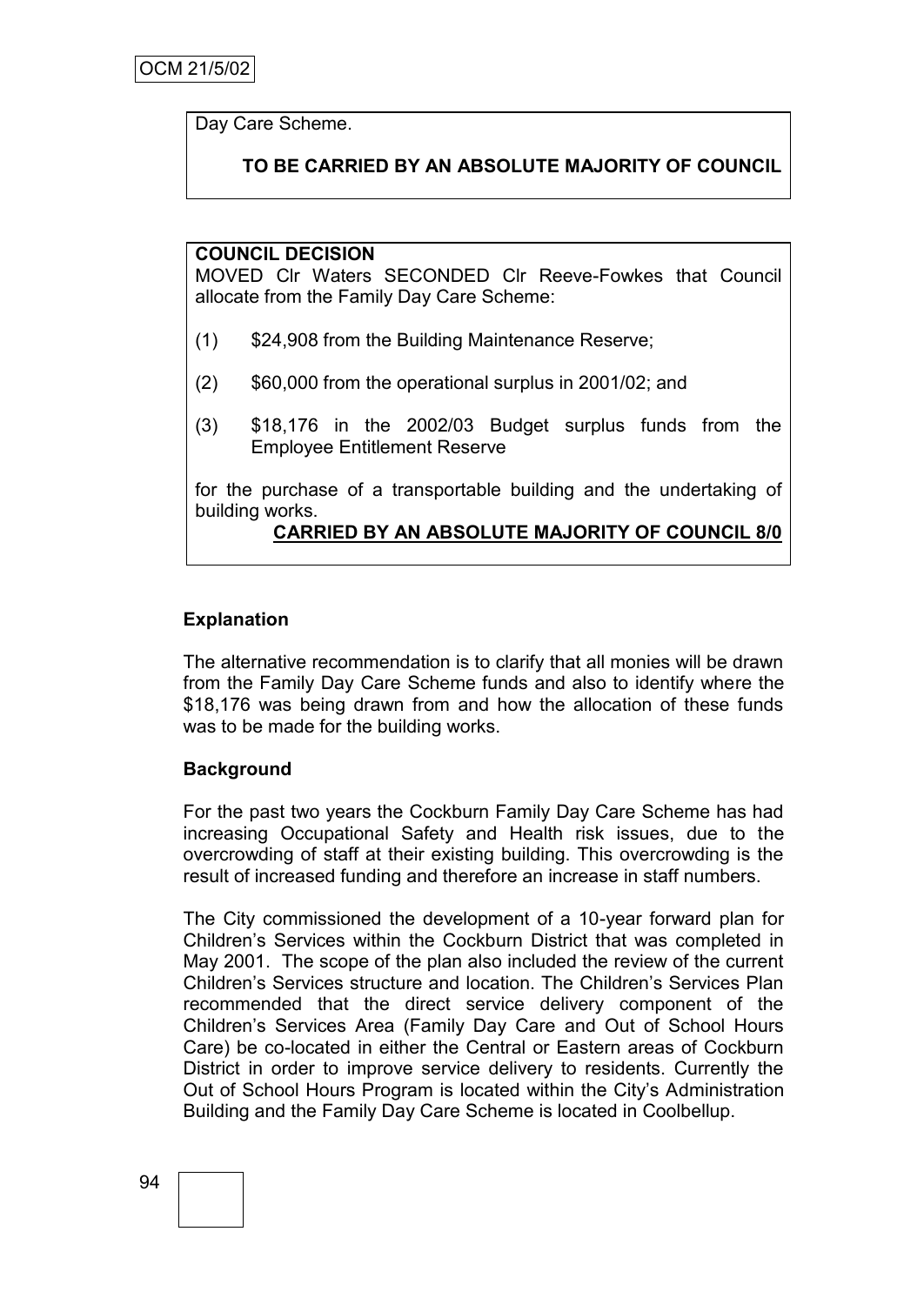The Family Day Care Scheme is financially viable and is funded entirely by Commonwealth government funding, and membership fees.

#### **Submission**

N/A

#### **Report**

A safety inspection was carried out by the Safety Coordinator in April 2000 for the Family Day Care Scheme located on Winterfold Road in Coolbellup. It was found that the work and storage areas were unacceptable due to overcrowding and therefore posed an Occupational Health and Safety Risk.

There are currently 11 staff in the building and most of them do not have work stations that comply with the Occupational Safety and Health Regulations 1996, part 3.14. This states that employees must have adequate work space to ensure their safety and health. The Safety Coordinator"s report concluded that Family Day Care operations would either have to move to a larger facility or a major extension/modification would be required to the existing building in order to create more user space.

As it is proposed that a Children"s Services Area be included within the Community Facilities at Success, Coolbellup will only be a temporary site for Family Day Care, so this needed to be taken into account.

The City employed a draftsman to provide options, a concept design and cost estimate in order to address the immediate OS&H hazards.

After investigation the draftsman has recommended that the City purchase a transportable building and modify the interior of the existing building. The transportable building can also be sold if the Family Day Care Scheme is re-located to Success. The total cost estimate for the project inclusive of fees is \$103,000.

The Family Day Care Scheme is entirely funded by the Commonwealth Government and membership fees. There are sufficient funds within the Family Day Care Reserve accounts and within the operational budget to undertake the building and site works, and to purchase the transportable building.

\$24,908.78 has been set aside within the Family Day Care Building Maintenance Reserve for which there is no immediate need.

The Council has a current liability of \$162,923.84 for Employee Leave entitlements and Redundancy for the Family Day Care Scheme and an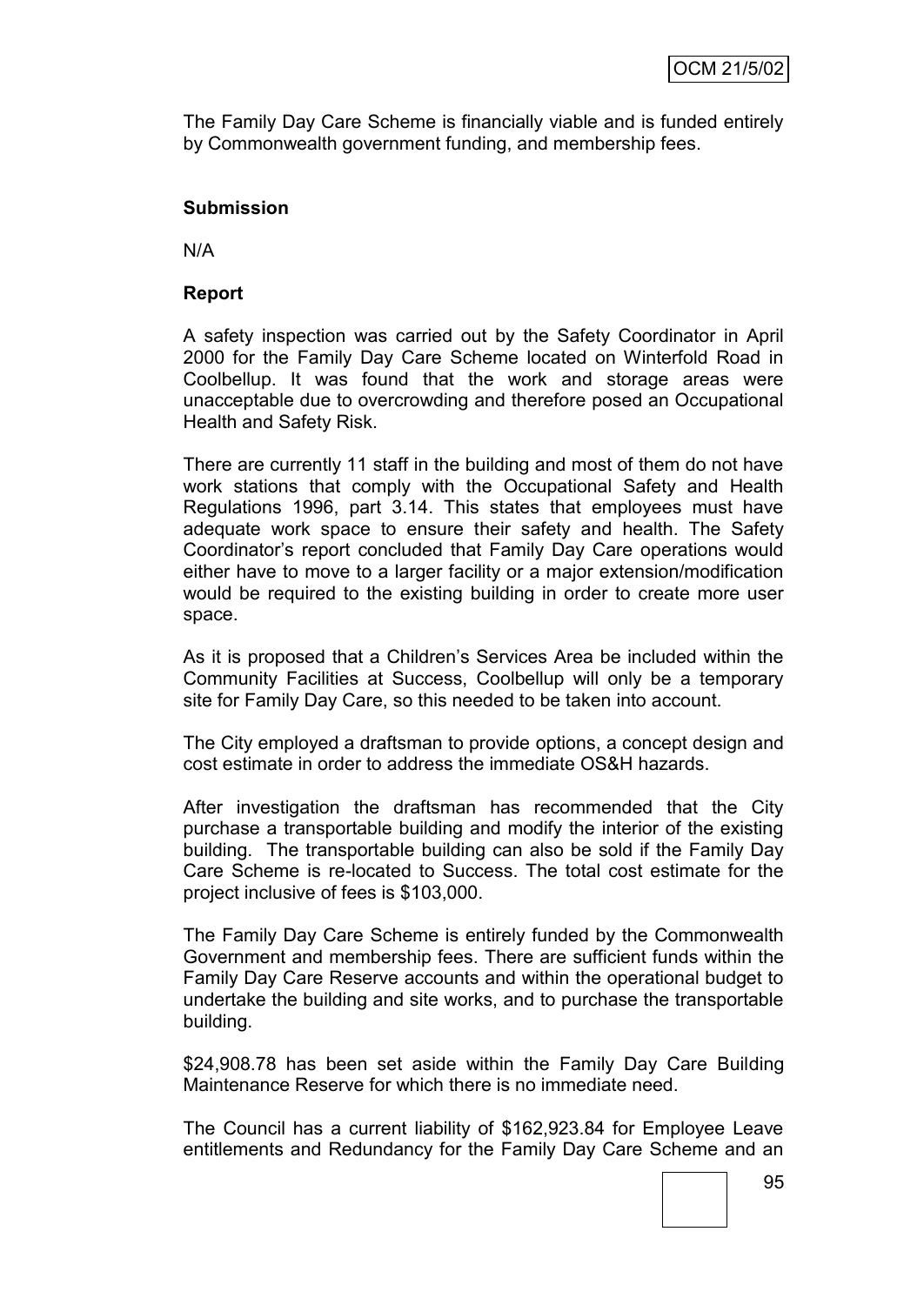actual figure of \$181,100.05 in the Reserve. Therefore there are surplus funds of \$18,176.21 in the Family Day Care Employee Entitlements Reserve. It is intended to transfer these surplus funds for use on this project as part of the 2002/03 Budget.

There is also a current operational surplus of over \$60,000 within this current financial year. These monies can also be utilised for building works for the Family Day Care Scheme.

Accordingly, the following funds are available:-

| <b>Building Maintenance Reserve</b>          | \$24,908  |
|----------------------------------------------|-----------|
| Employee Entitlements Reserve Surplus Funds  | \$18,176  |
| Operational Surplus 2001/2002 financial year | \$60,000  |
| Total available                              | \$103,084 |

As the office space will be increased an added benefit is the ability to colocate all direct service delivery staff within Children"s Services. Having all staff within the same building will facilitate effective communication, increase cost effectiveness by sharing administration support, and improve service delivery to the community by providing a one stop shop for residents who are seeking Children"s Services within the City.

Primarily, the purchase of the transportable building and the internal building works will address the Occupational Health and Safety hazards.

#### **Strategic Plan/Policy Implications**

To deliver Services and to manage resources in a way that is cost competitive without compromising quality.

#### **Budget/Financial Implications**

The Family Day Care Scheme is entirely funded by commonwealth grants and membership fees so this project is cost neutral to Council and within the program's budget.

#### **Implications of Section 3.18(3) Local Government Act, 1995**

Nil

### **1584. (AG Item 17.4) (OCM1\_5\_2002) - BEELIAR (PANORAMA GARDENS/BEELIAR HEIGHTS) SECURITY PATROLS (8957) (RA) (ATTACH)**

**RECOMMENDATION** That Council discontinues the Beeliar Heights/Panorama Gardens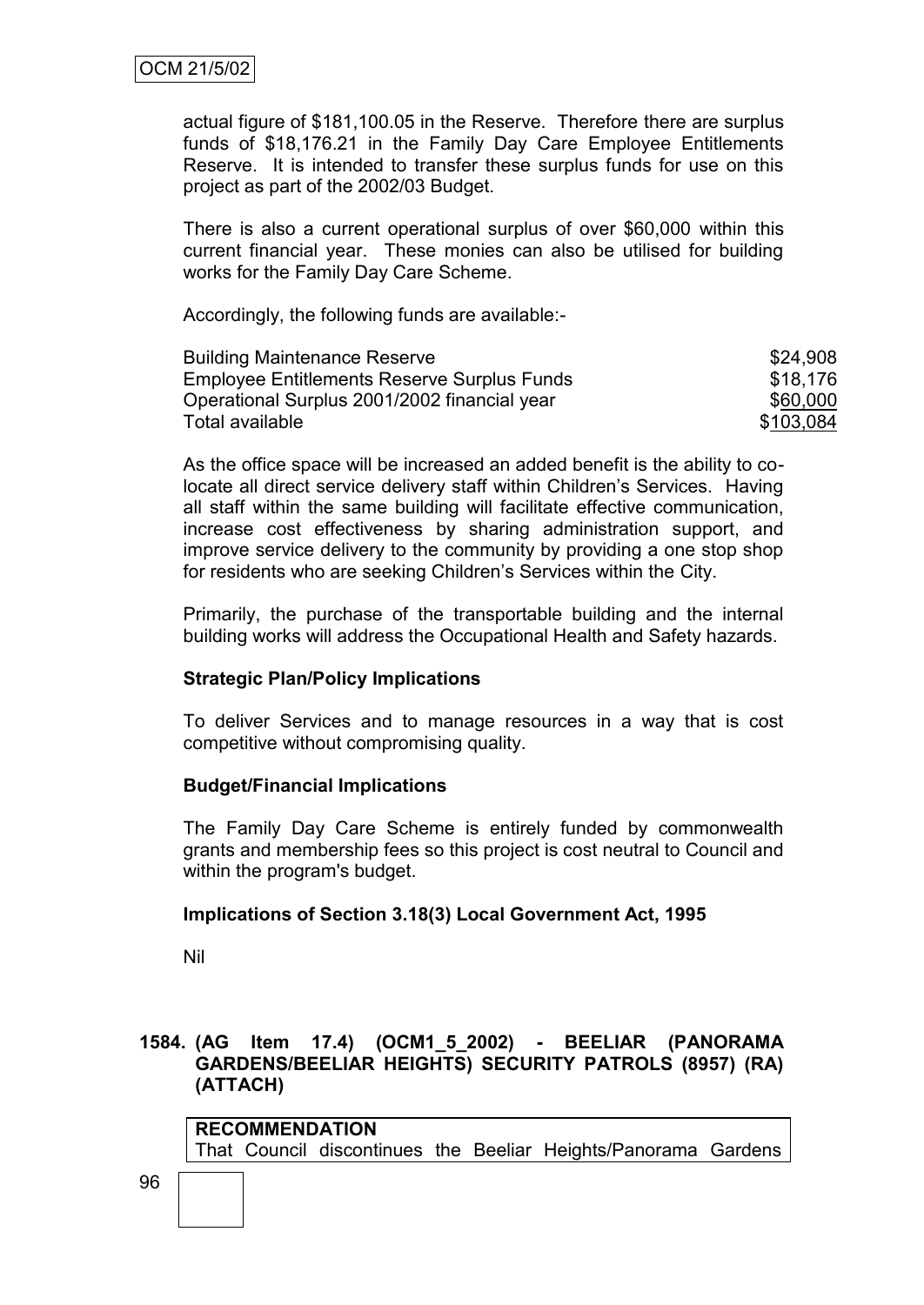security patrols as of 30 June 2002, as less than 50% of owners approved of continuation of the service.

### **COUNCIL DECISION**

MOVED Clr Reeve-Fowkes SECONDED Clr Oliver that Council:

- (1) continue the Beeliar Panorama Gardens/Beeliar Heights Security Patrols at the same level of service that currently applies, to terminate on 30 June 2003, subject to the Department of Housing and Works agreeing to contribute to the service levy on the same basis that currently applies; and
- (2) exercise the option to extend the contract with Secureforce for a further year for Beeliar Panorama Gardens/Beeliar Heights Security Patrols.

**CARRIED 8/0**

## **Explanation**

It is evident that of the respondents to the survey the vast majority (80%) was prepared to pay for the continuation of the patrols. Also, of the respondents to the question on the quality of the existing patrols 84% saw the patrols as being of a satisfactory level or better.

#### **Background**

Council at its meeting of 16 of January 2001, resolved to instigate security patrols for the Beeliar Heights/Panorama Gardens area with the provision of a service charge levy to cover the cost of the patrols. The patrols began on 1 July 2001 on a one-year trial basis. This matter is presented to Council now to ensure that sufficient time is available for consideration of the matter and to carry out the necessary administrative tasks for the patrols to be continued if Council so desires.

#### **Submission**

N/A

#### **Report**

To assist Council in its deliberations on the question of the status of security patrols for the area, an individually addressed questionnaire was distributed to all landowners in the area currently served by the patrols. A copy of the questionnaire is attached for information. The questionnaire sought advice from property owners whether they would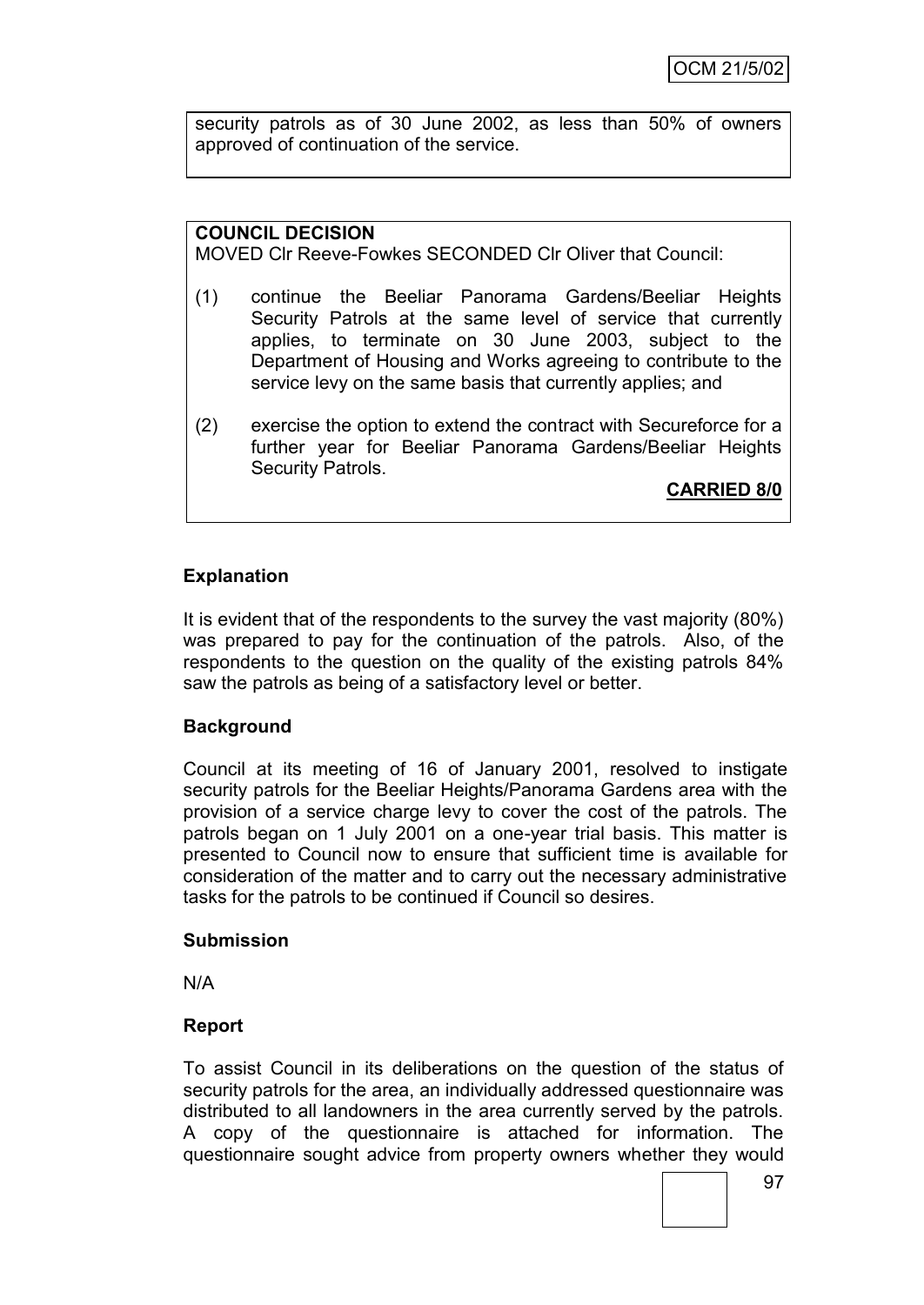like to see security patrols extended for a further two years rather than for another one year.

Question: How much is the owner prepared to pay?

| TABL<br><u>—</u> |      |       |                     |          |            |
|------------------|------|-------|---------------------|----------|------------|
| \$65             | \$85 | \$120 | \$285               | Nothing  | Incomplete |
| 98               | 66   | 39    | $\overline{ }$<br>Δ | 50<br>◡▵ | c          |

#### **NOTE FOR THE FOLLOWING QUESTIONS ONE IS LOW FIVE HIGH**

Question: How do you perceive the level of crime and anti-social behaviour in Beeliar?

| <b>TABLE 2</b> |     |       |             |      |            |
|----------------|-----|-------|-------------|------|------------|
| ONE            | TWO | THRFF | <b>FOUR</b> | FIVE | Incomplete |
| 52             | 80  | v     | 18          |      | $\Delta$   |

Question: How do you feel about the quality of the existing security patrols in the area?

| <b>TABLE 3</b> |         |       |             |             |            |
|----------------|---------|-------|-------------|-------------|------------|
| ONE            | .<br>WC | THRFF | <b>FOUR</b> | <b>FIVF</b> | Incomplete |
|                | 28      | 94    | 59          | 50          | 30         |

Question: How do you rate your sense of personal safety since the patrols began?

| ARI<br>൧ |    |           |             |             |            |
|----------|----|-----------|-------------|-------------|------------|
| ONE      | WC | THRFF     | <b>FOUR</b> | <b>EIVE</b> | Incomplete |
|          | ∽  | ۵î<br>JZ. | 94          | 44          | 35         |

A total of 696 questionnaires sent out to property owners of which 70 were Ministry of Housing (Homeswest) properties. For the analysis the respondents are defined as those who returned the forms, excluding Ministry of Housing owned properties. There were a total of 271 responses and as indicated in table 1, 80% of respondents were prepared to pay for patrols. Only 38% of respondents were prepared to pay \$85 per annum or more for patrols.

Table 2 shows 75% of owners to perceive crime and anti social behaviour in the area to be low to moderate. 75% of respondents saw the quality of the existing patrol service to be moderate to high, as indicated by table 3. On the question of personal safety, 85% rated their sense of personal safety to be moderate to high.

The Ministry of Housing position is that it will support the majority of other land owners position. On this basis, the vote for some level of service fee for security patrols is then 287 (217 plus 70) yes votes of a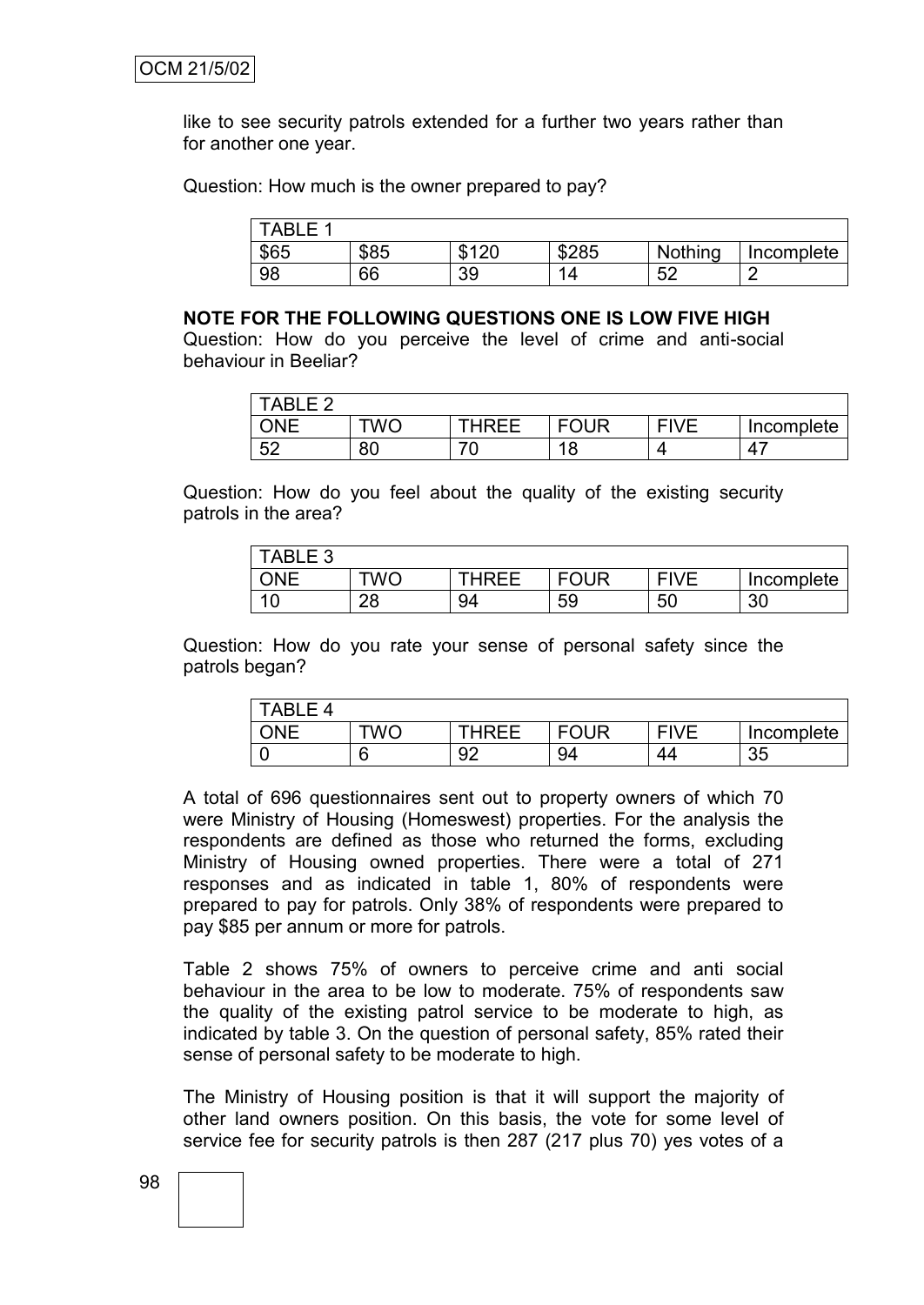total of 696 questionnaires sent out or 40%. The issue remains whether the majority of votes should be based on the total number of questionnaires sent out or on the number of respondents. As Council's current position is that 50% of the total number of properties subject to the levy should approve its imposition, it is recommended that the patrols be discontinued.

BEELIAR HEIGHTS/PANORAMA GARDENS POLICE REPORTABLE CRIME STATISTICS FOR CORRESPONDING PERIODS JULY – FEB 2000/2001 & 2001/2002

| <b>Total</b>     | 84 | Total            | 84 |
|------------------|----|------------------|----|
|                  |    |                  |    |
| Feb 2001         | 12 | Feb 2002         |    |
| Jan 2001         | 15 | Jan 2002         | 6  |
| Dec 2000         | 7  | Dec 2001         | 11 |
| <b>Nov 2000</b>  | 11 | <b>Nov 2001</b>  | 10 |
| Oct 2000         | 12 | Oct 2001         | 11 |
| Sep 2000         | 12 | Sep 2001         | 10 |
| Aug 2000         | 8  | Aug 2001         | 6  |
| <b>July 2000</b> |    | <b>July 2001</b> | 23 |
|                  |    |                  |    |

In every recent trial of security by Western Australian Local Governments, there has been a noticeable trend in the reportable crime figures. That is, initially after the commencement of the patrols, there is an increase in the reported crime by 25-50%, thought to be due to the public perception that because of the Security Patrols any crime reported will more likely be acted upon. Frequently after the first six months, the number of reported crimes steadies and a gradual reduction occurs that stabilises below general trends after approximately twelve months. As indicated from the above statistics, the reduction appears to have commenced a little earlier, however it is expected that at the twelvemonth stage, more accurate figures would be available.

There is scope within the existing contract with Secureforce to extend the contract for a further year. Should Council decide to continue with the patrols, it is suggested that this option be continued as 75% were moderately to very satisfied with the level of service currently provided.

Secureforce have quoted the figure of \$40,040 plus GST to continue the service for a further year under the current terms and conditions. This equates to a levy of \$60 per affected property, the same that currently applies.

#### **Strategic Plan/Policy Implications**

Facilitating a range of services responsive to the community needs.

#### **Budget/Financial Implications**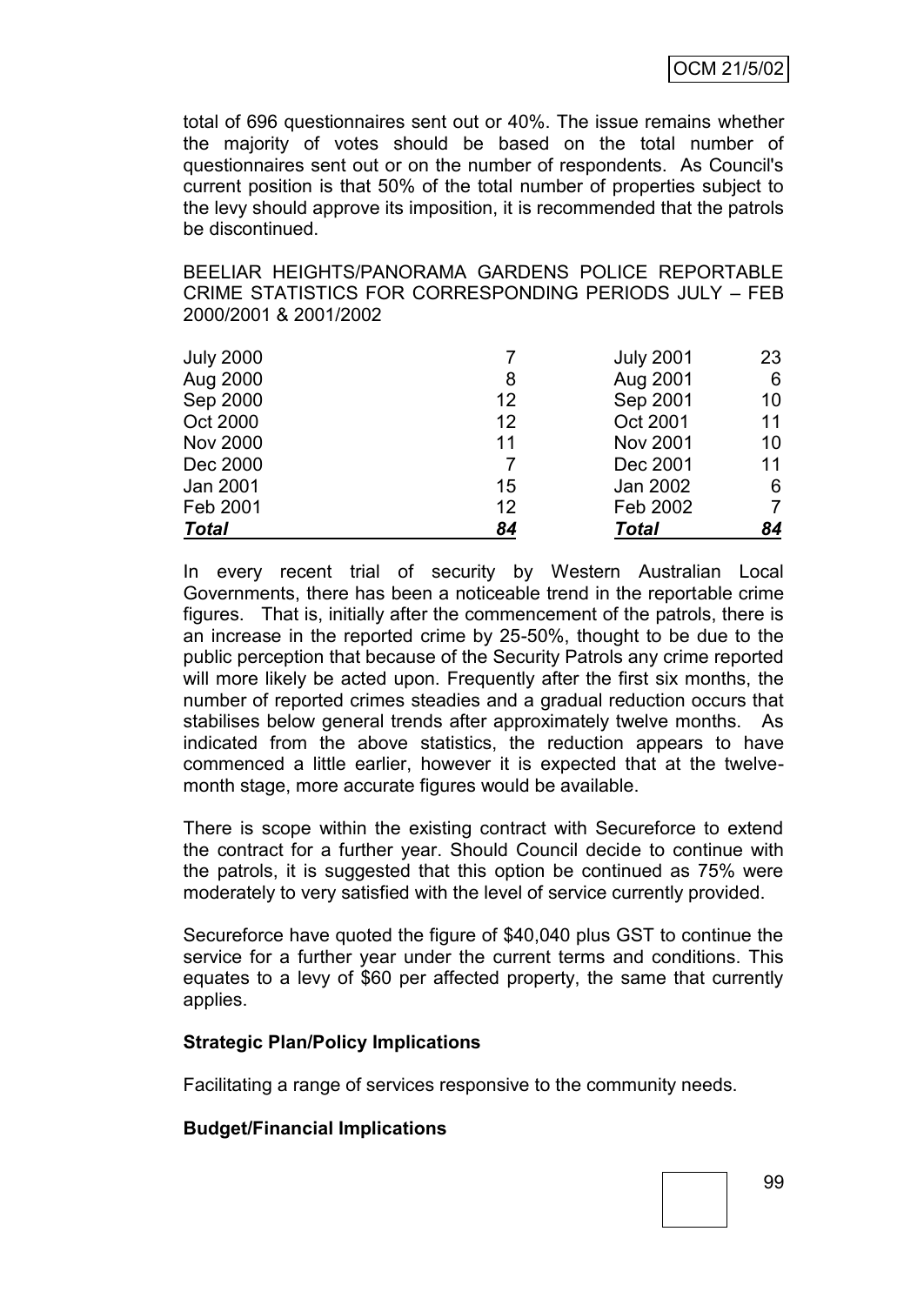Should the patrols proceed, they will be funded by a service levy on landowners in the prescribed area.

### **Implications of Section 3.18(3) Local Government Act, 1995**

It has been customary and long term practice for the State Government through the Police Department to provide security and on occasions patrols in urban areas.

### **1585. (AG Item 17.5) (OCM1\_5\_2002) - SOUTH LAKE LEISURE CENTRE POOL UPGRADE (8143) (RA)**

## **RECOMMENDATION**

That Council:

- (1) allocate \$700,000 in the Budget for 2002/03 for the replacement and expansion of the South Lake Leisure Centre Pool Shell from 6 lanes to 8 lanes;
- (2) allocate \$50,000 in the Budget for 2002/03 for the contracting of the Design and documentation for the South Lake Leisure Centre Pool upgrade; and
- (3) draw \$750,000 from the Community Facilities Reserve fund to meet these costs.

# **TO BE CARRIED BY ABSOLUTE MAJORITY OF COUNCIL**

#### **COUNCIL DECISION**

MOVED Clr Waters SECONDED Clr Whitfield that the recommendation be adopted. **CARRIED BY AN ABSOLUTE MAJORITY OF COUNCIL 8/0**

#### **Background**

The now defunct firm Florida Pools Pty Ltd constructed the Leeming, Gosnells and South Lake pools. The other facilities pool shells have since been replaced although they were constructed after the South Lake Leisure Centre pool. The marble sheen finish used on these pools was found to delaminate and hence the SLLC pool shell will also need to be replaced as it has similar signs of failure.

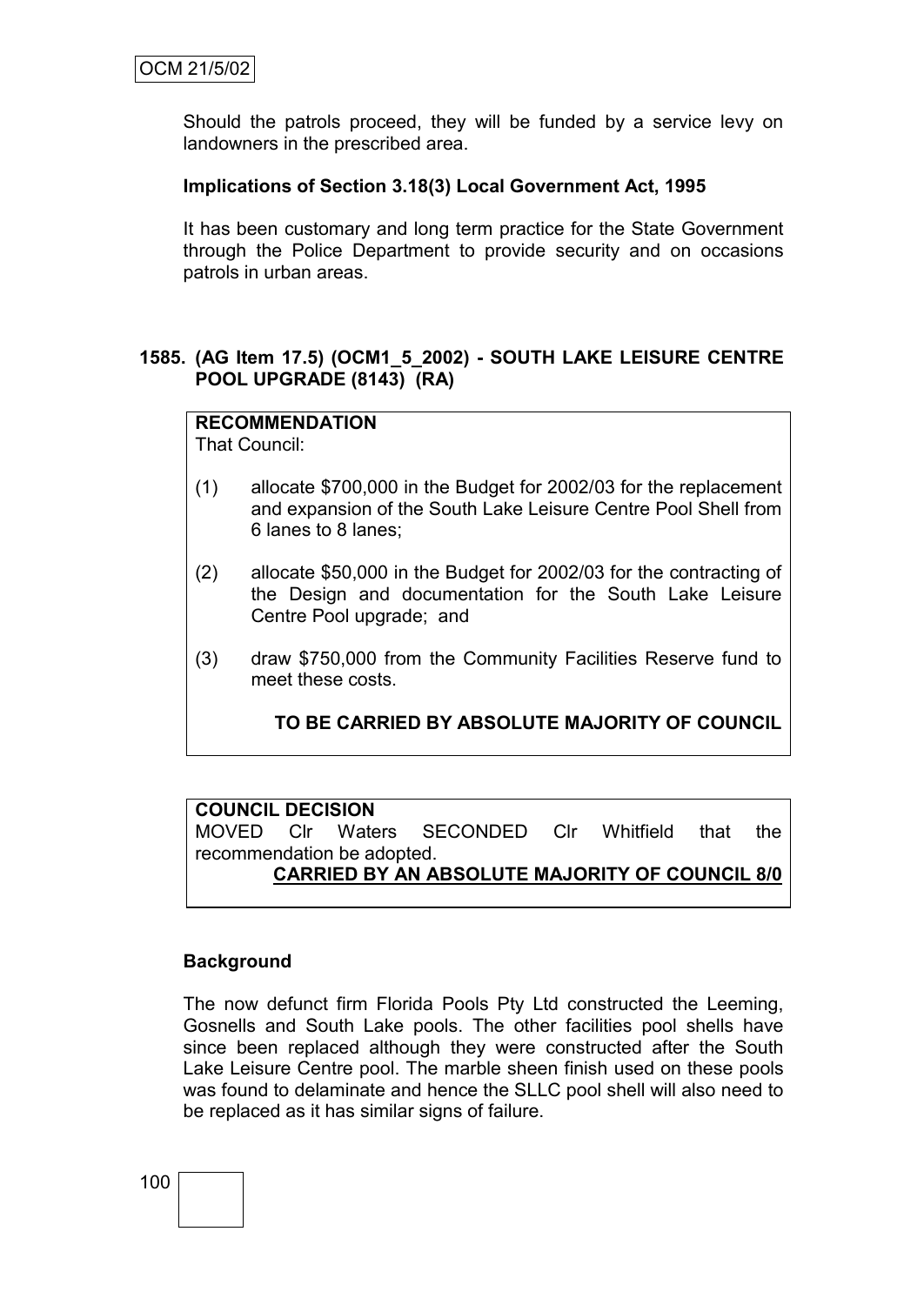As has been previously reported there is a substantial leak occurring from the pool. The tests performed indicate that this leak is from the pool shell and the only way to address the problem is by replacing the shell.

The need to replace the pool shell has been known for a number of years and has been placed on the Principal Activities Plan at an estimated cost of \$500,000.

#### **Submission**

N/A

#### **Report**

The replacement of the pool bowl is set down to occur in the winter of 2003 and hence needs to be included in the 2002/03 budget. If Council intends to alter the pool configuration in any way by far the most practical and cost effective opportunity to do this will be at the same time as the pool shell replacement.

The South Lake Leisure Centre is the City of Cockburn's premier leisure facility and only aquatic facility. The facility was built over ten years ago and since that time has not witnessed any significant expansion to the indoor aquatic facilities.

Since being built, the catchment population of the facility has expanded significantly, particularly land estate developments along the freeway. Large population increases along this corridor are expected for years to come.

Due to the current size of the indoor pool facility and usage demands, the Centre frequently operates at maximum capacity, particularly through the summer months. Currently, the Centre has had to book all available lane space at certain times of the day to meet the demands of schools, to the exclusion of lap swimmers. Additionally, the Centre has had to turn away some school bookings, as it is not able to meet the space requirements due to the limited number of lanes available.

To further compound the problem, suitable space for Centre run swimming lessons, Aquarobic classes and vacation swimming lessons are difficult to allocate. In order to cater for these programs, the Centre is forced to restrict public access to the lanes.

The reduction in available lane space generates a number of complaints from lap swimmers, elderly patrons who use the facility for walking and patrons undertaking rehabilitation programs. This has a detrimental effect on income as patrons who can not find suitable space go to alternative facilities.

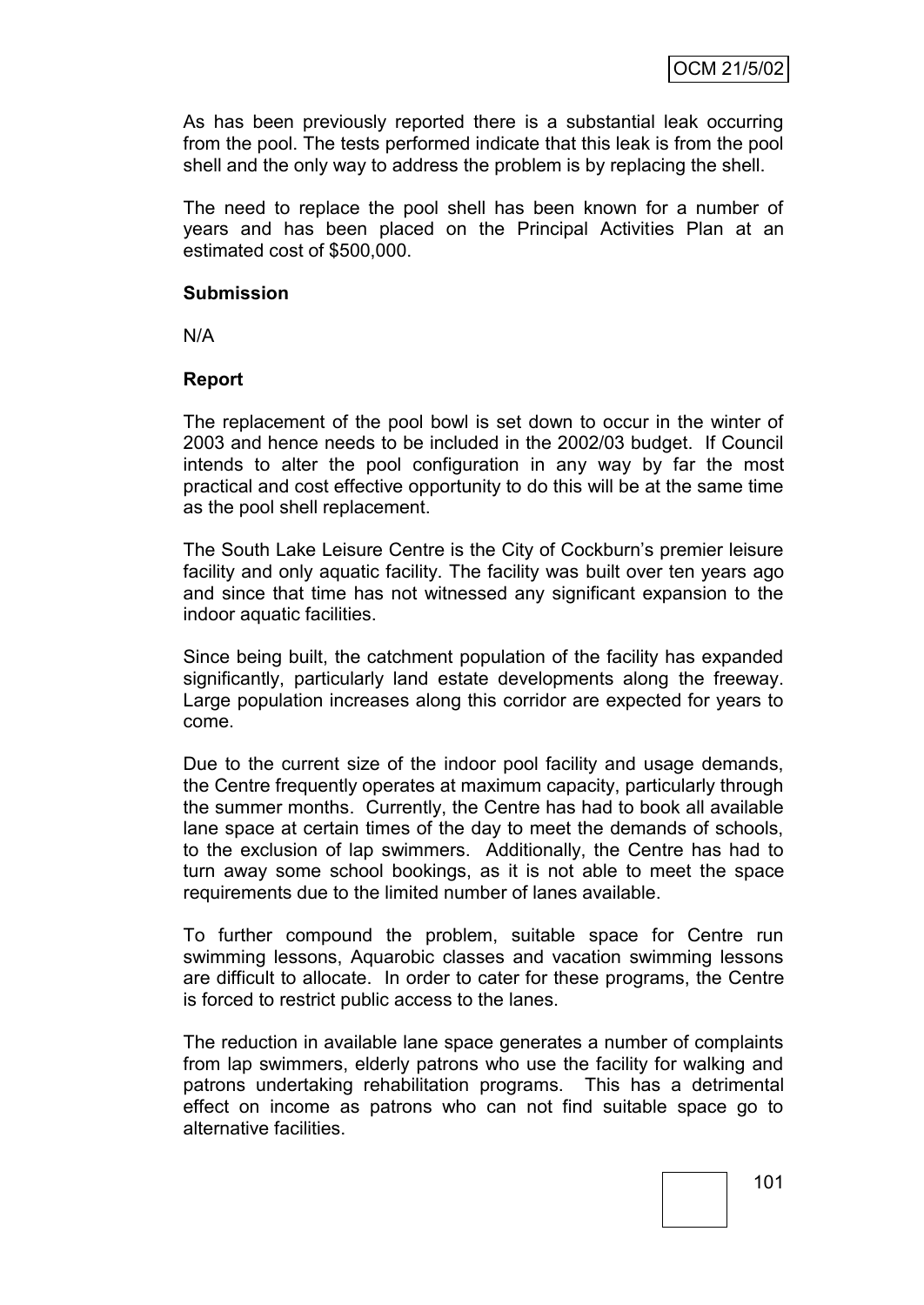Many other local governments in the region have superior aquatic facilities or are in the process of building superior facilities to the City of Cockburn. With new complexes at Riverton and in Melville, the Centre is being forced to compete without being able to offer modern suitable facilities.

The future population expansion within the City of Cockburn can not be catered for without expansion of the aquatic facilities. As the Council is not planning to build a new aquatic facility for some years, expansion of the current facility is the only way to meet the increasing demands of the community and ratepayers. Failure to provide suitable facilities for the ratepayers will force them to travel to other council's facilities, adversely impacting on the financial status of the South Lake Leisure Centre.

It is proposed that an expansion of the pool shell occur simultaneously with the pool shell upgrade planned for 2003. It is proposed that the 25metre pool shell be expanded from 6 to 8 lanes. This will be accomplished by narrowing each lane by 10 cm, removing the 10 cm margin on each of the outside lanes and extending the pool shell by 3.2 metres. The result will be 8 lanes, each with a width of 2 metres. Installing a thinner set of Anti-wave lane ropes will reclaim some of the functional lane width.

At the same time the seating stands will be relocated to the end of the 25 metre pool.

The cost of this expansion has been estimated to be \$250,000 in addition to the funds allowed for the pool shell redevelopment.

As there is a sizeable loss of water from the pool bowl it would be prudent for Council to carry out the design and documentation work ready for the tender for construction of the new pool shell. The calling of tenders design and documentation ready for the calling of the construction tender will take in the vicinity of 4 months. The calling of tenders and the actual construction period will be approximately 5 months. It is proposed that the main pool be closed from the 1<sup>st</sup> of April 03 to the 1<sup>st</sup> of August 03.

As the South Lake Leisure Centre indoor pool will be closed for a considerable time during the renovation to the Pool Shell, the proposed closure time is from the first day of the April 2003 School Holidays, with reopening by the last day of the July 2003 School Holidays if possible.

Due to the seasonal nature of attendance figures at the pool, these months generally exhibit lower usage patterns. Additionally, reopening in July gives the Centre 2-3 months to resolve any problematic issues with the redevelopment before the busy season starts again.

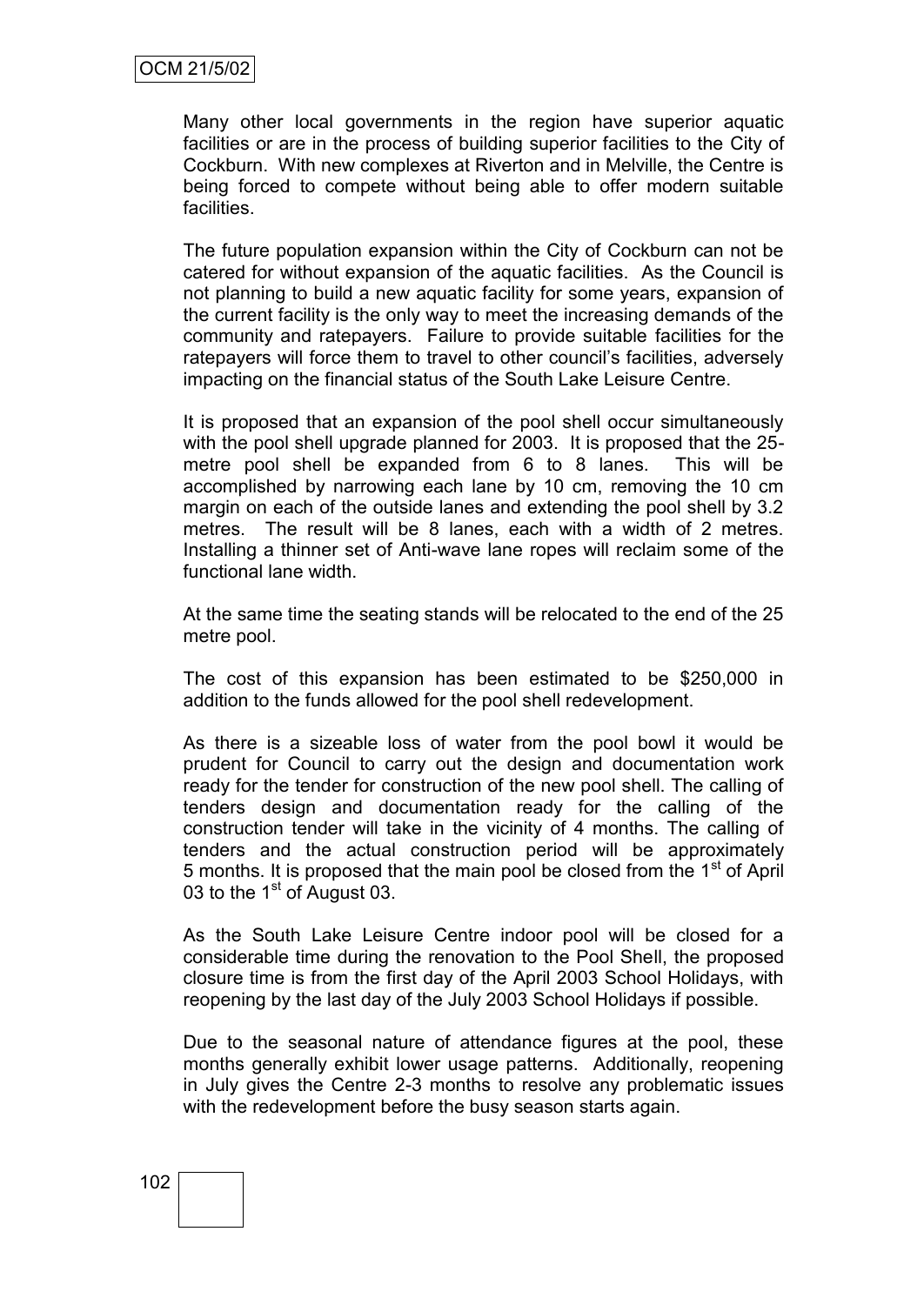Closure during the School Holidays is optimal because the April and July school holidays are periods of very low usage. The Centre runs small Vacation Swimming programs of up to 55 students and has no other programmed aquatic activities during this time. Compared to the School term, where the Centre will have a number of school swimming lessons and over 800 people enrolled in swimming lessons, the April and July holiday periods represent times of significantly lower trade and less disruption to the ordinary services offered by the Centre. The temporary out door pool covered area will be able to accommodate the small vacation swim classes during the July school holidays but for technical reasons the pool water in the outdoor pool could not be heated quickly enough to allow for vacation swim lessons to occur in the April school holidays.

## **Strategic Plan/Policy Implications**

"To facilitate and provide an optimum range of community facilities."

#### **Budget/Financial Implications**

The replacement of the pool shell for the SLLC has been foreseen and placed on the Principal Activity Plan. The additional funds required to increase the number of lanes from 6 to 8 will require an additional \$250,000. The funds required can be drawn from the Community Facilities Reserve Fund.

#### **Implications of Section 3.18(3) Local Government Act, 1995**

Council has previously committed itself to the provision of aquatic facilities at the SLLC.

## **1586. (AG Item 17.6) (OCM1\_5\_2002) - BUSINESS CONTINUITY PLAN - PROTECTION OF COUNCIL PROPERTY (4206) (LCD)**

#### **RECOMMENDATION**

That Council allocate \$221,235.00 from the Major Refurbishment Council Buildings Reserve Fund for the purpose of implementing measures to protect Council's property, primary information systems and records.

# **TO BE CARRIED BY AN ABSOLUTE MAJORITY OF COUNCIL**

| <b>COUNCIL DECISION</b> |  |                            |                                                  |  |  |  |  |  |
|-------------------------|--|----------------------------|--------------------------------------------------|--|--|--|--|--|
|                         |  |                            | MOVED CIr Humphreys SECONDED CIr Oliver that the |  |  |  |  |  |
|                         |  | recommendation be adopted. |                                                  |  |  |  |  |  |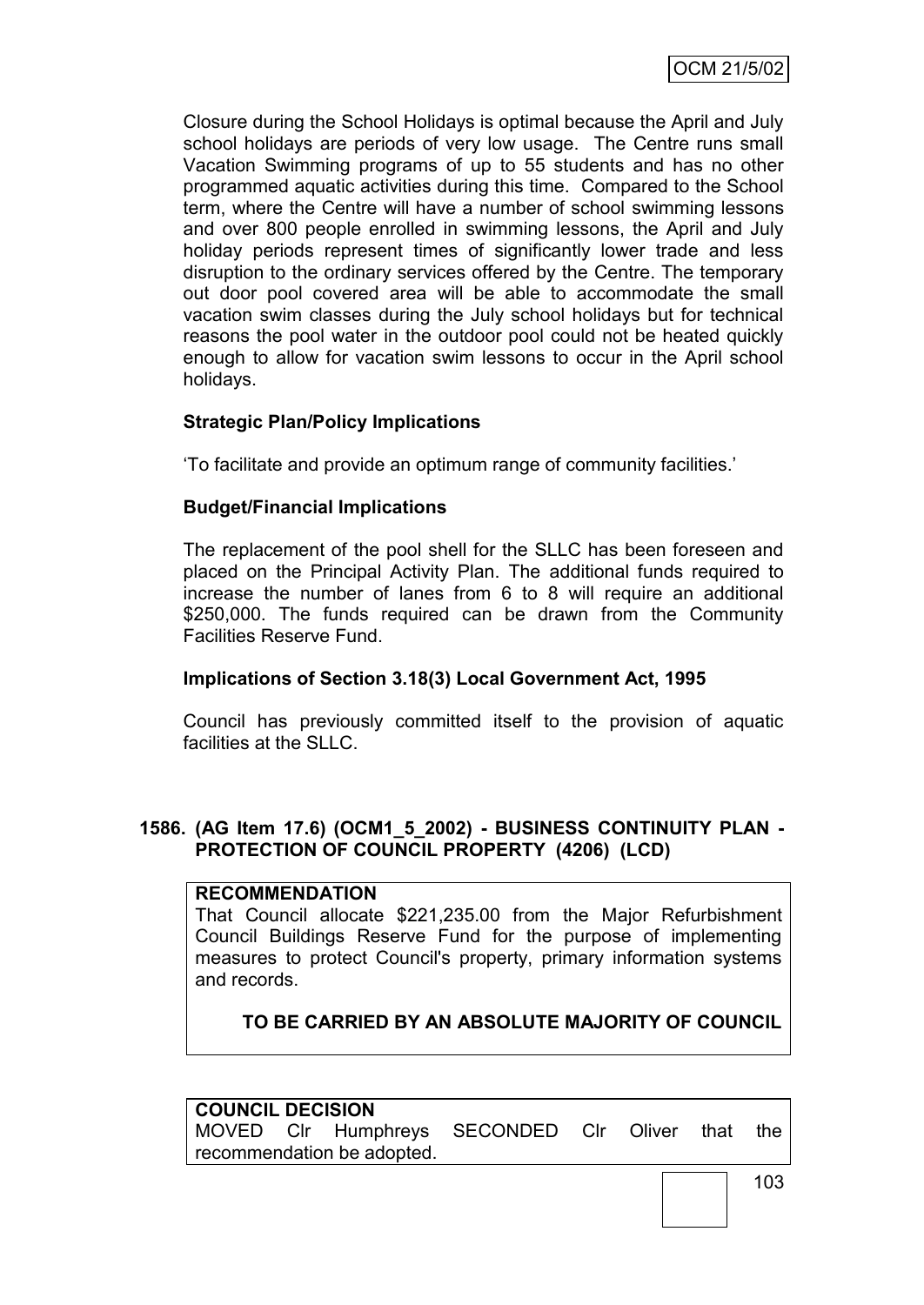## **CARRIED BY AN ABSOLUTE MAJORITY OF COUNCIL 8/0**

# **Background**

The consulting firm of CorpSec International Pty Ltd was commissioned to prepare a Business Continuity Plan for Council Offices and associated facilities. The associated facilities are the Libraries, Jean Willis Centre, the South Lake Leisure Centre, the Wellard Street Depot, Joe Cooper Centre, and other leased buildings. In essence the report deals with the assessment of risks relating to a disaster such as fire in the Council Offices and associated facilities and what measures could be taken to protect the property as well as implementing measures to provide for the continuation of business if a disaster did occur.

#### **Submission**

N/A

#### **Report**

The report by CorpSec International Pty Ltd has made a number of recommendations to improve Council's capability to deal with a disaster. A number of issues will be put forward for funding in the forthcoming budget. Of immediate concern is that the assessment of the Council Offices indicated that the CO2 gas used in the fire suppression system to protect Council"s files in the immediate file storage area and the compactus file storage area was inappropriate and should be replaced with another gas such as Inergen. The doors to the aforementioned filing rooms are not fire rated and should be replaced with fire rated doors and there is not a system to purge the gas from the rooms if the gas is released. Also, the computer room, which houses Council"s computer system, has no fire protection. The plan/printing room that houses the computer patch panel for the computer systems in the southern section of the building and the plans in the room have no fire protection. As a result, all of Council's primary information systems and records are at risk. Furthermore, the Administration Building is at risk because there is no Fire Detection System installed.

A Specialist in Fire Suppression issues will be required to draft the technical specifications concerning the installation of the gas fire suppression systems, the purging system and the installation of the fire detectors. The technical specifications will form part of the tender documents for this project.

The recommendations contained in the CorpSec report have been given an order of priority. Cost estimates have been obtained from the firm, Fire Design and Commissioning. Prices exclude GST.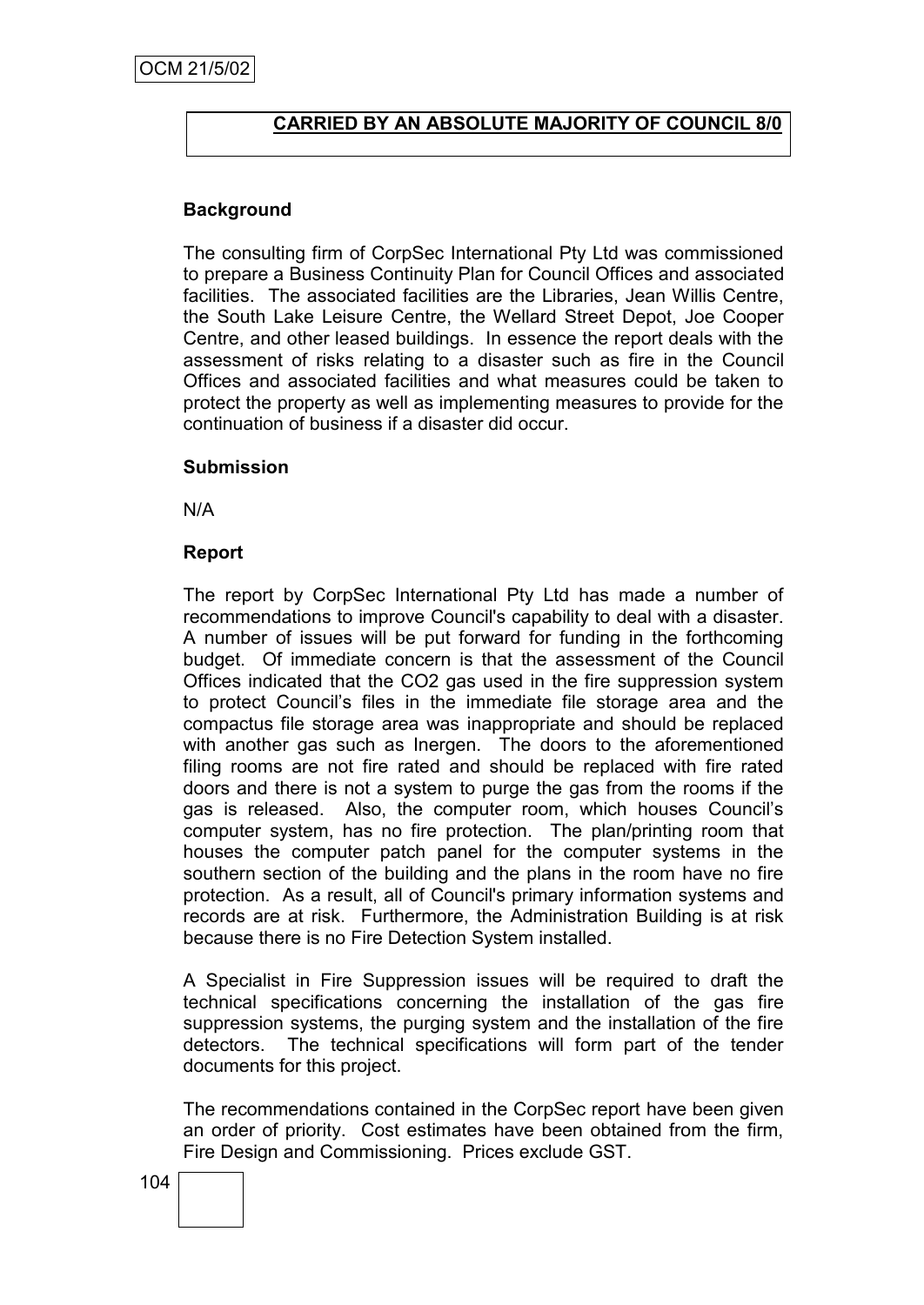|                  |                                                                                                                                                                                                                                | \$      |
|------------------|--------------------------------------------------------------------------------------------------------------------------------------------------------------------------------------------------------------------------------|---------|
| 1 <sub>1</sub>   | Provide a gas fire suppression system to protect<br>plans and the computer patch panel in the plan<br>room.                                                                                                                    | 31,000  |
| 2.               | Provide agent purging system to all gas flooded<br>rooms with fire dampers to the ducts.                                                                                                                                       | 37,400  |
| 3.               | Provide a gas fire suppression system to protect<br>the computer room.                                                                                                                                                         | 33,000  |
| $\overline{4}$ . | Provide a new gas fire suppression system to the<br>immediate filing room and replace current doors<br>with fire rated doors.                                                                                                  | 25,750  |
| 5.               | Provide a new gas fire suppression system to the<br>compactus filing room and replace current doors<br>with fire rated doors.                                                                                                  | 25,750  |
| 6                | Drafting of Technical Specifications for the<br>upgrading of the fire protection systems within the<br>Administration<br>Complex.<br>The technical<br>Specification will become part of the tendering<br>process for the work. | 6,400   |
| 7                | Install fire detectors to Australian Standards to the<br><b>Administration Complex.</b>                                                                                                                                        | 50,000  |
|                  | Sub-total                                                                                                                                                                                                                      | 209,300 |
|                  | Contingency of 5%                                                                                                                                                                                                              | 10,465  |
|                  | <b>Total</b>                                                                                                                                                                                                                   | 219,765 |

## **Strategic Plan/Policy Implications**

Council's commitment set out in its Corporate Strategic Plan.

To construct and maintain community buildings, which are owned or managed by Council, to meet community needs.

## **Budget/Financial Implications**

Funds are available in the Major Refurbishment Council Buildings Reserve Fund to implement the work as described.

#### **Implications of Section 3.18(3) Local Government Act, 1995**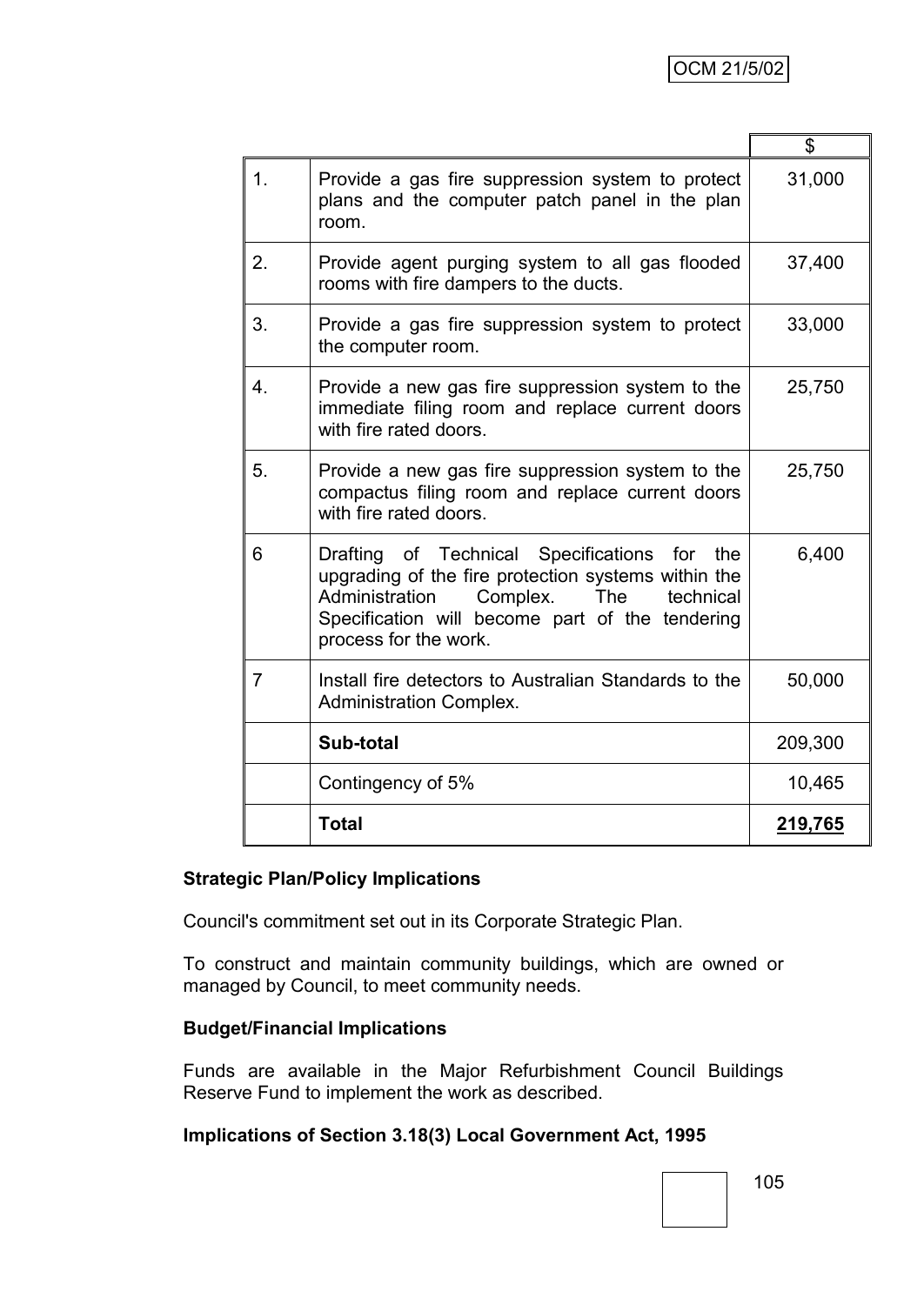Nil.

## **1587. (AG Item 17.7) (OCM1\_5\_2002) - SOUTH LAKE LEISURE CENTRE FEES AND CHARGES 2002/2003 (8143) (RA)**

**RECOMMENDATION** That Council:

- (1) adopt the proposed fees and charges for South Lake Leisure Centre for the 2002/2003 financial year; and
- (2) apply the new charges from the  $1<sup>st</sup>$  July 2002, and give local public notice of the imposition pursuant to s.6.19 of the Local Government Act, 1995.

**TO BE CARRIED BY AN ABSOLUTE MAJORITY OF COUNCIL**

## **COUNCIL DECISION**

MOVED Clr Whitfield SECONDED Clr Waters that the recommendation be adopted.

## **CARRIED BY AN ABSOLUTE MAJORITY OF COUNCIL 8/0**

#### **Background**

The South Lake Leisure Centre is the City of Cockburn's premier recreation venue. The Centre has calculated a number of price changes based on the increasing costs to provide services and also being cognisant of the need for a competitive price structure for the market place.

Due to new competition and the impending closure, the Centre has not recommended any increase to the majority of prices in the Aquatic and Fitness areas. Additionally, some fees in the program area have been reduced in an effort to increase participation in these areas.

#### **Submission**

N/A

#### **Report**

The pricing structure for South Lake Leisure Centre caters for all services, offering a variety of payment options for many services. The current and proposed pricing structure for the Centre is as follows.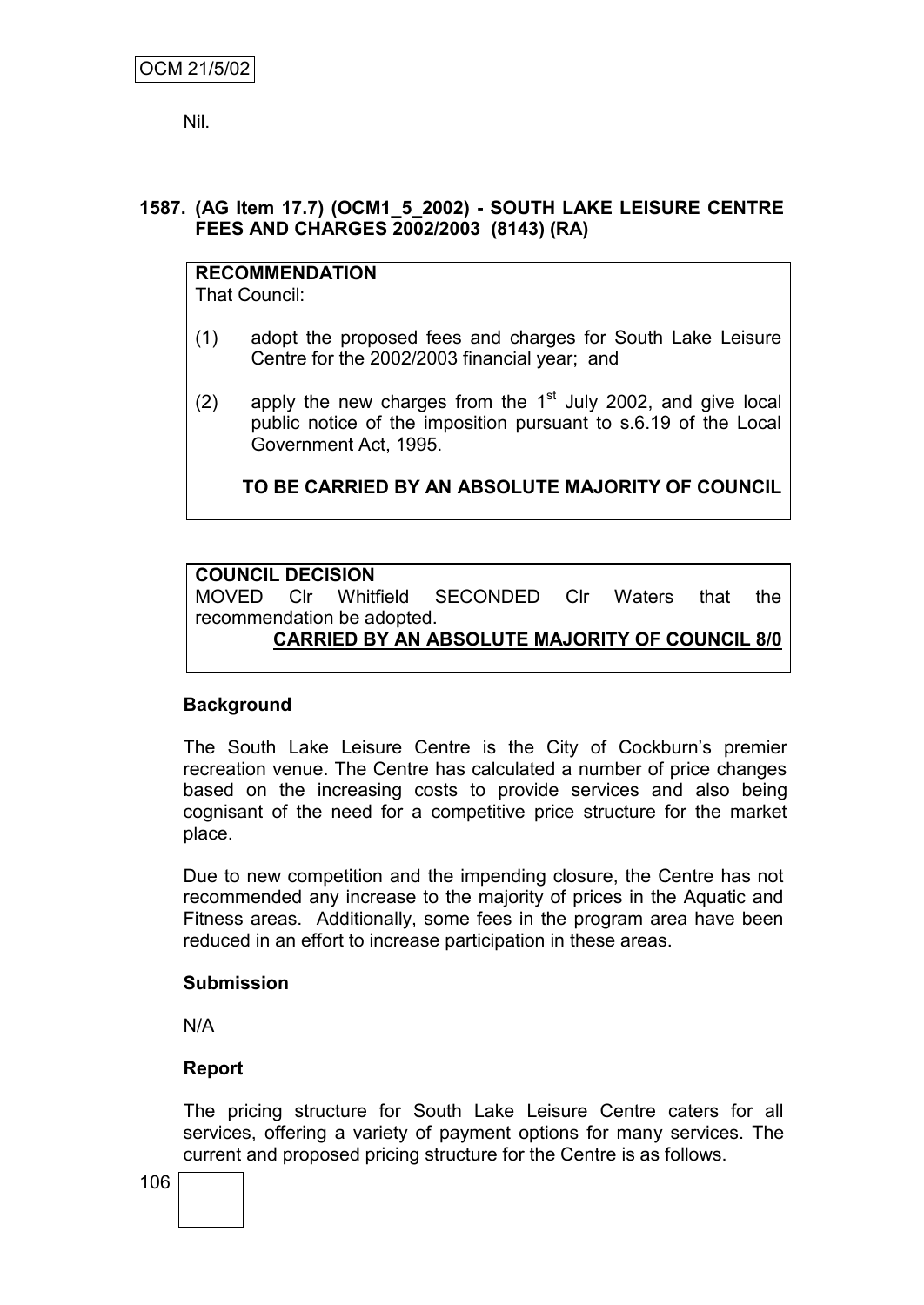| <b>Room Hire</b>                                                               |         |                             |       |        |  |
|--------------------------------------------------------------------------------|---------|-----------------------------|-------|--------|--|
|                                                                                | Current | Proposed Plus GST Total Fee |       |        |  |
|                                                                                | lfee    | Fee                         |       |        |  |
| Recreation Room Day (until 5)<br>pm)                                           | 16.50   | 15.00                       | 1.50  | 16.50  |  |
| Recreation<br>Room<br>Evening<br>(after 5pm)                                   | 27.50   | 25.00                       | 2.50  | 27.50  |  |
| <b>Recreation Room Bond</b>                                                    | 220.00  | 200.00                      | 20.00 | 220.00 |  |
| Sports Stadium Day                                                             | 25.00   | 22.73                       | 2.27  | 25.00  |  |
| <b>Sports Stadium Evening</b>                                                  | 35.00   | 31.82                       | 3.18  | 35.00  |  |
| <b>Sports Stadium Bond</b>                                                     | 550.00  | 500.00                      | 50.00 | 550.00 |  |
| Crèche / Youth Room                                                            | 12.50   | 11.36                       | 1.14  | 12.50  |  |
| Equipment Hire<br>item<br>per<br>chairs,<br>(Tables,<br>sporting<br>equipment) | 3.50    | 3.18                        | 0.32  | 3.50   |  |

| <b>Swimming Lessons</b>        |         |                             |       |        |  |
|--------------------------------|---------|-----------------------------|-------|--------|--|
|                                | Current | Proposed Plus GST Total Fee |       |        |  |
|                                | lfee    | lFee                        |       |        |  |
| Adult Swimming Lesson<br>(up)  | 92.00   | 86.36                       | 8.64  | 95.00  |  |
| front payment)                 |         |                             |       |        |  |
| Swimming<br>Adult<br>Lesson    | 107.00  | 100.00                      | 10.00 | 110.00 |  |
| (weekly payment)               |         |                             |       |        |  |
| Preschool Swimming Lesson      | 86.00   | 87.00                       | 0.00  | 87.00  |  |
| (up front)                     |         |                             |       |        |  |
| School age inc GST(up front)   | 92.00   | 86.36                       | 8.64  | 95.00  |  |
| age GST free<br>School<br>(up) | 87.00   | 87.00                       | 0.00  | 87.00  |  |
| front)                         |         |                             |       |        |  |
| <b>Parent - Child Lessons</b>  | 88.00   | 80.00                       | 8.00  | 88.00  |  |

## **Aquatics**

|                      | Current | Proposed Plus GST Total Fee |       |        |
|----------------------|---------|-----------------------------|-------|--------|
|                      | lfee    | Fee                         |       |        |
| Adult entry          | 3.50    | 3.18                        | 0.32  | 3.50   |
| Adult combined       | 5.70    | 5.18                        | 0.52  | 5.70   |
| <b>Student Entry</b> | 2.40    | 2.27                        | 0.23  | 2.50   |
| Student combined     | 4.00    | 3.73                        | 0.37  | 4.10   |
| Pensioner entry      | 2.30    | 2.09                        | 0.21  | 2.30   |
| Spectator            | 1.20    | 1.18                        | 0.12  | 1.30   |
| School entry         | 1.30    | 1.27                        | 0.13  | 1.40   |
| Vacation 1 child     | 31.35   | 29.68                       | 2.97  | 32.65  |
| Vacation 2 children  | 51.20   | 48.45                       | 4.85  | 53.30  |
| Vac 3 children       | 71.00   | 67.23                       | 6.72  | 73.95  |
| Vac 4 children       | 91.00   | 86.18                       | 8.62  | 94.80  |
| Vac 5 children       | 108.70  | 102.91                      | 10.29 | 113.20 |
| Vac 6 children       | 125.40  | 118.73                      | 11.87 | 130.60 |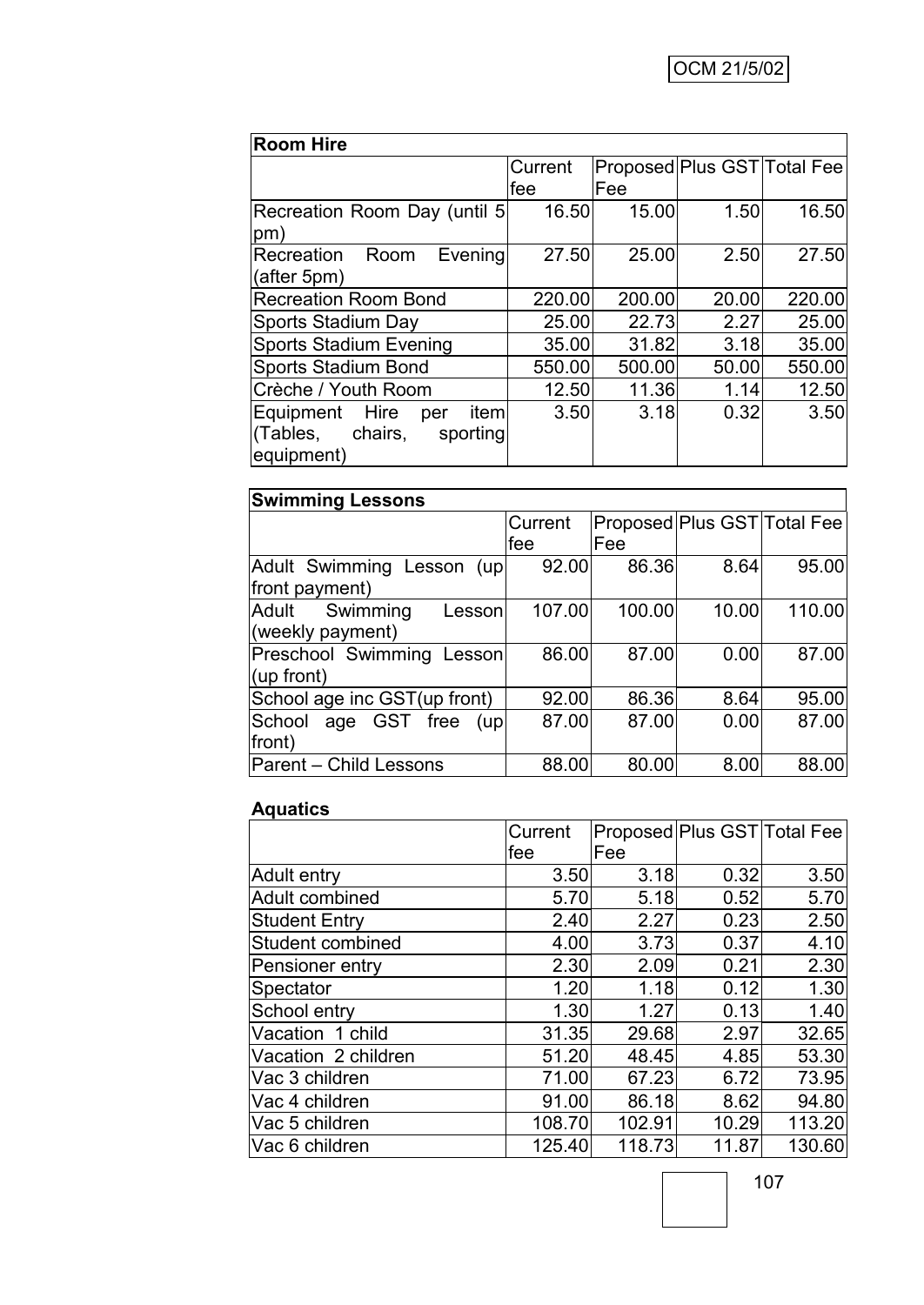|                                         | Current |        | Proposed Plus GST Total Fee |        |
|-----------------------------------------|---------|--------|-----------------------------|--------|
|                                         | lfee    | Fee    |                             |        |
| Adult 10                                | 33.30   | 30.27  | 3.03                        | 33.30  |
| Adult 20                                | 63.00   | 57.27  | 5.73                        | 63.00  |
| Adult 50                                | 148.75  | 135.23 | 13.52                       | 148.75 |
| Student 10                              | 22.80   | 20.45  | 2.05                        | 22.50  |
| Student 20                              | 43.20   | 40.91  | 4.09                        | 45.00  |
| Student 50                              | 102.00  | 95.45  | 9.55                        | 105.00 |
| Pensioner 10                            | 21.85   | 19.86  | 1.99                        | 21.85  |
| Pensioner 20                            | 41.40   | 37.64  | 3.76                        | 41.40  |
| Pensioner 50                            | 97.75   | 88.86  | 8.89                        | 97.75  |
| Spa/sauna                               | 6.50    | 5.91   | 0.59                        | 6.50   |
| Pensioner Spa/sauna                     | 5.50    | 5.00   | 0.50                        | 5.50   |
| Lane Hire                               | 15.00   | 13.64  | 1.36                        | 15.00  |
| Dolphin 100                             | 184.00  | 178.18 | 17.82                       | 196.00 |
| Dolphin 200                             | 322.00  | 311.82 | 31.18                       | 343.00 |
| Family Swim(2 adults and 2<br>children) | N/A     | 9.09   | 0.91                        | 10.00  |

#### **Aquatics**

## **Programs**

|                                                         | Current |       |      | Proposed Plus GST Total Fee |
|---------------------------------------------------------|---------|-------|------|-----------------------------|
|                                                         | fee     | Fee   |      |                             |
| Senior<br>Registration<br>Team<br>(AM)                  | 74.00   | 67.27 | 6.73 | 74.00                       |
| Registration<br>Senior<br>Team<br>(PM)                  | 94.00   | 85.45 | 8.55 | 94.00                       |
| Weekly Team Fees(AM)                                    | 26.00   | 25.45 | 2.55 | 28.00                       |
| <b>Weekly Team Fees(PM)</b>                             | 33.50   | 31.82 | 3.18 | 35.00                       |
| Weekly Team Fees(Soccer /<br>Hockey)                    | 25.00   | 24.55 | 2.45 | 27.00                       |
| Weekly Team Fees(Soccer /<br>Hockey)                    | N/A     | 26.00 | 2.60 | 28.60                       |
| Junior<br>Coaching<br>Fees<br>(individual)/ term        | 36.00   | 36.36 | 3.64 | 40.00                       |
| Junior Team Registration(per<br>player)                 | 7.50    | 7.27  | 0.73 | 8.00                        |
| <b>Junior Team Competition</b>                          | 21.00   | 22.00 | 2.20 | 24.20                       |
| <b>Adult Courses/term</b>                               | 63.00   | 61.82 | 6.18 | 68.00                       |
| (excluding<br>Junior<br>Courses<br>below & ballet)/term | 52.00   | 47.50 | 4.75 | 52.25                       |
| Junior Drama/term                                       | 57.50   | 50.00 | 5.00 | 55.00                       |
| <b>Junior Dance</b>                                     | 52.00   | 45.45 | 4.55 | 50.00                       |
| Junior Art                                              | 52.00   | 40.91 | 4.09 | 45.00                       |
| Senior Art                                              | N/A     | 50.91 | 5.09 | 56.00                       |

#### **Crèche**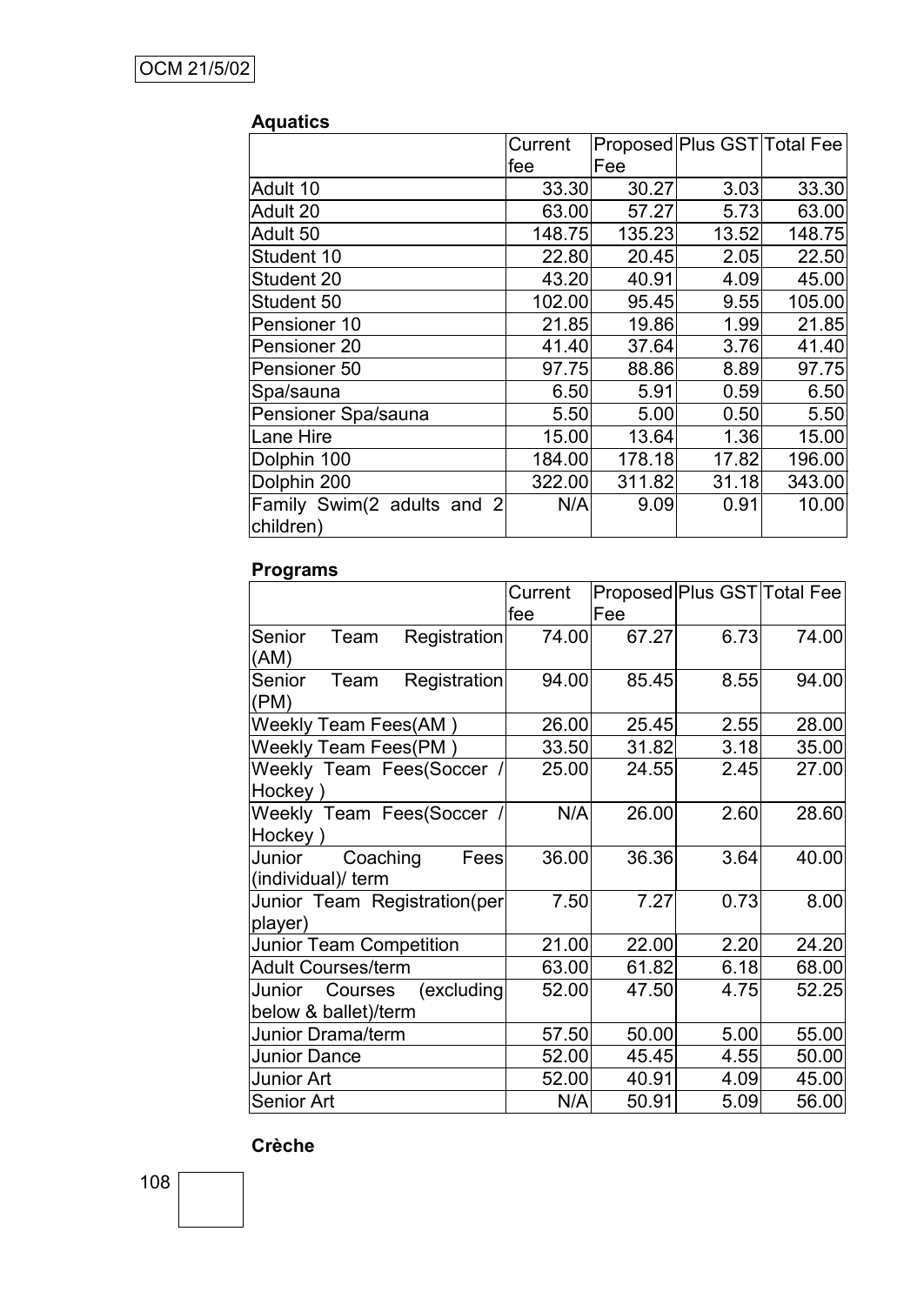# OCM 21/5/02

|                                                                      | Current | Proposed Plus GST Total Fee |      |       |  |
|----------------------------------------------------------------------|---------|-----------------------------|------|-------|--|
|                                                                      | fee     | lFee                        |      |       |  |
| Crèche (1 <sup>st</sup> child) 1.5 hours                             | 2.20    | 2.00                        | 0.20 | 2.20  |  |
| Crèche (additional child) 1.5                                        | 1.10    | 1.00                        | 0.10 | 1.10  |  |
| hours                                                                |         |                             |      |       |  |
| Crèche (1 <sup>st</sup> child) 2 hours                               | 2.70    | 2.45                        | 0.25 | 2.70  |  |
| Crèche (additional child) 2                                          | 1.40    | 1.27                        | 0.13 | 1.40  |  |
| hours                                                                |         |                             |      |       |  |
| Crèche 10 Voucher(1 <sup>st</sup> child)                             | 19.00   | 17.27                       | 1.73 | 19.00 |  |
| 1.5 hours                                                            |         |                             |      |       |  |
| Crèche 10 Voucher(1 <sup>st</sup> child) 2                           | 23.30   | 21.19                       | 2.11 | 23.30 |  |
| hours                                                                |         |                             |      |       |  |
| Childcare facilities are for South Lake Leisure Centre patrons only. |         |                             |      |       |  |
| Crèche Opening Hours: Monday to Friday – 8.45am – 1.00pm             |         |                             |      |       |  |
| Public Holidays - 8.45am - 12.00pm                                   |         |                             |      |       |  |

# **Fitness**

|                                     | Current |        |       | Proposed Plus GST Total Fee |
|-------------------------------------|---------|--------|-------|-----------------------------|
|                                     | fee     | Fee    |       |                             |
| Casual Gymnasium and Swim           | 8.00    | 7.73   | 0.77  | 8.50                        |
| Casual Aerobic/Aquarobic            | 6.50    | 5.91   | 0.59  | 6.50                        |
| Over <sub>50</sub>                  | 5.00    | 4.55   | 0.45  | 5.00                        |
| Club 50 Voucher x 10                | 45.00   | 40.90  | 4.09  | 45.00                       |
| Aerobic / Aquarobic voucher x<br>10 | 58.50   | 53.18  | 5.32  | 58.50                       |
| Aerobic / Aquarobic voucher x<br>20 | 110.50  | 100.45 | 10.05 | 110.50                      |
| 1 option 1 month                    | 60.00   | 54.55  | 5.45  | 60.00                       |
| 1 option 3 month                    | 145.00  | 131.82 | 13.18 | 145.00                      |
| 1 option 6 month                    | 255.00  | 231.82 | 23.18 | 255.00                      |
| 1 option 12 month                   | 380.00  | 345.45 | 34.55 | 380.00                      |
| 1 option Direct Debit               | 35.00   | 31.82  | 3.18  | 35.00                       |
| 2 option 1 month                    | 70.00   | 63.64  | 6.36  | 70.00                       |
| 2 option 3 month                    | 160.00  | 145.45 | 14.55 | 160.00                      |
| 2 option 6 month                    | 290.00  | 263.64 | 26.36 | 290.00                      |
| 2 option 12 month                   | 440.00  | 400.00 | 40.00 | 440.00                      |
| 2 option Direct Debit               | 39.00   | 35.45  | 3.55  | 39.00                       |
| 3 option 1 month                    | 80.00   | 72.73  | 7.27  | 80.00                       |
| 3 option 3 month                    | 175.00  | 159.09 | 15.91 | 175.00                      |
| 3 option 6 month                    | 310.00  | 281.82 | 28.18 | 310.00                      |
| 3 option 12 month                   | 490.00  | 445.45 | 44.55 | 490.00                      |
| 3 option Direct Debit               | 43.00   | 39.09  | 3.91  | 43.00                       |
| 4 option 1 month                    | 90.00   | 81.82  | 8.18  | 90.00                       |
| 4 option 3 month                    | 205.00  | 186.36 | 18.64 | 205.00                      |
| 4 option 6 month                    | 330.00  | 300.00 | 30.00 | 330.00                      |
| 4 option 12 month                   | 535.00  | 486.36 | 48.64 | 535.00                      |
| 4 option Direct Debit               | 46.00   | 41.82  | 4.18  | 46.00                       |

109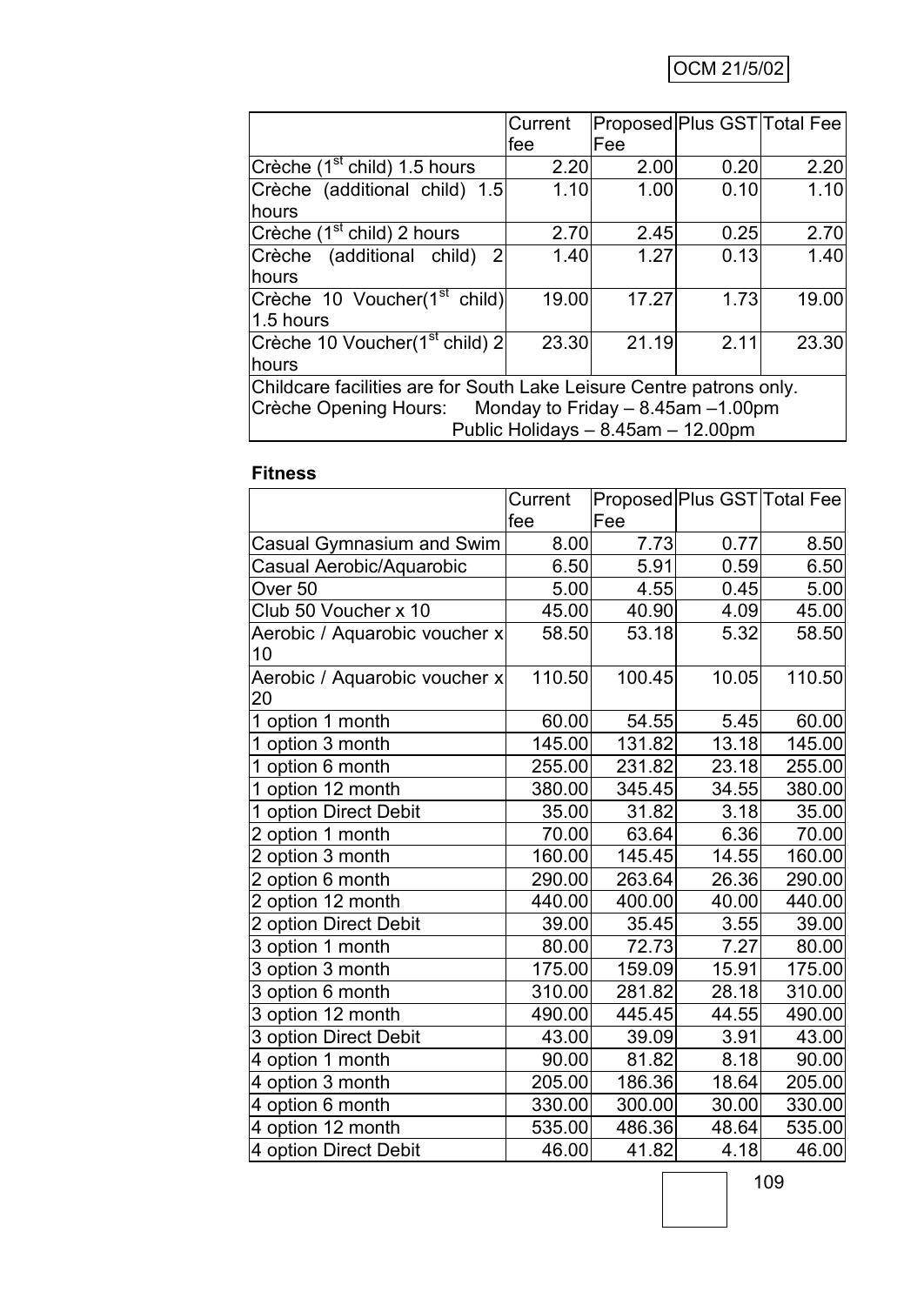#### **Fitness**

|                                      | Current | Proposed Plus GST Total Fee |        |         |
|--------------------------------------|---------|-----------------------------|--------|---------|
|                                      | fee     | Fee                         |        |         |
| Off peak 1 month (Gym &              | 50.00   | 45.45                       | 4.55   | 50.00   |
| Aquatics Only)                       |         |                             |        |         |
| Off peak 3 month (Gym<br>&           | 120.00  | 109.09                      | 10.91  | 120.00  |
| Aquatics Only)                       |         |                             |        |         |
| Off peak 6 month (Gym<br>&           | 200.00  | 181.82                      | 18.18  | 200.00  |
| <b>Aquatics Only)</b>                |         |                             |        |         |
| Off peak 12 month (Gym &             | 320.00  | 290.91                      | 29.09  | 320.00  |
| <b>Aquatics Only)</b>                |         |                             |        |         |
| Off peak Direct Debit (Gym &         | 30.00   | 27.27                       | 2.73   | 30.00   |
| <b>Aquatics Only)</b>                |         |                             |        |         |
| Joining Fee (Varies<br>per           | 1 month | Varies                      | Varies | 1 month |
| m/ship options)                      | DD      |                             |        | DD      |
|                                      | m/ship  |                             |        | m/ship  |
| <b>Direct Debit Cancellation Fee</b> | 100.00  | 90.91                       | 9.09   | 100.00  |
| <b>Membership Suspension Fee</b>     | 11.00   | 10.00                       | 1.00   | 11.00   |

## **SOUTH LAKE DOLPHINS SWIM CLUB**

It has been noted that included in the budget for the South Lake Leisure Centre is a donation from the Municipal Fund to the Centre for the use of the pool by the Dolphins Swimming Club. The proposed fee schedule allows for a continuation of the subsidy to the Dolphins. A detailed report on the donation to the Dolphin Swimming club will be included in the 2002/03 Budget preparations.

#### **Strategic Plan/Policy Implications**

To deliver services and to manage resources in a way that is cost competitive without compromising quality.

#### **Budget/Financial Implications**

The revised fees provide for a budget deficit of \$217,000 excluding the cost of the closure of the pool during the period of the replacement of the shell. The equivalent figure for 2001/2002 is expected to be \$210,000.

#### **Implications of Section 3.18(3) Local Government Act, 1995**

The South Lake Leisure Centre (S.L.L.C.) operates in a highly competitive market in an industry that is serviced by private enterprise (e.g. B.C. the Body Club), Community Organisations (e.g. Lakeside Baptist Recreation Facility) and surrounding local governments (e.g. City of Melville – Leeming Recreation Centre), all of which provide some, if not all, of the services, facilities and programmes offered by S.L.L.C. Council is required to be cognisant of the principles of National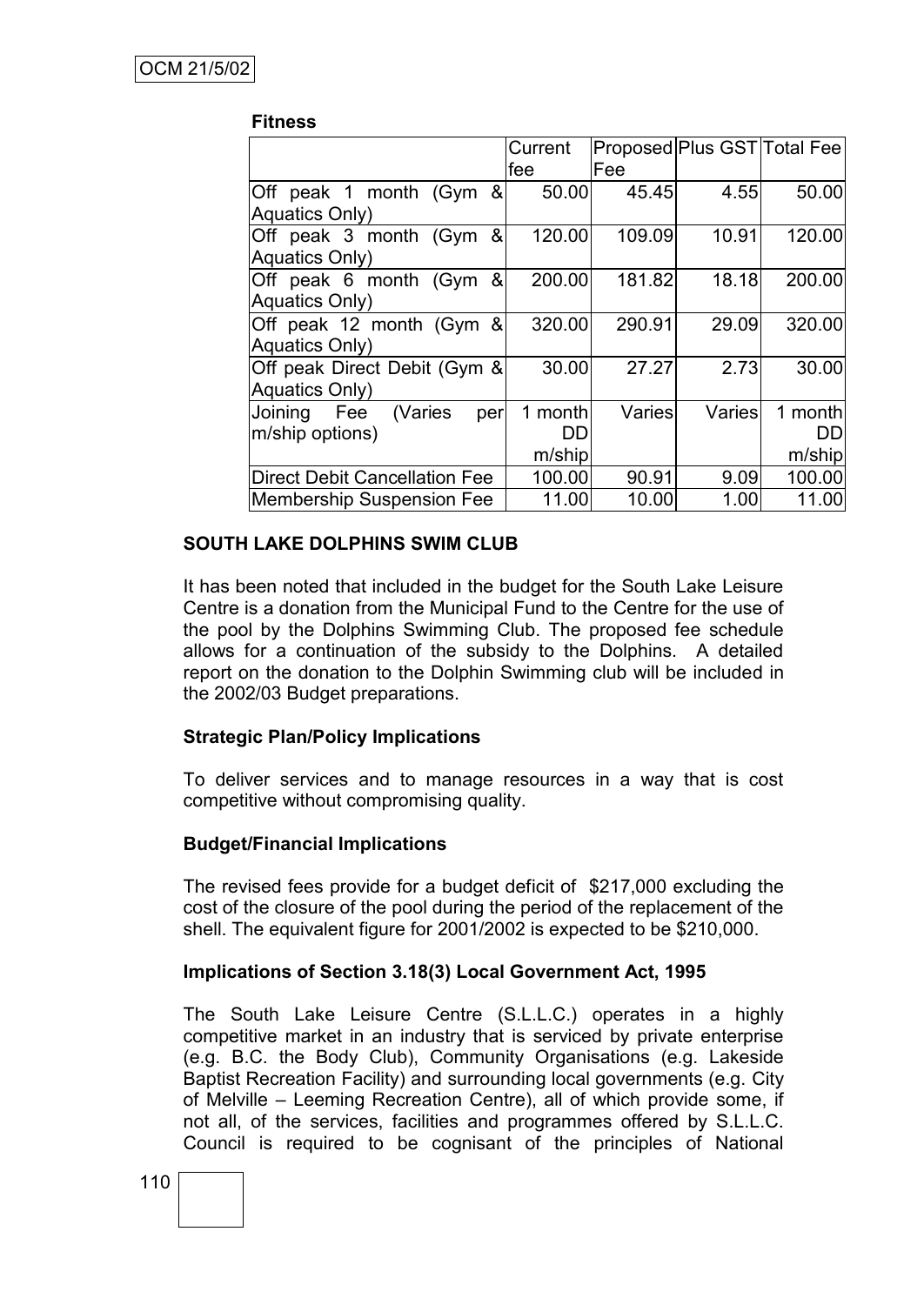Competition Policy (N.C.P.) in setting its fees and charges, in order for it to be publicly known that the Centre is a commercial activity subsidised by the ratepayers of the District.

#### **1588. (AG Item 19.1) (OCM1\_5\_2002) - NOTICE OF MOTION - PROPOSAL FOR COMMUNITY LIAISON AND SECURITY SERVICE (8957) (DMG)**

#### **RECOMMENDATION**

That Council staff prepare a strategy paper to address a Community Liaison and Security Service, based on the City of Melville and other local government models, with a view to the possible future introduction of this type of service into the City of Cockburn.

#### **COUNCIL DECISION**

MOVED Mayor Lee SECONDED Clr Waters that the recommendation be adopted.

**CARRIED 8/0**

#### **Background**

On 16 April, 2002, officers from the City of Melville presented an overview of the Melville Community Liaison and Security Service.

By letter dated 17 April, 2002, a Notice of Motion was provided by Mayor Lee, as follows:-

*"That Council staff prepare a strategy paper to address a Community Liaison and Security Service, based on the City of Melville model, with a view to the possible future introduction of this type of service into the City of Cockburn."*

Pursuant to Council's Standing Orders, the Motion is required to be considered by Council at its May, 2002, meeting.

#### **Submission**

To investigate the possibility of establishing a similar service for the City of Cockburn.

#### **Report**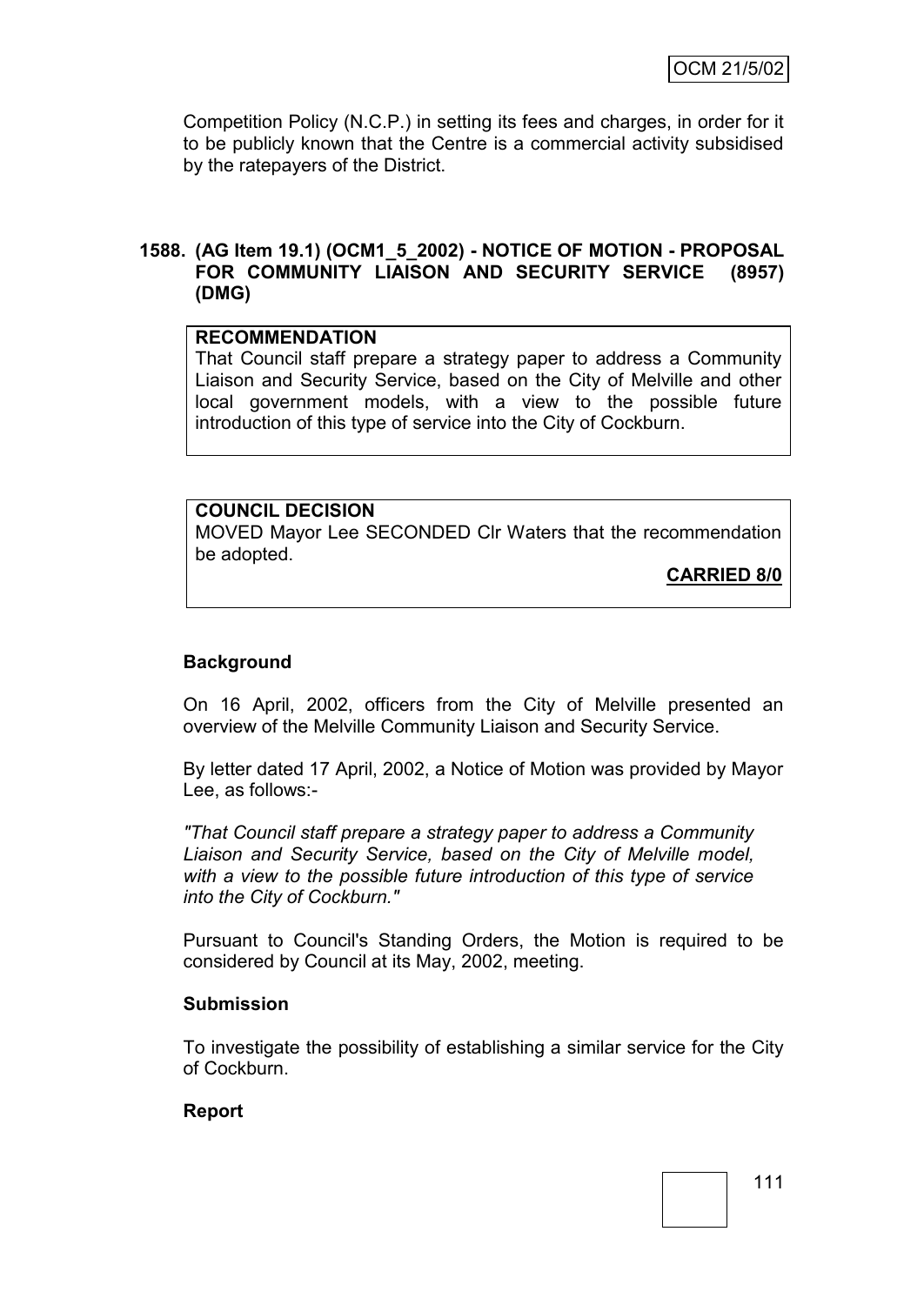The City of Melville made an impressive presentation of its Community Liaison and Security Service (CLSS) to Elected Members and senior officers of the City of Cockburn.

The main focus of the presentation was that the Melville example provided more than an observe and report (to police) brief. It claimed to be action orientated and was keen to be seen as an added value service to the community by undertaking some basic tasks which would otherwise rely on the call-out of Council staff to attend, or the issue simply waiting to be addressed at a subsequent time.

While the presentation was brief and many implications of the service need more thorough investigation, there is enough preliminary evidence to suggest there is potential to develop a Community Safety Strategy for Cockburn, which could include aspects of the Melville CLSS.

Accordingly, it is considered that the recommendation is worthy of Council support.

#### **Strategic Plan/Policy Implications**

Key Result Area – "Providing an optimum range of community services" refers.

#### **Budget/Financial Implications**

The introduction of a security service would require a property levy to be issued against all properties benefitting from the service on a full cost recovery basis.

The Community Liaison and Security Service (CLSS) patrols cost the City of Melville \$823,00 p.a. and overall security initiatives for which a levy charge is made is \$1.2M p.a.

#### **Implications of Section 3.18(3) Local Government Act, 1995**

Security patrols have been introduced by local governments in recent times in response to a perceived lack of service and response by the traditional Police Service provided by the State Government.

Councils employing these patrols have done so by a variety of means, either utilising existing commercial providers, establishing their own in house service, or extending an existing service unit to integrate this component.

## **1589. (AG Item 24.1) (OCM1\_5\_2002) - RESOLUTION OF COMPLIANCE (Section 3.18(3), Local Government Act 1995)**